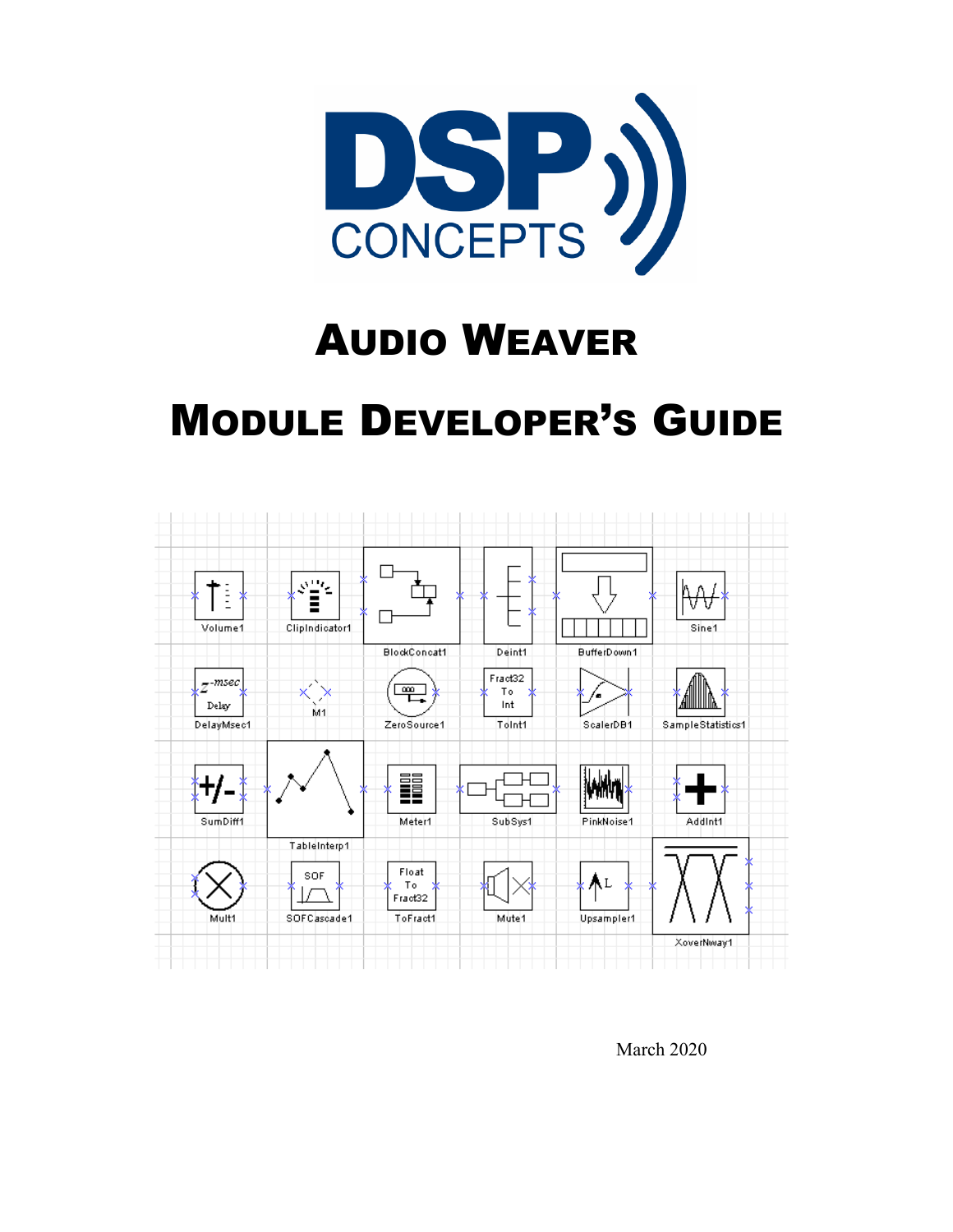## Copyright Information

© 2008-2020 DSP Concepts, Inc., ALL RIGHTS RESERVED. This document may not be reproduced in any form without prior, express written consent from DSP Concepts, Inc.

Printed in the USA.

Disclaimer

DSP Concepts, Inc reserves the right to change this product without prior notice. Information furnished by DSP Concepts is believed to be accurate and reliable. However, no responsibility is assumed by DSP Concepts for its use; nor for any infringement of patents or other rights of third parties which may result from its use. No license is granted by implication or otherwise under the patent rights of DSP Concepts, Inc.

#### **Change Log**

| <b>Version</b> | <b>Date</b>  | <b>Author</b> | <b>Description</b>                                |
|----------------|--------------|---------------|---------------------------------------------------|
| 01             | 2018.July.09 | <b>MW</b>     | Updated requirements, added document versioning   |
| 02             | 2019.July.19 | AN            | Updating obsolete information and general cleanup |
| 03             | 2020.Mar.2   | AN            | Adding Set function information                   |
|                |              |               |                                                   |
|                |              |               |                                                   |
|                |              |               |                                                   |
|                |              |               |                                                   |

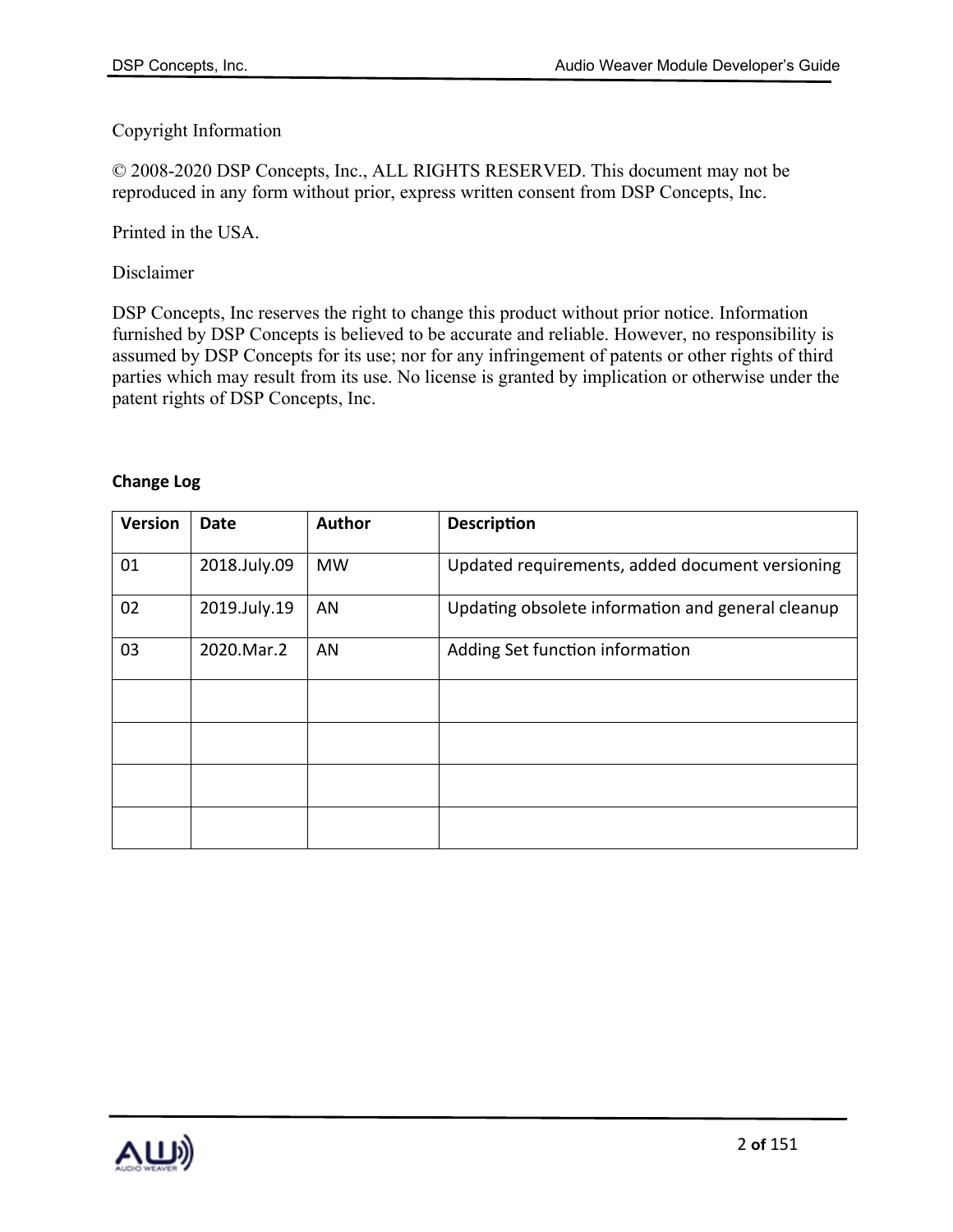# TABLE OF CONTENTS

| <b>Overview</b>                                      |    |
|------------------------------------------------------|----|
| Requirements                                         | 9  |
| <b>Overall Development Environment</b>               | 9  |
| Scaler Smoothed Module Example                       |    |
| Module M-files                                       | 12 |
| Audio Module Instance Structure                      | 13 |
| Audio Module Source Code (.c and .h files)           | 15 |
| Audio Module Schema File                             | 17 |
| Generating Module Code                               | 18 |
| Template Substitution                                | 20 |
| Building the Audio Module DLL                        | 22 |
| Summary of Steps Involved in Writing an Audio Module | 22 |
| Scaler Smoothed Example Source Files                 | 23 |
| scaler_smoothed_example_module.m                     | 23 |
| InnerScalerSmoothedExample_Process.c                 | 26 |
| InnerScalerSmoothedExample_Set.c                     | 27 |
| ModScalerSmoothedExample.h                           | 27 |
| ModScalerSmoothedExample.c                           | 29 |
| classids.csv                                         | 32 |
| ExamplesSchema.sch                                   | 33 |
| ExamplesSchema.cpp                                   | 35 |
| Examples.h                                           | 35 |
|                                                      |    |

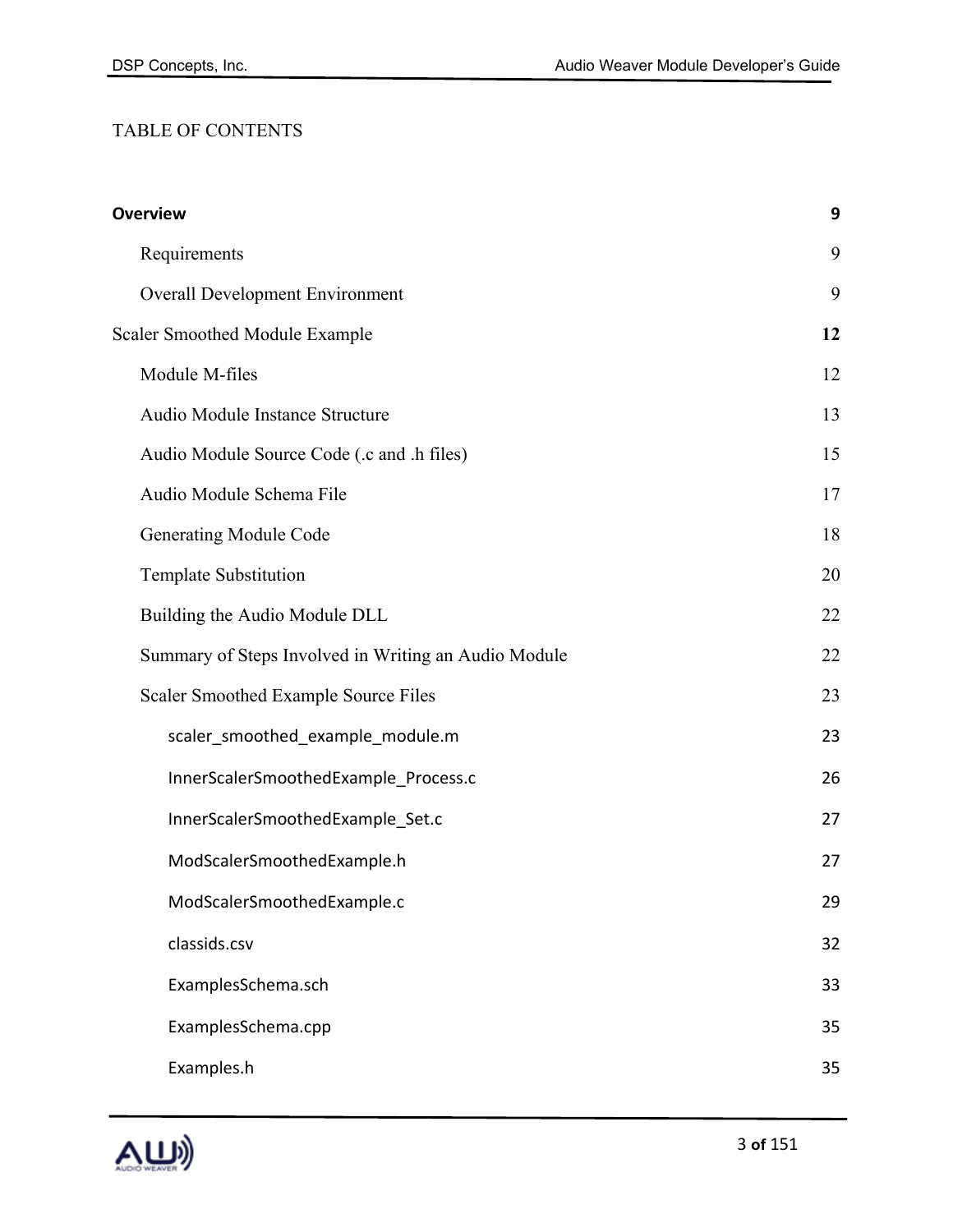| <b>MATLAB Function Reference</b>                 | 36 |
|--------------------------------------------------|----|
| @awe_variable                                    | 36 |
| @awe_module                                      | 41 |
| Class Object                                     | 41 |
| <b>MATLAB Functions for Constructing Modules</b> | 49 |
| <b>Internal Module Functions</b>                 | 49 |
| <b>MATLAB Module M-File</b>                      | 51 |
| .processFunc                                     | 51 |
| .setFunc                                         | 52 |
| .getFunc                                         | 52 |
| .bypassFunc                                      | 53 |
| .preBuildFunc                                    | 53 |
| .freqRespFunc                                    | 53 |
| .textLabelFunc                                   | 54 |
| @awe_subsystem                                   | 54 |
| ClassObject                                      | 54 |
| MATLAB Functions for Constructing Subsystems     | 56 |
| <b>Internal Subsystem Functions</b>              | 56 |
| Top-Level Systems                                | 57 |
| new_pin_type.m                                   | 57 |
| add_pin.m                                        | 60 |
| add_variable.m                                   | 62 |
| add array.m                                      | 63 |
| add_pointer.m                                    | 64 |

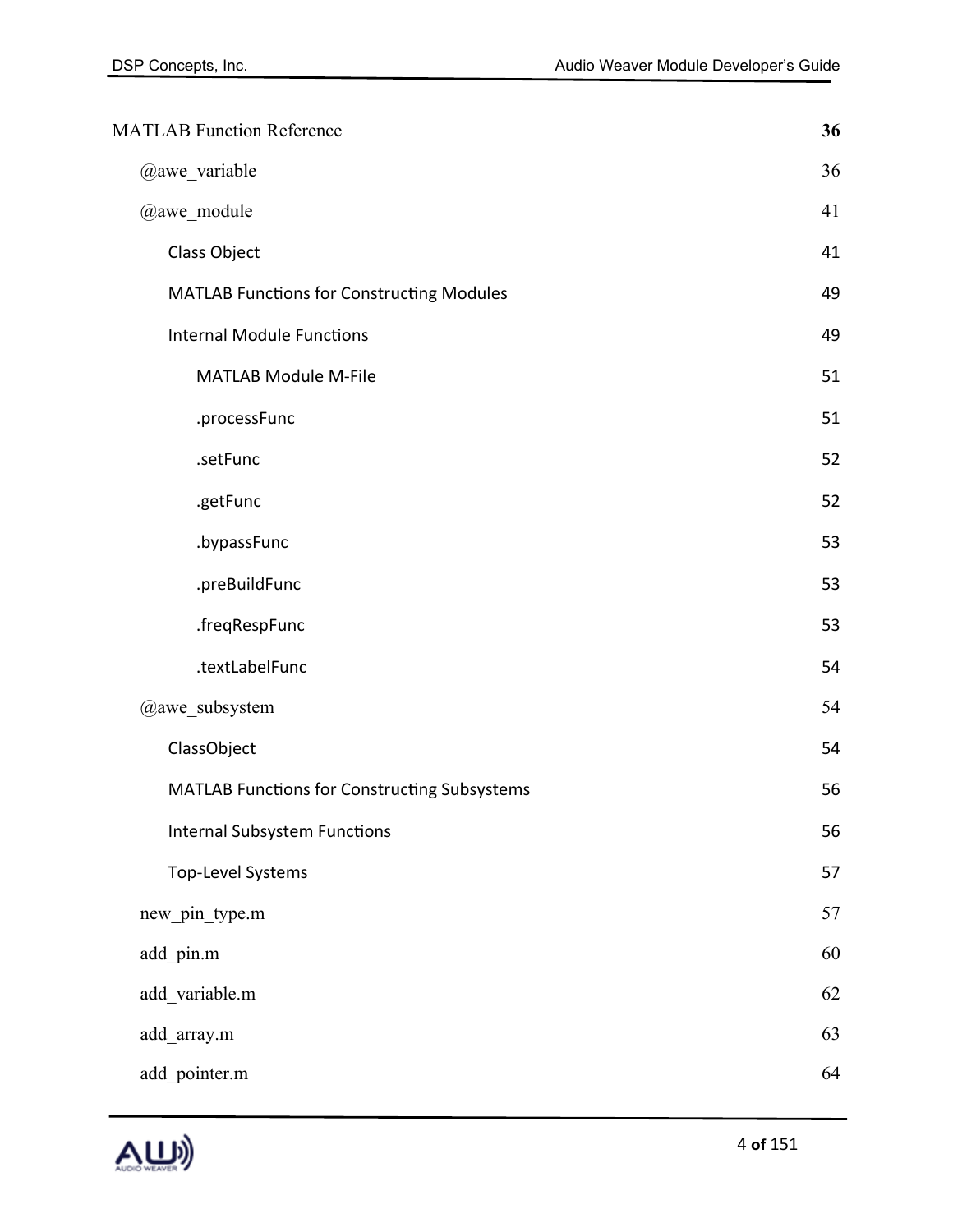| add module.m                                  | 65 |
|-----------------------------------------------|----|
| connect.m                                     | 65 |
| get_variable.m and set_variable.m             | 69 |
| Module for AWE Designer                       | 70 |
| <b>C</b> Run-Time Environment                 | 73 |
| Data types and Structure Definitions          | 73 |
| Module Instance Structure                     | 73 |
| Pins and Wires                                | 76 |
| Examples                                      | 78 |
| <b>Class Object and Constructor Functions</b> | 80 |
| Memory Allocation using awe fwMalloc()        | 86 |
| <b>Module Function Details</b>                | 87 |
| <b>Constructor Function</b>                   | 88 |
| <b>Processing Function</b>                    | 90 |
| <b>Set Function</b>                           | 91 |
| <b>Get Function</b>                           | 92 |
| BypassFunction                                | 92 |
| <b>Generating Module Libraries</b>            | 94 |
| awe_generate_library.m                        | 94 |
| Creating the Cell Array of Modules            | 95 |
| <b>Specifying Dependencies</b>                | 95 |
| Specifying the Output Directory               | 96 |
| <b>Generated Files</b>                        | 97 |
| SchemaBuilder.exe                             | 97 |
|                                               |    |

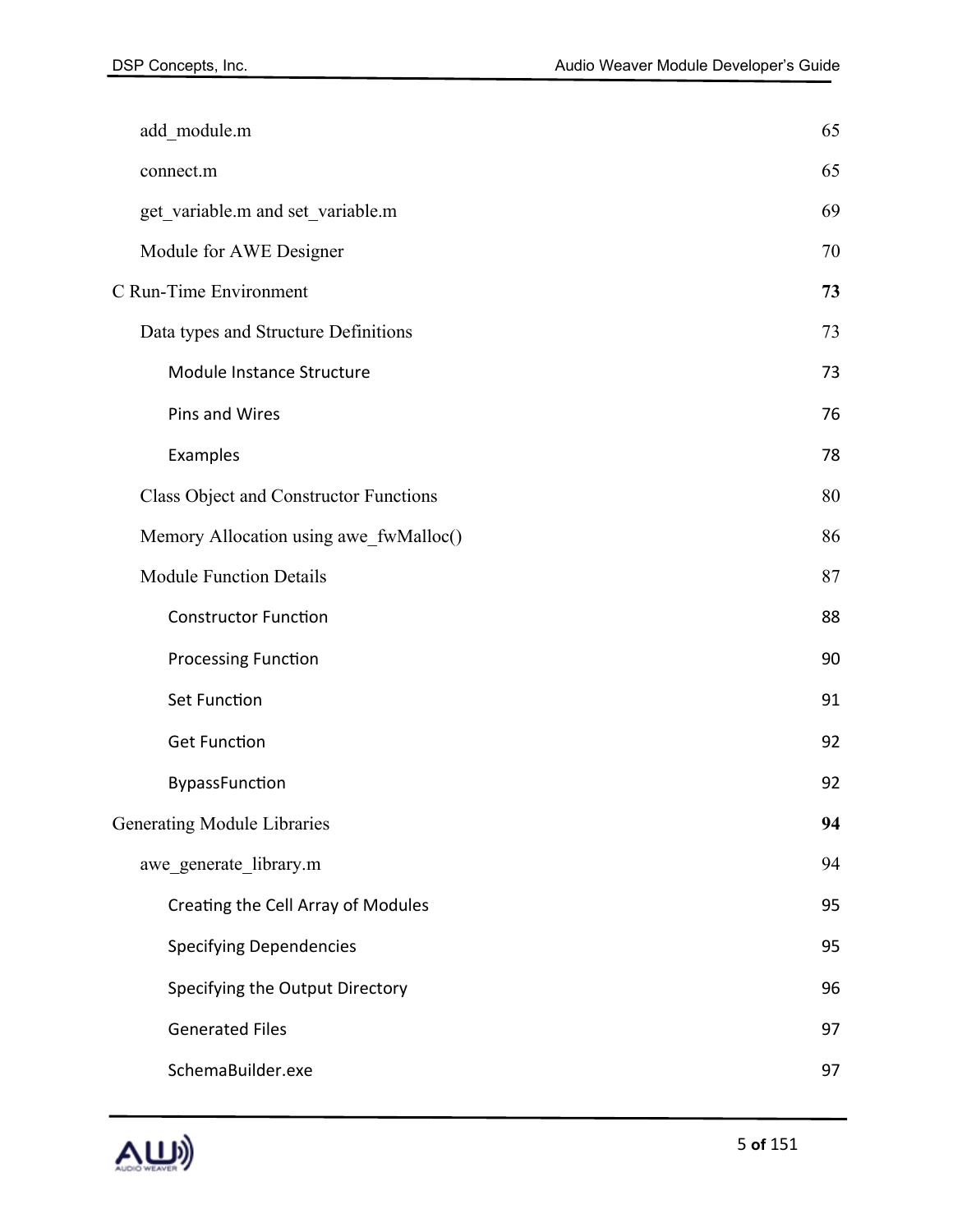| AWE_INFO.buildControl                     | 97  |
|-------------------------------------------|-----|
| Setting the Audio Module Search Path      | 98  |
| <b>Specifying Class IDs</b>               | 99  |
| Reordering of Render Variables            | 99  |
| <b>Overwriting Existing Source Files</b>  | 100 |
| <b>Specifying Wiring Constraints</b>      | 100 |
| AudioWeaverModule Tag                     | 101 |
| Code Markers and Template Substitution    | 102 |
| <b>Adding Code Markers</b>                | 102 |
| <b>Inserting Files</b>                    | 104 |
| awe lookupcodemarker.m                    | 104 |
| awe_deletecodemarker.m                    | 104 |
| <b>Template Substitution Preprocessor</b> | 104 |
| <b>Frequently Defined Code Markers</b>    | 105 |
| \$bypassFunction\$                        | 105 |
| \$bypassFunctionName\$                    | 105 |
| \$constructorFunction\$                   | 106 |
| \$postConstructorFunction\$               | 106 |
| \$discussion\$                            | 106 |
| \$getFunction\$                           | 106 |
| \$setFunction\$                           | 106 |
| \$hFileDefine\$                           | 106 |
| \$hFileInclude\$                          | 107 |
| \$processFunction\$                       | 107 |

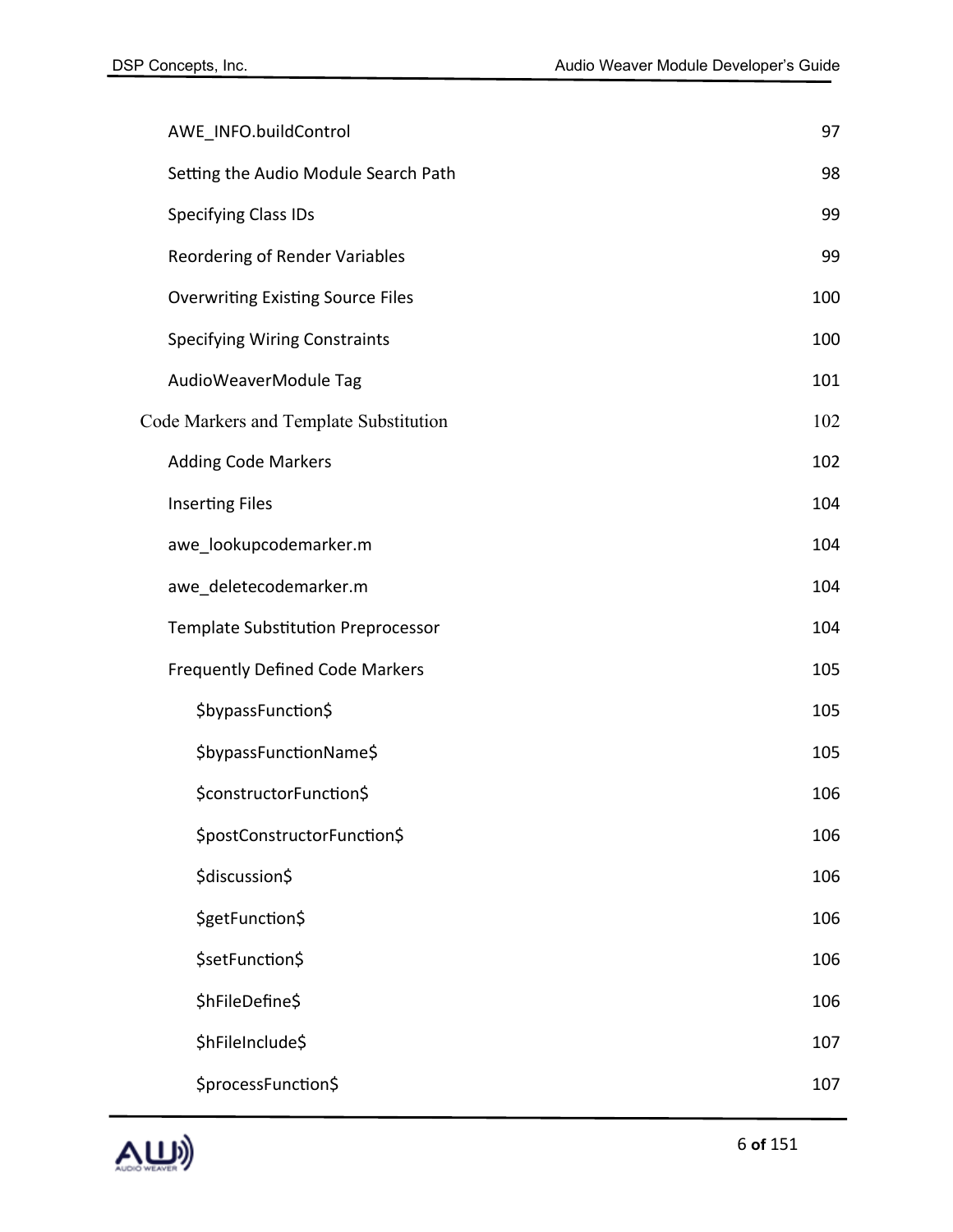|                                 | \$preProcessFunction\$                                | 107 |
|---------------------------------|-------------------------------------------------------|-----|
|                                 | \$postProcessFunction\$                               | 107 |
|                                 | \$srcFileDefine\$                                     | 107 |
|                                 | \$srcFileInclude\$                                    | 107 |
|                                 | \$hFileTemplate\$ and \$srcFileTemplate\$             | 107 |
|                                 | Fine Tuning Code Generation                           | 107 |
|                                 | Automatically Generated Array Initializers            | 107 |
|                                 | Specifying Module Constructor Arguments in Subsystems | 108 |
|                                 | Avoiding Wire Allocation Problems with Subsystems     | 108 |
|                                 | unique classes.m                                      | 109 |
|                                 | awe generate module.m                                 | 110 |
| <b>Generating Documentation</b> |                                                       | 111 |
|                                 | awe help                                              | 111 |
|                                 | awe generate doc.m                                    | 112 |
|                                 | Selecting the Documentation Format                    | 113 |
|                                 | Guidelines for Documenting Modules and Subsystems     | 113 |
|                                 | Hilbert Subsystem Example                             | 114 |
|                                 | Adding Equations to Documentation                     | 117 |
|                                 | The Examples Module Library                           | 118 |
|                                 | Scaler Module                                         | 118 |
|                                 | Peak Hold Module                                      | 121 |
|                                 | Fader module                                          | 127 |
|                                 | Downsampler Module                                    | 132 |
|                                 | Look Ahead Limiter Module                             | 134 |

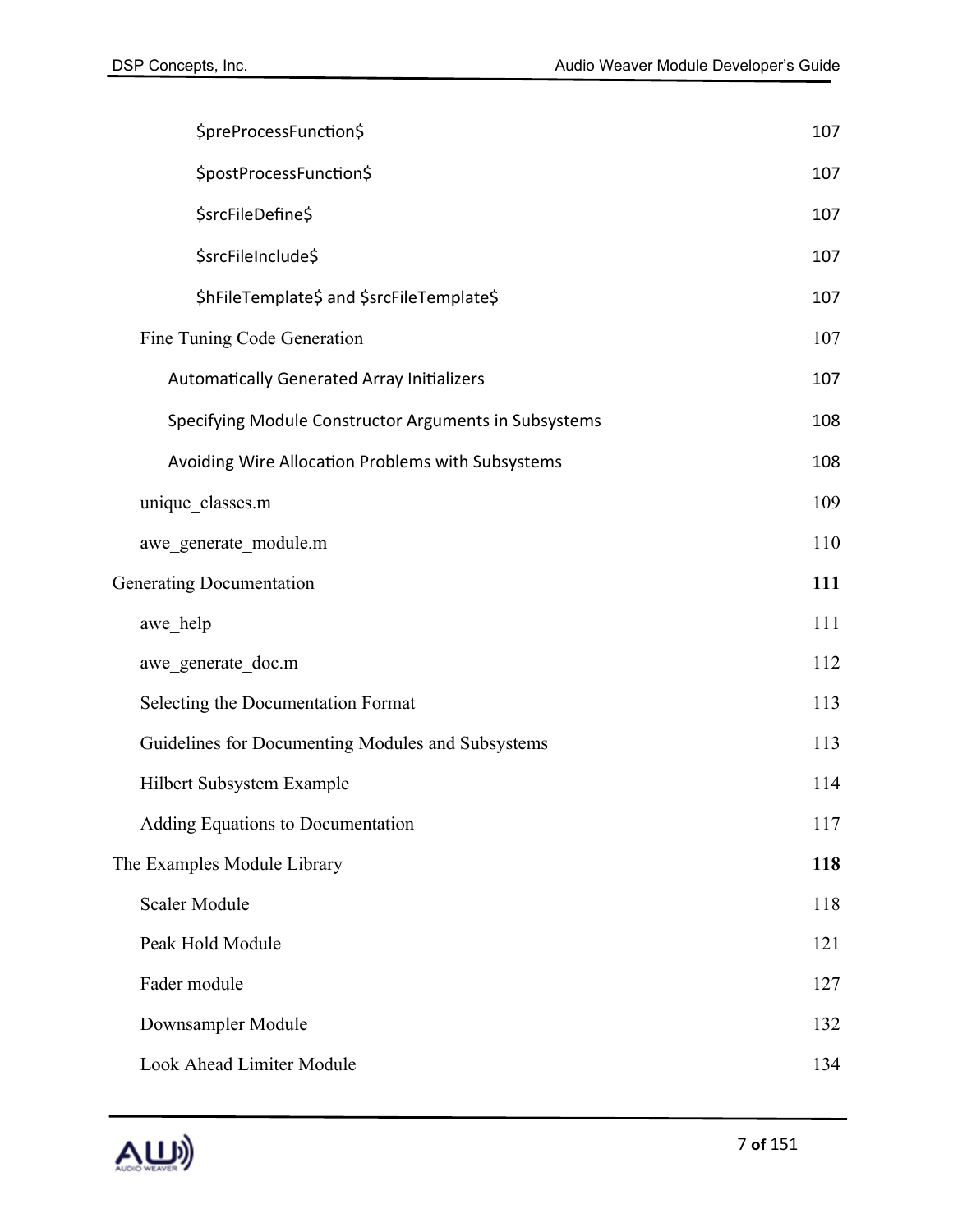| Specifying Internal Module Constructor Arguments |  | 135 |
|--------------------------------------------------|--|-----|
| Disambiguating Wire Allocation                   |  | 136 |
| <b>Building Audio Module DLLs</b>                |  | 138 |
| Building ExamplesDLL.dll                         |  | 138 |
| Cloning the Examples Library                     |  | 140 |
| ModuleHelperLib                                  |  | 143 |

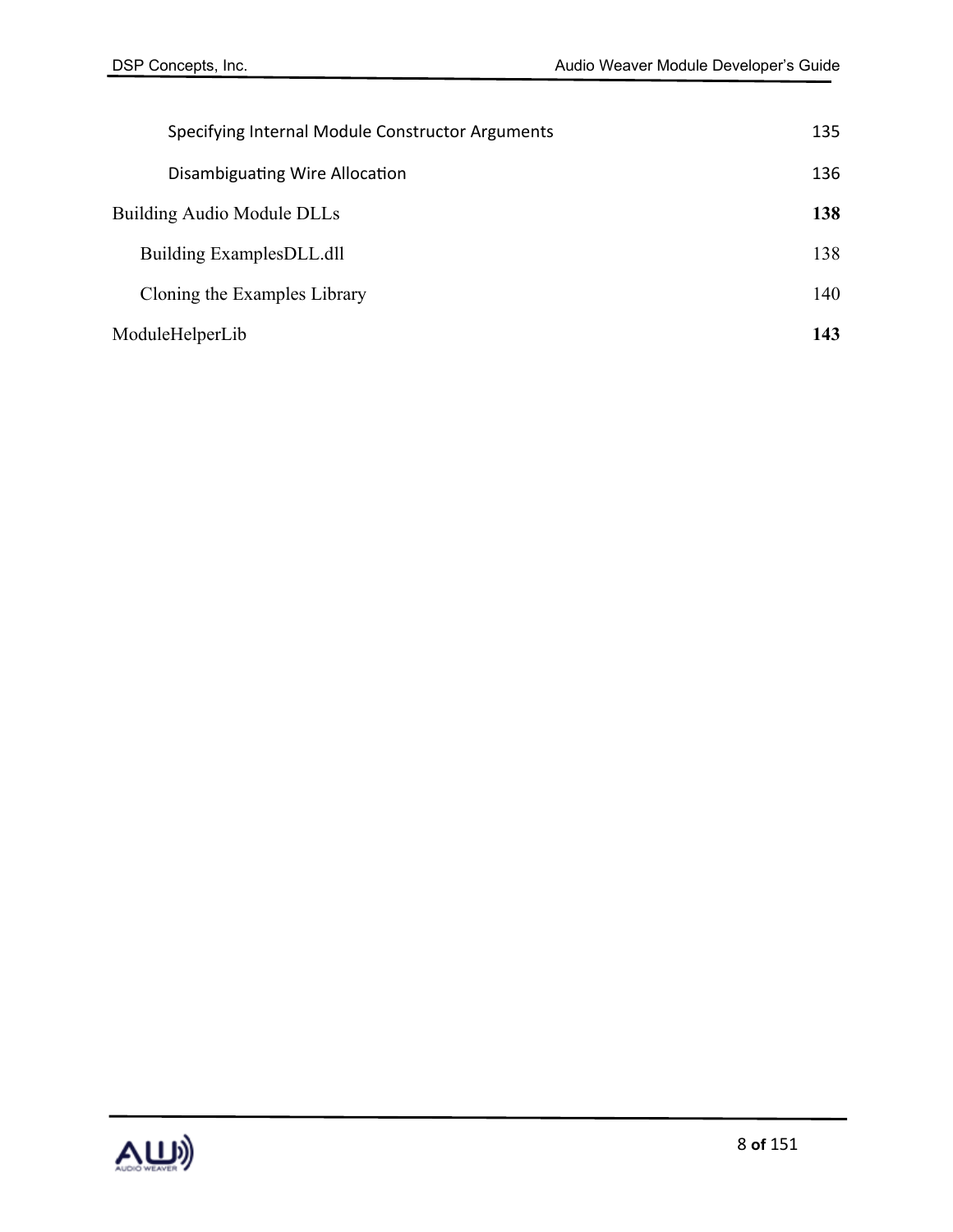# <span id="page-8-0"></span>**1. Overview**

This Developers Guide describes creating custom audio modules for Audio Weaver. It is a companion to the *Audio Weaver Matlab API* which focuses on developing audio systems using MATLAB scripts. This document is intended for algorithm developers creating custom audio modules.

This guide assumes that you've read through the *Audio Weaver Matlab API* and can develop audio systems using MATLAB scripts. This is particularly important for module developers since many of the key concepts – pins, variables, modules and system objects - will be built upon here. Modules are developed using a combination C or Assembly code and MATLAB scripts, and understanding the MATLAB scripts described in the Matlab API guide is critical. This Developers Guide is suitable for use with the Pro edition of Audio Weaver Designer with a Custom Module Creator license. With Audio Weaver Designer, you will be limited to developing custom audio modules on the PC.

## <span id="page-8-1"></span>**1.1. Requirements**

Developing custom audio modules for the native PC target requires the following:

- Valid *Audio Weaver Designer Pro Edition* License
- Valid *Custom Module Creator* License
- MATLAB 2017b (64-bit) or later
- VisualStudio 2010 or later

The audio module code is compiled and packaged into an audio module Dynamic Link Library (DLL). The DLL is read by the Server when it launches and makes the audio modules in the DLL available to the Server.

To develop custom audio modules for an embedded target you'll need the software items listed above together with development tools for the embedded target. You first create an audio module DLL using VisualStudio; this describes the audio module to the Server and is needed even if the Server is connecting to an embedded target. You then rebuild the target executable and link in your custom modules using your embedded development tools. The embedded development tools to use depend upon the details of your target processor.

## <span id="page-8-2"></span>**1.2. Overall Development Environment**

The Audio Weaver environment utilizes MATLAB, a PC-based Server, a hardware target, and development tools for the hardware target, as shown in Figure 1. Much of the design is orchestrated by MATLAB including describing modules, generating code, and generating

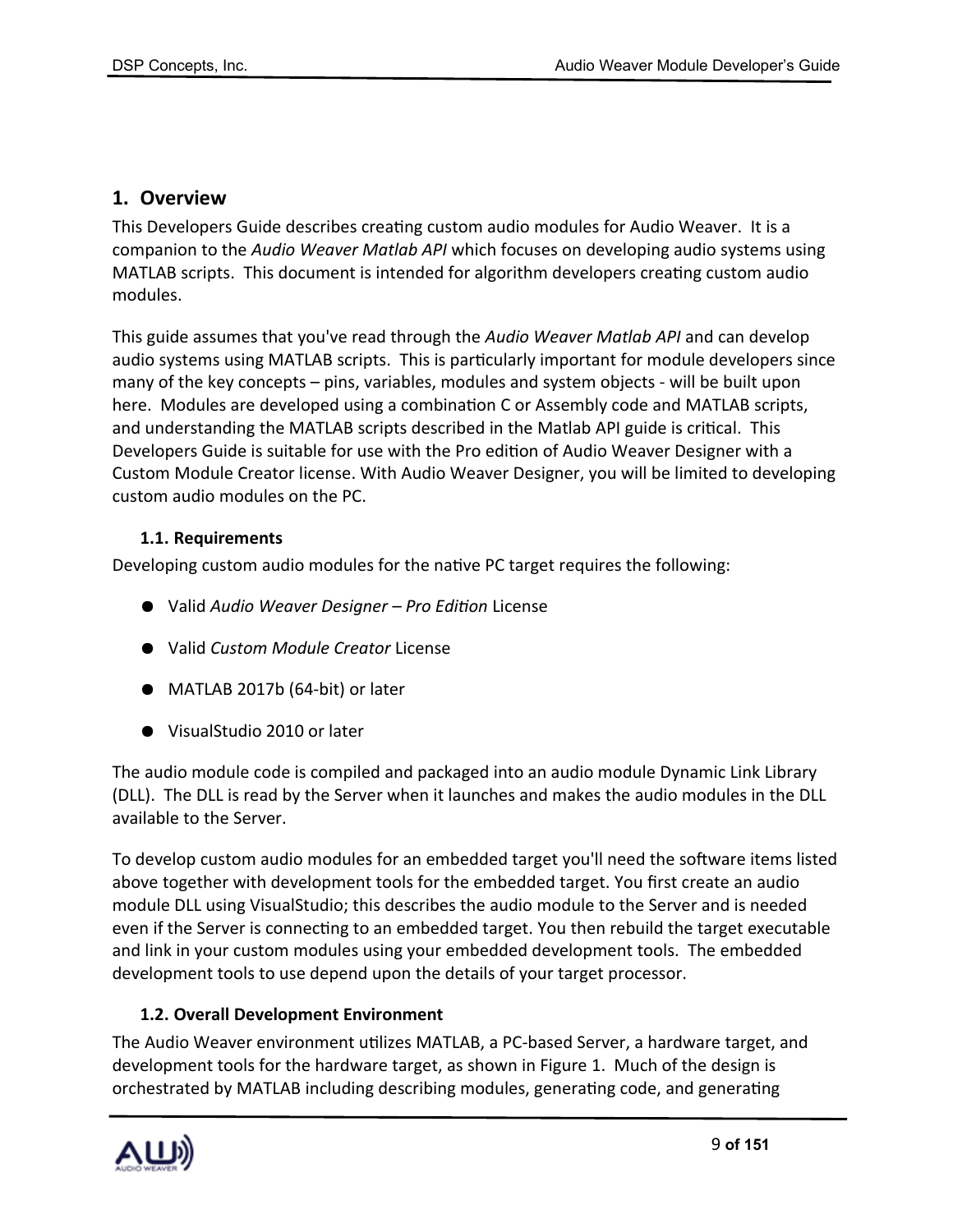documentation.

Steps 1 through 9 shown above the dark line in Figure 1 are for creating custom audio module DLLs on the PC. The main output is an audio module DLL shown as item 9. The DLL encapsulates all of the information required by the Server to natively execute an audio module. This includes the module C functions – Constructor, Set, Get, Process, and Bypass – and schema information describing the module instance data structure to the Server. A DLL may contain one or more audio modules.

The custom module DLL is copied into the same directory as the AWE\_Server executable. When the Server is launched, it loads all of the audio module DLLs contained in the executable directory and the new modules are then available for use.

Items 10 through 15 shown below the dark line in Figure 1 are associated with creating custom audio modules on an embedded target. You first create the custom audio module DLL on the PC and then compile the generated module source files (item 6) using your embedded development tools. Several libraries and source files are pulled together to create the new executable for the target (item 15).

Also shown in Figure 1 is a C code initializer file (item 20). This file is used when the target lacks a tuning interface, and initializes the audio processing to a known state.

This document focuses exclusively on items 1 through 9 – those associated with creating custom audio module DLLs on the PC. The *AWE-Core™ Integration Guide* takes you through the remaining steps needed to update the audio module library on an embedded target and to create C code initializers.

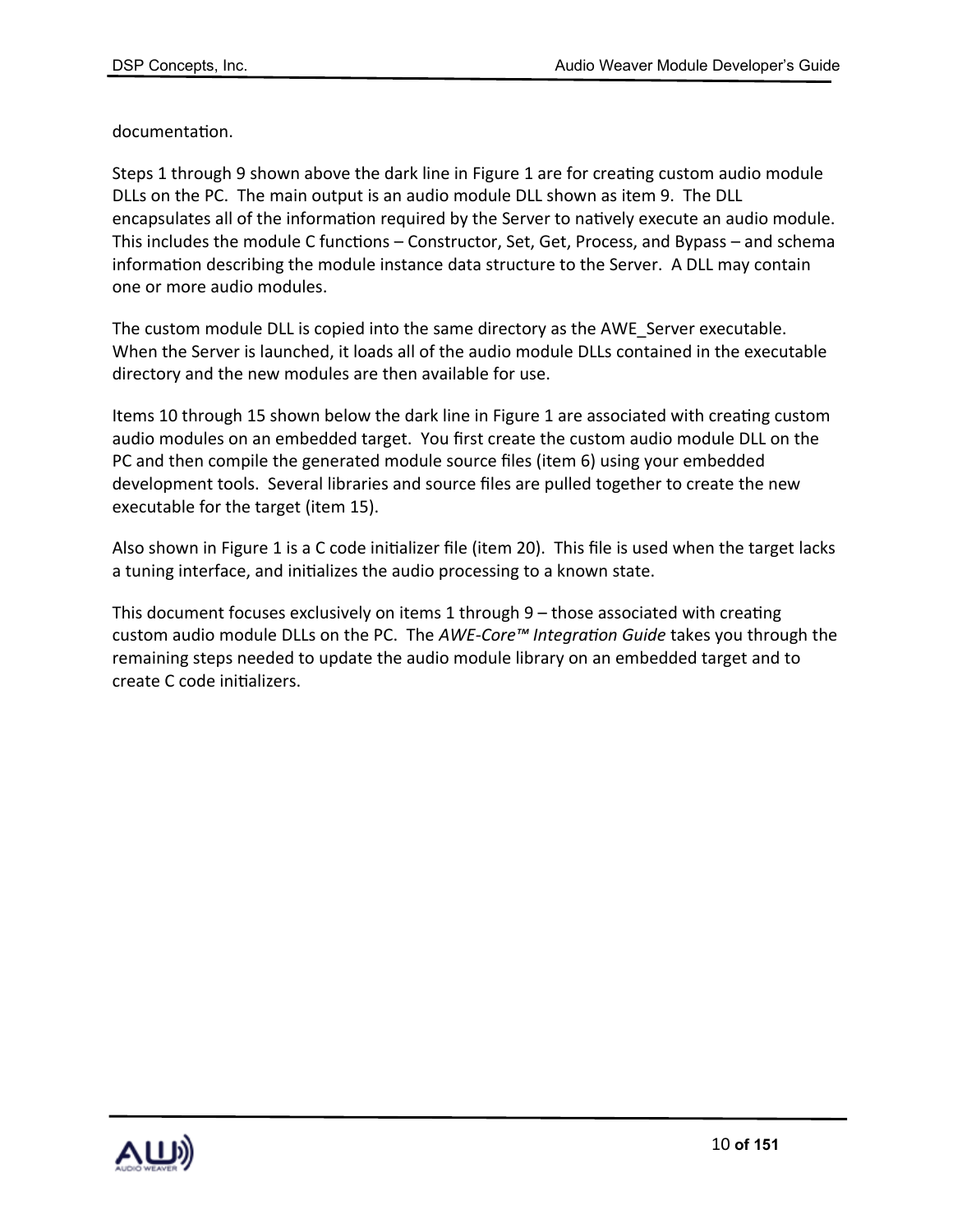

Figure 1. Overall Audio Weaver module design environment. The steps above the dark line are required to develop custom audio modules on the PC. The steps below the dark line are for developing custom audio modules for an embedded processor.

# <span id="page-10-0"></span>**2. Scaler Smoothed Module Example**

This section walks through a complete example of an audio module, starting from the high-level

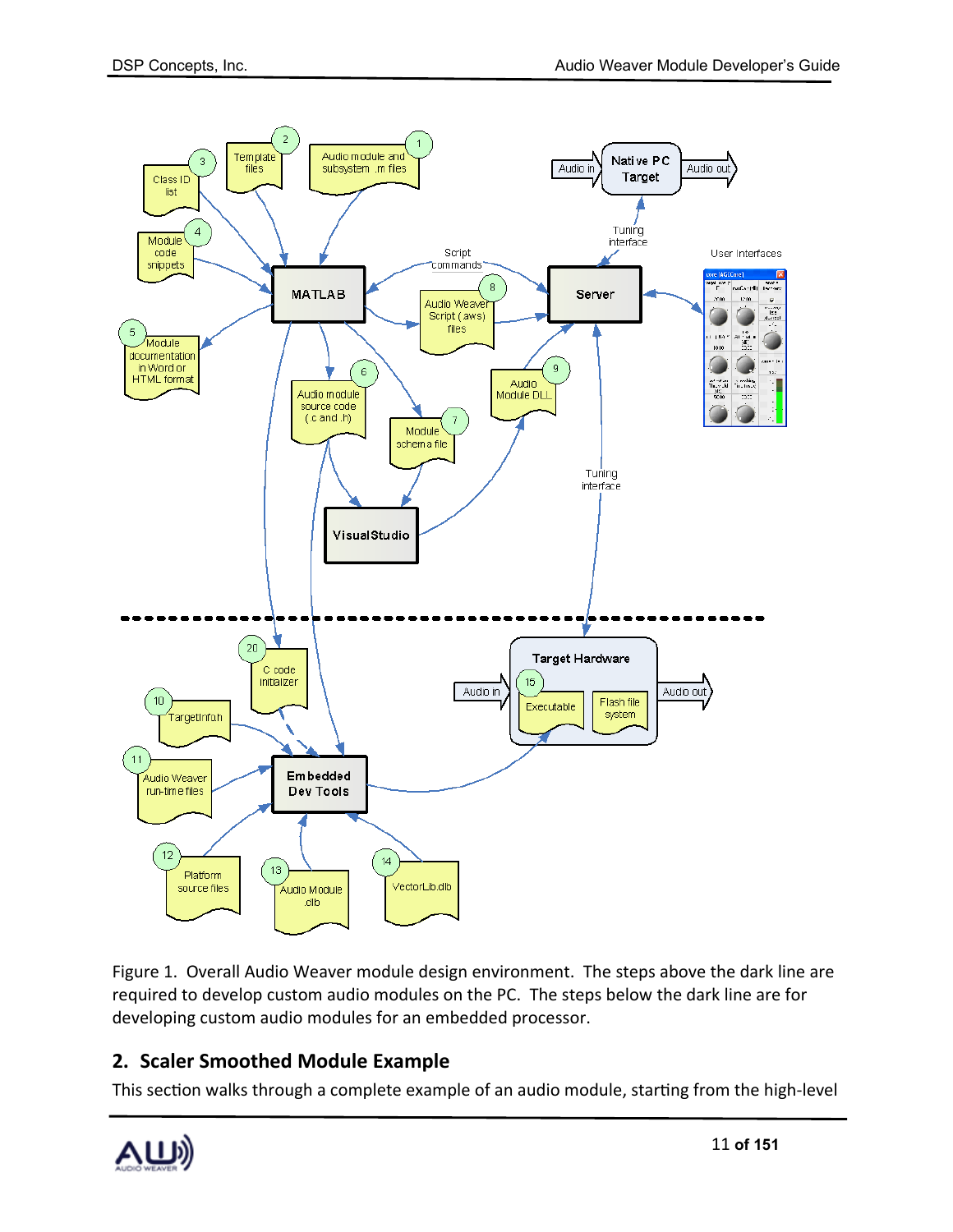MATLAB model and continuing through the generated code. This example is identical to the scaler\_smoothed\_module.m contained in the Deprecated module library. We go through this module in a systematic fashion and reference the source files listed in Section 2.9. Section 7 contains additional module examples which highlight advanced features.

This module example is part of a larger audio module DLL containing several example modules. The base directory for the audio module examples is

<AWE>\AWEModules\Source\Examples\

where <AWE> refers to the root directory of the Audio Weaver Designer installation. The directory contains several subdirectories and this directory structure must be followed when creating other custom audio module libraries. In order to build the examples modules, the above path must be on the Audio Weaver module path variable, which can be retrieved in MATLAB with the 'add module path' command. The correct path should already be included in a normal installation of Designer, but if it is not, or if another path needs to be added, the module path can be updated using the 'add\_module\_path' command or with the File->Set Module Path menu in Designer.

## <span id="page-11-0"></span>**2.1. Module M-files**

Each audio module has an associated module M-file, item 1 shown in Figure 1. For this example, the file is found in

<AWE>\AWEModules\Source\Examples\matlab\scaler\_smoothed\_example\_module.m

and a listing is shown in Section 2.9.1. When you first initialize Audio Weaver using awe init.m, this file will be placed on your MATLAB path. The module m-file completely describes the audio module to MATLAB. It contains:

- Input and output pins descriptions Data types, number of channels, block sizes, sample rates, etc.
- Instance structure variables Date types, variable names, array sizes, memory allocation rules.
- Documentation Descriptions of variables, pins, and text describing the overall audio model.
- MATLAB implementation of the module Processing function (optional), and if needed, set function, bypass function, and get function. There may also be a prebuild function which is called when a system is built.
- User interface Individual variables are exposed and tied to controls. Controls are positioned and configured.

Browser information – This is the information for AWE Designer window to list under

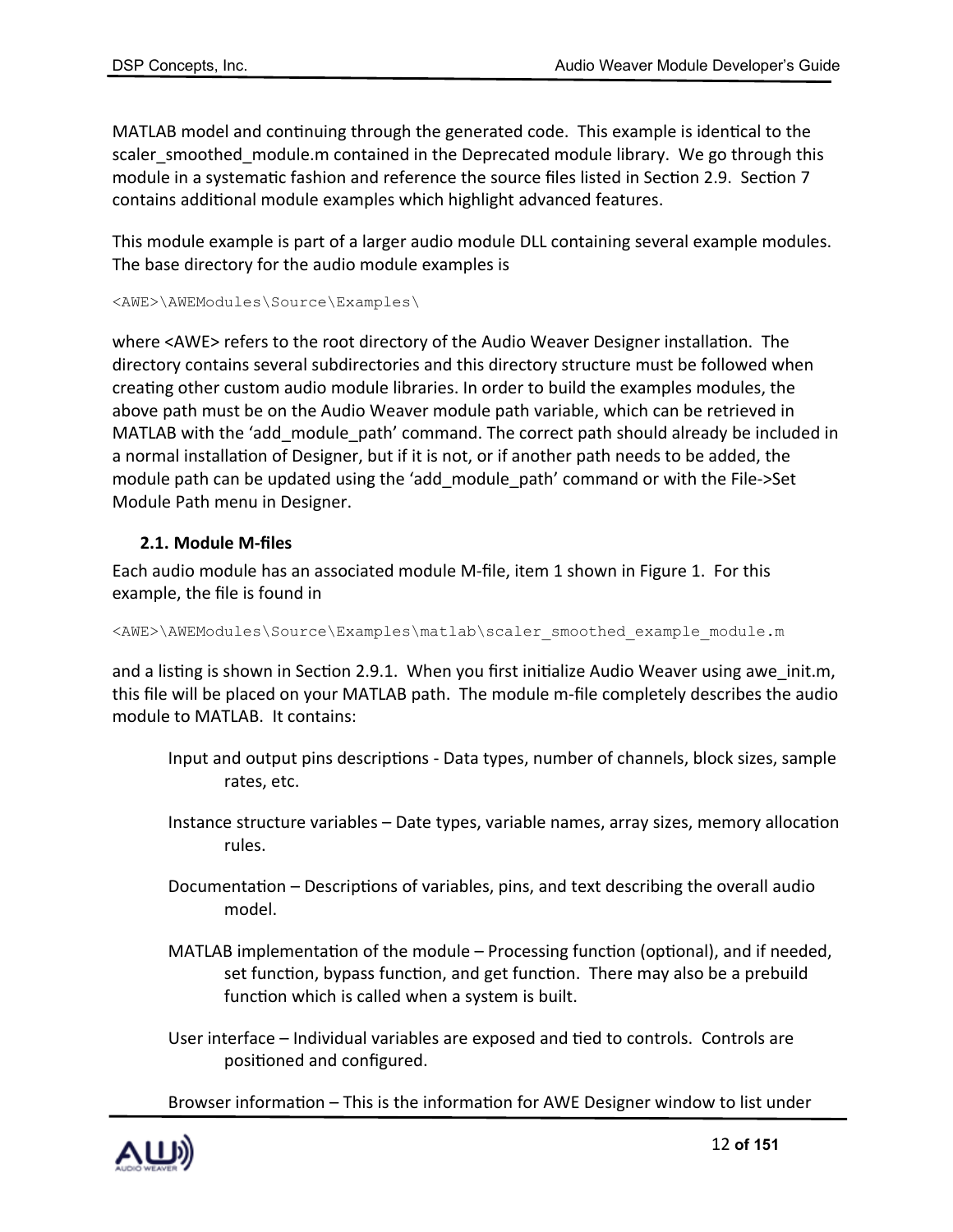specific folder, search tag, bit map image of the module in Designer window etc.

All of these items above are documented in the *Audio Weaver Matlab API*. The specific items in the module m-file pertaining to module generation are variables, code markers, and wiring allocation guidelines described in Sections 5.1.11 and 5.2.

Subsystems are very similar to modules, but also contain a list of internal modules and a list of connections between modules.

# <span id="page-12-0"></span>**2.2. Audio Module Instance Structure**

Every audio module has an associated instance data structure that holds the variables – state and parameters – needed by the module. In this example, there are 4 variables described in the module m-file:

```
add variable(M, 'gain', 'float', 0, 'parameter', 'Target gain');
M.gain.range=[-10 10];
M.gain.units='linear';
add variable(M, 'smoothingTime', 'float', 10, 'parameter', 'Time constant of
      the smoothing process');
M.smoothingTime.range=[0 1000];
M.smoothingTime.units='msec';
add_variable(M, 'currentGain', 'float', M.gain, 'state', 'Instantaneous gain 
      applied by the module. This is also the starting gain of the module.', 
      1);
M.currentGain.range=M.gain.range;
M.currentGain.units='linear';
add variable(M, 'smoothingCoeff', 'float', NaN, 'derived', 'Smoothing
      coefficient', 1);
```
The type definition for the instance data structure is contained in the file ModScalerSmoothedExample.h and is automatically generated by Audio Weaver:

```
typedef struct _awe_modScalerSmoothedExampleInstance
{
   ModuleInstanceDescriptor instance;
  float gain; \frac{1}{2} gain; \frac{1}{2} \frac{1}{2} \frac{1}{2} \frac{1}{2} \frac{1}{2} \frac{1}{2} \frac{1}{2} \frac{1}{2} \frac{1}{2} \frac{1}{2} \frac{1}{2} \frac{1}{2} \frac{1}{2} \frac{1}{2} \frac{1}{2} \frac{1}{2} \frac{1}{2} \frac{1}{2} \frac{1}{2} \frac{float smoothingTime; // Time constant of the ...
float currentGain; \frac{1}{1} Instantaneous gain applied ...
  float smoothingCoeff; // Smoothing coefficient
} awe modScalerSmoothedExampleInstance;
```
The instance structure begins with a common substructure of type ModuleInstanceDescriptor. This substructure points to the module's input and output wires, points to the real-time function currently used by the module (Processing, Bypassed, Muted, etc.), and points to the class instance structure.

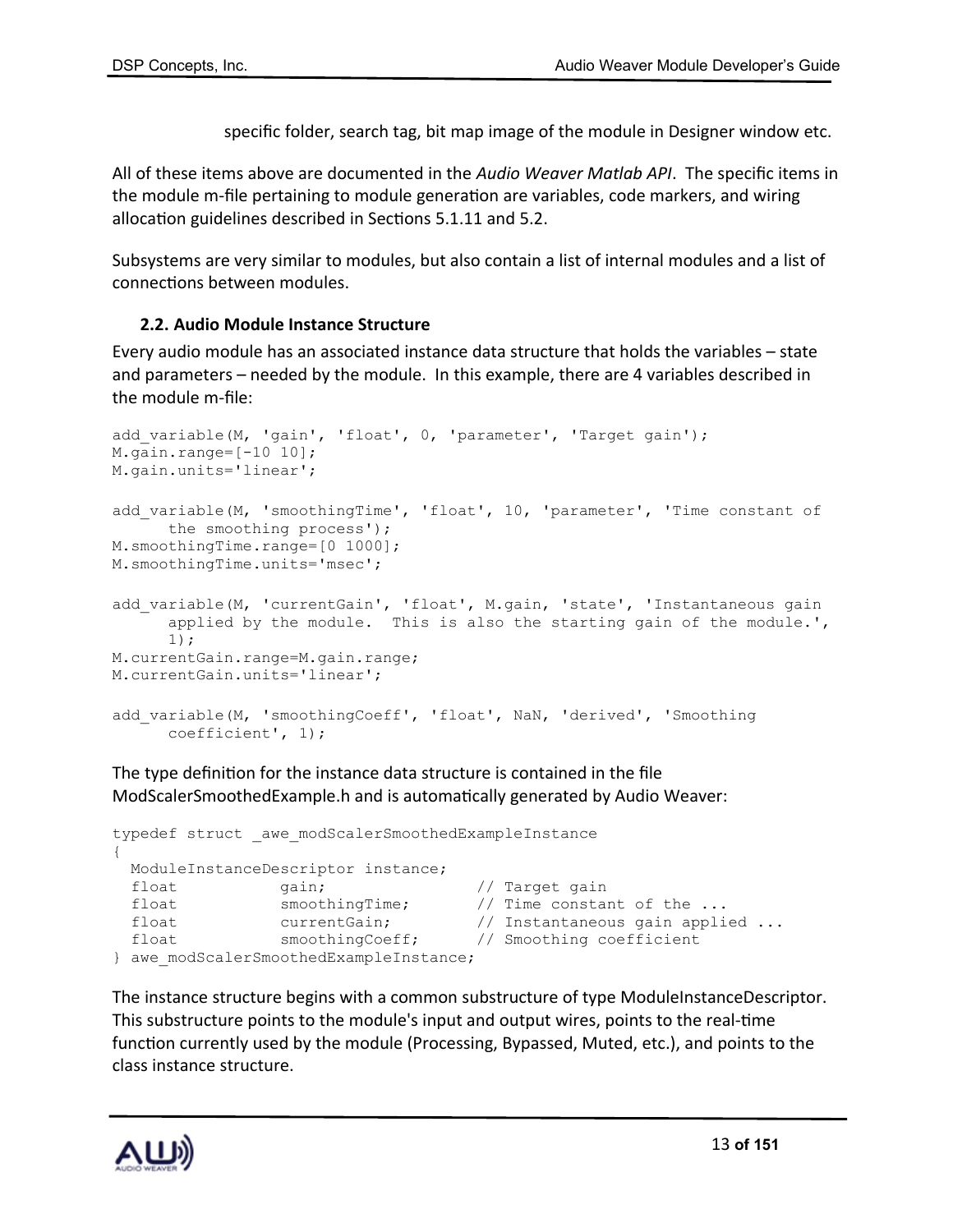The module header is followed by the instance variables described in the MATLAB file. There is a one-to-one correspondence between the variables shown in the instance structure and those added by MATLAB. The description of each variable is used as a comment.

The header file also contains a few other items. First, there is a bit mask for each variable in the data structure. The mask corresponds to the position of the variable within the instance structure. Note that the module header is 8 words long and thus the first bit starts in the 9<sup>th</sup> bit position. These bit masks can be used by the \_Set() and \_Get() functions to determine which variable within the instance structure has been modified.

```
#define MASK_ScalerSmoothedExample_gain 0x00000100
#define MASK ScalerSmoothedExample smoothingTime 0x00000400
#define MASK ScalerSmoothedExample currentGain 0x00000200
#define MASK_ScalerSmoothedExample_smoothingCoeff 0x00000800
```
The header file also defines an offset for each instance variable. Again, this is the offset from the start of the data structure, in 32-bit words. These offsets are provided to help implement system control using a host interface.

```
#define OFFSET ScalerSmoothedExample gain 0x00000008
#define OFFSET_ScalerSmoothedExample_smoothingTime 0x0000000A
#define OFFSET_ScalerSmoothedExample_currentGain 0x00000009
#define OFFSET_ScalerSmoothedExample_smoothingCoeff 0x0000000B
```
There is a unique class ID.

#define CLASSID\_SCALERSMOOTHEDEXAMPLE (CLASS\_ID\_MODBASE + 32768)

This integer uniquely defines the module class to the Server. Next is the definition of the module's constructor function. In this case, since the module does not have any arrays, the generic module constructor ClassModule\_Constructor<sup>[1](#page-13-0)</sup> is used.

```
#ifndef AWE_STATIC_CODE
// This points the constructor for this class to the base constructor
#define awe modScalerSmoothedExampleConstructor(ARG1, ARG2, ARG3, ARG4, ARG5)
     ClassModule Constructor(CLASSID SCALERSMOOTHEDEXAMPLE, ARG1, ARG2, ARG3,
     ARG4, ARG5)
#endif
```
## And finally, there are definitions for the processing and set functions:

```
void awe modScalerSmoothedExampleProcess(void *pInstance);
```
<span id="page-13-0"></span><sup>1</sup> The generic module constructor applies to modules that do not have indirect arrays in the instance data structure. It is used by a large number of modules. The constructor function awe\_modScalerSmoothedExample\_Constructor() is provided as a macro so that the module can be constructed within subsystems. We'll see shortly that the constructor function is defined as NULL within the module's class structure.

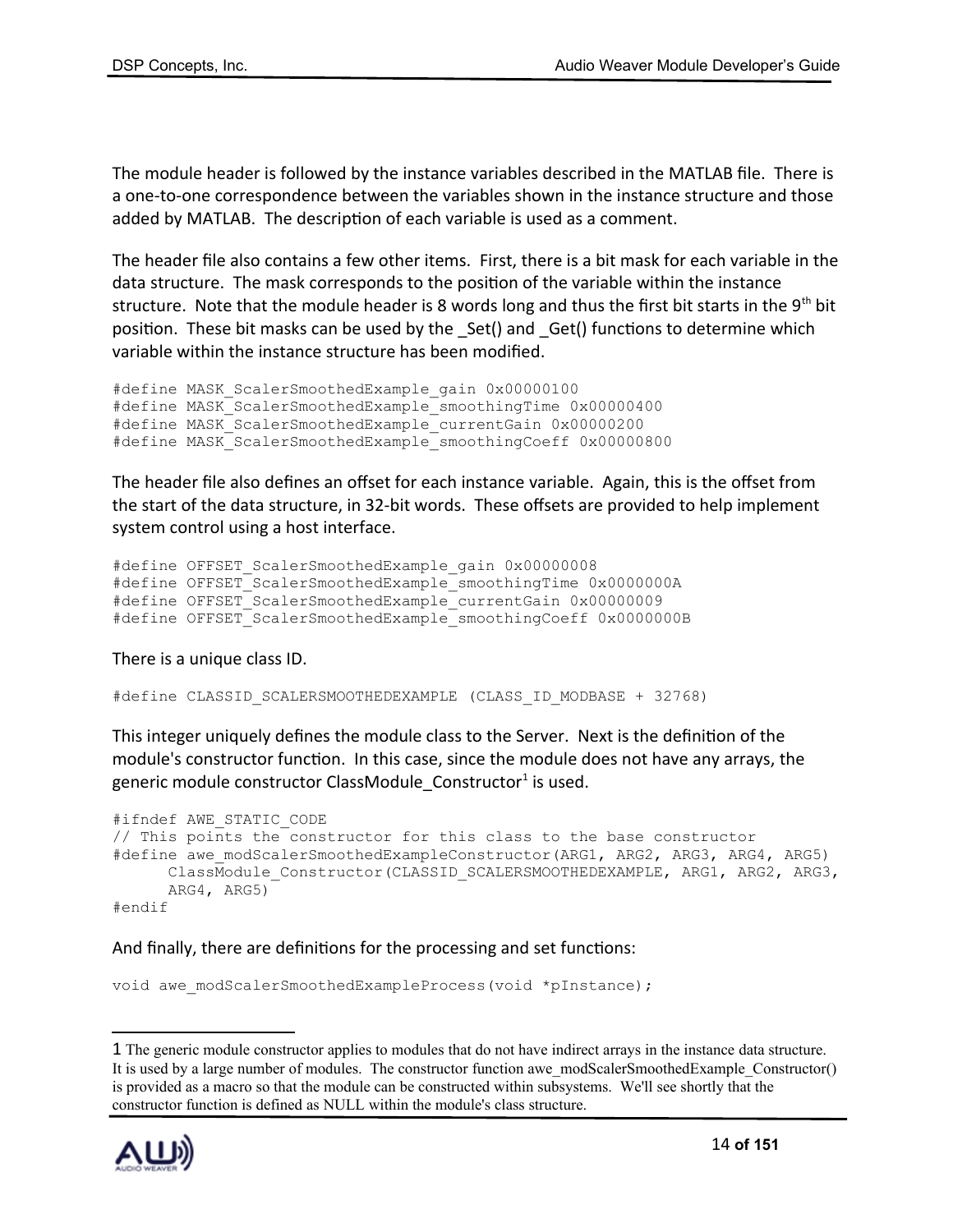UINT awe modScalerSmoothedExampleSet(void \*pInstance, UINT mask);

Note that many of the items are surrounded by #ifdef / #endif pairs. This allows various features of the modules to be enabled or disabled at compile time.

## <span id="page-14-0"></span>**2.3. Audio Module Source Code (.c and .h files)**

Each audio module has a set of associated functions. These functions, and their definitions, are placed in .c and .h files, respectively. At a minimum, every audio module requires a processing function. In addition, a module may specify several optional functions:

- Constructor() Performs additional memory allocation or initialization when a module is instantiated. If a module has an indirect array, such as an FIR filter, then a constructor function is required. In many cases, MATLAB can generate the constructor function automatically.
- Set() Implements a module's control functions which translate high-level interface variables to low-level variables. The Set() function is automatically called whenever an internal variable of a module is written by the Server during tuning.
- Get() Implements a module's control functions which translate low-level variables to high-level interface variables. The Get() function is automatically called by the Server whenever an internal variable of a module is read during tuning. Very few modules actually implement this function.
- Bypass() Implements custom bypass functionality. Required when one of the standard bypass functions is not suitable.

The module .c source file also contains a single *class structure* that describes the module to the Audio Weaver run-time and dynamic memory allocation functions. For example, this module contains the class structure:

```
AWE_MOD_SLOW_ANY_CONST
const Class_awe_modScalerSmoothedExample 
awe modScalerSmoothedExampleClass =
{
       {
            { NULL, CLASSID_SCALERSMOOTHEDEXAMPLE, }, // 
Constructor
           awe_modScalerSmoothedExampleProcess, //Processing function
           IOMatchUpModule_Bypass, \frac{1}{10} Bypass function<br>awe modScalerSmoothedExampleSet, \frac{1}{10} Set
           awe_modScalerSmoothedExampleSet,
function
           0, \sqrt{2} and \sqrt{2} of \sqrt{2} and \sqrt{2} are \sqrt{2} of \sqrt{2} and \sqrt{2} are \sqrt{2} and \sqrt{2} are \sqrt{2} and \sqrt{2} are \sqrt{2} and \sqrt{2} are \sqrt{2} and \sqrt{2} are \sqrt{2} and \sqrt{2} are \sqrt{2} and \sqrt{20x00000007, \frac{1}{\sqrt{1-\frac{1}{n}}} // Module version info
           ClassModule PackArgCounts(4, 0), // (Public words, private
words)
```
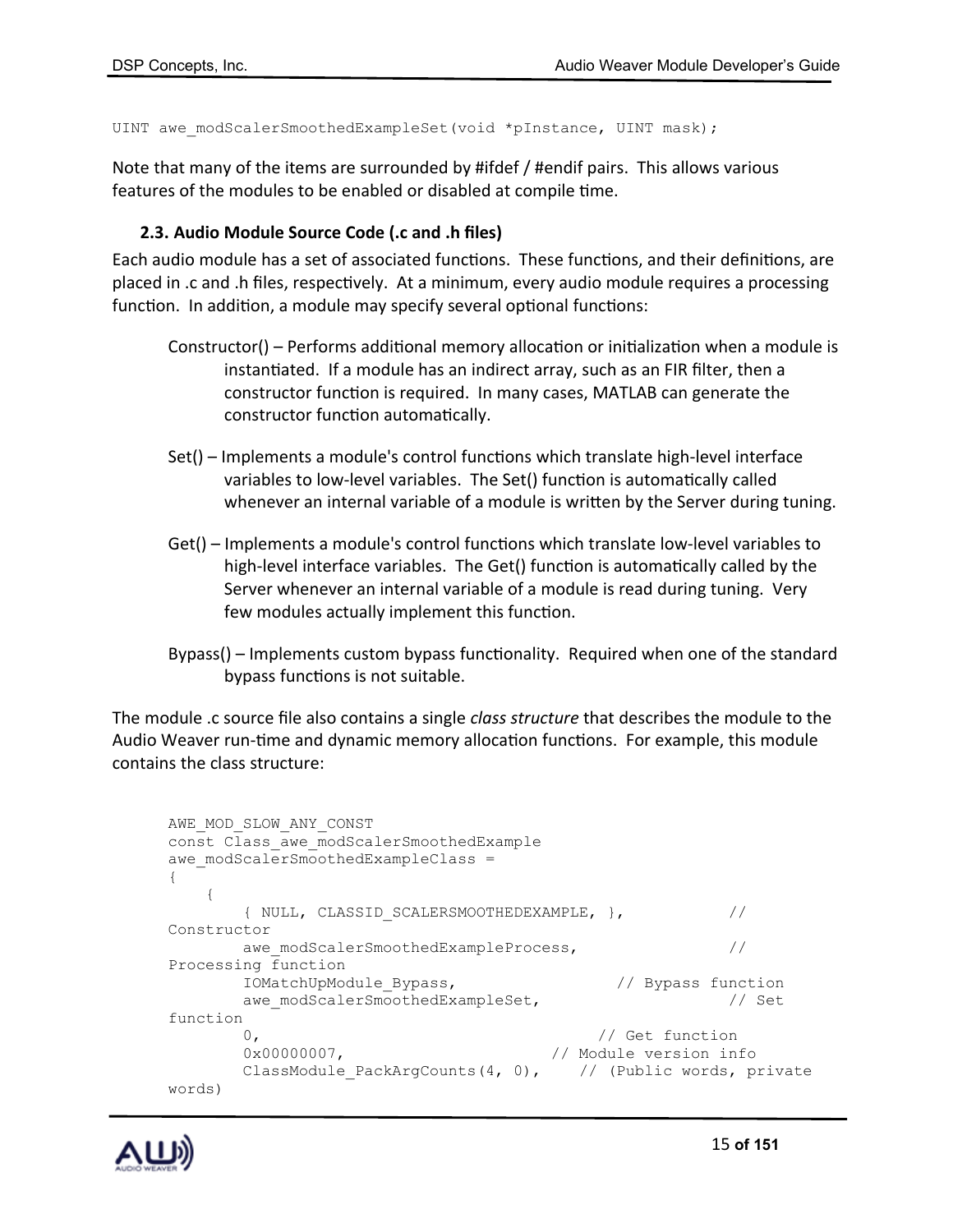```
 {0x0000000F, 0x00000000}, // Specifies which variables are 
floating-point
    },
#ifdef BUILD64
     {
         offsetof(awe_modScalerSmoothedExampleInstance, gain),
        offsetof(awe_modScalerSmoothedExampleInstance, smoothingTime),
        offsetof(awe_modScalerSmoothedExampleInstance, currentGain),
        offsetof(awe_modScalerSmoothedExampleInstance, smoothingCoeff),
     }
#endif
};
```
The class structure contains pointers to the 5 functions listed above. The constructor function is NULL indicating that the module requires no memory outside of its instance structure and that the generic constructor should be used instead.

The #ifdef BUILD64 section is required internally by Designer to correctly access the module's variables in 64-bit architectures. Make sure that BUILD64 is defined in the VisualStudio and embedded projects if a 64-bit architecture is being targeted.

The class ID, CLASSID\_SCALERSMOOTHEDEXAMPLE which is defined above, is a unique integer identifying the module to the Server. When instantiating a module of this class, the Server is told to instantiate a module of class "ModuleScalerSmoothedExample". This string identifier is then translated to the underlying class ID through the *module DLL* shown as item 9 in Figure 1. Ensuring that each audio module has a unique classID can be tedious. To facilitate this process, each module library has a text file named classids.csv, shown as item 3 in Figure 1, containing a comma separated list of audio modules and their class IDs. A portion of the file is shown below:

```
IDOFFSET=32768
ScalerSmoothedExample,0
ScalerExample,1
FaderExample,2
FaderExampleFract32,3
PeakHoldExample,4
```
DownsamplerExample,5

The classID for the ScalerSmoothedExample module equals the IDOFFSET (32768) plus the value listed next to its class name below (0). Class IDs starting with 32768 are reserved for custom audio modules.

## <span id="page-15-0"></span>**2.4. Audio Module Schema File**

The generated schema file ExamplesSchema.sch provides a "blueprint" of all of the available objects on the target processor to the Server. This enables the Audio Weaver Server to instantiate and manipulate objects by name rather than hexadecimal IDs or offsets. The schema file for each module pack is embedded in the module DLL and is shown as item 9 in Figure 1. It contains definitions for all of the available audio modules in the module pack.

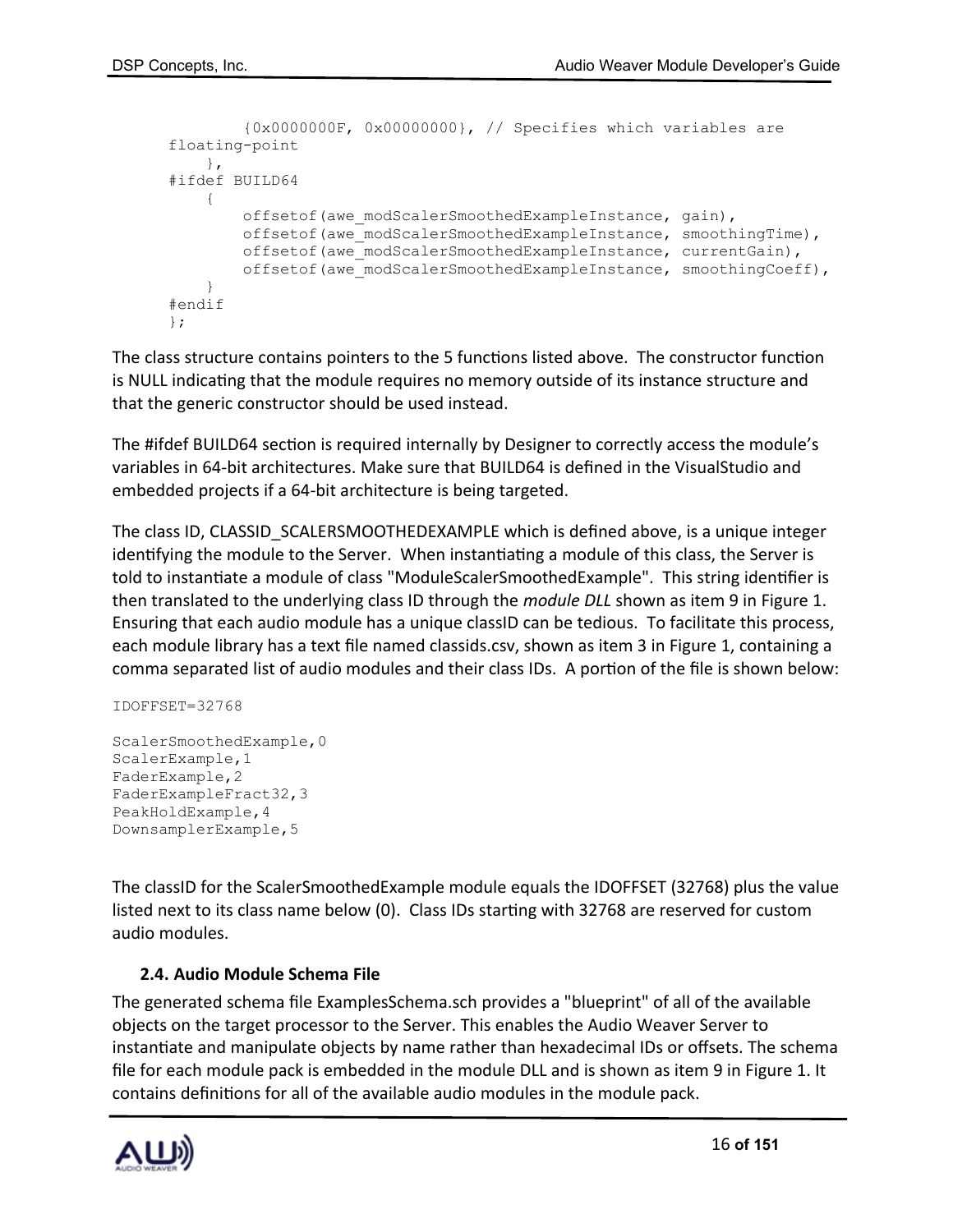The entire schema file for the example module library is shown in Section 2.9.7. The portion corresponding to the ScalerSmoothedExample module is shown below.

```
ModuleScalerSmoothedExample 0x0xBEEF8800, BaseModule
{
      gain float // Target gain<br>smoothingTime float // Time constar
      smoothingTime float // Time constant ...
      currentGain float // Instantaneous gain ...<br>smoothingCoeff float // Smoothing coefficient
      smoothingCoeff float // Smoothing coefficient
}
```
Note the one-to-one correspondence between the schema description and the C type definition shown above. Furthermore, the C substructure ModuleInstanceDescriptor maps to the BaseModule descriptor in the schema file.

To create an instance of a smoothly varying scaler on the target, the Server is told "create an instance of class ModuleScalerSmoothedExample and call it Scale1". The Server converts this to the command "create an instance of object 0xBEEF8800" via the schema file. The hexadecimal value 0xBEEF0C16 corresponds to the unique class ID

CLASS\_ID\_MODBASE + 32768

contained in the class structure<sup>[2](#page-16-1)</sup>. On the target, the array of module class objects is traversed looking for class ID 0xBEEF8800. Once the class object is found, the corresponding constructor function, stored as a pointer in the class structure, is used to allocate one instance of the object. The address of the newly instantiated object is returned to the Server, and the Server associates the object's address with the name "Scale1". The Server maintains this mapping between symbol names and actual memory addresses.

The schema file also lists the module's instance variables and is used to compute offsets from the start of an object. When the value "Scale1.gain" is set during tuning, the Server translates this to a specific address on the DSP (PC) using the "Scale1" object address as a base, and then adding an appropriate offset. In this case, the offset equals 8, the size of BaseModule.

# <span id="page-16-0"></span>**2.5. Generating Module Code**

The MATLAB file scaler smoothed example module.m has a complete description of the audio module with sufficient information to generate all of the source files and documentation. You can generate the source files for a smoothly varying scaler using the commands:

```
M=scaler_smoothed_example_module('temp');
awe generate module(M);
```
The files

<span id="page-16-1"></span><sup>2</sup> As a side note, CLASS ID MODBASE = 0x BEEF0800, which is defined in Framework.h.

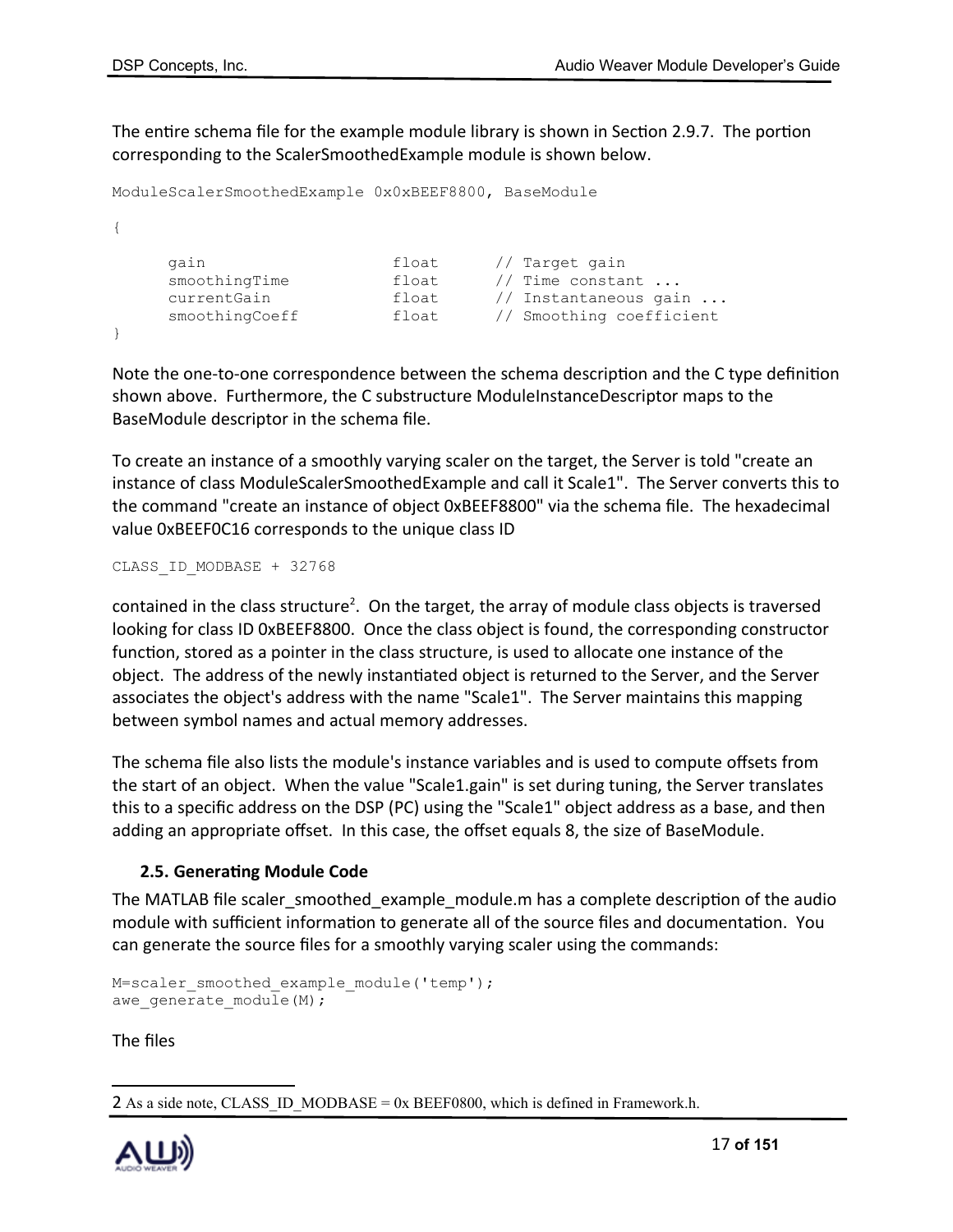```
Include/ModScalerSmoothedExample.h
Source/ModScalerSmoothedExample.c
```
will be created in MATLAB's current working directory. You can specify a particular directory for code generation by using an optional second argument:

```
awe generate module(M, DIR);
```
You can also specify that the C code should be formatted using the ident.exe utility (supplied) via a third argument:

```
awe generate module(M, DIR, 1);
```
Modules are usually not created in isolation, but are part of a particular module pack library. Modules need to be created as a unified library so that the combined schema file ExamplesSchema.sch can be written. The MATLAB script make\_examples.m generates code for the entire Examples module library. The script first creates a cell array of audio modules:

```
MM=cell(0,0);MM{end+1}=downsampler example module('temp', 2); % 100% instantiation
MM{end+1}=fader example fract32 module('temp');
MM{end+1}=fader_example_module('temp');
MM{end+1}=lah limiter example module('temp', 5); % 100% instantiation
MM{end+1}=peak hold example fract32 module('temp');
MM{end+1}=peak hold example module('temp');
MM{end+1}=scaler example module('temp');
MM{end+1}=scaler_smoothed_example_module('temp');
```
Important point to be noted here is that the module must be added to cell array with all the arguments required. This is mandatory for new AWE Designer.

Some other example audio modules are subsystems that utilize modules found in other libraries. We indicate this dependency relationship using the lines

```
[DependMM, DependName]=make_standardmodulepack(0);
USESLIB{1}.MM=DependMM;
USESLIB{1}.str=DependName;
[DependMM, DependName]=make_deprecatedmodulepack(0);
USESLIB{2}.MM=DependMM;
USESLIB{2}.str=DependName;
[DependMM, DependName]=make advancedmodulepack(0);
USESLIB{3}.MM=DependMM;
USESLIB{3}.str=DependName;
```
Then call a function to generate the source code for the overall library:

awe\_generate\_library(MM, DIR, 'Examples', USESLIB, GENDOC);

Code for each module in a module pack is separately generated followed by the combined schema file. The third argument, 'Examples', specifies the module pack name and the forth

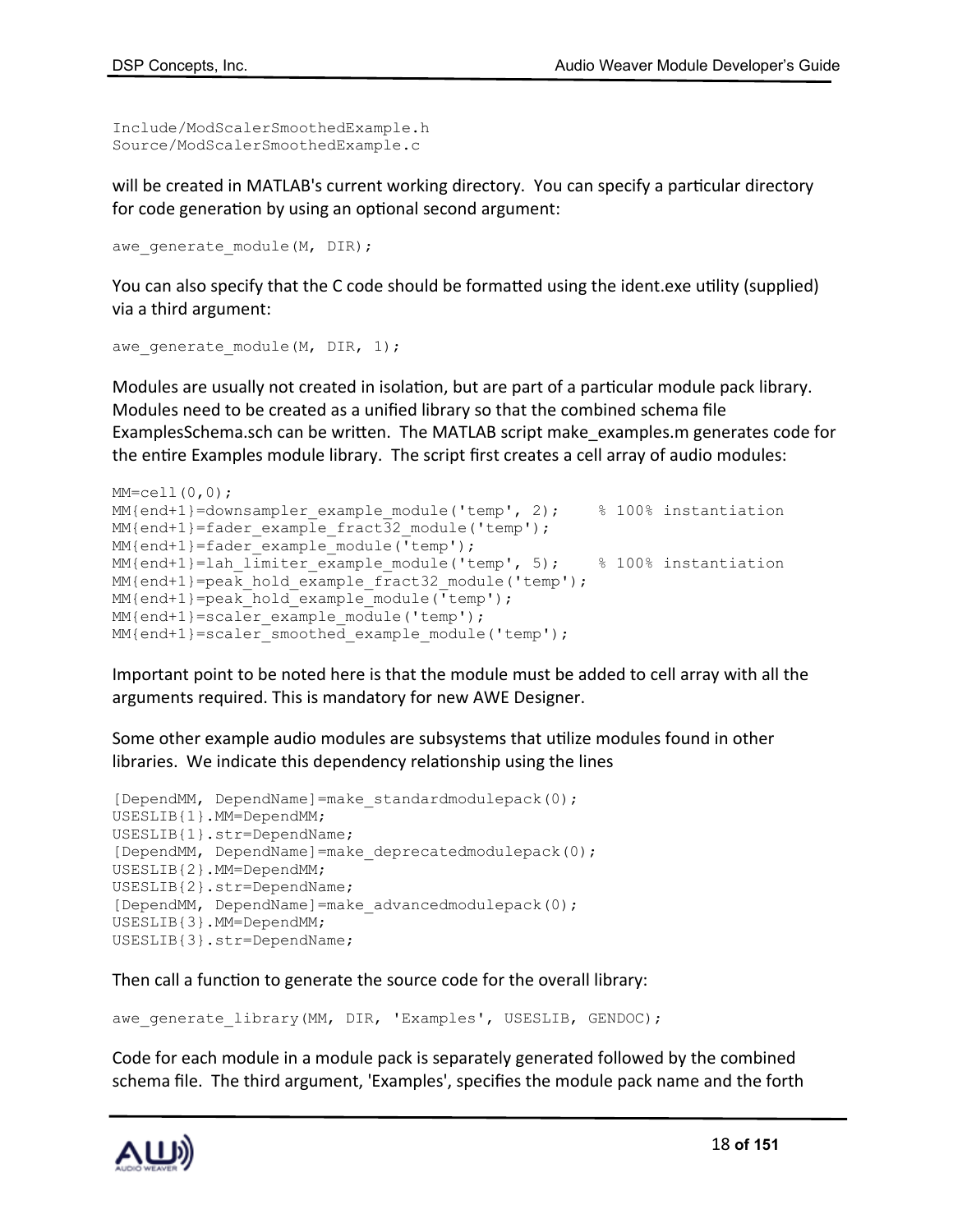argument specifies the dependencies on other module packs. The fifth argument, GENDOC, controls whether documentation in HTML format should be generated.

When you run the MATLAB script 'make examples' you'll see something similar to the following written to your MATLAB output window

```
Generating code for module: DownsamplerExample
Unchanged output file: 
<DIR >\Source\Modules\Examples\include\ModDownsamplerExample.h
Unchanged output file:
 <DIR >\Source\Modules\Examples\Source\ModDownsamplerExample.c
Generating code for module: FaderExampleFract32
Unchanged output file: 
<DIR>\Source\Modules\Examples\include\ModFaderExampleFract32.h
Unchanged output file:
 <DIR >\Source\Modules\Examples\Source\ModFaderExampleFract32.c
...
Generated a total of 8 modules
```
You'll note that all source files are marked as "Unchanged". Audio Weaver only overwrites generated files if there has been an actual change. This minimizes file changes and makes it easier to work with source code control systems.

# <span id="page-18-0"></span>**2.6. Template Substitution**

Audio Weaver uses template substitution to generate audio module source and header files. The template files are shown as item 2 in Figure 1, and two files are used

```
<AWE>\matlab\module_generation\templates\awe_module_template.c
<AWE>\matlab\module_generation\templates\awe_module_template.h
```
The template files contain boiler plate text together with string substitution variables and special preprocessor directives. Consider a portion of the file awe module template.h:

```
/**
  * @file
  * @brief $description$
 */
#ifndef _MOD_$classNameUpperCase$_H
#define MOD $classNameUpperCase$ H
```
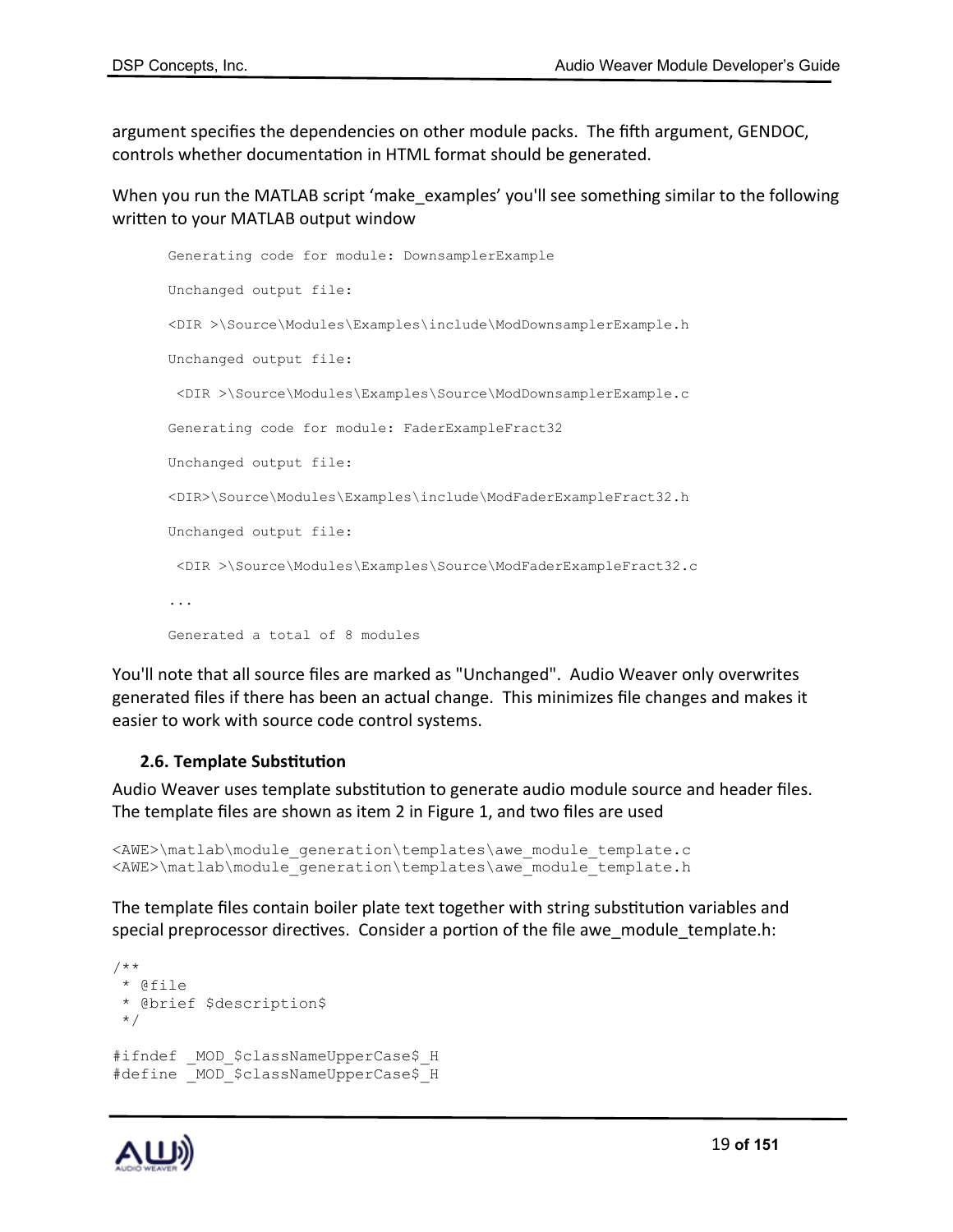#include "ModCommon.h" #include "MathHelper.h"

Each substitution point is shown as \$NAME\$ in the template file. These substitution points are replaced with the code markers added via awe\_addcodemarker.m commands in the module file. For example, when generating the scaler smoothed example module, the string variable \$description\$ is replaced by "Linear multichannel smoothly varying scaler" and \$classNameUpperCase\$ is replaced by "ScalerSmoothedExample" to yield:

```
/**
 * @file
  * @brief Linear multichannel smoothly varying scaler
 */
#ifndef _ MOD_SCALERSMOOTHEDEXAMPLE_H
#define _MOD_SCALERSMOOTHEDEXAMPLE_H
#include "ModCommon.h"
#include "MathHelper.h"
```
*By making changes to the template files, you can make wholesale changes to the entire module library!*

The template files also contain special forms of preprocessor directives – independent of the standard C preprocessor directives. Further down in awe\_module\_template.h, you'll find the function declarations:

```
void $processFunctionName$(void *pInstance);
##if $useCustomSetFunction$
UINT $setFunctionName$(void *pInstance, UINT mask);
##endif
##if $useCustomGetFunction$
UINT $getFunctionName$(void *pInstance);
##endif
##if $useCustomBypassFunction$
void $bypassFunctionName$(void *pInstance);
##endif
```
The symbol ## identifies a preprocessor directive reserved for the code generator. The directives are evaluated during code generation based on the values of the variables, for example the value of \$useCustomSetFunction\$ determines if code will be eliminated or exist in the generated file. The scaler smoothed example module has

```
$useCustomSetFunction$ defined as 1
$useCustomGetFunction$ defined as 0
$useCustomBypassFunction$ defined as 0.
```
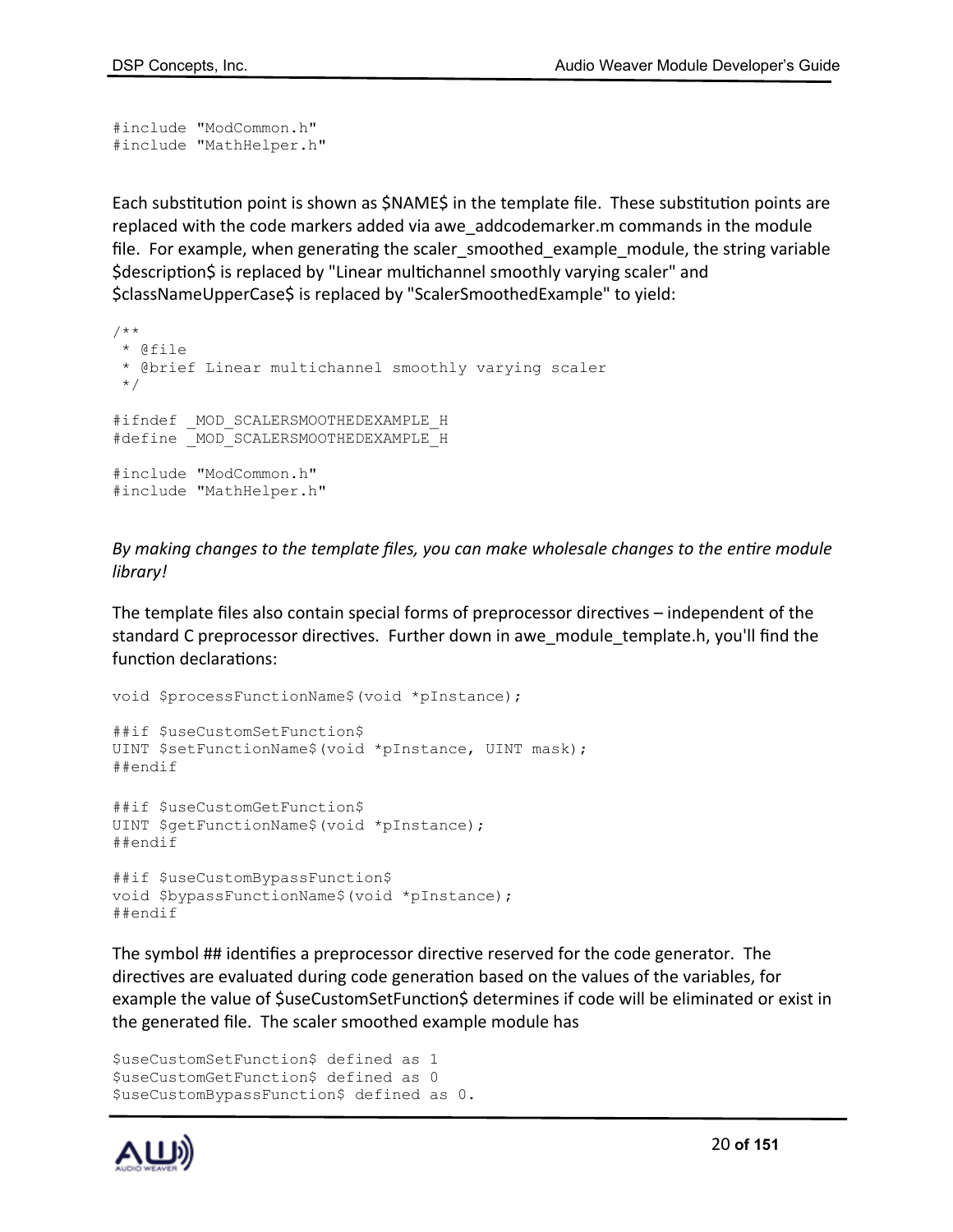This yields the generated header code:

```
void awe modScalerSmoothedExampleProcess(void *pInstance);
```

```
UINT32 awe modScalerSmoothedExampleSet(void *pInstance, UINT32 mask);
```
The variables used during template substitution are referred to as "code markers". Many code markers are generated automatically by the awe generate module.m function. Some code markers are explicitly defined in scaler smoothed example module.m.

```
awe_addcodemarker(M, 'processFunction',
      'Insert:InnerScalerSmoothed Process.c');
awe_addcodemarker(M, 'setFunction', 'Insert:InnerScalerSmoothed_Set.c');
awe_addcodemarker(M, 'srcFileInclude', '#include "FilterDesign.h"');
```
Code markers beginning with the string "Insert:" cause input to be read from a specified file. For example, the processing function template in awe module template.c is:

```
AWE_FAST_CODE
   void $processFunctionName$(void *pInstance)
 {
##if $usePreProcessFunction$
     {
     $preProcessFunction$
     }
##endif
     $processFunction$
##if $usePostProcessFunction$
       {
     $postProcessFunction$
      }
##endif
 }
```
The string \$processFunction\$ is taken from the file

```
Inner\InnerScalerSmoothedExample_Process.c
```
shown in Section 2.9.2. You'll note that this is bare code missing even the function definition (which is in the template file). The other code markers – "preProcessFunction" and "postProcessFunction" are not defined. After template substitution, we end up with the final processing function ModScalerSmoothedExample.c shown in Section 2.9.5.

# <span id="page-20-0"></span>**2.7. Building the Audio Module DLL**

At this point, the source code for all of the modules in the Examples library has been generated. Open up and rebuild the VisualStudio solution file

<AWE>\AWEModules\Source\Examples\Examples.sln

The solution builds the DLL and then copies it into the

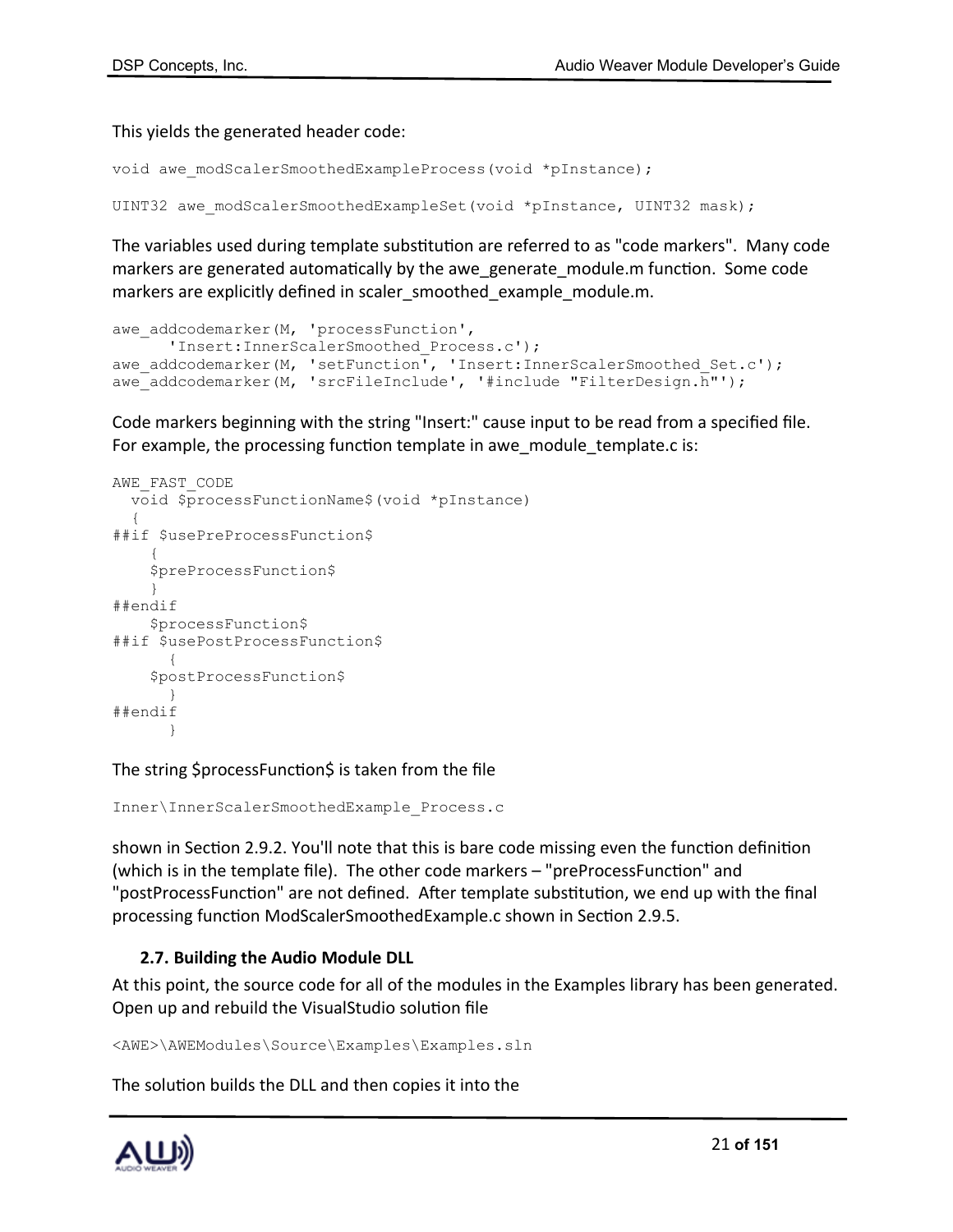#### <AWE>\Bin\win32-vc100-rel

directory so that it can be referenced by the Server. Further details on this step can be found in Section 8.1.

## <span id="page-21-0"></span>**2.8. Summary of Steps Involved in Writing an Audio Module**

To summarize, the steps required in writing a new audio module are:

- 1. Create the MATLAB module m-file described in Section 2.1. It defines
	- a. Input and output pins
	- b. Instance structure variables
	- c. Links to inner C code.
	- d. Documentation
	- e. User interface
	- f. Module browser for AWE Designer
- 2. Write the inner C code for the processing function.
- 3. Write the inner C code for the other module functions, Constructor(), Set(), Get(), and Bypass(), if needed.
- 4. Pick a unique integer ID (any number in the range 32768 to 63487) for the new module class ID. Add this information to the file classids.csv associated with the module library.
- 5. Add the module function to the specific module pack library generation script, for example make examples.m. Run the script file to generate the source code and create the schema file.
- 6. Add the generated .c and .h files to the project for building the audio module pack library (e.g., ExamplesLib.vcproj). And build the library.
- 7. Build the audio module DLL so that the new modules are visible by the Server.

#### <span id="page-21-1"></span>**2.9. Scaler Smoothed Example Source Files**

#### <span id="page-21-2"></span>**2.9.1. scaler\_smoothed\_example\_module.m**

```
function M=scaler_smoothed_example_module(NAME)
% M=scaler smoothed example module(NAME)
% Creates a smoothly varying scaler module with a single input
% and single output pin. This module operates on floating-point
% signals. Arguments:
```
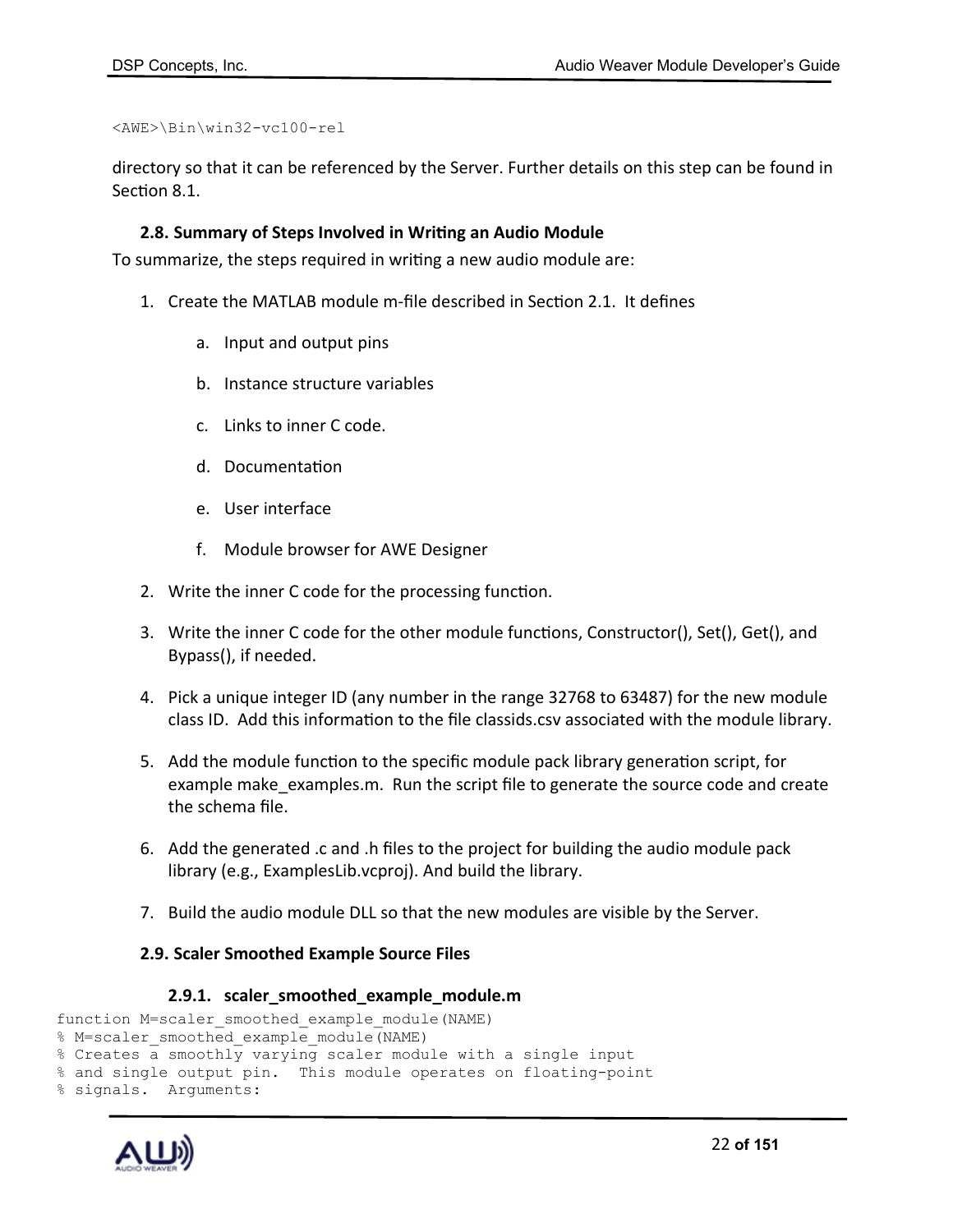% NAME - name of the module. % Copyright 2007-2016. DSP Concepts, Inc. All Rights Reserved. % ---------------------------------------------------------------------- % Create the high-level object with interface variables only. % ---------------------------------------------------------------------- M=awe module('ScalerSmoothedExample', 'Linear multichannel smoothly varying scaler'); % Version is auto-updated by SVN: M.moduleVersion = qenerate version('\$Revision: 30333 \$'); if (nargin  $== 0$ ) return; end M.name=NAME; M.preBuildFunc=@scaler smoothed example prebuild; M.processFunc=@scaler\_smoothed\_example\_process; M.setFunc=@scaler\_smoothed\_example\_set; PT=new pin type; add\_pin(M, 'input', 'in', 'audio input', PT); add pin(M, 'output', 'out', 'audio output', PT); add variable(M, 'gain', 'float', 0, 'parameter', 'Target gain');  $M.\gamma$ ain.range= $[-10 10]$ ; M.gain.units='linear'; add\_variable(M, 'smoothingTime', 'float', 10, 'parameter', 'Time constant of the smoothing process'); M.smoothingTime.range=[0 1000]; M.smoothingTime.units='msec'; add variable(M, 'currentGain', 'float', M.gain, 'state', 'Instantaneous gain applied by the module. This is also the starting gain of the module.',  $1$ ); M.currentGain.range=M.gain.range; M.currentGain.units='linear'; add variable(M, 'smoothingCoeff', 'float', NaN, 'derived', 'Smoothing coefficient', 1); awe\_addcodemarker(M, 'processFunction', 'Insert:InnerScalerSmoothedExample\_Process.c'); awe\_addcodemarker(M, 'setFunction', 'Insert:InnerScalerSmoothedExample\_Set.c'); awe\_addcodemarker(M, 'srcFileInclude', '#include "FilterDesign.h"'); M.wireAllocation='across'; % ---------------------------------------------------------------------- % Documentation % ---------------------------------------------------------------------- M.docInfo.discussion={'Scales all input channels by a single gain value. ', ... 'Changes to the gain parameter are exponentially smoothed (first order IIR) at

the sample rate, with the time constant determined by the smoothingTime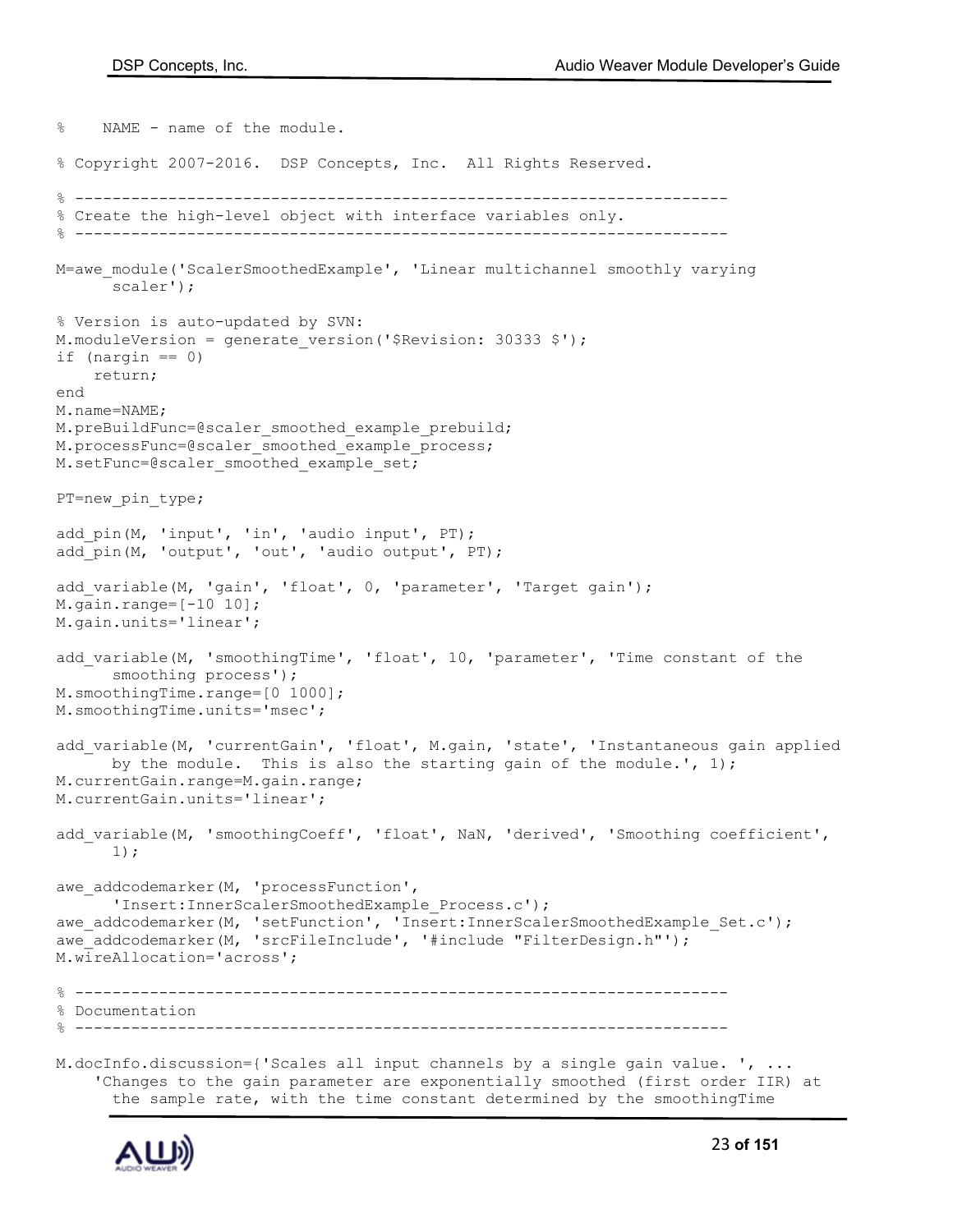parameter. ', ... 'This module is controlled by varying the gain variable. Internally, currentGain represents the instantaneous smoothed gain that is applied. ', ... 'currentGain exponentially approaches gain with a time constant equal to smoothingTime. ', ... '', ... 'The module''s prebuild function initializes the currentGain equal to the gain. Thus, the module begins in a converged state.'}; % ---------------------------------------------------------------------- % Add the inspector information % ---------------------------------------------------------------------- M.guiInfo.isExpanded=0; M.gain.guiInfo.controlType='slider'; add\_control(M, '.gain'); add control(M, '.moduleStatus', 'right', 1); add control(M, '.smoothingTime', 'below', 1); % ---------------------------------------------------------------------- % Module browser information % ---------------------------------------------------------------------- M.moduleBrowser.path = 'Examples'; M.moduleBrowser.image = '../images/ExamplesIcon.bmp'; M.moduleBrowser.searchTags = 'scaler volume'; M.shapeInfo.basicShape = 'triangle'; M.shapeInfo.legend = ' '; return; % ---------------------------------------------------------------------- % Prebuild function. Behavior is based on the data type of the % input pin % --------------------------------------------------------------------- function M=scaler\_smoothed\_example\_prebuild(M) M.currentGain=M.gain; M.currentGain.range=M.gain.range; % Propagate the type of the input pin to the output M.outputPin{1}.type=M.inputPin{1}.type; return; % ---------------------------------------------------------------------- % Set function. Computes the smoothing coefficient % --------------------------------------------------------------------- function M=scaler\_smoothed\_example\_set(M) % Compute the smoothing coefficient based on the smoothing time



SR=M.inputPin{1}.type.sampleRate;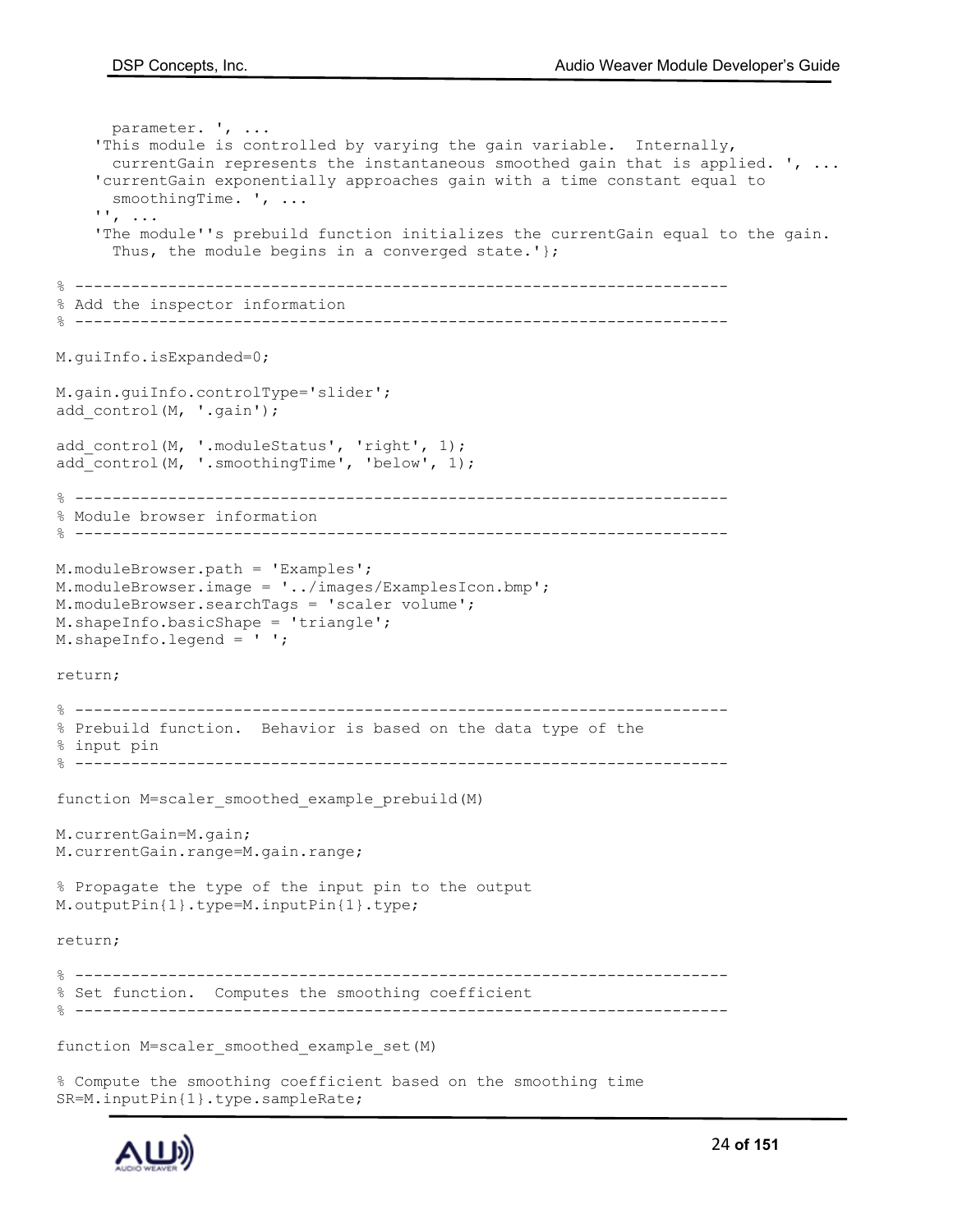M.smoothingCoeff = design\_smoother(M.smoothingTime, SR, 1);

return;

#### <span id="page-24-0"></span>**2.9.2. InnerScalerSmoothedExample\_Process.c**

```
awe modScalerSmoothedExampleInstance *S = (awe_modScalerSmoothedExampleInstance*)pInstance;
WireInstance **pWires = ClassModule GetWires(S);
FLOAT32 targetGain = S->gain;
FLOAT32 smoothingCoeff = S->smoothingCoeff;
FLOAT32 *src = (FLOAT32 *)pWires[0]->buffer;
FLOAT32 *dst = (FLOAT32 *)pWires[1]->buffer;
UINT32 channels = ClassWire GetChannelCount(pWires[0]);
UINT32 blockSize = ClassWire GetBlockSize(pWires[0]);
FLOAT32 currentGain;
UINT32 i;
FLOAT32 *inPtr;
FLOAT32 *outPtr;
FLOAT32 oneMinusRate = 1.0f - smoothingCoeff;
INT32 sample;
for (i = 0; i < channels; i++){
     /* The same currentGain is used for each channel. Then we store the result
        from the final channel back into the state. */
     currentGain = S->currentGain;
    /*awe vecScaleSmooth(src + i, channels, dst + i, channels, &currentGain,
      targetGain,
               smoothingCoeff, blockSize);*/
    in Ptr = src + i;
    outPtr = dist + i;for(sample = 0; sample < (INT32)blockSize; sample++)
     {
         currentGain = currentGain * oneMinusRate + targetGain * smoothingCoeff;
        *outPtr = *inPtr * currentGain; inPtr += channels;
         outPtr += channels;
     }
}
S->currentGain = currentGain;
```
#### <span id="page-24-1"></span>**2.9.3. InnerScalerSmoothedExample\_Set.c**

awe modScalerSmoothedExampleInstance \*S = (awe modScalerSmoothedExampleInstance \*)

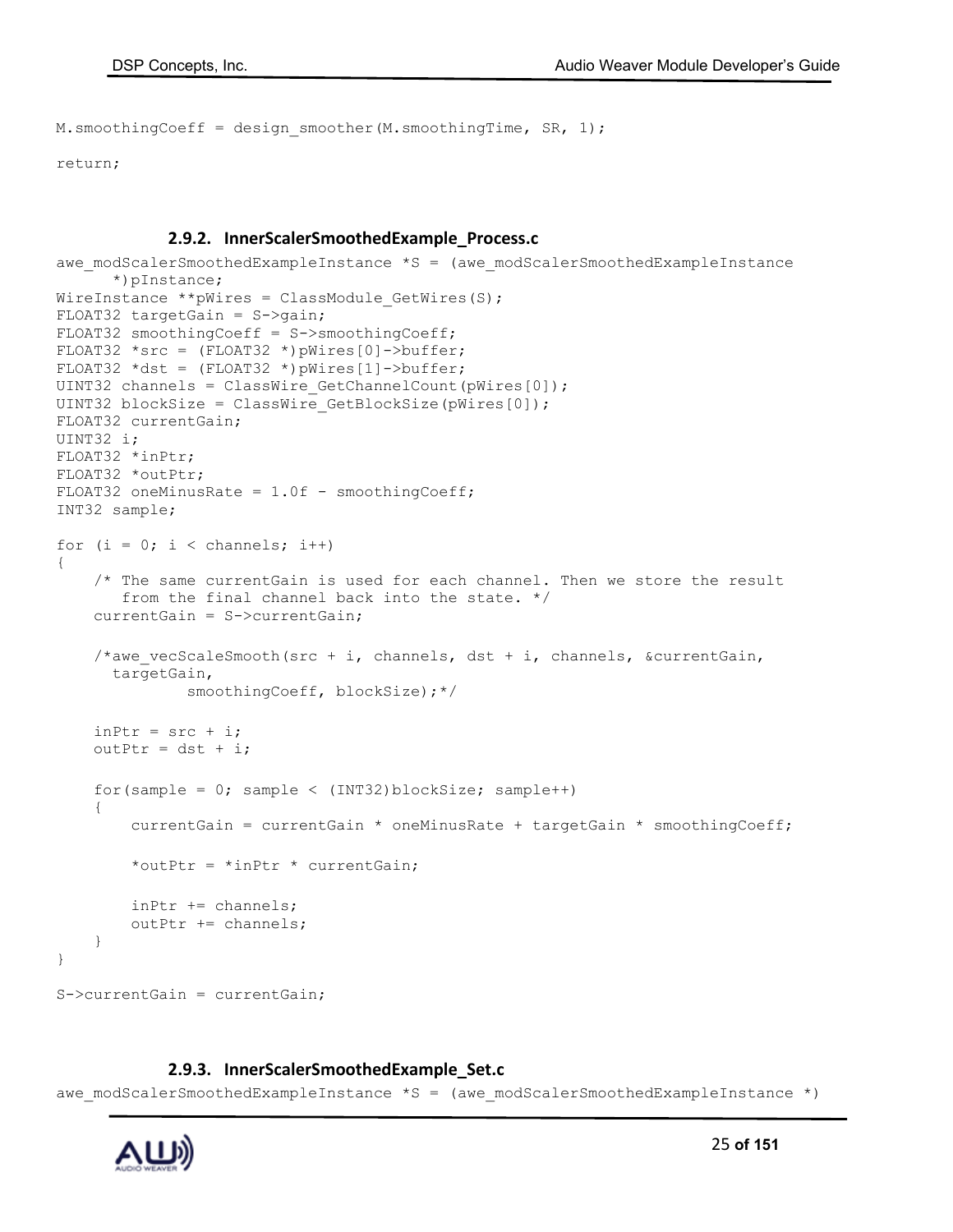```
pInstance;
WireInstance ** pWires = ClassModule GetWires(S);
FLOAT32 SR;
if (mask & MASK_ScalerSmoothedExample_smoothingTime)
{
    SR = (float) ClassWire GetSampleRate(pWires[0]);
    S->smoothingCoeff = design smoother(S->smoothingTime, SR, 1);
}
return(0);
```
## <span id="page-25-0"></span>**2.9.4. ModScalerSmoothedExample.h**

```
/****************************************************************************
*
               Audio Framework
* ---------------
*
****************************************************************************
* ModScalerSmoothedExample.h
****************************************************************************
*
* Description: Linear multichannel smoothly varying scaler
*
* Copyright: 2019 DSP Concepts, Inc. All rights reserved.<br>* 3235 Fifor Boad
                   3235 Kifer Road
* Santa Clara, CA 95054
*
***************************************************************************/
/**
 * @addtogroup Modules
 * @{
 */
/**
 * @file
  * @brief Linear multichannel smoothly varying scaler
 */
#ifndef _ MOD_SCALERSMOOTHEDEXAMPLE_H
#define _MOD_SCALERSMOOTHEDEXAMPLE_H
#include "ModCommon.h"
#include "MathHelper.h"
#define MASK_ScalerSmoothedExample_gain 0x00000100
#define MASK_ScalerSmoothedExample_smoothingTime 0x00000200
#define MASK_ScalerSmoothedExample_currentGain 0x00000400
#define MASK_ScalerSmoothedExample_smoothingCoeff 0x00000800
#define OFFSET_ScalerSmoothedExample_gain 0x00000008
```
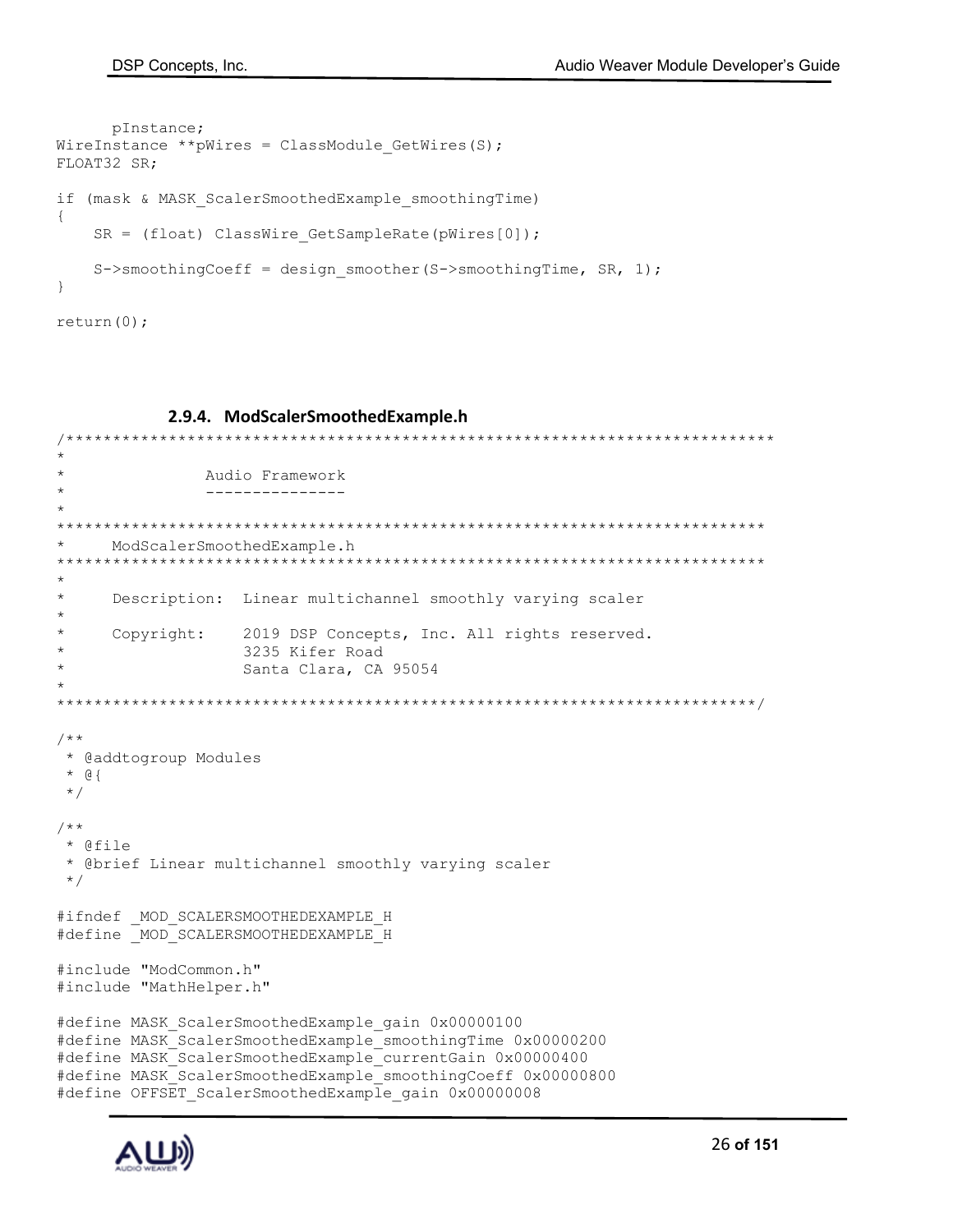```
#define OFFSET_ScalerSmoothedExample_smoothingTime 0x00000009
#define OFFSET_ScalerSmoothedExample_currentGain 0x0000000A
#define OFFSET_ScalerSmoothedExample_smoothingCoeff 0x0000000B
#define CLASSID_SCALERSMOOTHEDEXAMPLE (CLASS_ID_MODBASE + 32768)
#ifdef __cplusplus
extern "C" {
#endif
// ----------------------------------------------------------------------
// Overall instance class
// ----------------------------------------------------------------------
typedef struct _awe_modScalerSmoothedExampleInstance
{
    ModuleInstanceDescriptor instance;
   FLOAT32 gain; \sqrt{2} gain; \sqrt{2} Target gain
    FLOAT32 smoothingTime; // Time constant of the smoothing 
     process
    FLOAT32 currentGain; // Instantaneous gain applied by the 
    module. This is also the starting gain of the module.
   FLOAT32 smoothingCoeff; // Smoothing coefficient
} awe modScalerSmoothedExampleInstance;
#if !defined(NOREDEF)
extern const ModClassModule awe modScalerSmoothedExampleClass;
#endif // #if !defined(NOREDEF)
/* Dynamic instantiation is used by default. When building for static
** code, define AWE STATIC CODE to eliminate the constructor function. */
#ifndef AWE_STATIC_CODE
// This points the constructor for this class to the base constructor
#define awe modScalerSmoothedExampleConstructor(ARG1, ARG2, ARG3, ARG4, ARG5)
     ClassModule Constructor(CLASSID SCALERSMOOTHEDEXAMPLE, ARG1, ARG2, ARG3, ARG4,
     ARG5)
#endif // #ifndef AWE_STATIC_CODE
void awe modScalerSmoothedExampleProcess(void *pInstance);
UINT32 awe modScalerSmoothedExampleSet(void *pInstance, UINT32 mask);
#ifdef __cplusplus
}
```
#endif

#endif // \_MOD\_SCALERSMOOTHEDEXAMPLE\_H

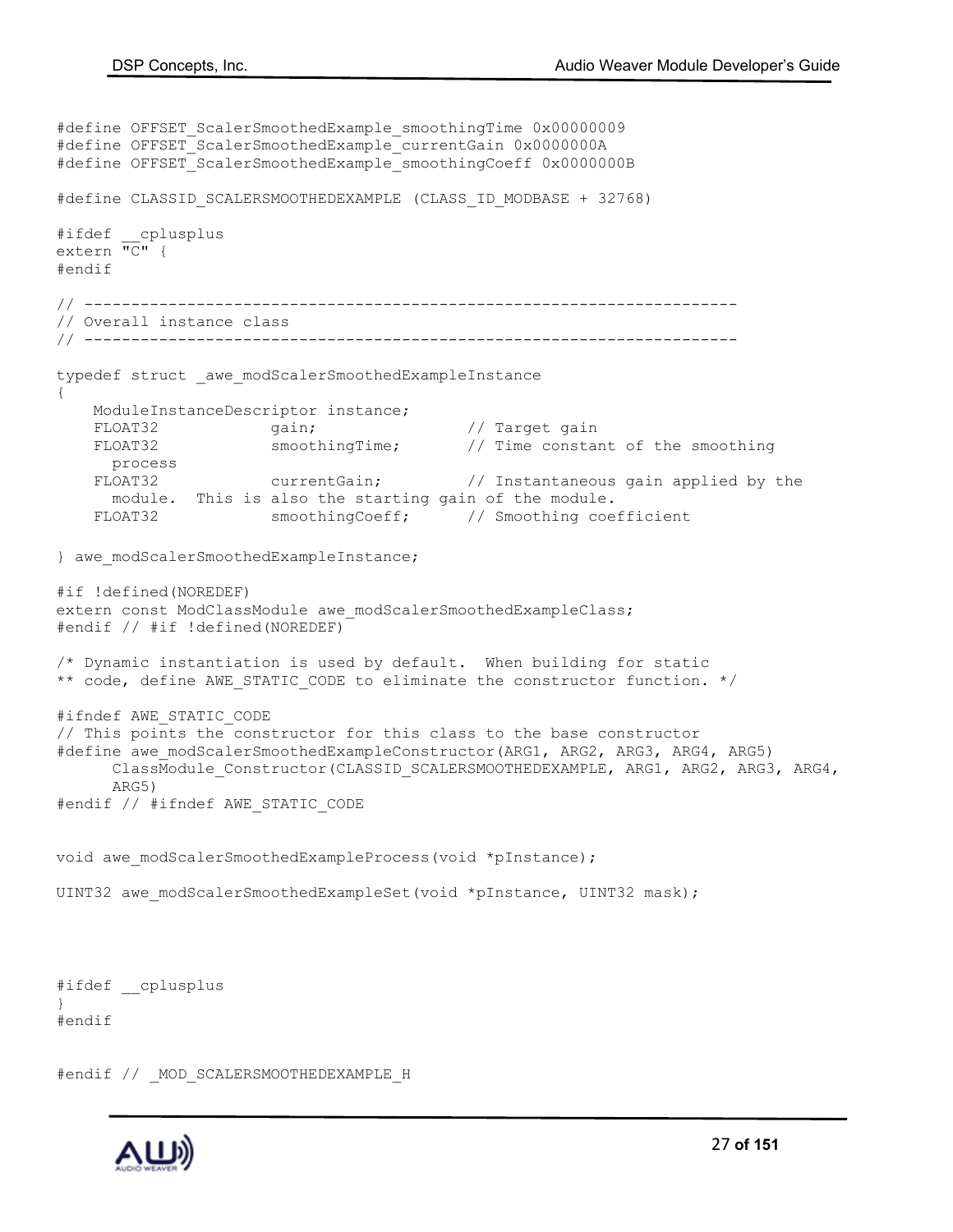```
/**
 * @}
 *
  * End of file.
  */
```
#### <span id="page-27-0"></span>**2.9.5. ModScalerSmoothedExample.c**

```
/****************************************************************************
*
* Audio Framework
               * ---------------
*
****************************************************************************
* ModScalerSmoothedExample.c
****************************************************************************
*
* Description: Linear multichannel smoothly varying scaler
*
     Copyright: 2019 DSP Concepts, Inc. All rights reserved.
* 3235 Kifer Road
* Santa Clara, CA 95054
*
***************************************************************************/
/**
 * @addtogroup Modules
 * @{
 */
/**
 * @file
 * @brief Linear multichannel smoothly varying scaler
 */
#define NOREDEF
#include "Framework.h"
#include "Errors.h"
#include "ModScalerSmoothedExample.h"
#include "FilterDesign.h"
#ifdef __cplusplus
extern "C" {
#endif
/* ----------------------------------------------------------------------
** Audio module class object. This describes the audio module to the
** framework. It contains pointers to functions and number of
** variables.
** ------------------------------------------------------------------- */
```
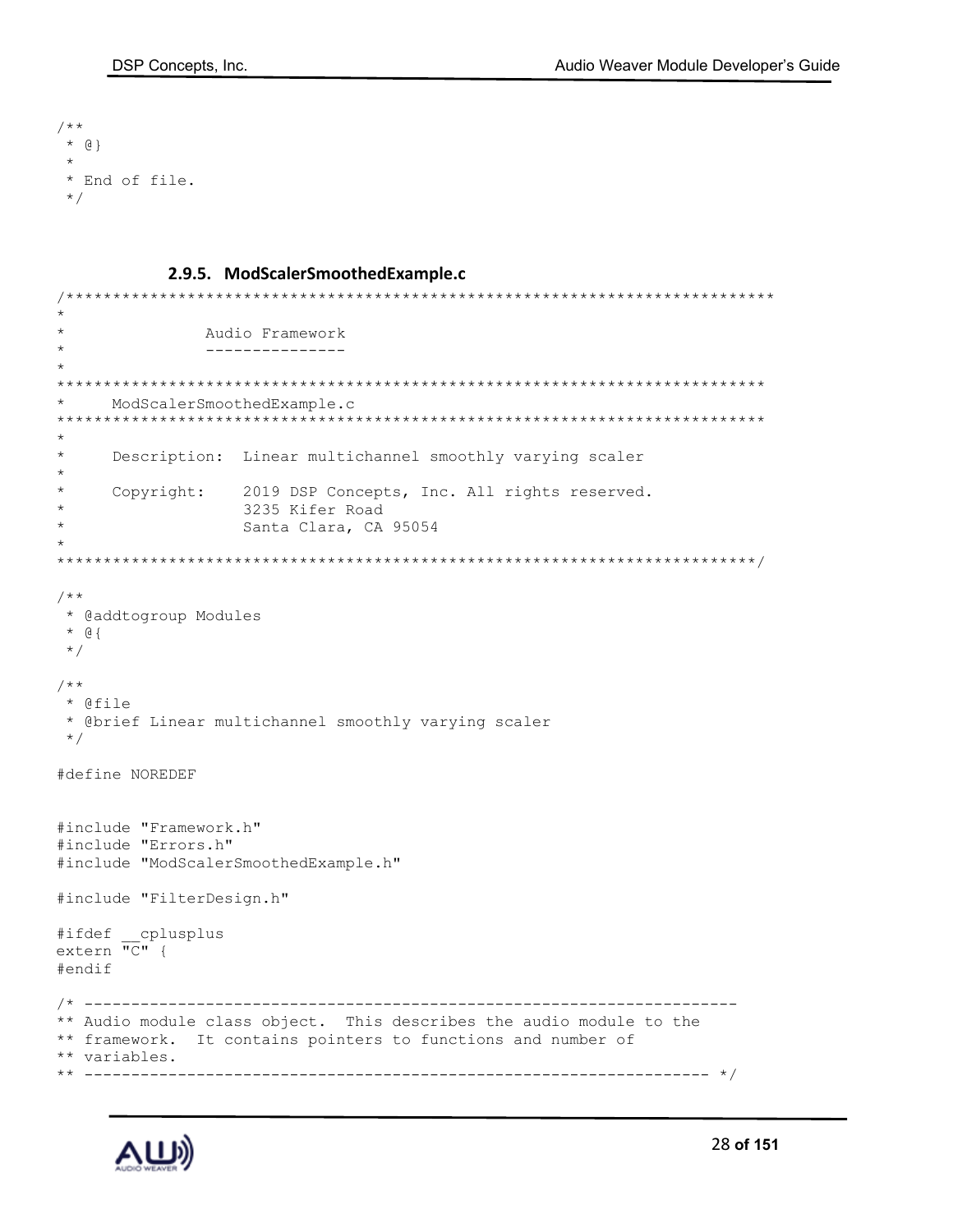```
CREATE_MODULE_CLASS(Class_awe_modScalerSmoothedExample, (4 + 0))
AWE_MOD_SLOW_ANY_CONST
const Class awe modScalerSmoothedExample awe modScalerSmoothedExampleClass =
{
     {
        { NULL, CLASSID_SCALERSMOOTHEDEXAMPLE, },
       awe modScalerSmoothedExampleProcess, // Processing function
        IOMatchUpModule_Bypass, // Bypass function
       awe_modScalerSmoothedExampleSet, // Set function
        0, // Get function
        0x00000007, // Module version info
       ClassModule PackArgCounts(4, 0), // (Public words, private words)
        {0x0000000F, 0x00000000}, // Specifies which variables are floating-point
    },
#ifdef BUILD64
    {
       offsetof(awe_modScalerSmoothedExampleInstance, gain),
       offsetof(awe_modScalerSmoothedExampleInstance, smoothingTime),
       offsetof(awe_modScalerSmoothedExampleInstance, currentGain),
       offsetof(awe_modScalerSmoothedExampleInstance, smoothingCoeff),
    }
#endif
};
/* ----------------------------------------------------------------------
** Memory allocation function. This is required because the module
** requires additional memory outside of its instance structure.
** ------------------------------------------------------------------- */
/* ----------------------------------------------------------------------
** Real-time Processing function.
** ------------------------------------------------------------------- */
AWE_MOD_FAST_CODE
void awe modScalerSmoothedExampleProcess(void *pInstance)
{
   awe modScalerSmoothedExampleInstance *S = (awe modScalerSmoothedExampleInstance
     *)pInstance;
   WireInstance **pWires = ClassModule GetWires(S);
    FLOAT32 targetGain = S->gain;
    FLOAT32 smoothingCoeff = S->smoothingCoeff;
    FLOAT32 *src = (FLOAT32 *)pWires[0]->buffer;
    FLOAT32 *dst = (FLOAT32 *)pWires[1]->buffer;
   UINT32 channels = ClassWire GetChannelCount(pWires[0]);
   UINT32 blockSize = ClassWire GetBlockSize(pWires[0]);
    FLOAT32 currentGain;
    UINT32 i;
    FLOAT32 *inPtr;
    FLOAT32 *outPtr;
   FLOAT32 oneMinusRate = 1.0f - smoothingCoeff;
    INT32 sample;
```
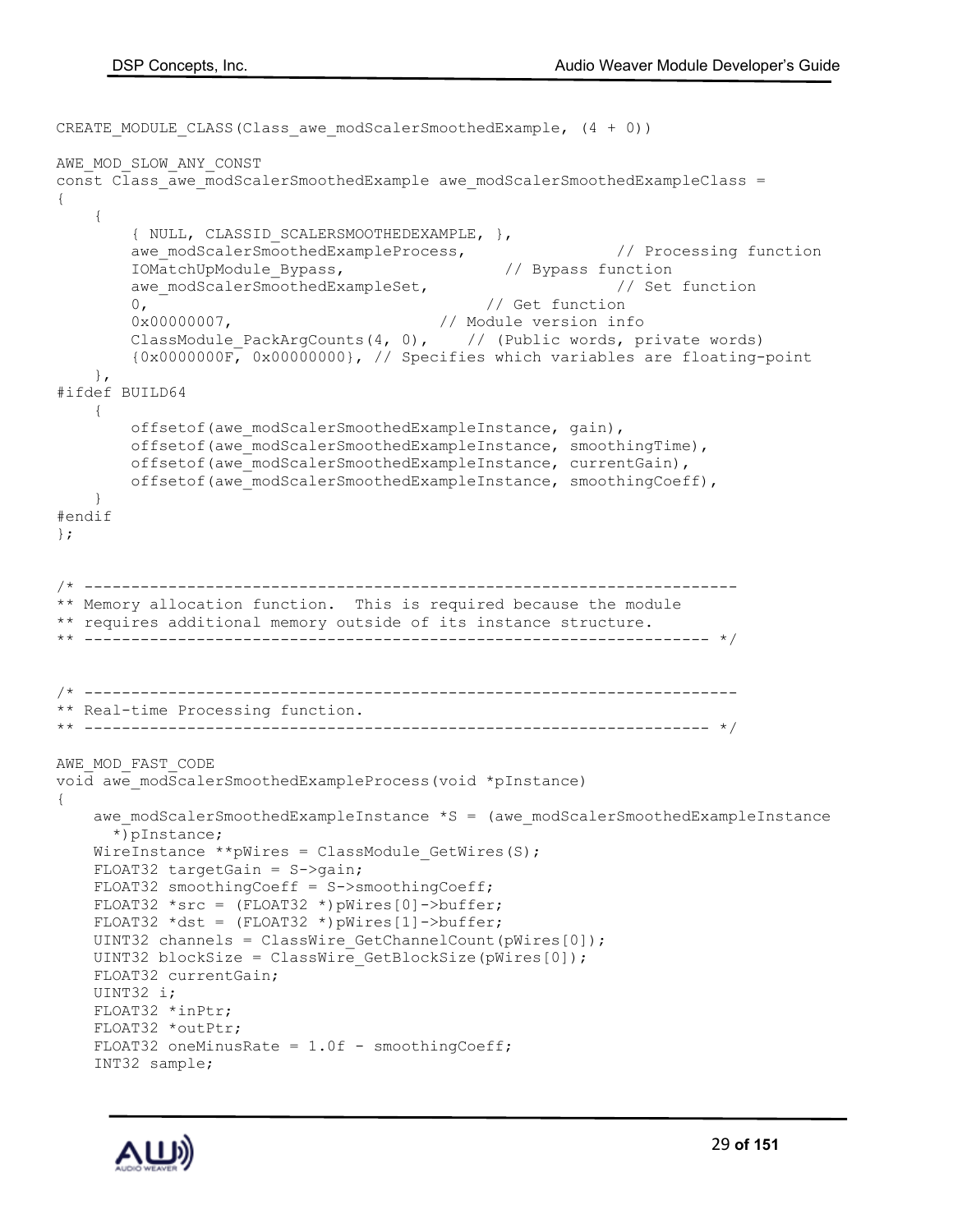```
for (i = 0; i < channels; i++)\left\{\begin{array}{ccc} \end{array}\right\} /* The same currentGain is used for each channel. Then we store the result
            from the final channel back into the state. */
         currentGain = S->currentGain;
        /*awe vecScaleSmooth(src + i, channels, dst + i, channels, &currentGain,
      targetGain,
                    smoothingCoeff, blockSize);*/
        inPtr = src + i;outPtr = dist + i;for(sample = 0; sample < (INT32)blockSize; sample++)
 {
             currentGain = currentGain * oneMinusRate + targetGain * smoothingCoeff;
             *outPtr = *inPtr * currentGain;
             inPtr += channels;
             outPtr += channels;
         }
     }
     S->currentGain = currentGain;
/* ----------------------------------------------------------------------
** Set function which updates derived parameters based on the
** module's interface variables.
** ------------------------------------------------------------------- */
AWE_MOD_SLOW_CODE
UINT32 awe modScalerSmoothedExampleSet(void *pInstance, UINT32 mask)
    awe_modScalerSmoothedExampleInstance *S = (awe_modScalerSmoothedExampleInstance
      *) pInstance;
    WireInstance ** pWires = ClassModule GetWires(S);
     FLOAT32 SR;
     if (mask & MASK_ScalerSmoothedExample_smoothingTime)
     {
        SR = (float) ClassWire GetSampleRate(pWires[0]);
        S->smoothingCoeff = design smoother(S->smoothingTime, SR, 1);
     }
     return(0);
```
#ifdef cplusplus

}

{

}

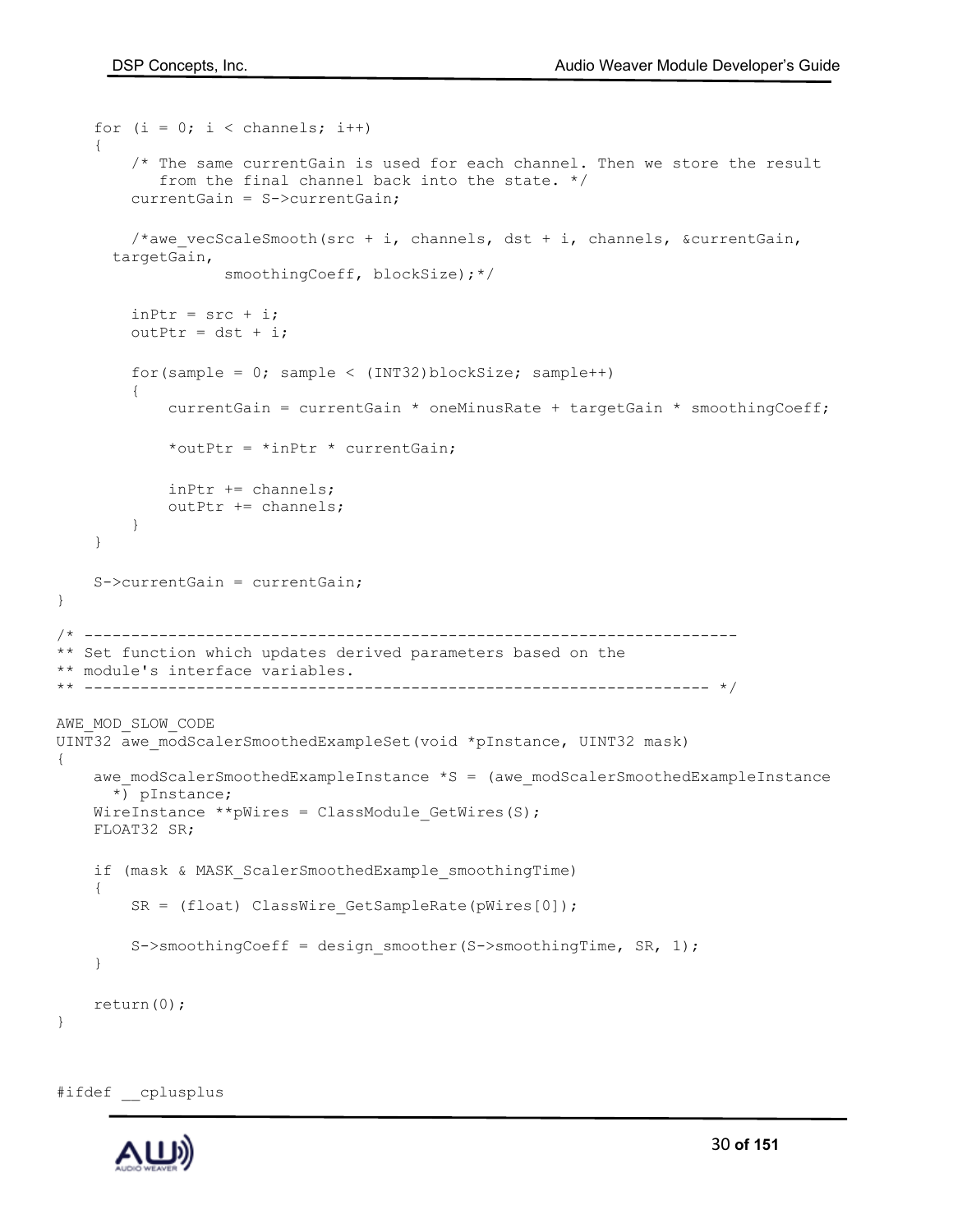```
}
#endif
/**
  * @}
  *
  * End of file.
  */
```
#### <span id="page-30-0"></span>**2.9.6. classids.csv**

% Class ID list for the examples that are included in the Audio Weaver % documentation.

IDOFFSET=32768

```
ScalerSmoothedExample,0
ScalerExample,1
FaderExample,2
FaderExampleFract32,3
PeakHoldExample,4
DownsamplerExample,5
LAHLimiterExample,6
PeakHoldExampleFract32,7
FeedbackExample,8
```
## <span id="page-30-1"></span>**2.9.7. ExamplesSchema.sch**

```
ModuleDownsamplerExample 0xBEEF8805, BaseModule
{
   D int // Decimation factor. 1 out of every D
     samples is output
}
ModuleFaderExampleFract32 0xBEEF8803, BaseModule
{
   scaleFval float // Scaler Front
   scaleBval float // Scaler Back<br>smoothingTimeF float // Time consta
   smoothingTimeF float // Time constant of the smoothing process
    smoothingTimeB float // Time constant of the smoothing process
    scalerF *ModuleScalerSmoothedFract32 // Linear multichannel 
     smoothly varying scaler
   scalerB *ModuleScalerSmoothedFract32 // Linear multichannel
     smoothly varying scaler
    inter *ModuleInterleave // Interleaves multiple audio signals
}
ModuleFaderExample 0xBEEF8802, BaseModule
```
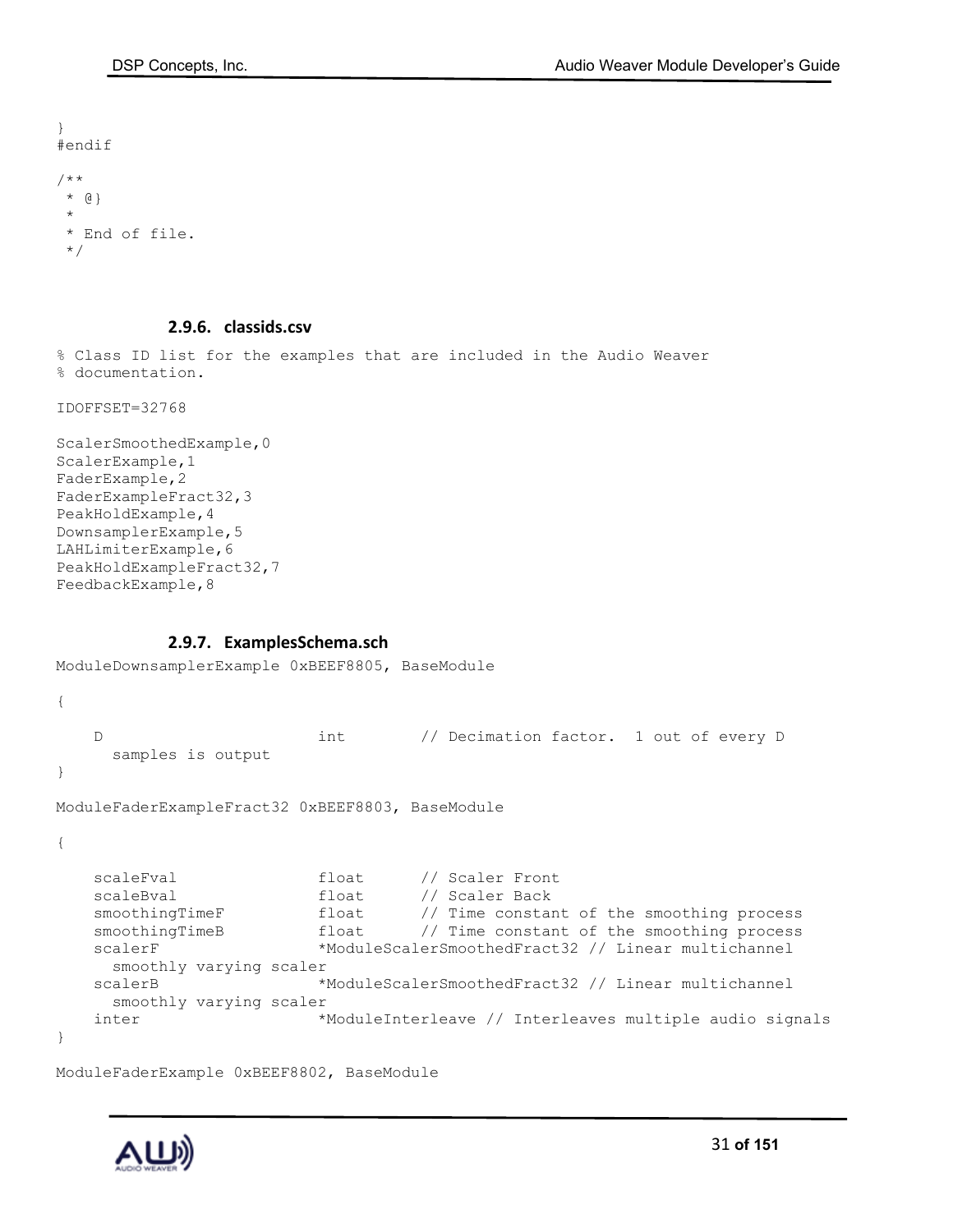{

```
fade float // Front/back Balance. +1 = front only. -1
    = rear only.
    smoothingTime float // Time constant of the smoothing process
   scalerF *ModuleScalerSmoothed // Gain control with linear units
    and smoothing
   scalerB *ModuleScalerSmoothed // Gain control with linear units
    and smoothing
   inter *ModuleInterleave // Interleaves multiple audio signals
}
ModuleLAHLimiterExample 0xBEEF8806, BaseModule
{
   maxDelayTime float // Maximum delay time
   max abs *ModuleMaxAbs // Computes the maximum absolute value of
    all input channels on a sample-by-sample basis
    core *ModuleAGCLimiterCore // Gain computer used to realize 
    soft-knee peak limiters
   delay *ModuleDelayMsec // Time delay in which the delay is
    specified in milliseconds
    mult *ModuleAGCMultiplier // Mono x N-channel multiplier
}
ModulePeakHoldExampleFract32 0xBEEF8807, BaseModule
{
   Reset int // reset the current peak values
    attackTime float // Envelope detector attack time constant
    decayTime float // Envelope detector decay time constant
    decayCoef fract32 // Computed coefficient used for decay
   attackCoef fract32 // Computed coefficient used for attack
    peakHold *fract32 // Array of peak values
    peakDecay *fract32 // Array of decaying peak values
}
ModulePeakHoldExample 0xBEEF8804, BaseModule
{
   Reset int // reset the current peak values
    attackTime float // Envelope detector attack time constant
    decayTime float // Envelope detector decay time constant
    decayCoef float // Computed coefficient used for decay
    attackCoef float // Computed coefficient used for attack
    peakHold *float // Array of peak values
    peakDecay *float // Array of decaying peak values
}
ModuleScalerExample 0xBEEF8801, BaseModule
{
```
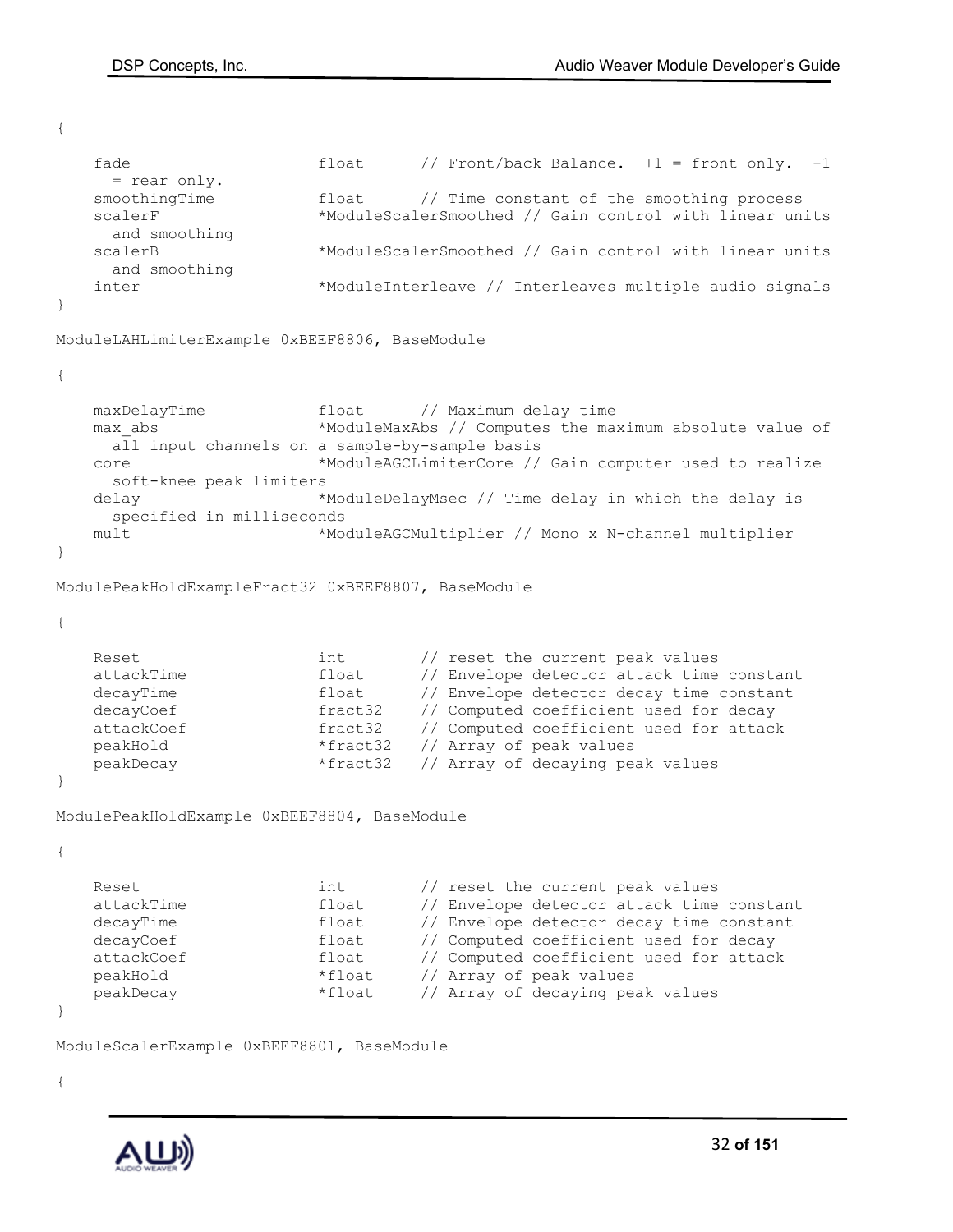```
gain float // Linear gain
```
}

ModuleScalerSmoothedExample 0xBEEF8800, BaseModule

```
{
```
}

```
gain float // Target gain
 smoothingTime float // Time constant of the smoothing process
currentGain float // Instantaneous gain applied by the module.
 This is also the starting gain of the module.
smoothingCoeff float // Smoothing coefficient
```
#### <span id="page-32-0"></span>**2.9.8. ExamplesSchema.cpp**

Not shown. This is a C file with initialized binary arrays.

#### <span id="page-32-1"></span>**2.9.9. Examples.h**

```
extern const ModClassModule awe modDownsamplerExampleClass;
extern const ModClassModule awe_modFaderExampleFract32Class;
extern const ModClassModule awe modFaderExampleClass;
extern const ModClassModule awe modLAHLimiterExampleClass;
extern const ModClassModule awe modPeakHoldExampleFract32Class;
extern const ModClassModule awe modPeakHoldExampleClass;
extern const ModClassModule awe modScalerExampleClass;
extern const ModClassModule awe modScalerSmoothedExampleClass;
```

```
#define LISTOFCLASSOBJECTS \
&awe_modDownsamplerExampleClass, \
&awe_modFaderExampleFract32Class, \
&awe_modFaderExampleClass, \
&awe_modLAHLimiterExampleClass, \
&awe_modPeakHoldExampleFract32Class, \
&awe_modPeakHoldExampleClass, \
\&awe modScalerExampleClass, \
&awe_modScalerSmoothedExampleClass
```
#define USESDLLS "ModulePackAweDeprecatedDLL.dll"

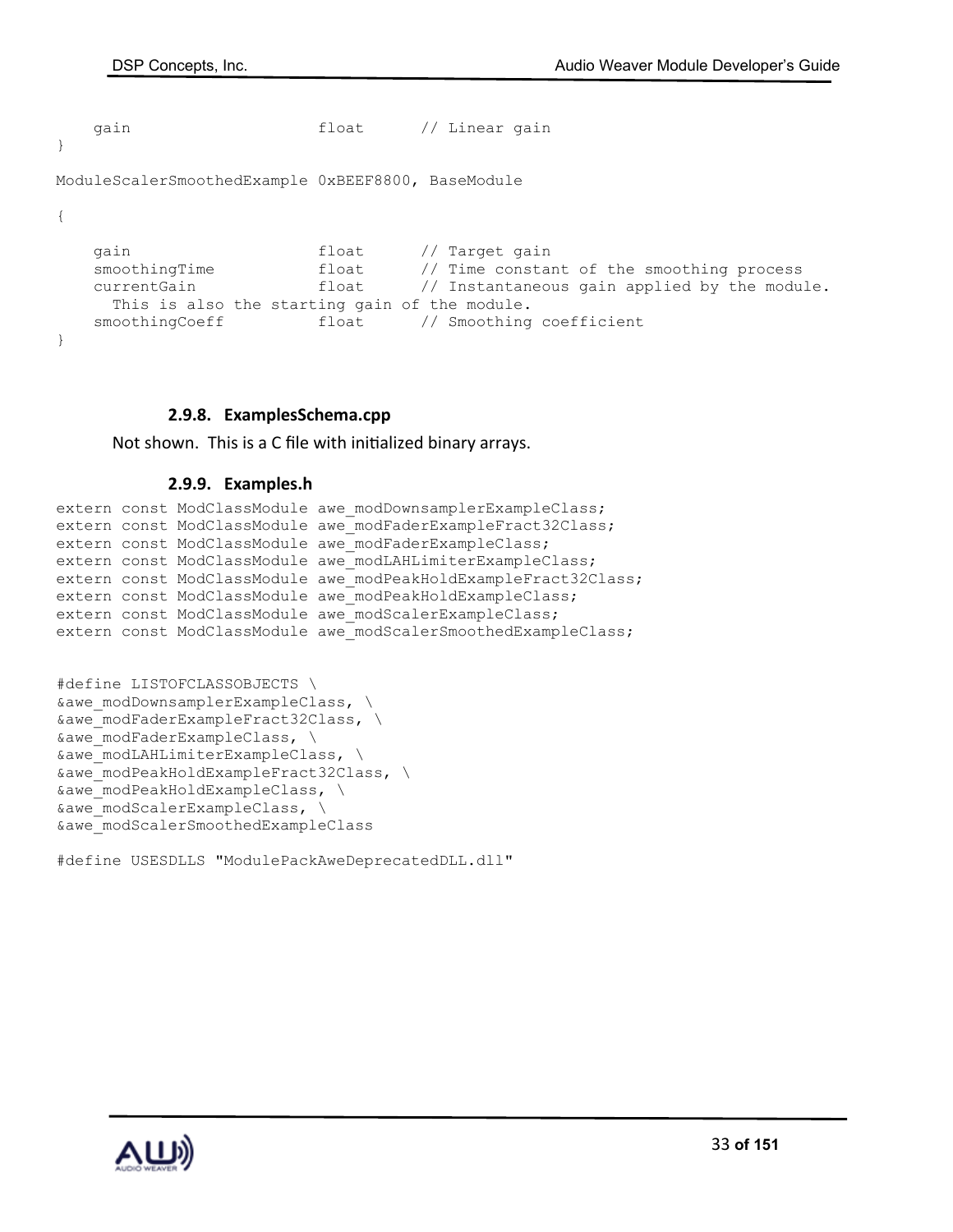# <span id="page-33-0"></span>**3. MATLAB Function Reference**

This section describes Audio Weaver's MATLAB functions related to module generation. Audio Weaver makes heavy use of MATLAB's object oriented features. An object in MATLAB is a data structure with associated functions or methods. Each type of object is referred to as a *class,*  and Audio Weaver uses separate classes to represent variable, modules, and subsystems. The class functions are stored in directories that start with the "@" symbol. Under <AWE>\matlab\ are found 3 class directories:

```
@awe_variable\
@awe_module\
@awe_subsystem\
```
It is important to understand how to use and manipulate these classes in order to properly use all of the features of Audio Weaver. We begin by describing each class and then document additional MATLAB commands used for constructing modules.

## <span id="page-33-1"></span>**3.1. @awe\_variable**

A variable in Audio Weaver represents a single scalar<sup>[3](#page-33-2)</sup> or array variable on the target processor. Even if you are not developing modules, it is good to understand the @awe\_variable object so that you can fully utilize variables.

A variable in Audio Weaver represents a single scalar or array variable on the target processor. A new scalar variable is created by the call:

awe\_variable(NAME, TYPE, VALUE, USAGE, DESCRIPTION, ISHIDDEN, ISCOMPLEX)

Variables in Audio Weaver have a close correspondence to variables in the C language. The arguments are:

NAME – name of the variable as a string.

- $TYPE C$  type of the variable as a string. For example, 'int' or 'float'.
- VALUE initial value of the variable.
- USAGE a string specifying how the variable is used in Audio Weaver. Possible values are:

'const' – the variable is initialized when the module is allocated and does not change thereafter.

'parameter' – the variable can be changed at run-time and is exposed as a

<span id="page-33-2"></span><sup>3</sup> Scalar is a mathematical term and refers to a variable containing only a single value. Do not confuse this with a scaler which is a specific type of audio module.

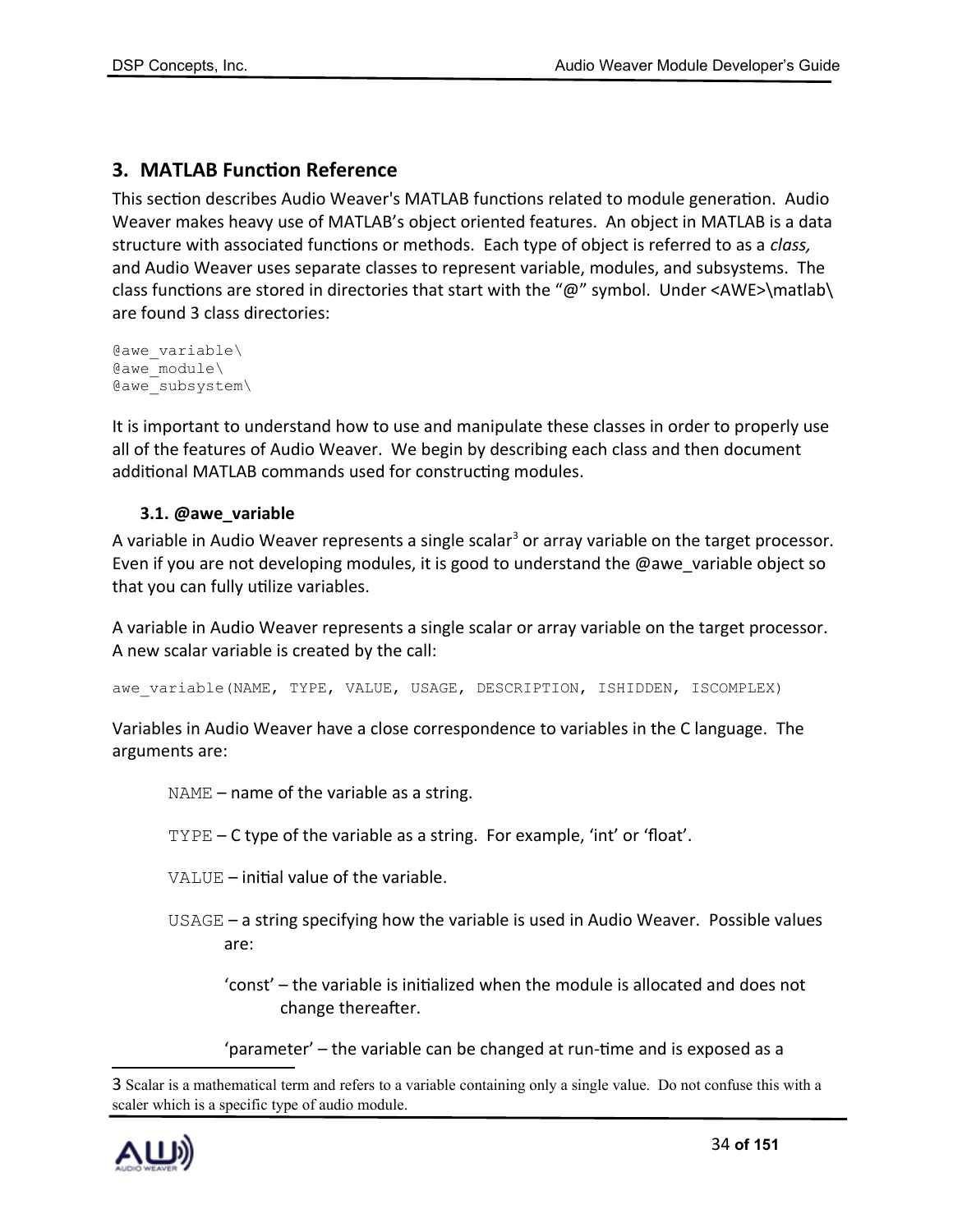control.

'derived' – similar to a parameter, but the value of the variable is computed based on other parameters in the module. Derived variables are not exposed as controls.

'state' – the variable is set at run-time by the processing function.

 $$ 

ISHIDDEN – an optional Boolean indicating whether the variable is visible (ISHIDDEN=0) or hidden (ISHIDDEN=1). By default, ISHIDDEN=0.

ISCOMPLEX – an optional Boolean indicating whether the variable is real valued (ISCOMPLEX=0) or complex (ISCOMPLEX=1). By default, ISCOMPLEX=0. Note, Audio Weaver only supports complex valued arrays, not scalars.

You typically do not use the awe\_variable.m function directly. Rather, the function is automatically called when you add variables to modules or subsystems using the add variable.m or add array.m functions documented in Sections 3.6 and 3.7.

Only 32-bit data types are supported. Allowable types are: 'float', 'int', 'uint', 'and 'fract32'.

We now look carefully at one of the variables in the agc example.m system. At the MATLAB prompt, type:

```
SYS=agc_example;
struct(get variable(SYS.agc.core, 'targetLevel'))
```
The get variable.m command extracts a single variable from a module and returns the @awe\_module object. (If you instead try to access SYS.agc.core.targetLevel you'll only get the *value* of the variable, not the actual structure.) The MATLAB struct.m command turns an object into a data structure revealing each of its internal fields. You'll see:

```
 name: 'targetLevel'
        hierarchyName: 'agc.core.targetLevel'
                value: -20
                 size: [1 1]
                 type: 'float'
            isComplex: 0
                range: [-50 50 0.1000]
           isVolatile: 0
                usage: 'parameter'
          description: 'Target audio level.'
            arrayHeap: 'AWE_HEAP_FAST2SLOW'
        memorySegment: 'AWE_MOD_FAST_ANY_DATA'
 arraySizeConstructor: ''
     constructorCode: ''
              guiInfo: [1x1 struct]
```
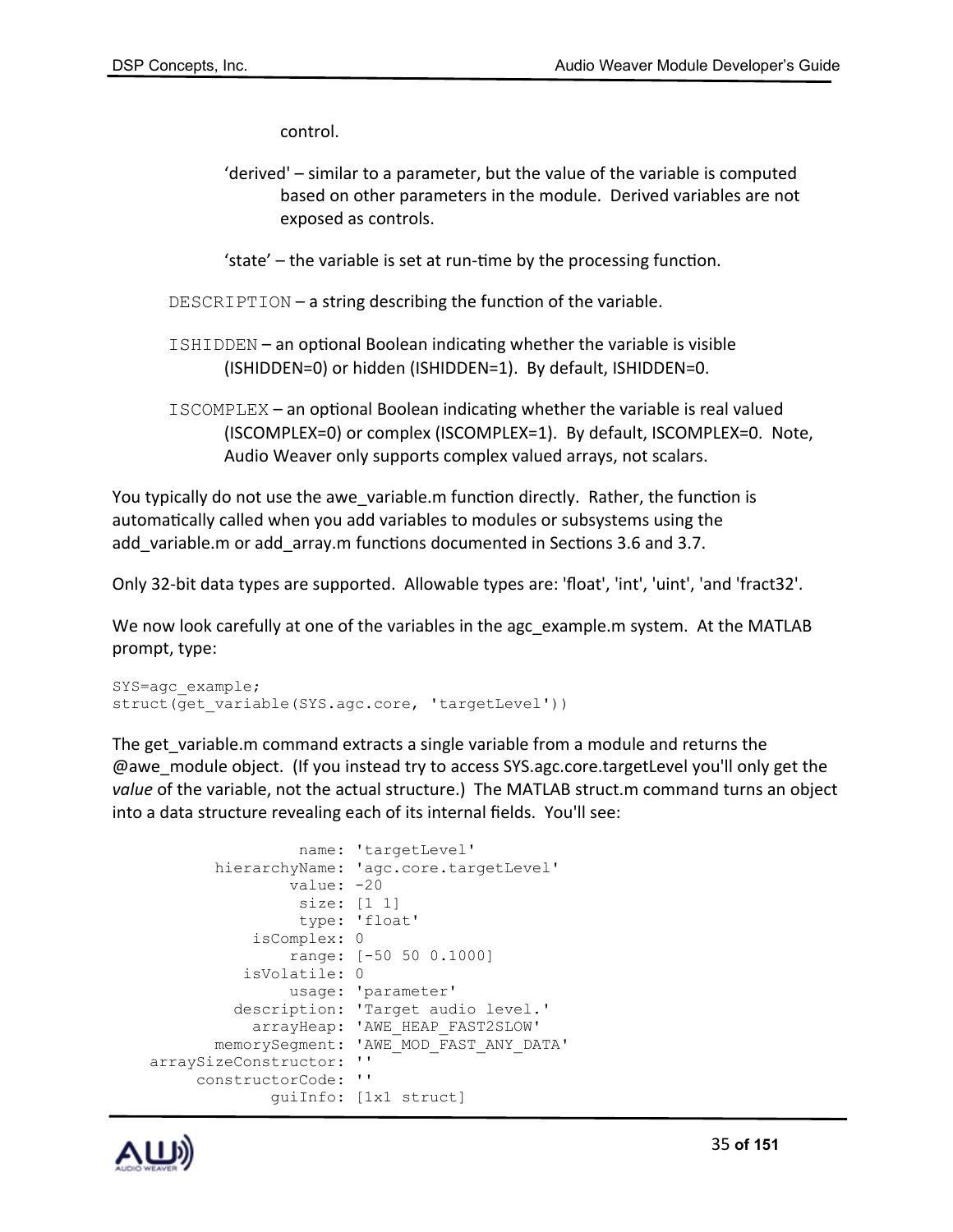```
 format: '%g'
           units: 'dB'
          isLive: 1
        isHidden: 0
         presets: [1x1 struct]
         isArray: 0
      targetInfo: [1x1 struct]
        isLocked: 1
           isPtr: 0
         ptrExpr: ''
 isRangeEditable: 1
 isTuningSymbol: 0
    isTextLabel: 1
        isPreset: 1
    isDisplayed: 1
    classVersion: 29341
          class: 'awe_variable'
      fieldNames: {32x1 cell}
```
Many of the fields are set when the variable was added to the module or at build time. Some of them can be set after a module has been built.

- *name* string indicating the name of the variable. This was set when the variable was added to the module. Not user editable.
- *hierarchyName* hierarchical location of the variable in the overall system. Initially empty and then set by build.m. Not user editable.
- *value* current value of the variable. Although it can be read and written by the user, it is easier to access the value simply by referencing
- SYS.agc.core.targetLevel
- *size* 1x2 element vector used to represent the size of matrices, [rows columns]. For scalars, this is always [1 1]. Set when the variable was added to the module or by the prebuild function. Not user editable.
- *type* string specifying the underlying data type of the variable. Allowable values are 'float', 'fract32', 'int', and 'uint'. Set when the variable was added to the module. Not user editable.
- *isComplex* Boolean indicating whether the variable contains complex data. Set when the variable was added to the module. Only arrays can be complex, not individual scalar variables. Not user editable.
- *range* a vector or matrix specifying the allowable range of the variable. This is used to validate variable updates and also to draw knobs and sliders. This vector uses the same format as the pin type described in Section 3.4. User editable.

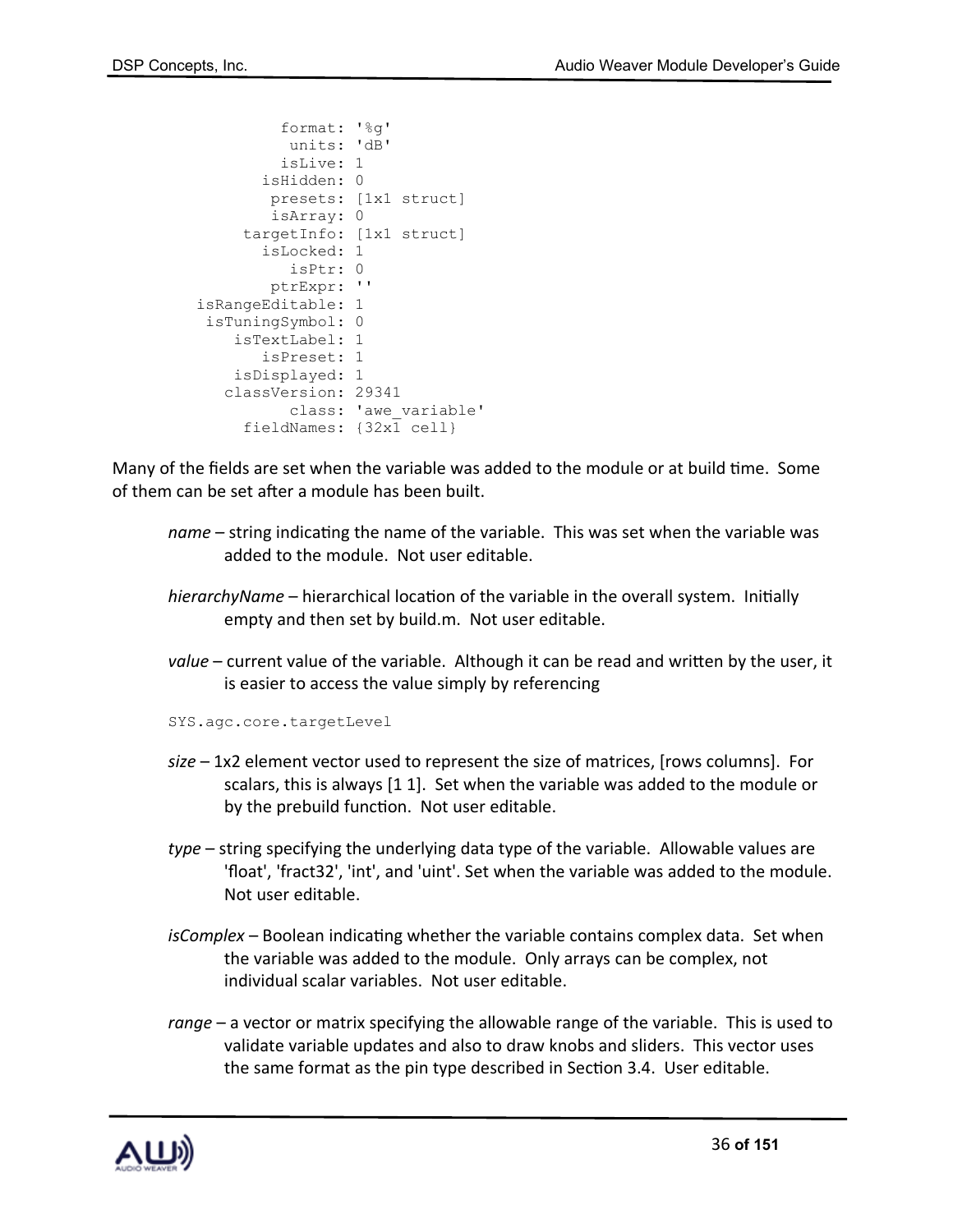- *usage* a string specifying how the variable is used in Audio Weaver. Set when the variable was added to the module. Not user editable. Possible values are:
	- 'const' the variable is initialized when the module is allocated and does not change thereafter.
	- 'parameter' the variable can be changed at run-time and is exposed as a control.
	- 'derived' similar to a parameter, but the value of the variable is computed based on other parameters in the module. Derived variables are not exposed as controls.
	- 'state' the variable is set at run-time by the processing function.
- *description* a string describing the purpose or usage of the variable. User editable.
- *arrayHeap* used to specify array allocation information to the code generator. User editable.
- *memorySegment* used to specify array allocation information to the code generator. User editable.
- *arraySizeConstructor* used to specify array allocation information to the code generator. User editable.
- *constructorCode* specifies variable initialization when a module exists within a subsystem and is used by the code generator. User editable.
- *guiInfo* structure used to hold GUI related information. Some fields are user settable. Refer to the chapter in the *Audio Weaver Matlab API* that discusses creating custom inspector interfaces.
- *format* C formatting string used by when displaying values in the MATLAB output window. Follows the formatting convention of the printf function. User editable.
- *units* a string containing the underlying units of the variable. For example, 'dB' or 'Hz'. This is used by documentation and on user interface panels. User editable.
- *isLive* Boolean variable indicating whether the variable is residing on the target (isLive = 1), or if it has not yet been built (isLive=0). This starts out equaling 0 when the module is instantiated and the set to 1 by build.m. Not user editable.

*isVolatile* – Boolean indicating whether the variable is changed outside of MATLAB and needs to be read from the target each time. Reading of variables from the target

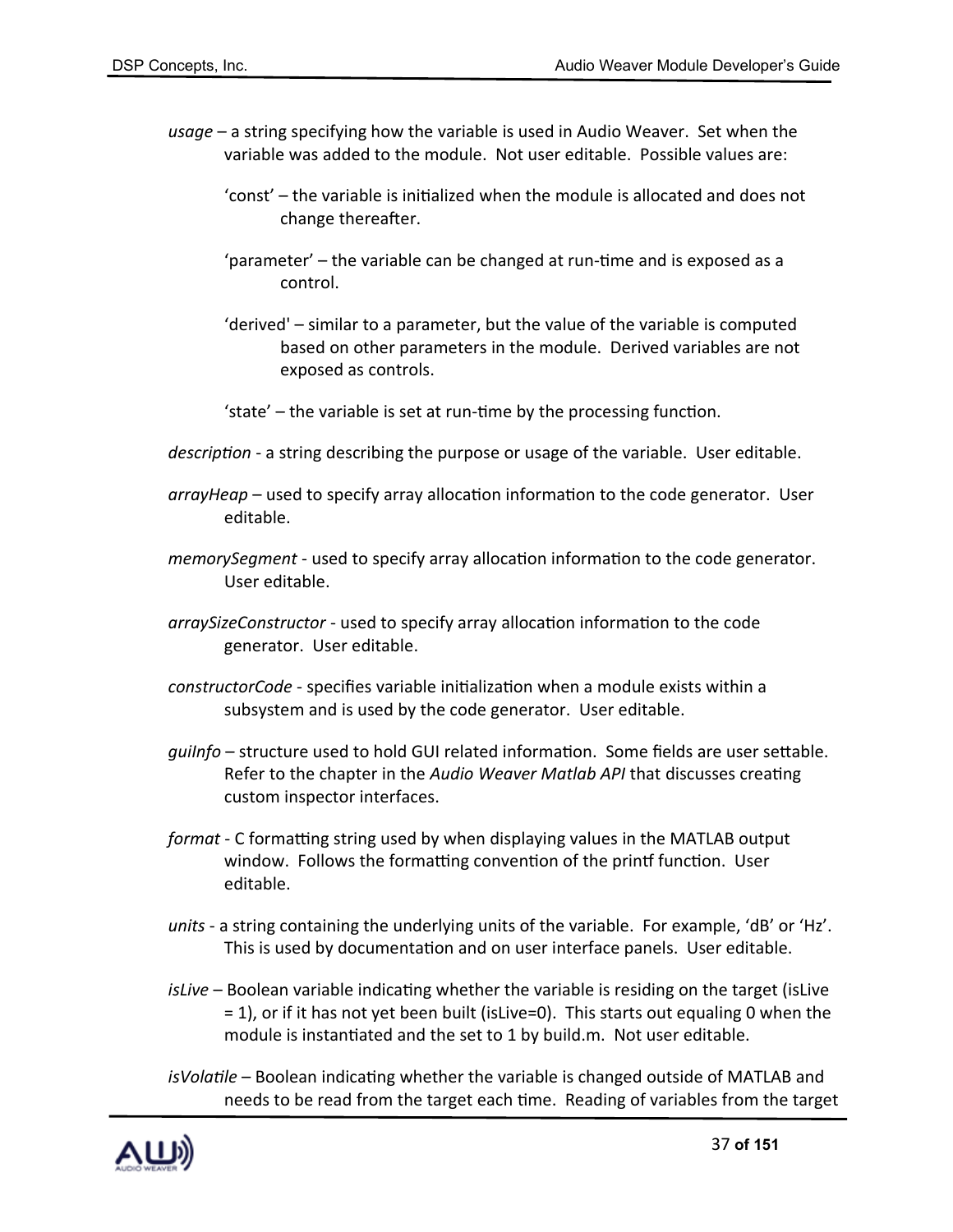only occurs when isLive=1. By default, only 'const' variables have isVolatile set to 0; all others are set to 1. User editable.

- *isHidden* Boolean indicating whether a variable is hidden. Hidden variables are not shown when a subsystem is displayed in the MATLAB output window. However, hidden variables may still be referenced. User editable.
- *isPreset* Boolean indicating whether the variable is included in presets. Used by the create\_preset.m function. User editable.
- *isArray* Boolean indicating whether the variable is a scalar or an array. Scalars values occur in the instance data structure. Arrays have pointers in the instance data structure. This field is set when the variable is first instantiated and should not be changed thereafter.
- *targetInfo* internal data structure used when tuning the variable at run-time. Not user editable.
- *fieldNames* internal cell array of field names (actually the names of the fields in this data structure). It is used to accelerate references. Not user editable.
- *isLocked* internal field used to accelerate references. Not user editable.
- *isPtr* Boolean indicating whether the variable is a pointer of type *ptrExpr*.
- *ptrExpr* string specifying the pointer type of the variable.
- *isRangeEditable* Boolean indicates whether the variable range is editable or not.
- *isTuningSymbol* Boolean indicates whether the variable is real time tunable or not.
- *classVersion* internal field indicates the SVN version number.
- *class* string specifying the underlying object class. This is always 'awe\_variable'. Not user editable.

The .isHidden field can be used to hide variable that the user typically does not need to know about. For example, allocate a  $2^{nd}$  order Biquad filter:

```
>> M=biquad_module('filter')
filter = Biquad // 2nd order IIR filter
   b0: 1 // First numerator coefficient
  b1: 0 // Second numerator coefficient
  b2: 0 \frac{1}{2} // Third numerator coefficient<br>a1: 0 \frac{1}{2} Second denominator coeffici
  a1: 0 \frac{1}{2} // Second denominator coefficient<br>a2: 0 \frac{1}{2} Third denominator coefficient
                     // Third denominator coefficient
```
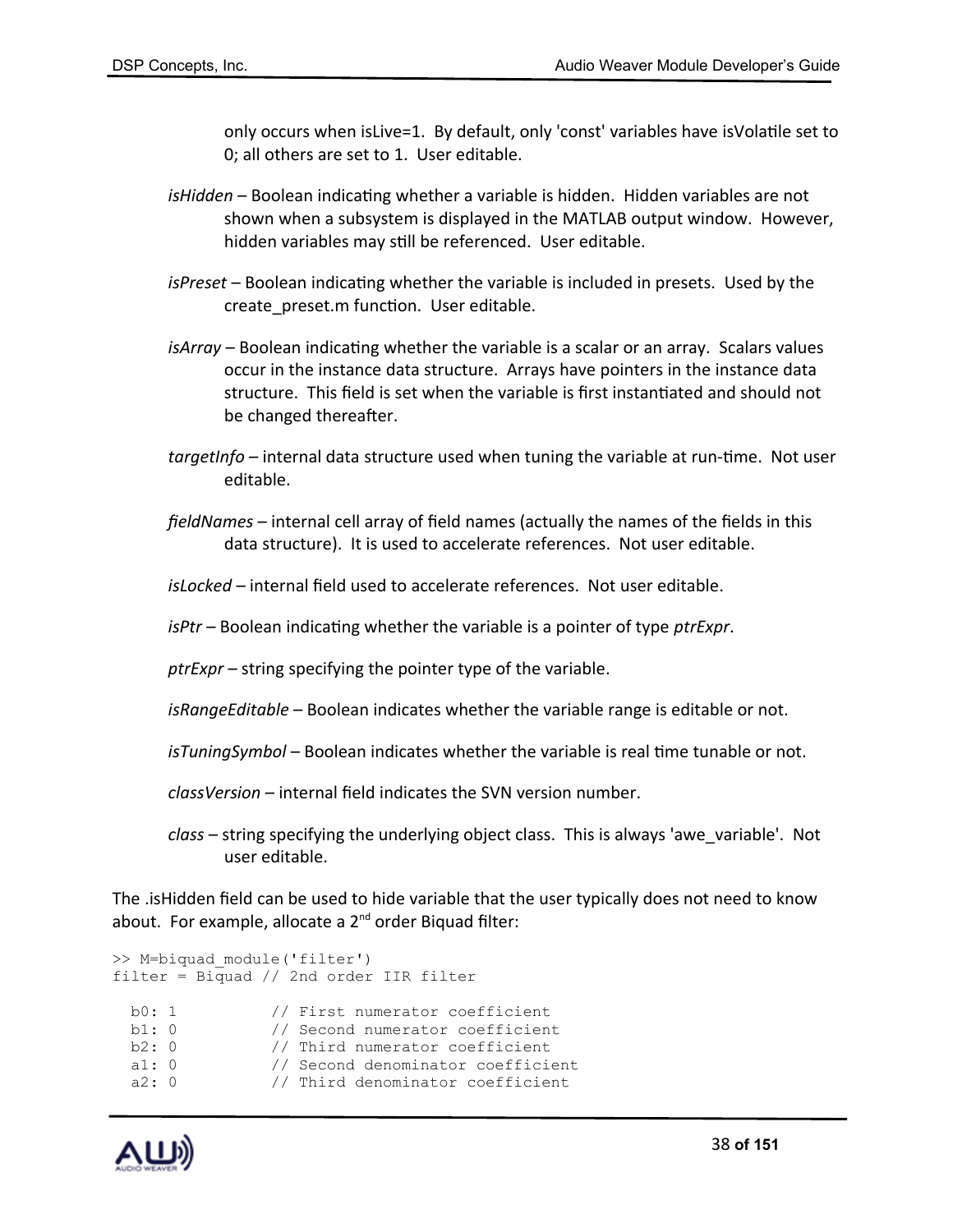All 5 of the tunable filter coefficients are shown. After the filter is built, state variables are added. You can see them by typing:

```
>> M.state
ans =\Omega\Omega
```
Of course, this assumes that you know that this module has a variable named .state. To show all hidden variables in the MATLAB output window, set

```
AWE INFO.displayControl.showHidden=1;
```
Then, looking at the Biquad filter, the hidden .state variable will be shown as well:

```
filter = Biquad // 2nd order IIR filter
     b0: 1 // First numerator coefficient
     b1: 0 // Second numerator coefficient
     b2: 0 // Third numerator coefficient
     a1: 0 \frac{1}{2} // Second denominator coefficient<br>a2: 0 \frac{1}{2} // Third denominator coefficient
                      // Third denominator coefficient
   state: 0
            0]
```
#### <span id="page-38-1"></span>**3.2. @awe\_module**

This class represents a single primitive audio processing function on the target. A module consists of the following components: a set of names, input and output pins, variables, and functions. All of these items exist in MATLAB and many of them have duals on the target itself.

#### **3.2.1. Class Object**

To create an audio module object, call the function

```
M=awe_module(CLASSNAME, DESCRIPTION)
```
The first argument, CLASSNAME, is string specifying the class of the module. Each module must have a unique class name, and modules on the Server are instantiated by referencing their class name<sup>[4](#page-38-0)</sup>. The second argument, DESCRIPTION, is a short description of the function of the module. The DESCRIPTION string is used when displaying the module or requesting help.

After the module class is created, set the particular *name* of the module:

M.name='moduleName';

Note that there is a distinction between the CLASSNAME and the .name of a module. The

<span id="page-38-0"></span><sup>4</sup> The function classid\_lookup.m can be used to determine if a class name is already in use. Refer to *Audio Weaver Module Developers Guide* for more information.

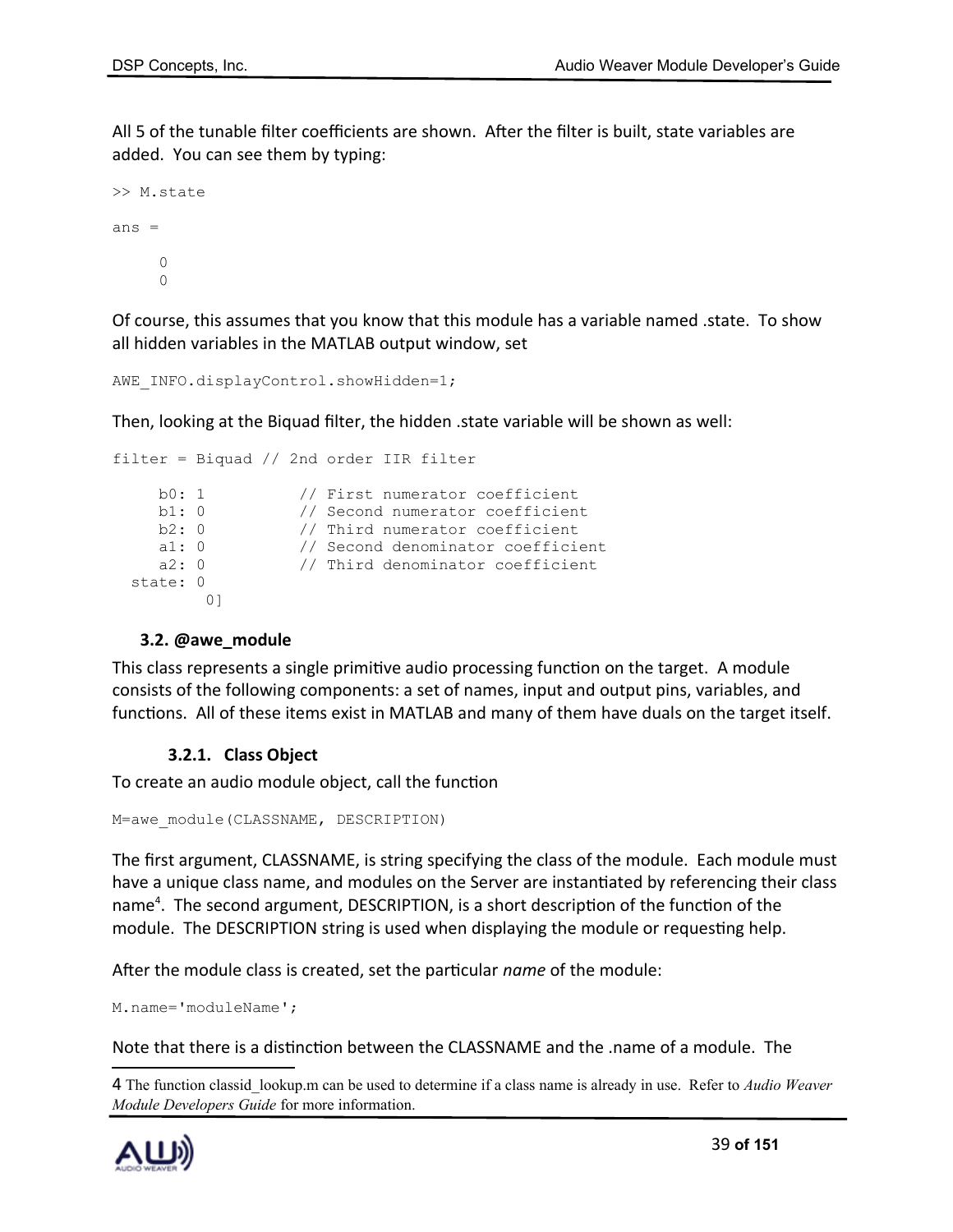CLASSNAME is the unique identifier for the *type* of the module. For example, there are different class names for scalers and biquad filters. The .name identifies the module within a system and must be unique within the current level of hierarchy in the system. At this point, we have a bare module without inputs, outputs, variables, or associated functions. These must each be added.

We'll now look more closely at the fields within the @awe\_module object. Instead of looking at a bare module as returned by awe module.m, we'll look at a module that is part of a system and has already been built. We'll choose the core module within the agc\_example:

```
SYS=agc_example;
struct(SYS.agc.core)
```
## MATLAB displays

```
 name: 'core'
            className: 'AGCCore'
          description: 'Slowly varying RMS based gain computer'
              classID: []
 constructorArgument: {}
          defaultName: 'AGCCore'
        moduleVersion: 29831
         classVersion: 31174
         isDeprecated: 0
           mfilePath: [1x75 char]
       mfileDirectory: [1x57 char]
            mfileName: 'agc_core_module.m'
                 mode: 'active'
         clockDivider: 1
             inputPin: {[1x1 struct]}
            outputPin: {[1x1 struct]}
           scratchPin: {}
             variable: {1x17 cell}
         variableName: {1x17 cell}
              control: {[1x1 struct] [1x1 struct] [1x1 struct] [1x1 
struct] [1x1 struct] [1x1 struct] [1x1 struct] [1x1 struct] [1x1 
struct] [1x1 struct]}
       wireAllocation: 'distinct'
              getFunc: []
              setFunc: @agc_core_set
        enableSetFunc: 0
          processFunc: @agc_core_process
           bypassFunc: @agc_core_bypass
             muteFunc: @generic_mute
         preBuildFunc: @agc_core_prebuild_func
        postBuildFunc: []
      testHarnessFunc: @test_agc_core
          profileFunc: @profile_simple_module
          pinInfoFunc: []
             isHidden: 0
             isPreset: 1
               isMeta: 0
         metaFuncName: []
```
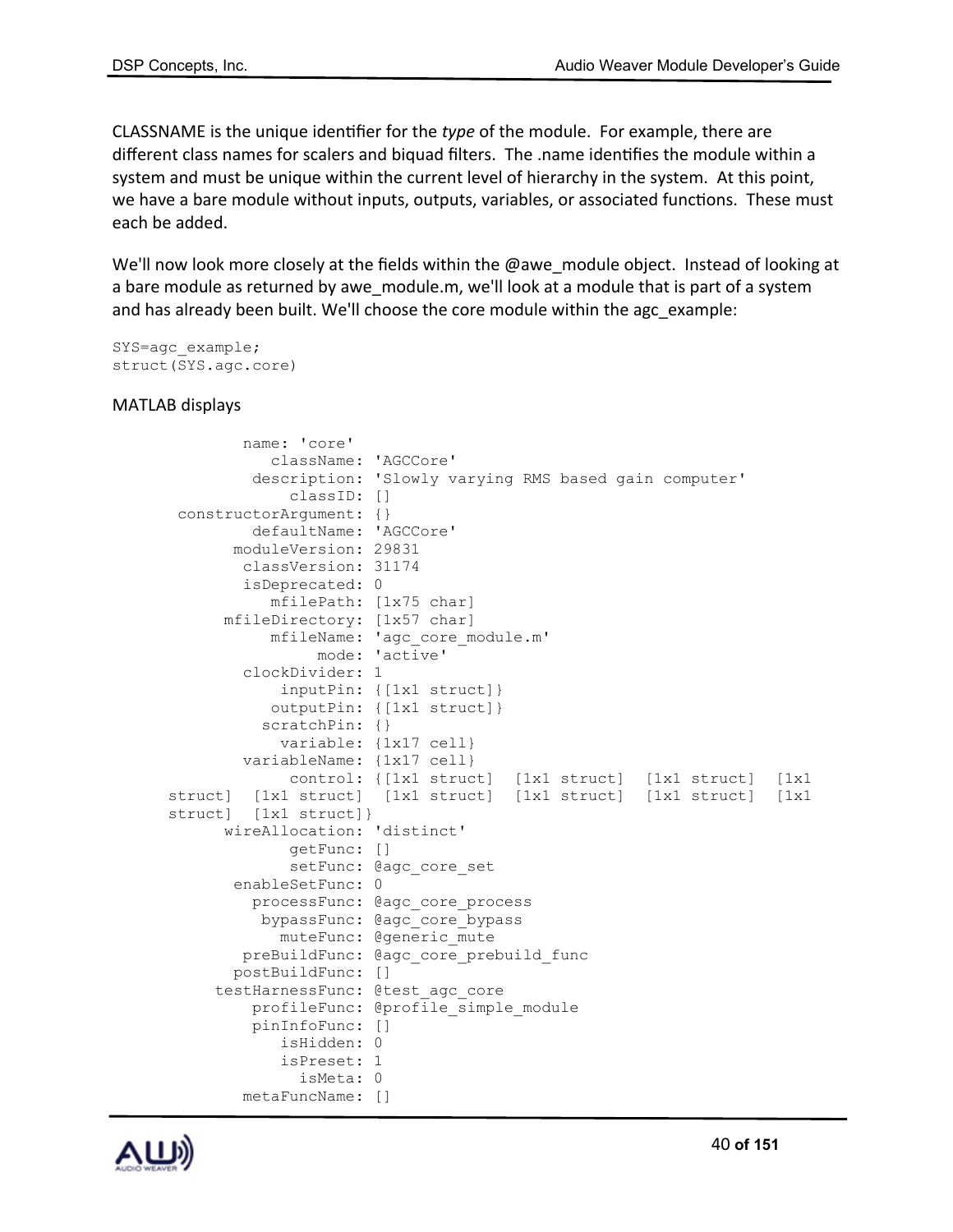

where

| consArgPatchFunc: []                     |                                                             |
|------------------------------------------|-------------------------------------------------------------|
| moduleBrowser: [1x1 struct]              |                                                             |
| textLabelFunc: []                        |                                                             |
|                                          | textInfo: [1x1 struct]                                      |
|                                          | shapeInfo: [1x1 struct]                                     |
| freqRespFunc: []                         |                                                             |
| bypassFreqRespFunc: []                   |                                                             |
| prepareToSaveFunc: []                    |                                                             |
|                                          | copyVarFunc: @generic copy variable values                  |
| inspectFunc: []                          |                                                             |
| inspectHandle: []                        |                                                             |
| inspectPosition: []                      |                                                             |
| inspectUserData: [1x1 struct]            |                                                             |
| numericInspectHandle: []                 |                                                             |
| numericInspectPosition: []               |                                                             |
| freqRespHandle: []                       |                                                             |
| freqRespPosition: []                     |                                                             |
| isTunable: 1                             |                                                             |
|                                          | view: [1x1 struct]                                          |
| isLive: 1                                |                                                             |
| hierarchyName: 'agc.core'                |                                                             |
| hasFired: 1                              |                                                             |
|                                          | targetInfo: [1x1 struct]                                    |
| allocationPriority: 0                    |                                                             |
| isTuningSymbol: 0                        |                                                             |
| objectID: []                             |                                                             |
|                                          |                                                             |
|                                          |                                                             |
| procSIMDSupport: {}                      |                                                             |
|                                          | codeMarker: {[1x1 struct] [1x1 struct] [1x1 struct]<br> 1x1 |
| struct] [1x1 struct]}                    |                                                             |
| isTopLevel: 0                            |                                                             |
| executionDependency: {}                  |                                                             |
|                                          | presets: [1x1 struct]                                       |
| presetTable: [1x1 struct]                |                                                             |
| numPresets: 0                            |                                                             |
|                                          | quiInfo: [1x1 struct]                                       |
|                                          | drawInfo: [1x1 struct]                                      |
|                                          | uccInfo: [1x1 struct]                                       |
|                                          | docInfo: [1x1 struct]                                       |
| isLocked: 1                              |                                                             |
|                                          | class: 'awe_module'                                         |
| isNavigable: 1                           |                                                             |
| $module: {}\$                            |                                                             |
| moduleName: {}                           |                                                             |
| connection: {}                           |                                                             |
| flattenOnBuild: 1                        |                                                             |
| isVirtual: 0                             |                                                             |
| targetSpecificInfo: [1x1 struct]         |                                                             |
| isPrebuilt: 1                            |                                                             |
| preProcessFunc: []                       |                                                             |
| postProcessFunc: []                      |                                                             |
| buildFunc: []<br>fieldNames: {87x1 cell} |                                                             |

requiredClasses: {}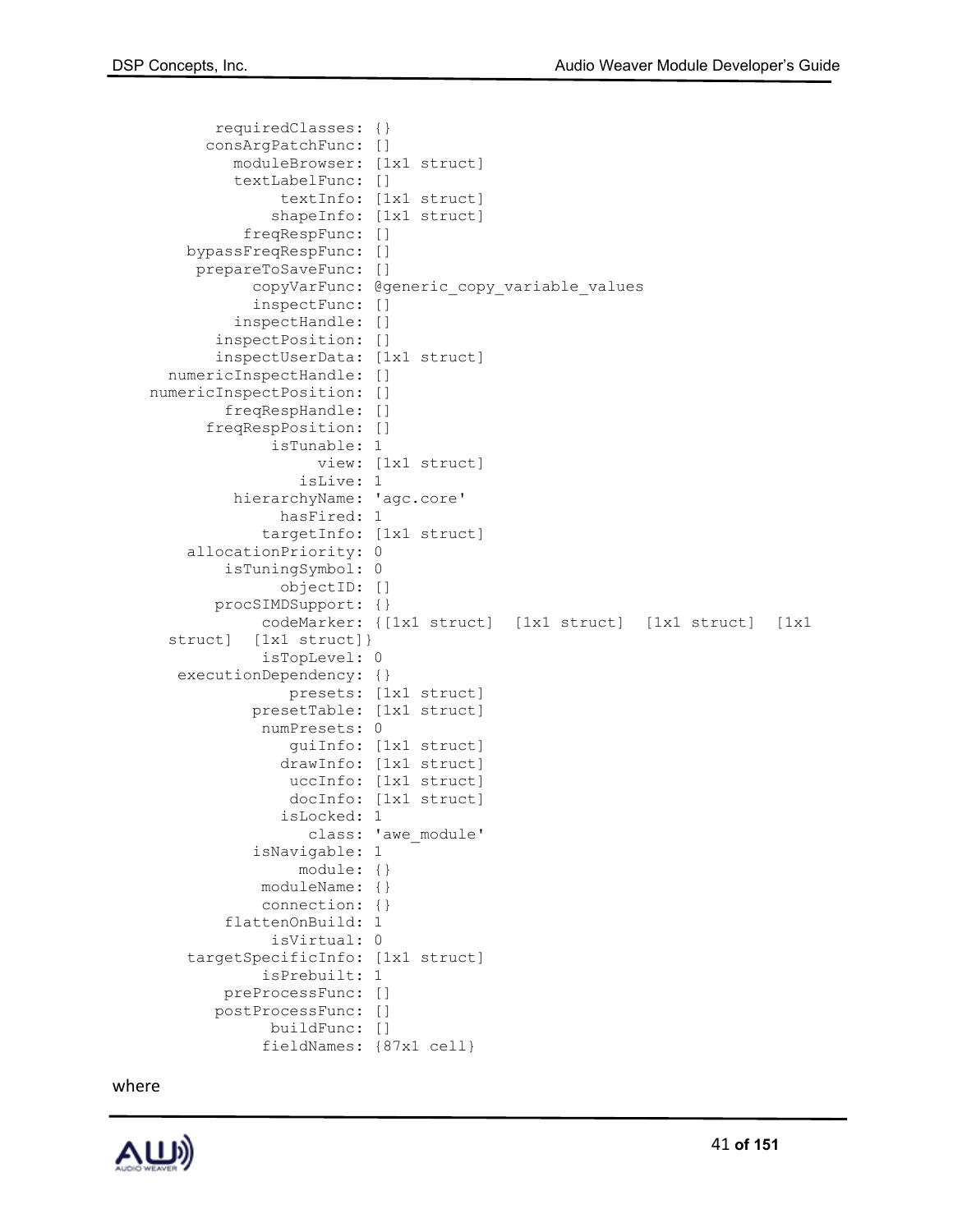- *name* name of the module within the subsystem. This is specified when the module is instantiated and cannot be changed thereafter. Not user editable.
- *className* name of the underlying module class. This is specified when the module is instantiated and cannot be changed thereafter. Not user editable.
- *description* short comment indicating what the module does. User editable.
- *classID* unique integer which identifies the module class on the target. This value is set by the code generator and is normally blank. Not user editable.
- *constructorArgument* list of the arguments to the module. Module must be called with all arguments while generating the code. This field is important for AWE Designer to pass arguments to module.
- *defaultName –* Fixed default name of the module.
- *moduleVersion –* Version of the module.
- *classVersion –* Version of the module class.
- *isDeprecated –* Boolean indicates whether the module is deprecated in the current version of AWE Designer.
- *mfilePath* full path to the m-file which instantiated the module (the one containing the call to @awe\_module). Used by the code generator. Not user editable.
- *mfileDirectory* the directory portion of mfilePath. Not user editable.
- *mfileName* the file name portion of mfilePath. Not user editable.
- *mode* string indicating the current module status. This can be either 'Active', 'Bypassed', 'Muted', or 'Inactive'. Used internally and is not user editable. Use the functions awe\_setstatus.m and awe\_getstatus.m to manipulate the module status.
- *clockDivider* integer indicating how often the module will be run within the layout. This is currently always set to 1 (meaning run every time). This is reserved for new Audio Weaver functionality planned in the future. Not user editable.
- *inputPin* cell array of input pin information. This information is set by the add\_pin.m function and should not be changed. You'll frequently access this to determine the properties of the input pins. Each cell value contains a data structure such as

SYS.agc.core.inputPin{1}

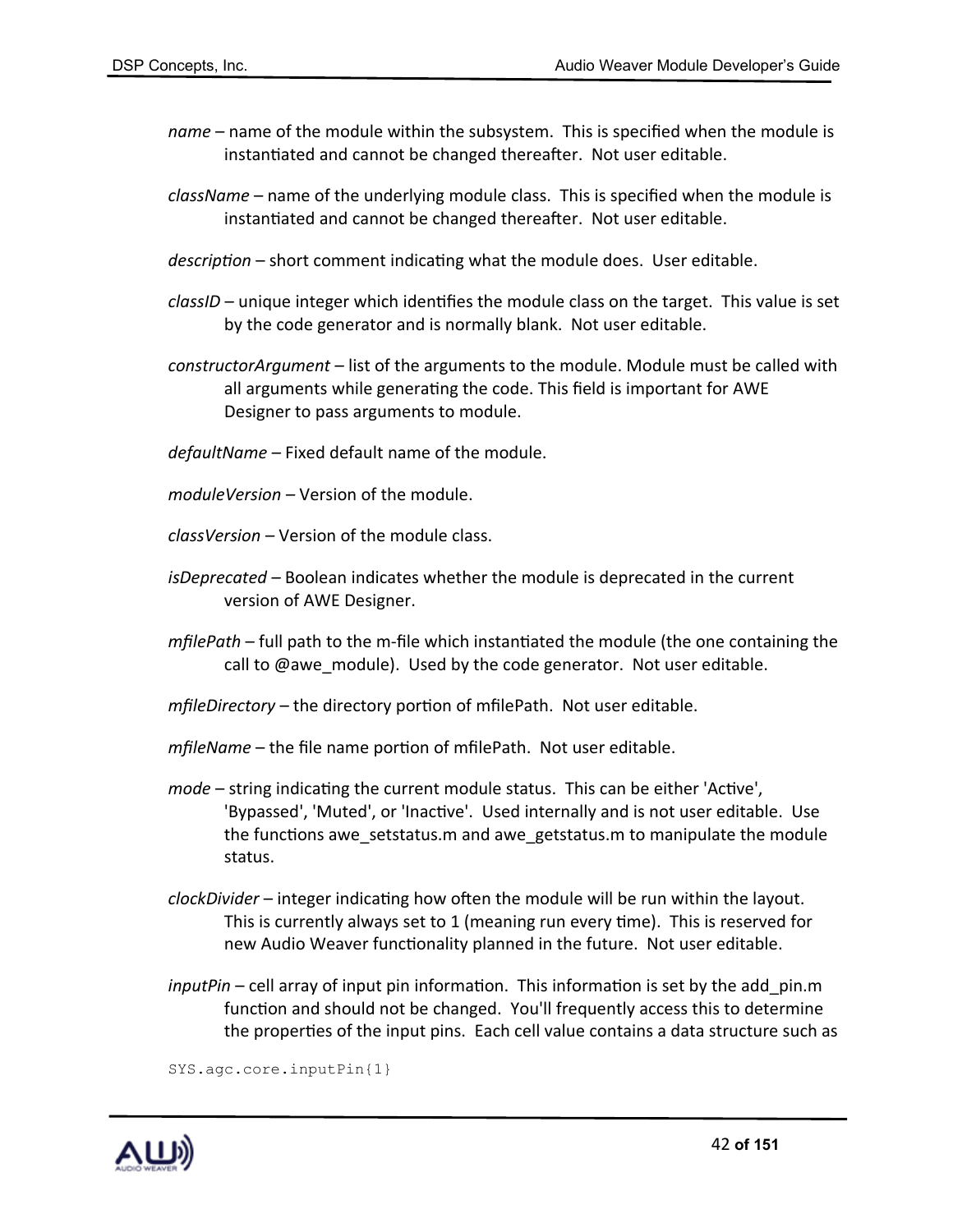```
ans = type: [1x1 struct]
              usage: 'input'
               name: 'in'
        description: 'Audio input'
     referenceCount: 0
         isFeedback: 0
           drawInfo: [1x1 struct]
          wireIndex: 1
```
*outputPin* – similar to inputPin. It is a cell array describing the output pins.

*scratchPin* - similar to inputPin. It is a cell array describing the scratch pins.

- *variable* a cell array of @awe\_variable objects corresponding to the variables in this module. This array is updated by the add variable.m function. Not user editable.
- *variableName* a cell array of strings, one for each variable in the module. This cell array is used to speed up variable accesses. This array is updated by the add variable.m command. Not user editable.
- *control* holds internal information related to the inspector. Not user editable.
- *wireAllocation* a string specifying how wires should be allocated for the module. Possibilites are 'across' and 'distinct'.
- *getFunc* optional MATLAB function pointer specifying the module's get function. This function is called whenever a variable in the module is queried. Used very rarely. Normally this is set to the empty matrix.
- *setFunc* optional MATLAB function pointer specifying the module's set (or control) function.
- *processFunc* optional MATLAB function pointer specifying the module's processing function. The processing function is a MATLAB implementation of the audio processing performed by the module.
- *bypassFunc* optional MATLAB function pointer specifying the module's bypass behavior.
- *muteFunc*  optional MATLAB function pointer specifying the module's mute behavior.
- *preBuildFunc* optional MATLAB function pointer specifying the module's prebuild functionality. The prebuild function is called prior to building the module or generating code and resolves pin types and array sizes.

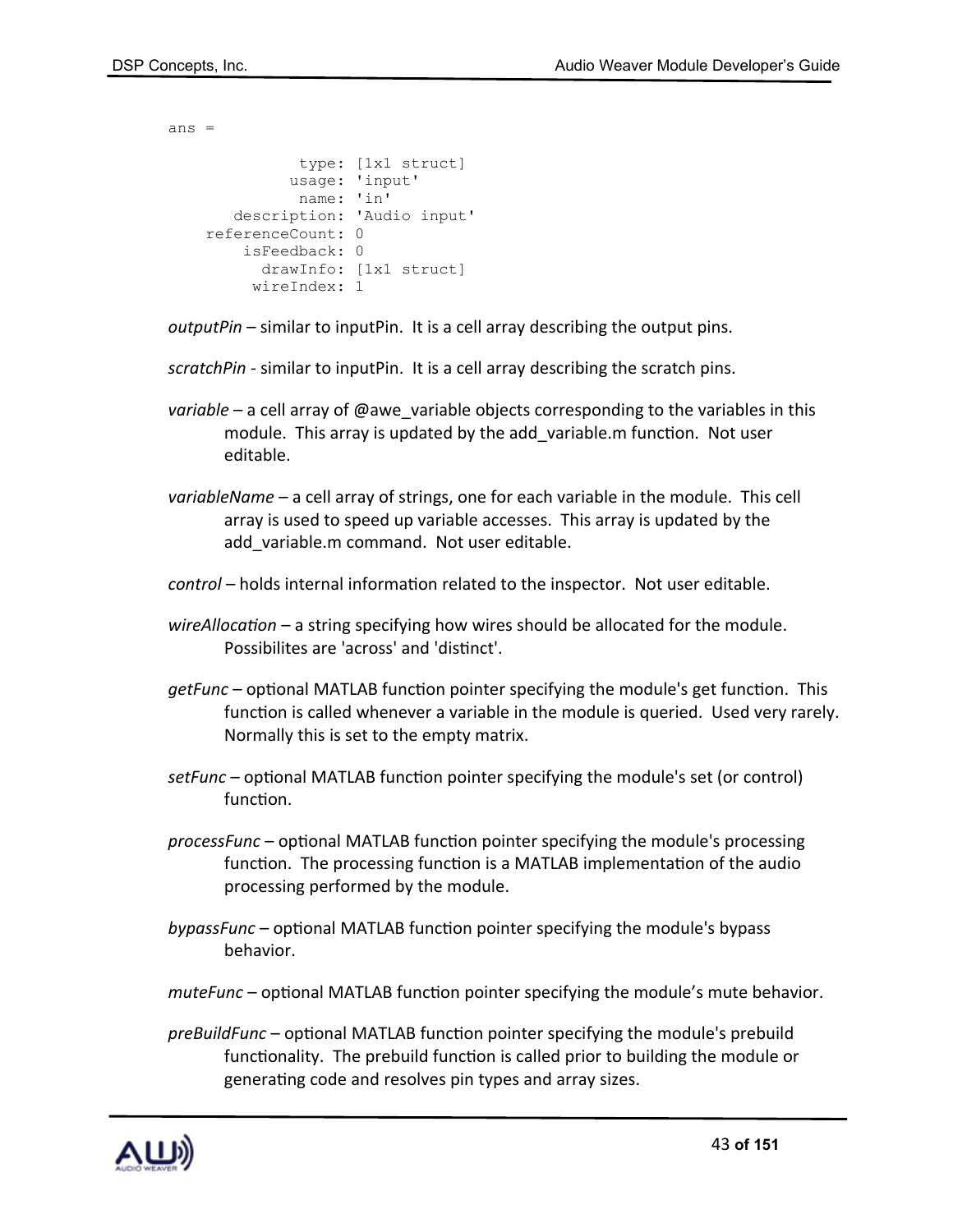- *postBuildFunc* optional MATLAB function pointer specifying the module's postbuild functionality. Generally most of the module will have this field as empty.
- *testHarnessFunc* optional MATLAB function pointer specifying the module's test harness script.
- *profileFunc* optional MATLAB function pointer specifying the module's profile function.
- *isHidden* Boolean specifying whether the module should be shown when part of a subsystem. Similar to the .isHidden field of @awe\_variable objects. User editable.
- *isPreset* Boolean that indicates whether the module will be included in generated presets. By default, this is set to 1. User editable.
- *isMeta* Boolean specifying whether this is a meta-module which switches out at build time.
- *metaFuncName* optional string specifying the name of the underlying module to instantiate if this is a meta module.
- *requiredClasses* This is the list of classes required for the current instantiation of the module. For meta modules it could be a subset of *requiredClassesBrowser*.
- *consArgPatchFunc* Custom function to matchup older version of system with new module.
- *moduleBrowser* This is the information for displaying the module in AWE Designer GUI. It includes the image of the module in the designer module tree, search tag, name of the module in browser etc. Look for .moduleBrowser for more information.
- *textLabelFunc* Function for generating a text lablel when drawn in the AWE Designer GUI. Look at the .textLablelFunc for more information.
- *textInfo* Text label properties information.
- *shapeInfo* Is a structure which holds shape information of the module in the AWE Designer GUI. It includes the name of the SVG image used to draw on the layout, size of the module, shape of the module etc. Look at .shapeInfo for more information. Default shape information is Rectangle box with Solid lines with Black color. This can be overwritten by initializing fields in this structure.

*freqRespFunc* – Optional MATLAB function pointer for computing the frequency

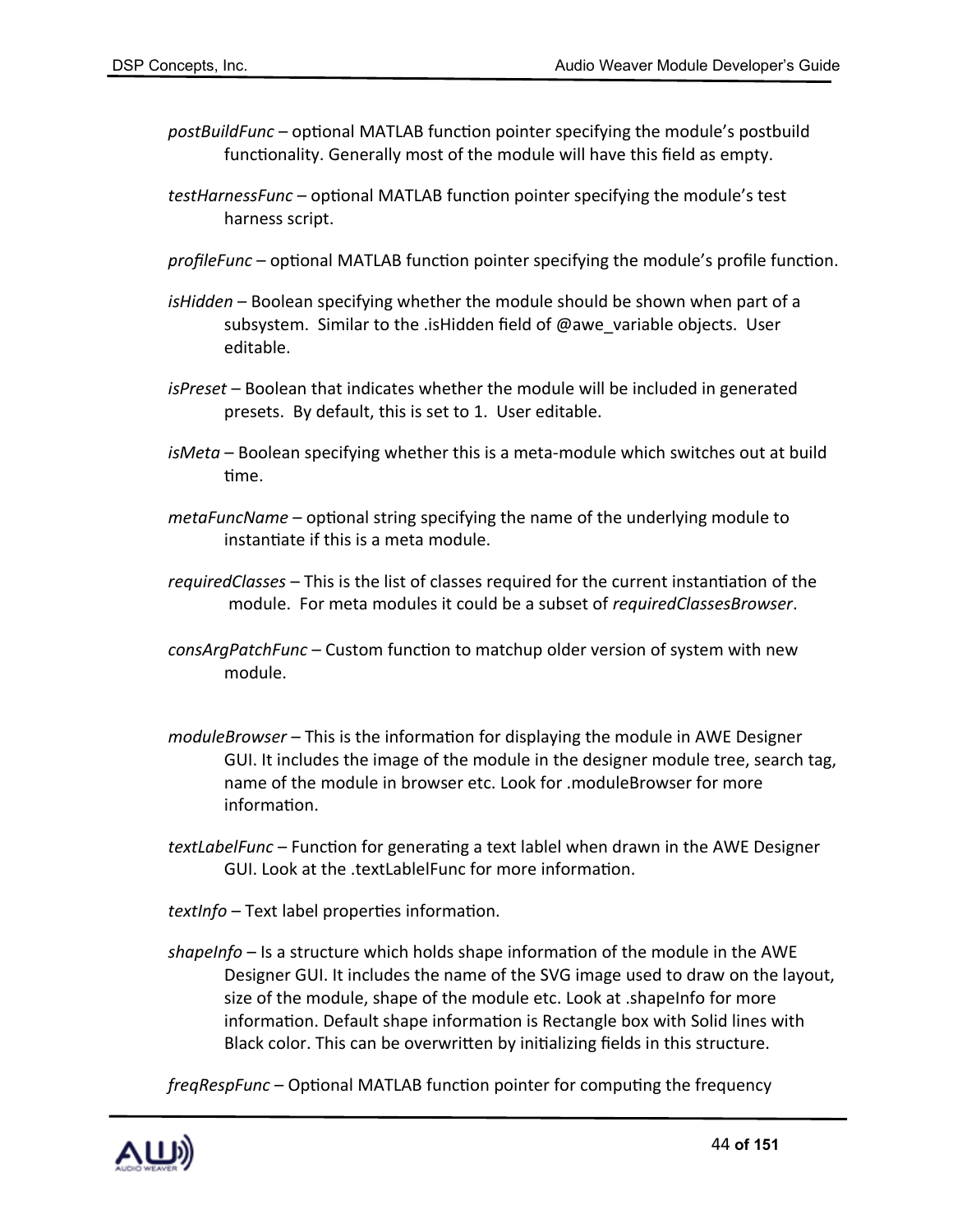response of the module.

*bypassFreqRespFunc* – Frequency response function of the module in bypass mode.

- *prepareToSaveFunc* Function for clearing out internal pointers or other state that is not needed when the module is saved.
- *copyVarFunc* optional MATLAB function pointer that is called when a module's variables need to be copied. User can over right the default generic copy variables function.

*inspectFunc* – optional MATLAB function for drawing custom inspector.

- *inspectHandle* Figure handle of the custom inspector, internal to the Audio Weaver.
- *inspectPosition* Position, [x y], of the custom inspector in MATLAB coordinates used by the "inspect" function of the Audio Weaver.

*inspectUserData* – Custom inspector persisted information.

- *numericInspectHandle* Numeric inspector handle of the module for AWE Designer.
- *numericInspectPosition* Position, [x y], of the numeric inspector of the module in MATLAB coordinates for designer.

*freqRespHandle* – Module's frequency response handle.

- *freqRespPosition* Position, [x y], of the frequency response to be drawn in MATLAB coordinates for designer.
- *isTunable* Boolean indicating whether the variables in the module are real time tunable or not in designer.
- *View* Structure of various fields internal to Audio Weaver holds the view settings in the designer.
- *isLive* –Boolean indicating whether the module has been built and is running on the target. When a module is first instantiated, this is set to 0 and then changed to 1 by the build process. Not user editable.
- *hierarchyName* hiearchical name of the module within the subsystem. This is filled in during the build process. Not user editable.
- *hasFired* Boolean field that is used internally by the routing algorithm. Not user editable.

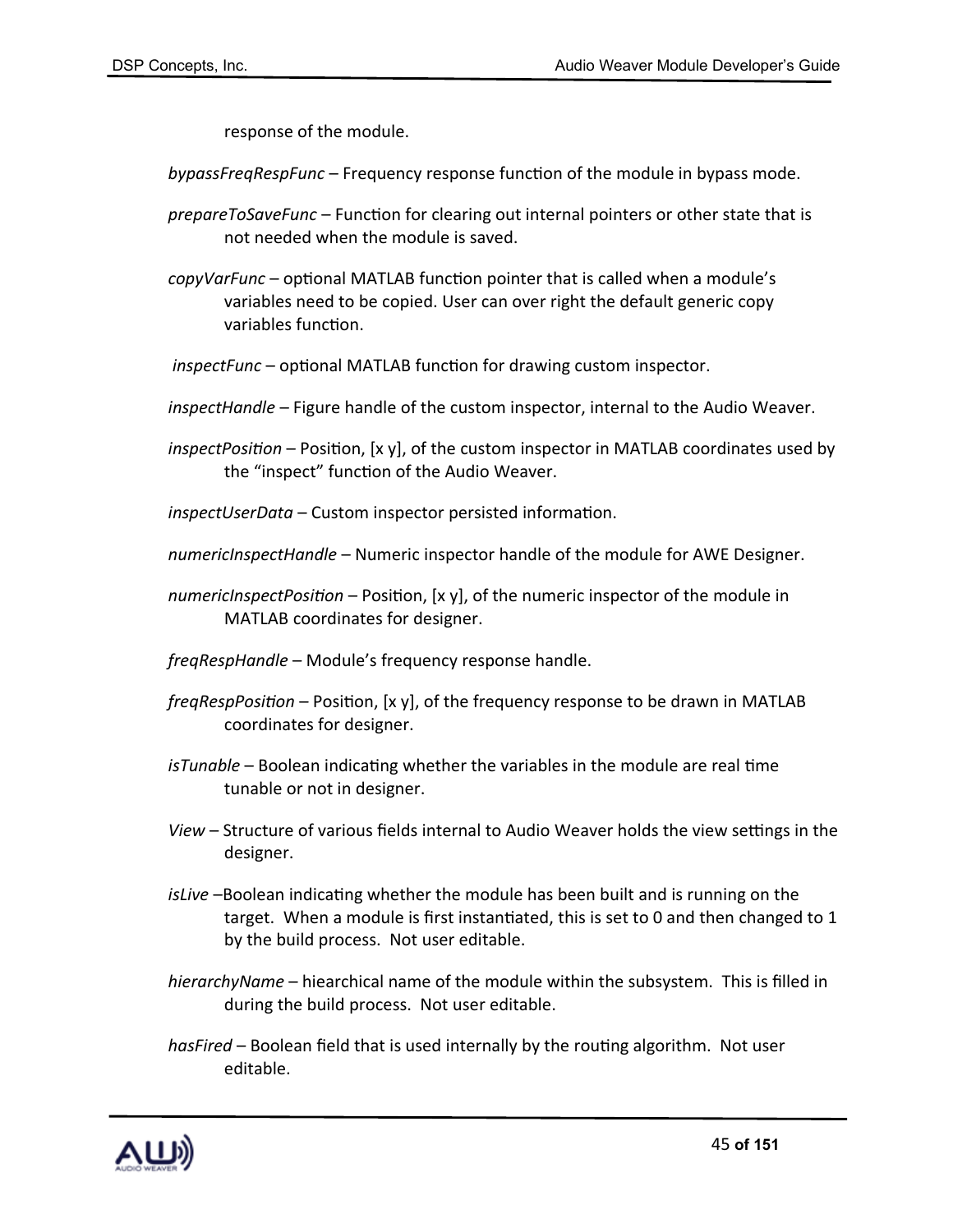- *targetInfo* data structure holding target specific information. This is filled in by the build process and is used internally for tuning. Not user editable.
- *codeMarker* a cell array holding all of the code markers. Code markers are used for module generation and described in Section 5.2. Not user editable.
- *isTopLevel* Boolean set by the buid process. A value of 1 indicates that a module is the highest level item in a system. All modules have .isTopLevel=0; only the top-level subsystem has .isTopLevel=1. Not user editable.
- *guiInfo* data structure used for drawing inspectors. Some fields are user editable. See the Section in the *Audio Weaver Matlab API* that discusses creating custom inspector interfaces.
- *drawInfo* data structure used internally when creating drawings of subsystems and modules. Not user editable.
- *docInfo* data structure containing documentation information. This is set in the module's m-file and is used by the automated documentation generator. Some user editable fields. Refer to the Section 6.
- *isLocked* internal field used to accelerate references. Not user editable.
- *class* string specifying the underlying object class. This is always 'awe\_module'. Not user editable.
- *fieldNames* internal cell array of field names (actually the names of the fields in this data structure). It is used to accelerate references. Not user editable.

#### **3.2.2. MATLAB Functions for Constructing Modules**

The following functions are commonly used for constructing audio modules. They are briefly mentioned here and are documented later on in this guide.

- add variable.m adds a scalar variable to an audio module object. See Section 3.6
- add array.m adds an indirect array to an audio module object. See Section 3.7
- add pin.m adds an input, output, or scratch pin to an audio module object. See Section 3.5.
- add\_codemarker.m adds information related to code generation. See Section 5.2.
- add\_control.m exposes a single control on the inspector. See the *Audio Weaver Matlab API*.
- set variable.m replaces an existing module variable. See Section 3.11

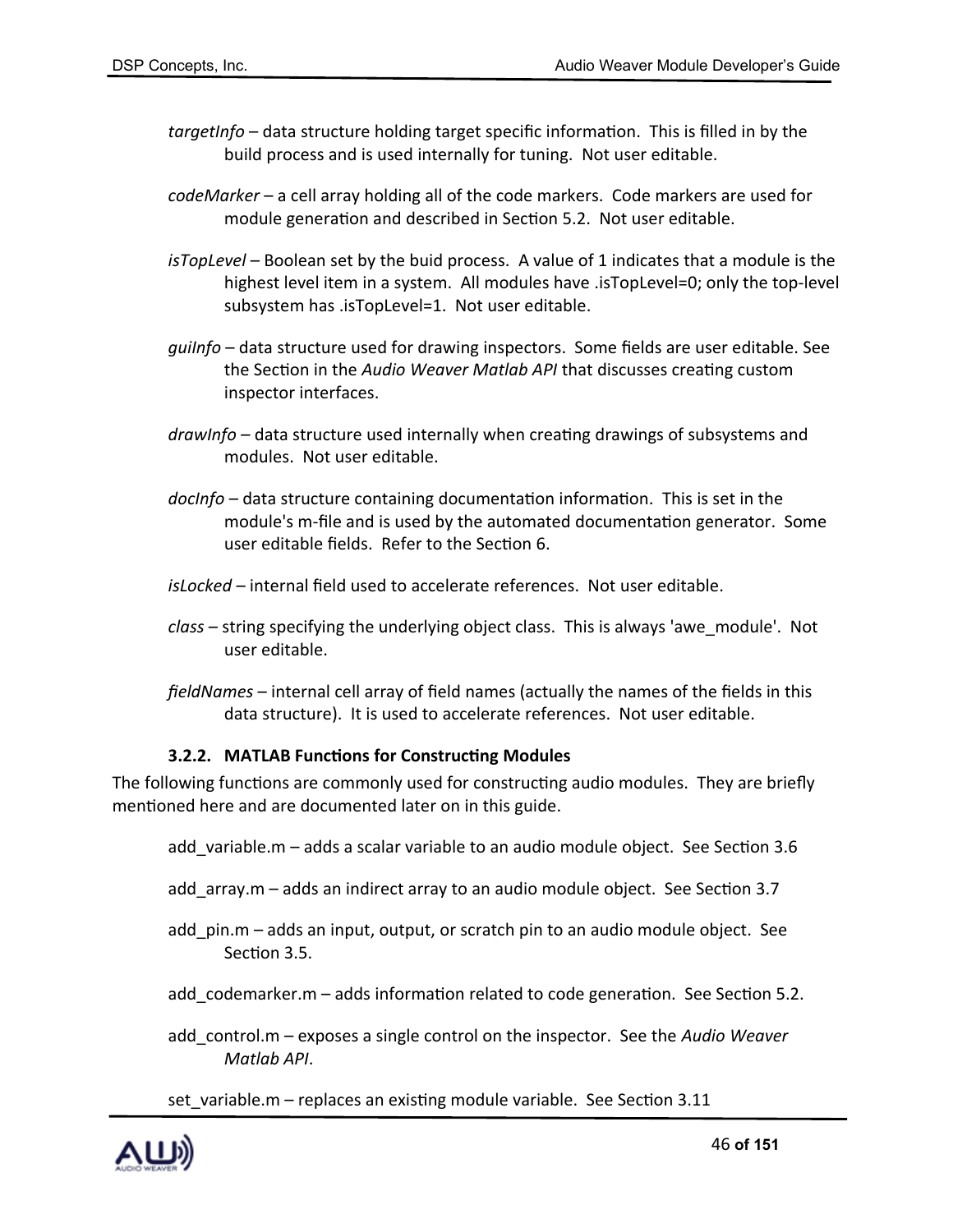get variable.m – extracts a variable from a module and returns an @awe\_variable object. See Section 3.11

#### **3.2.3. Internal Module Functions**

Every module in Audio Weaver has an associated MATLAB function file that constructs an @awe\_module object describing the module. Audio Weaver uses the convention that these module constructor functions end in "\_module.m". In addition to configuring the module's input and output pins, and defining instance variables, the constructor function also assigns a number of method functions, and these functions are typically contained as sub-functions in the constructor file.

There is a close coupling between the module related C functions the module subfunctions on the target processor. The table below gives a brief description of the functions available.

| <b>MATLAB Function</b> | <b>Target</b>        |                                                                                                                                                                                                                                                                                                                                           |
|------------------------|----------------------|-------------------------------------------------------------------------------------------------------------------------------------------------------------------------------------------------------------------------------------------------------------------------------------------------------------------------------------------|
| <b>Name</b>            | <b>Function Name</b> | <b>Purpose</b>                                                                                                                                                                                                                                                                                                                            |
| * module.m             | * Constructor()      | Constructs an instance of a module class. The<br>function allocates memory for the base instance<br>structure. The MATLAB function sets default<br>values while on the target default values are<br>passed into the constructor. Required.                                                                                                |
| .processFunc           | * Process()          | Real-time processing function. Required for C<br>code. Optional for MATLAB.                                                                                                                                                                                                                                                               |
| .setFunc               | $*$ Set()            | Implements the module's control functionality.<br>The function converts high-level interface<br>parameters to lower-level derived values. This<br>function should be called whenever a variable in a<br>module is modified. Optional.                                                                                                     |
| .getFunc               | $*$ Get ()           | The counterpart to the _Set() function but is used<br>when module variables are read. Most modules<br>do not use this function. When a module instance<br>variable is read, this function is first called and<br>then the instance variable is returned. It could be<br>used, for example, to convert a measurement<br>from energy to dB. |
| .bypassFunc            | * Bypass()           | Implements the module's bypass functionality.<br>This is an optional function; when it is empty, a<br>generic bypass function is used instead.                                                                                                                                                                                            |
| .preBuildFunc          | N/A                  | This function exists only in MATLAB and it is called                                                                                                                                                                                                                                                                                      |

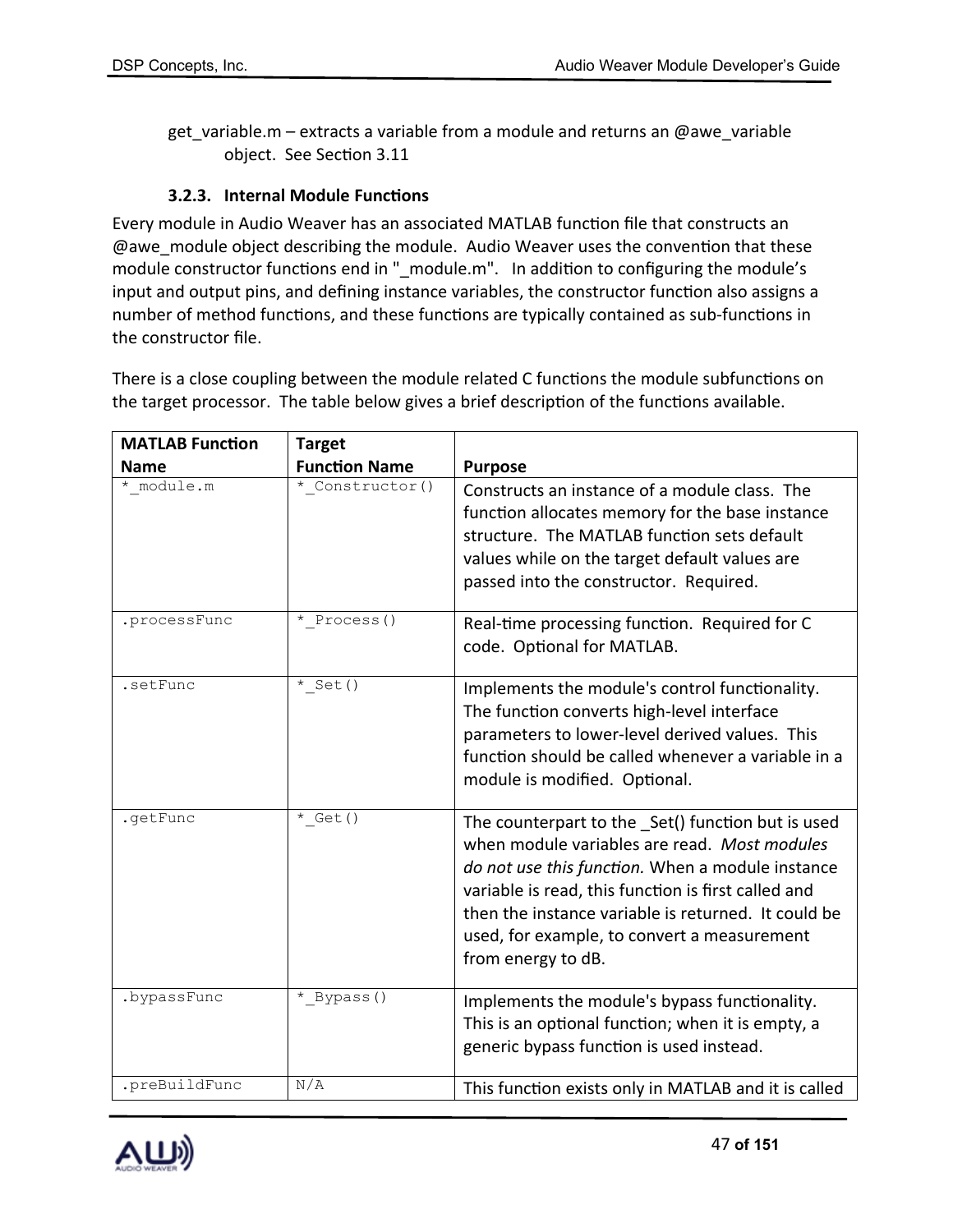|                |     | as part of the build procedure. The prebuild<br>function propagates pin information and may<br>update array sizes. The prebuild function is useful<br>for setting variable values that depend upon the<br>pin type. The prebuild function is optional; if it<br>doesn't exist, the pin type information from the<br>module's first input pin is propagated to the<br>output. |
|----------------|-----|------------------------------------------------------------------------------------------------------------------------------------------------------------------------------------------------------------------------------------------------------------------------------------------------------------------------------------------------------------------------------|
| .freqRespFunc  | N/A | This optional function exists only in MATLAB and it<br>computes the frequency response of the module.                                                                                                                                                                                                                                                                        |
| .profileFunc   | N/A | This optional function exists only in MATLAB and it<br>profiles the module for various settings like<br>different block size and etc.                                                                                                                                                                                                                                        |
| .textLabelFunc | N/A | This optional function exists only in MATLAB and it<br>draws the text label for the AWE Designer GUI.                                                                                                                                                                                                                                                                        |

#### **3.2.3.1. MATLAB Module M-File**

The MATLAB m-file associated with an audio module creates and returns an instance of the module. The typical function signature for a module m-file is

```
function M=new module(NAME, ARG1, ARG2, ...)
```
where NAME is a string module name and ARG1, ARG2, are optional arguments. Good practice is to set default values for all arguments except NAME. For example:

```
if (nargin < 2)
     ARG1=1;end
if (nargin < 3)
     ARG2=3;end
```
The main difference between the MATLAB instantiation function and the C constructor is that the C constructor is responsible for all memory allocation. MATLAB, on the other hand, has the option of doing memory allocation in the prebuild function.

## **3.2.3.2. .processFunc**

This function provides a MATLAB implementation of the module's processing function. The function signature is:

```
function [M, WIRE OUT]=new process(M, WIRE IN)
```
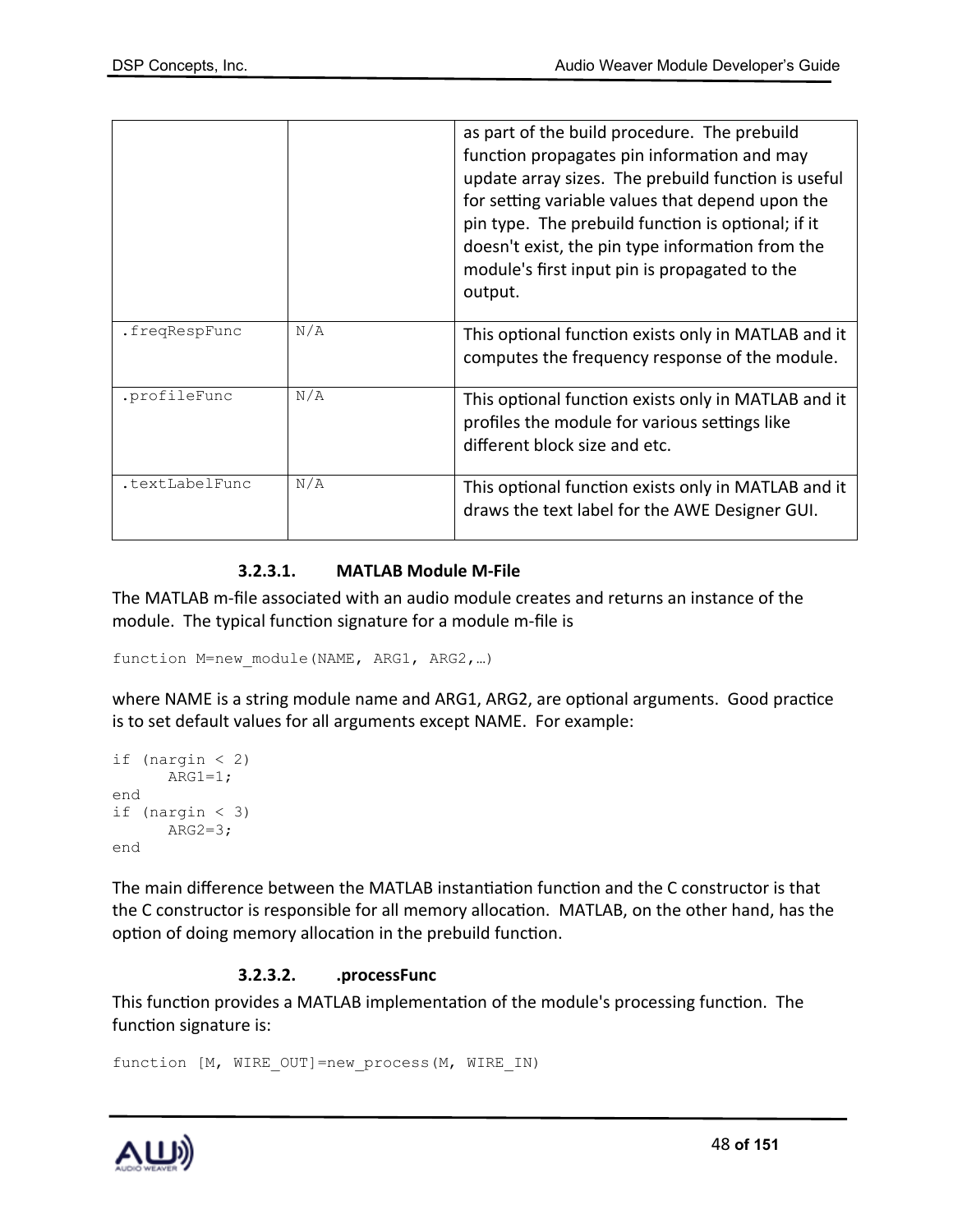where

```
M – is the @awe_module object.
```
WIRE  $IN - a$  cell array of corresponding to the input data to be processed by the module.

Note that M serves as both an input argument and output result of the function. The function modifies the state variables within M and then returns the updated object. WIRE\_OUT is a cell array containing the output data.

Each element within the WIRE IN cell array is an MxN matrix representing the input data at a particular pin. Each column of the input data represents a different channel. The audio data is processed and the result written to WIRE\_OUT. For example, the processing function for the scaler\_module.m computes

```
function [M, WIRE OUT]=scaler process(M, WIRE IN)
WIRE OUT=cell(size(WIRE IN));
for i=1:length(WIRE_OUT)
    WIRE OUT\{i\}=WIRE IN\{i\}*M.gain;
end
return;
```
One difference between MATLAB and C is that the wires in MATLAB serve only to pass data in and out of the processing function. Pin information is determined in MATLAB from fields in the audio module structure. For example, to determine the sample rate of the first input, use

```
M.inputPin{1}.type.sampleRate
```
whereas in C, you would use

 $SR = (float) ClassWire GetSampleRate(pWires[0]);$ 

#### **3.2.3.3. .setFunc**

Implements the main control functional for a module. This function is called whenever a variable within the audio module is updated. The function signature is:

```
function M=new_set(M)
```
where

 $M$  – is the @awe\_module object.

Note that the MATLAB set function does not have a MASK argument indicating which variable changed.

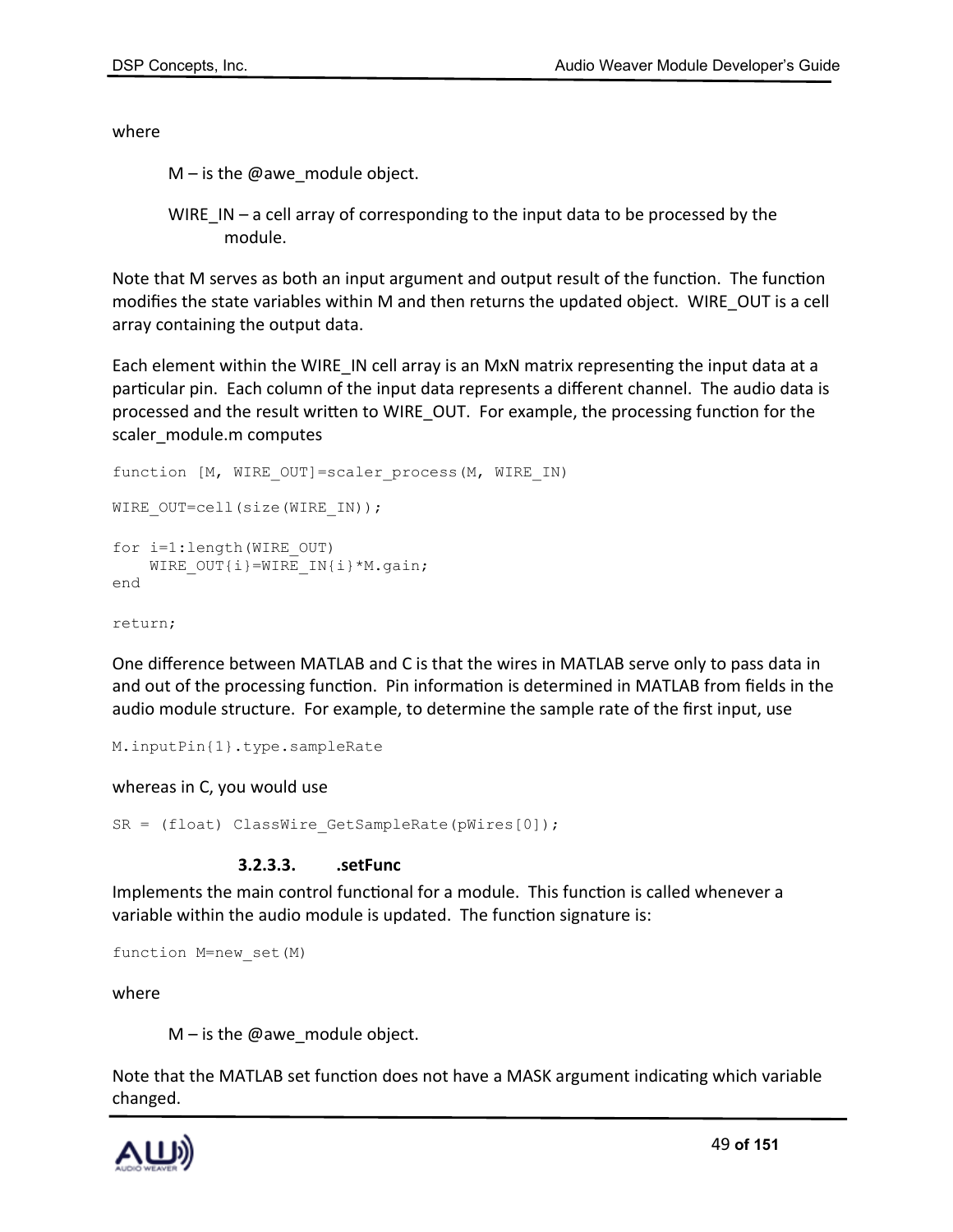## **3.2.3.4. .getFunc**

Implements secondary control functionality. This function is called when a variable in the module is read. The function signature is identical to the .setFunc

function M=new\_get(M)

where

 $M$  – is the @awe\_module object.

# **3.2.3.5. .bypassFunc**

Provides a custom bypass function for a module. The function signature is identical to the .processFunc

function [M, WIRE OUT]=new bypass(M, WIRE IN)

where

 $M$  – is the @awe\_module object.

WIRE\_IN – a cell array of corresponding to the input data to be processed by the module.

#### **3.2.3.6. .preBuildFunc**

This function is called when a system is built for execution on a target. The function updates any internal variables which depend upon the sample rate, block size, or number of channels. The function also implements non-standard pin propagation functionality. The function signature is:

```
function M=new_prebuild(M)
```
where

 $M$  – is the @awe\_module object.

The function updates and returns the module object M.

#### **3.2.3.7. .freqRespFunc**

This function computes the frequency response of the system. The function signature is:

function H\_OUT=new freq response(M, H\_IN, W)

where

 $M$  – is the @awe\_module object.

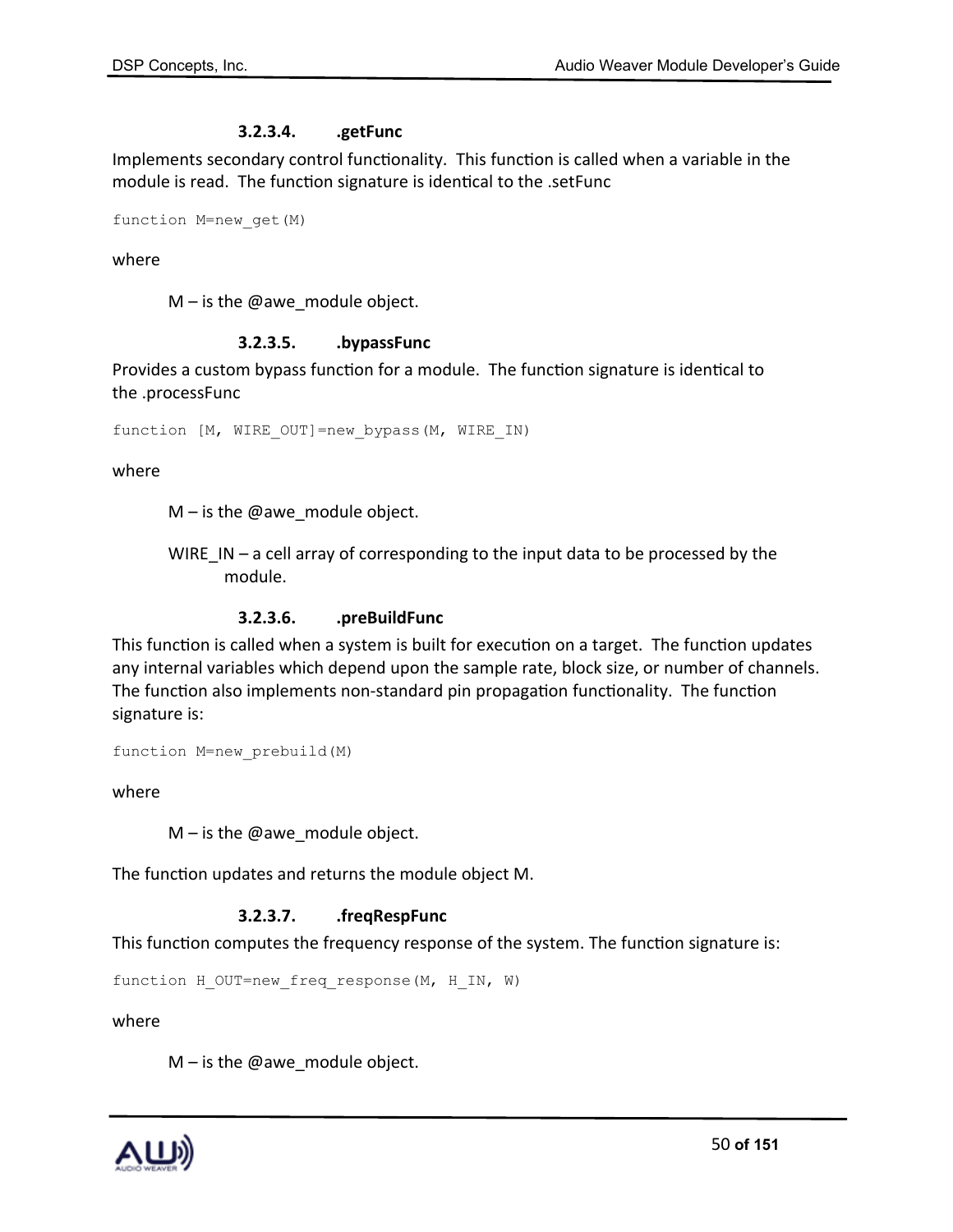$H$  IN – a cell array of corresponding to the input data.

W – vector of frequencies at which frequency response to be computed.

H OUT – a cell array of frequency response output of corresponding input data.

# **3.2.3.8. .textLabelFunc**

This is an optional function which returns text labels to be displayed in AWE Designer. The function signature is:

Function L=sof40 cascade text label(M)

Where,

 $M$  – is the @awe\_module object.

 $L - a$  cell array of strings with desired text labels in AWE Designer

#### **3.3. @awe\_subsystem**

This class represents both systems and subsystems; they are equivalent and no distinction is made in Audio Weaver. A subsystem has all of the characteristics of an audio module: a class name, input and output pins, variables, and associated sub-functions. In addition, a subsystem contains two other items:

- 1. Internal modules.
- 2. Connections between the modules and the subsystem input and output pins.

Key subsystem functions are described next.

#### **3.3.1. ClassObject**

The call to create a new empty subsystem is similar to the call to create a new module described in Section 3.2.1

SYS=awe\_subsystem(CLASSNAME, DESCRIPTION);

You have to provide a unique class name and a short description of the function of the subsystem. (To be precise, the CLASSNAME only has to be unique if you are generating C code using the new subsystem class. Then, the CLASSNAME has to be unique among all of the subsystems and audio modules.)

After the subsystem is created, set the particular name of the subsystem:

```
SYS.name='subsystemName';
```
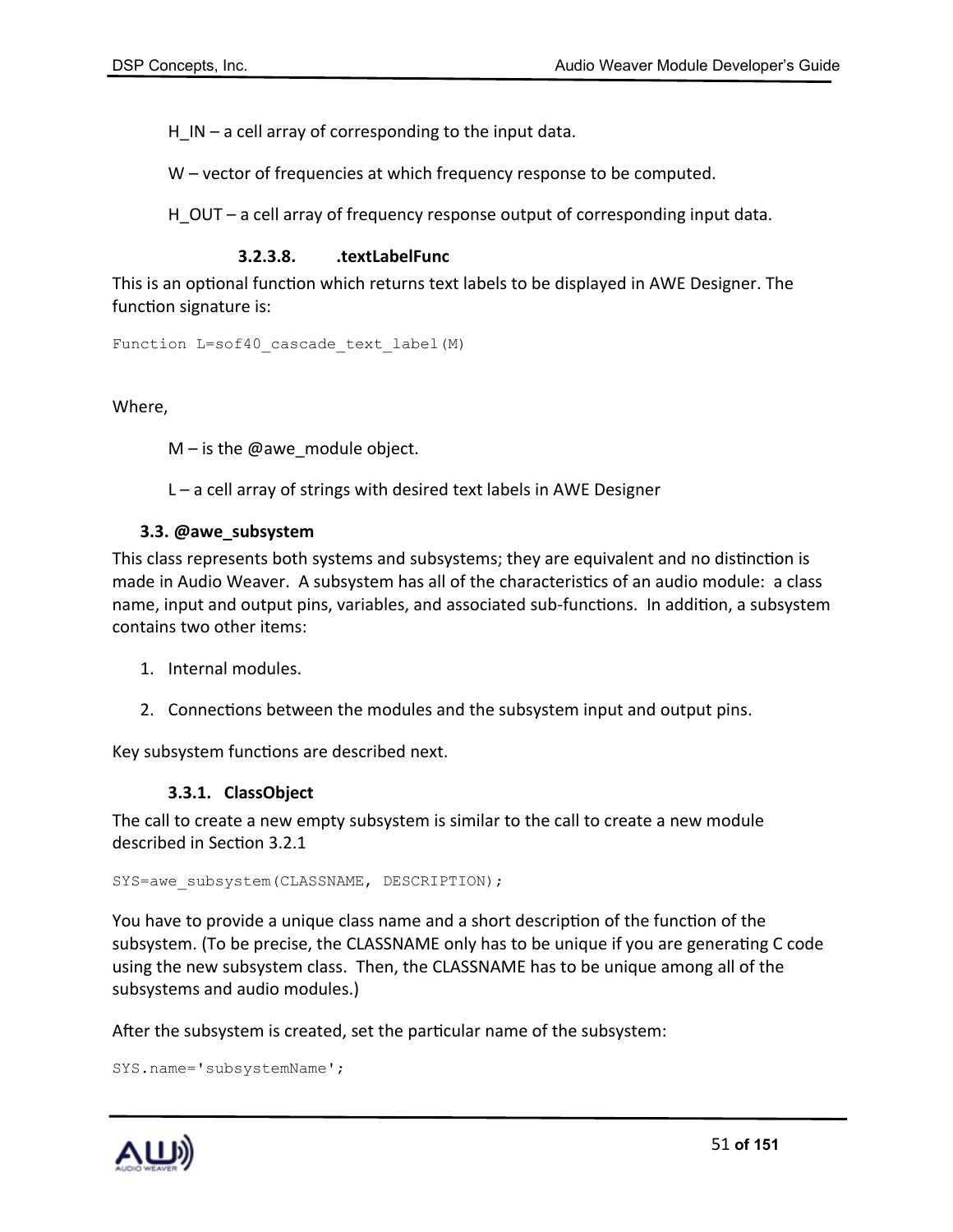At this point, we have an empty subsystem; no modules, pins, variables, or connections.

As before, we'll look at the internal fields of a subsystem and we'll use a running subsystem as an example. The @awe\_subsystem object is derived from an @awe\_module object. In fact, the first 36 fields of a subsystem are identical to a module object. The only new fields are:

```
 isPrebuilt: 1
    preProcessFunc: []
    postProcessFunc: []
          buildFunc: @pcserver_build
           drawFunc: []
             module: {1x6 cell}
         moduleName: {1x6 cell}
         connection: {1x7 cell}
     flattenOnBuild: 1
 targetSpecificInfo: [1x1 struct]
```
- *isPrebuilt* a Boolean specifying where the system has already been through the prebuild process. This is used internally and is not user editable.
- *preProcessFunc* pointer to a MATLAB function which is called prior to the subsystem being executed. It is the MATLAB dual to the 'preProcessFunc' code marker and is used for simulating subsystems in MATLAB.
- *postProcessFunc* pointer to a MATLAB function which is called after the subsystem has executed. It is the MATLAB dual to the 'postProcessFunc' code marker and is used for simulating subsystems in MATLAB.
- *buildFunc* pointer to a MATLAB function which builds the subsystem on the target. This is empty except for top level systems.
- *drawFunc* pointer to a MATLAB function which overrides drawing of the module in figure windows. This is not yet used and is provided for future enhancements.
- *module* cell array of the internal modules used by the subsystem. Not user editable.
- *moduleName* cell array of internal module names. This is used to accelerate references. Not user editator.
- *connection* cell array describing all of the connections in the subsystem. This array is populated by calls to connect.m. Not user editable.
- *flattenOnBuild* a Boolean describing how this subsystem is treated during code generation and building. When creating new module classes out of subsystems, set .flattenOnBuild = 1. See Section 7.3 for an example.

*targetSpecificInfo* – a data structure populated by the build process. It is used to enable real-time tuning on a target. Not user editable.

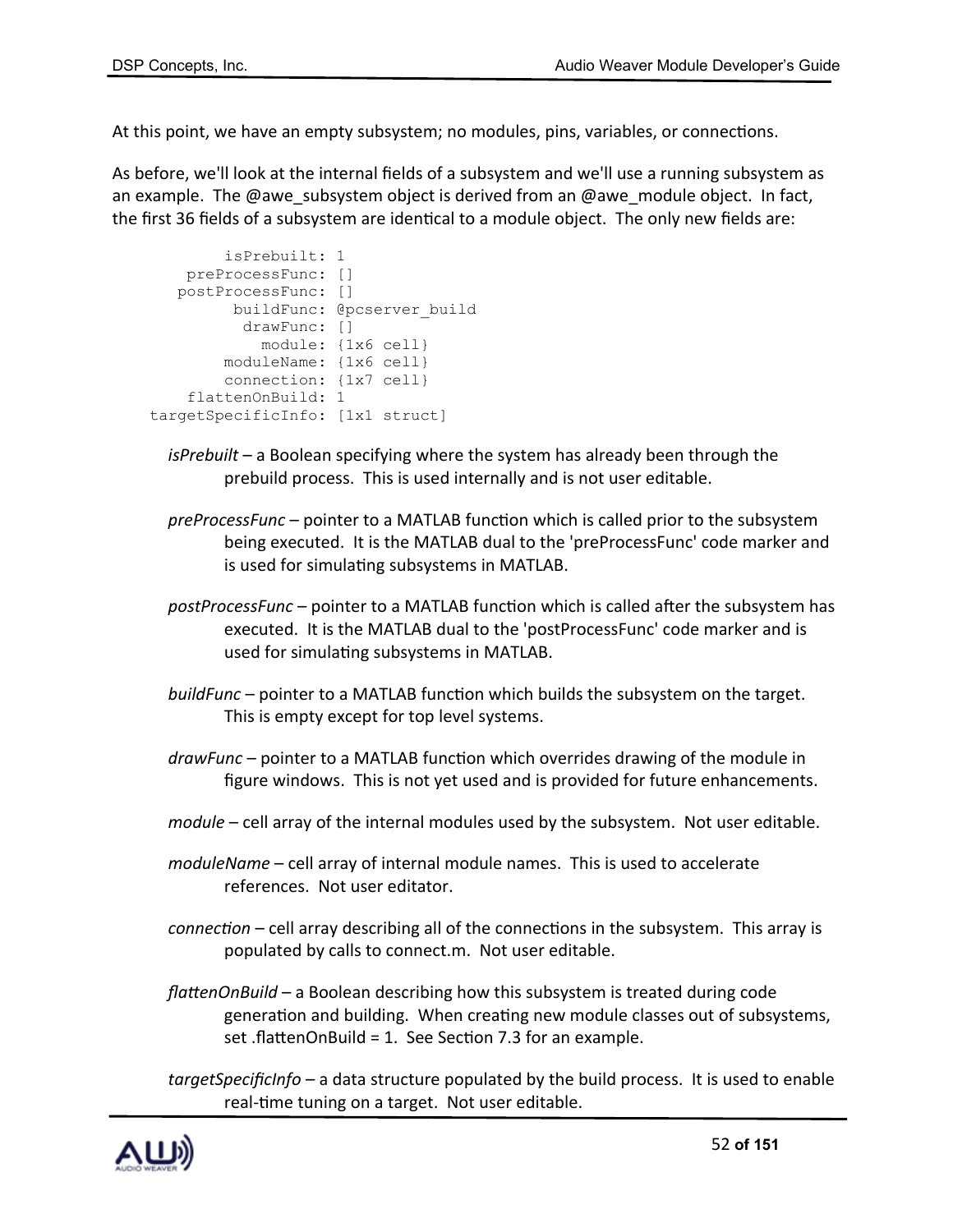### **3.3.2. MATLAB Functions for Constructing Subsystems**

All of the functions listed in Section 3.2.2 which are used to construct modules also apply to subsystems. Additional commands for constructing subsystems are:

connect.m – creates a wiring connection between two pins in a subsystem.

get module.m – extracts a module from a subsystem and returns the @awe module object.

These commands are documented in the *Audio Weaver Matlab API.*

### **3.3.3. Internal Subsystem Functions**

Each subsystem has a set of subfunctions that mirror the module functions described in 3.2.3. Fortunately, for most subsystems, generic or generated versions of the functions can be used. The table below describes the operation of each of the functions in the context of generated code.

| <b>MATLAB Function</b> | <b>Target</b>        |                                                                                                                                                                                                                                                                                             |
|------------------------|----------------------|---------------------------------------------------------------------------------------------------------------------------------------------------------------------------------------------------------------------------------------------------------------------------------------------|
| <b>Name</b>            | <b>Function Name</b> | <b>Purpose</b>                                                                                                                                                                                                                                                                              |
| * module.m             | * Constructor()      | This MATLAB code must be manually written as<br>described above. Modules are manually added,<br>configured, and connected.                                                                                                                                                                  |
|                        |                      | The C code version of this function is automatically<br>generated. The function calls the base module<br>constructor function and then calls the<br>Constructor() function for all internal modules.<br>The internal modules parameters are set according<br>to their values at build time. |
| .processFunc           | * Process()          | Audio Weaver automatically generates the<br>MATLAB and C versions of these functions.                                                                                                                                                                                                       |
| .setFunc               | $*$ Set()            | In all cases, this must be manually written.                                                                                                                                                                                                                                                |
| .getFunc               | $*$ Get ()           | In all cases, this must be manually written.                                                                                                                                                                                                                                                |
| .bypassFunc            | * Bypass()           | The generic function utilized by modules can also<br>be used here.                                                                                                                                                                                                                          |
| .preBuildFunc          | N/A                  | Not needed. The existing pin propagation function<br>can propagate the information through<br>subsystems.                                                                                                                                                                                   |

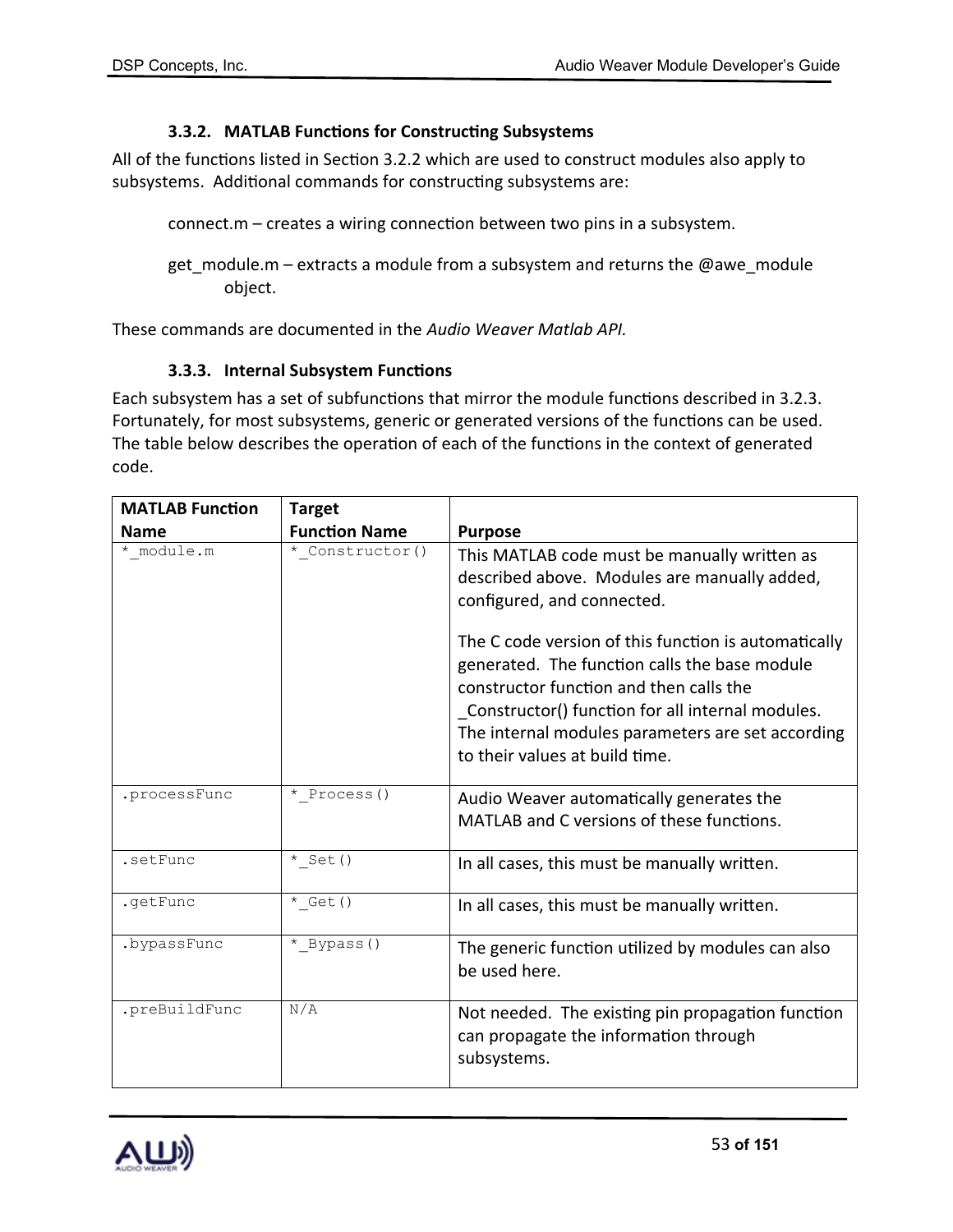# **3.3.4. Top-Level Systems**

Thus far, we have been using the terms *system* and *subsystem* interchangeably. There is a slight difference, though, that you need to be aware of. The highest level system object that is passed to the build command must be a *top-level system* created by the function:

```
SYS=target system(CLASSNAME, DESCRIPTION, RT)
```
The top-level system is still an @awe\_subsystem object but it is treated differently by the build process. The main difference is how the output pin properties are handled. In a top-level system, the output pins properties are explicitly specified and not derived from pin propagation. As an added check, the pin propagation algorithm verifies that the wires attached to a top-level system's output pins match the properties of each output pin. In contrast, internal subsystems are created by calls to

```
SYS=awe_subsystem(CLASSNAME, DESCRIPTION)
```
and the type information for output pins is determined by pin propagation.

# **3.4. new\_pin\_type.m**

This function returns a data structure representing a pin. The internal structure of a pin can be seen by examining the pin data structure. At the MATLAB command prompt type:

new\_pin\_type

Be sure to leave off the trailing semicolon – this causes MATLAB to display the result of the function call. We see:

ans  $=$ 

```
 numChannels: 1
       blockSize: 32
       sampleRate: 48000
         dataType: 'float'
        isComplex: 0
 numChannelsRange: []
  blockSizeRange: []
  sampleRateRange: []
    dataTypeRange: {'float'}
   isComplexRange: 0
```
The first 5 fields of the data structure specify the *current* settings of the pin; the last 5 fields represent the *allowable ranges* of the settings. The range information is encoded using the following convention:

 $[$ ] – the empty matrix indicates that there are no constraints placed on the range.

[M] – a single value indicates that the variable can only take on one value.

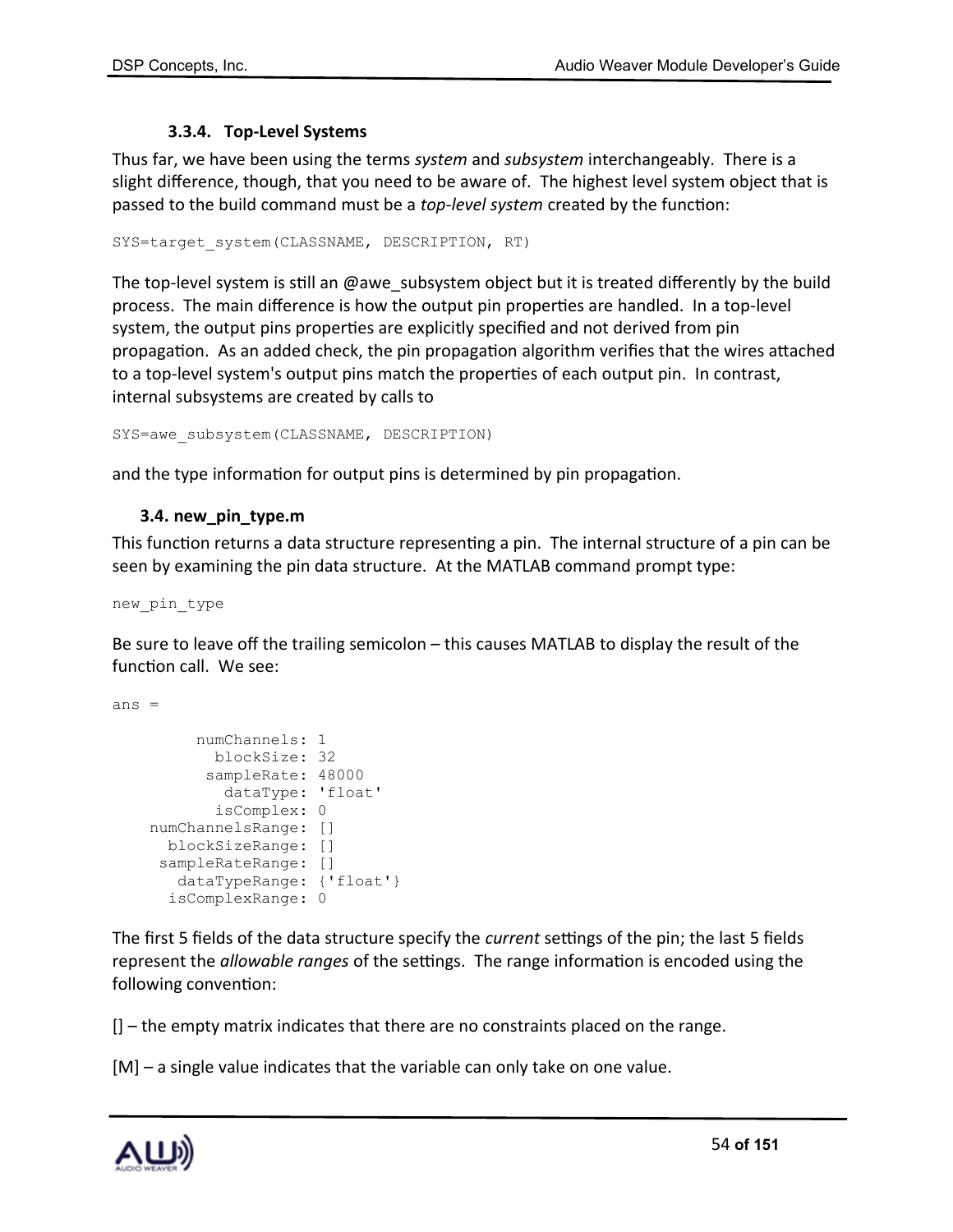$[M N]$  – a 1x2 row vector indicates that the variable has to be in the range M <= x <= N.

[M N step] – a 1x3 row vector indicates that the variable has to be in range M<=x<=N and that it also has to increment by step. In MATLAB notation, the set of allowable values is [M:step:N].

By default, the new\_pin\_type.m function returns a pin with no constraints on the sampleRate, blockSize, and numChannels. The dataType is floating-point and the data real.

Additional flexibility is built into the range information. Instead of just a row vector, the range can have a matrix of values. Each row is interpreted as a separate allowable range. For example, suppose that a module can only operate at the sample rates 32 kHz, 44.1 kHz, and 48 kHz. To enforce this, set the sampleRateRange to [32000; 44100; 48000]. Note the semicolons which place each sample rate constraint on a new row.

Audio Weaver also interprets NaN's in the matrix as if they were blank. For example, suppose a module can operate at exactly 32 kHz or in the range 44.1 to 48 kHz. To encode this, set sampleRateRange=[32000 NaN; 44100 48000].

The new pin type.m function accepts a number of optional arguments:

new pin type(NUMCHANNELS, BLOCKSIZE, SAMPLERATE, DATATYPE, ISCOMPLEX);

These optional arguments allow you to properties of the pin. For example, the call

```
new pin type(2, 32, 48000)
```
#### returns the pin

ans =

```
 numChannels: 2
       blockSize: 32
       sampleRate: 48000
         dataType: 'float'
        isComplex: 0
 numChannelsRange: 2
  blockSizeRange: 32
  sampleRateRange: 48000
    dataTypeRange: {'float'}
   isComplexRange: 0
```
This corresponds to exactly 2 channels with 32 samples each at 48 kHz. Note, that the pin type is represented using a standard MATLAB structure. You can always change the type information after new\_pin\_type.m is called. For example,

```
PT=new pin type;
PT.sampleRateRange=[32000; 44100; 48000];
```
The current values and ranges of values are both provided in Audio Weaver for a number of

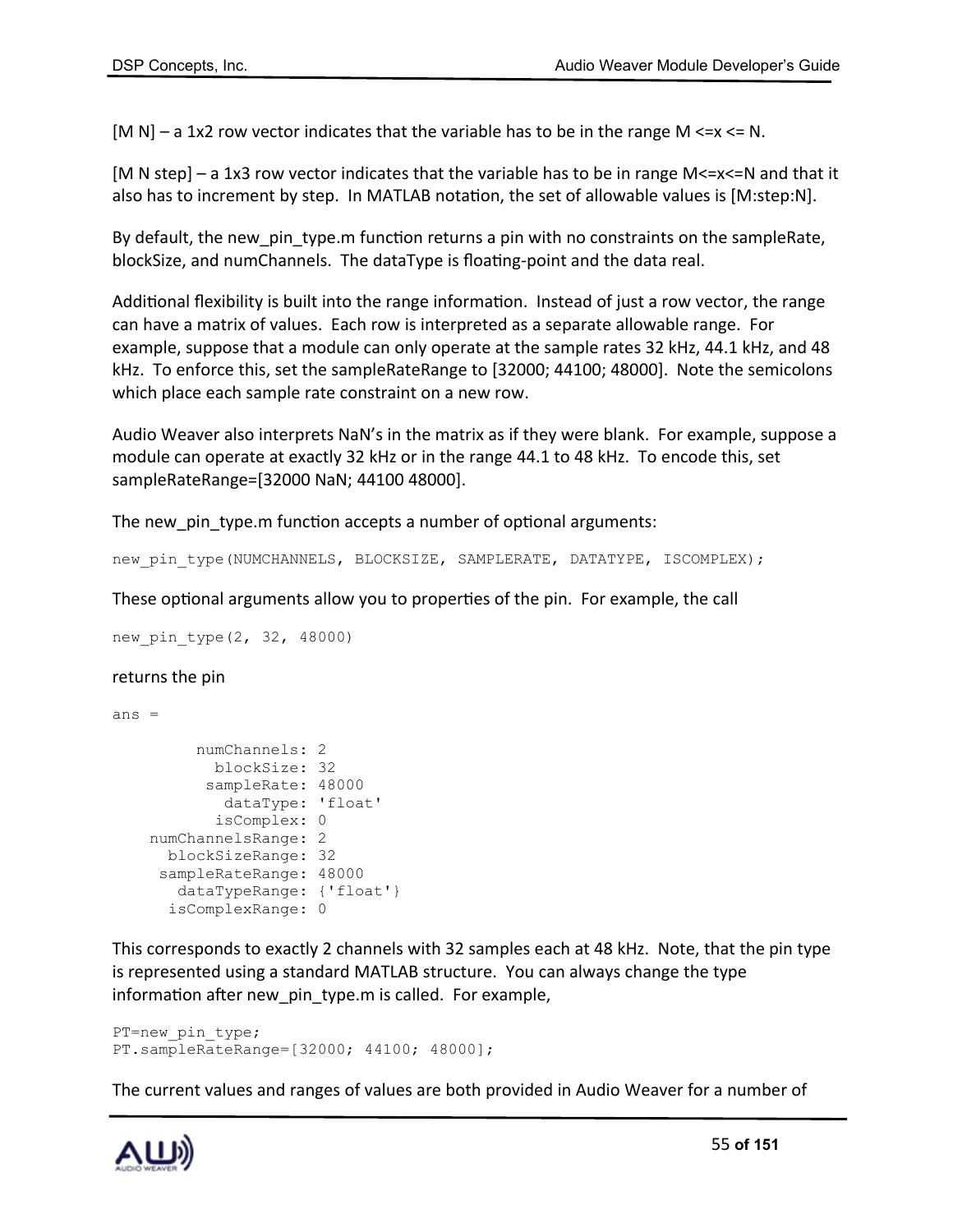reasons. First, the range information allows an algorithm to represent and validate the information in a consistent manner. Second, the pin information is available to the module at design time, allocation time, and at run-time. For example, the sample rate can be used to compute filter coefficients given a cutoff frequency in Hz. Third, most modules in Audio Weaver are designed to operate on an arbitrary number of channels. The module's run-time function interrogates its pins to determine the number of channels and block size, and processes the appropriate number of samples.

Consider the look ahead limiter subsystem introduced in Section 5.3.2. It can be connected to mono, stereo, or 5.1 channel signals and all of the wiring and buffer allocation will be automatically handled. *This generality allows you to design algorithms which operate on an arbitrary number of channels with little added complexity.*

Usage of new\_pin\_type.m is slightly more complicated than described above. In fact, the 5 arguments passed to the function actually specify the *ranges* of the pin properties and the current values are taken as the first item in each range. For example, consider a module that can operate on even block sizes in the range from 32 to 64. This is specified as:

```
new_pin_type([], [32 64 2])
ans = numChannels: 1
           blockSize: 32
           sampleRate: 48000
             dataType: 'float'
            isComplex: 0
     numChannelsRange: []
       blockSizeRange: [32 64 2]
      sampleRateRange: []
        dataTypeRange: {'float'}
       isComplexRange: 0
```
Note that the first argument, the number of channels, is empty. An empty matrix places no constraints on the item. Notice also that the current blockSize equals the first value, 32, in the range of allowable block sizes. Additional examples highlight other ways to use this function.

You can also specify that a pin can hold either floating-point or fract32 data. Pass in a cell array of strings as the  $4<sup>th</sup>$  argument to new pin type:

```
>> P=new pin type([], [], [], {ifloat', 'fract32'}P = numChannels: 1
           blockSize: 32
           sampleRate: 48000
             dataType: 'float'
            isComplex: 0
     numChannelsRange: []
```
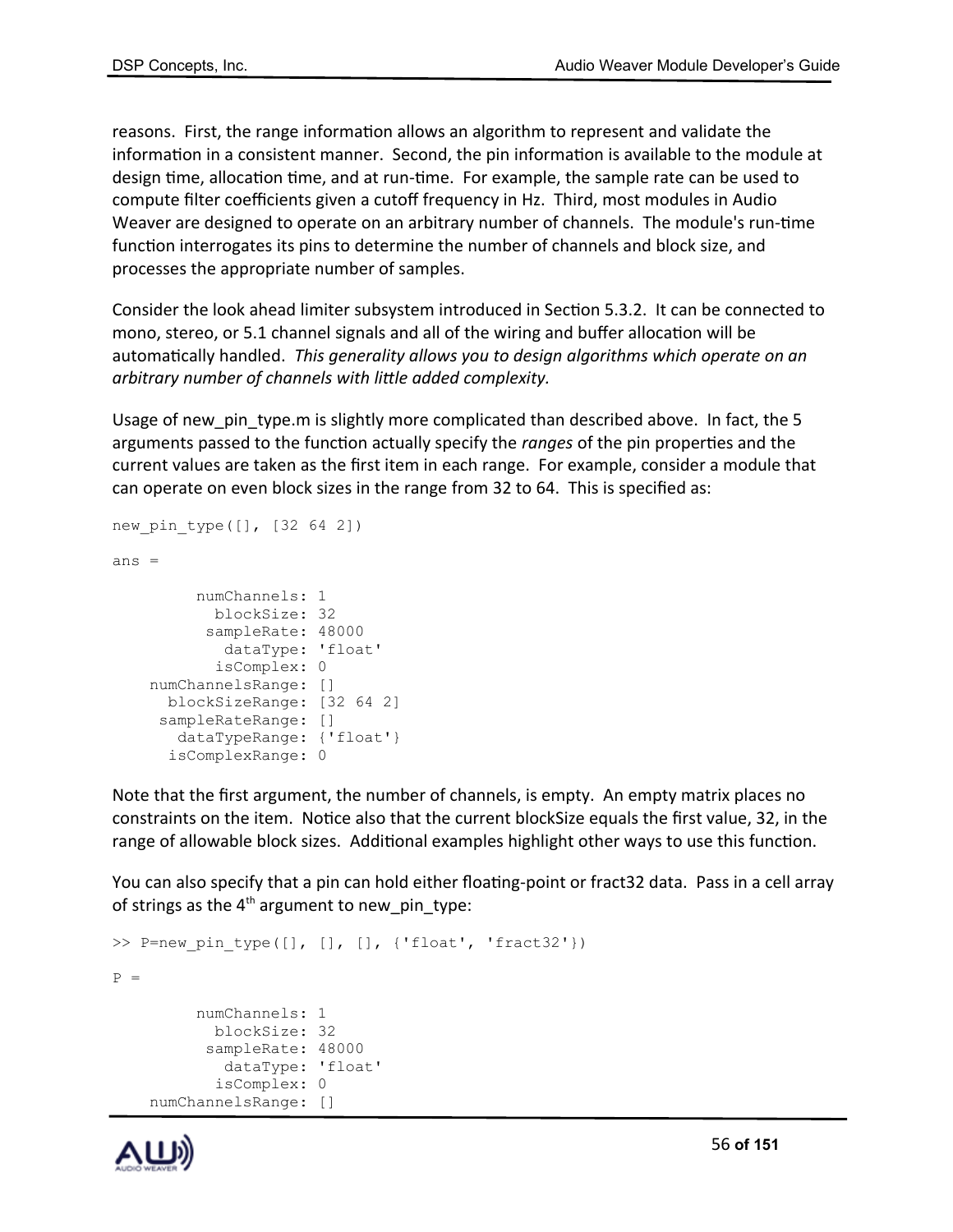```
 blockSizeRange: []
 sampleRateRange: []
  dataTypeRange: {'float' 'fract32'}
  isComplexRange: 0
```
Some modules do nothing more than move data around. Examples include the interleave module.m and the delay module.m. These modules do not care about the data type, only that it is 32-bits wide. The new\_pin\_type.m function uses the shorthand '\*32' to represent all 32-bit data type. This currently includes 'float', 'fract32', and 'int':

```
>> PT=new pin type([], [], [], ' * 32')
PT = numChannels: 1
            blockSize: 32
           sampleRate: 48000
             dataType: 'float'
            isComplex: 0
     numChannelsRange: []
       blockSizeRange: []
      sampleRateRange: []
        dataTypeRange: {'float' 'int' 'fract32'}
       isComplexRange: 0
```
#### **3.5. add\_pin.m**

Pins are added to a module by the add\_pin.m function. Each pin has an associated Pin Type as described in Section 3.4. After creating the Pin Type, call the function

add pin(M, USAGE, NAME, DESCRIPTION, TYPE, numPinArray)

for each input, output, or scratch pin you want to add. The arguments are as follows:

 $M - \mathcal{Q}$ awe module object.

USAGE – string specifying whether the pin is an 'input', 'output', or 'scratch'.

NAME – short name which is used as a label for the pin.

DESCRIPTION – description of the purpose or function of the pin.

TYPE – Pin Type structure.

numPinArray – Distinguish between a scalar pin and a pin array. For scalar pin this value will be 0 and for pin array this value will be size of the pin array.

M.inputPin, M.outputPin, and M.scratchPin are cell arrays that describe the pins. Each call to add pin.m adds an entry to one of these arrays, depending upon whether it is an input, output, or scratch pin. For example, to determine the number of input pins that a module has, use

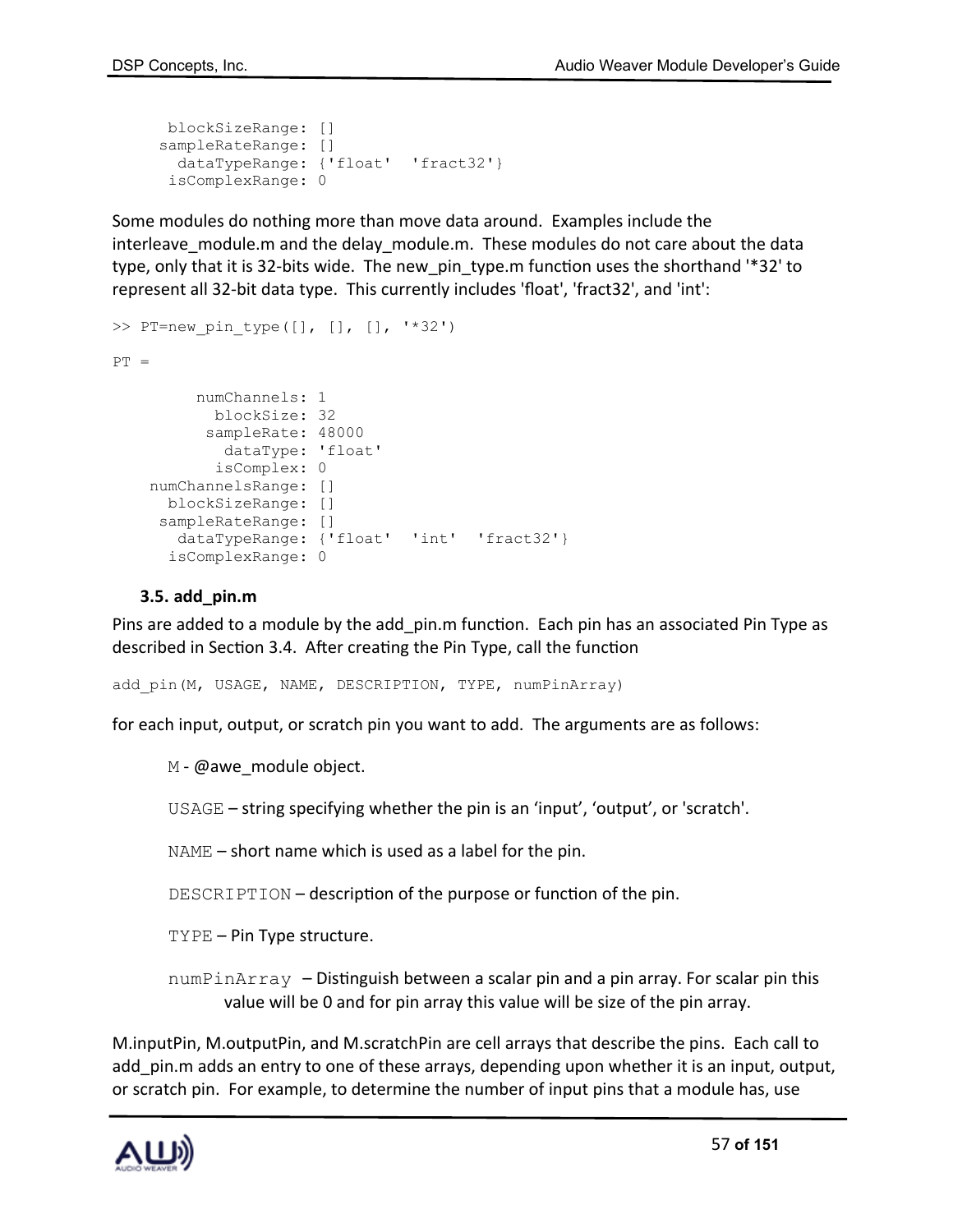```
length(M.inputPin)
```
or to print out all of the names of the output pins

```
for i=1:length(M.outputPin)
      fprintf(1,'%s\n', M.outputPin{i}.name);
end
```
Some processing functions require temporary memory storage. This memory is only needed while processing is active and does not need to be persisted between calls. (On the other hand, memory that needs to be persisted by a module between calls to the processing function appears in the instance structure and has usage "state".) Allocating temporary memory and sharing it between modules is accomplished by *scratch pins*. Scratch pins are added to a module via add\_pin.m with the USAGE argument set to 'scratch'. *Scratch pins are typically not used by audio modules, but are often required by subsystems.* For subsystems, the routing algorithm automatically determines scratch pins at build time.

In some cases, you want to add a pin to a subsystem that is of the same type as an internal module. For example, the Hilbert subsystem uses the same pin type as the Biquad filter. This can be achieved programmatically:

```
add_module(SYS, biquad_module('bq11'));
pinType=SYS.bq11.inputPin{1}.type;
add pin(SYS, 'input', 'in', 'Audio Input', pinType);
add pin(SYS, 'output', 'out', 'Audio output', pinType);
```
Rules to add\_pin.m:

- Pins of the same direction should have no duplicate names.
- If the module has number of pins depends on the argument then the number of pins must be passed as last argument to add pin(). For example, interleave module.m has input pins depends on argument, NUMIN. Input pins must be added as below:

add pin(M, 'input', 'in', 'Input signal', PT, NUMIN);

The module will display input pins as in1, in2 …. in<NUMIN> in the designer. Here 'in' is the base name.

● If the module has scalar pin along with pin array, then the scalar pin name must not match the bas name of a pin array.

#### **3.6. add\_variable.m**

```
M=add_variable(M, VAR)
```
Adds a single scalar variable to an @awe\_module or @awe\_subsystem object and returns the updated object. Arguments:

M - @awe\_module or @awe\_subsystem object to which to add the variable

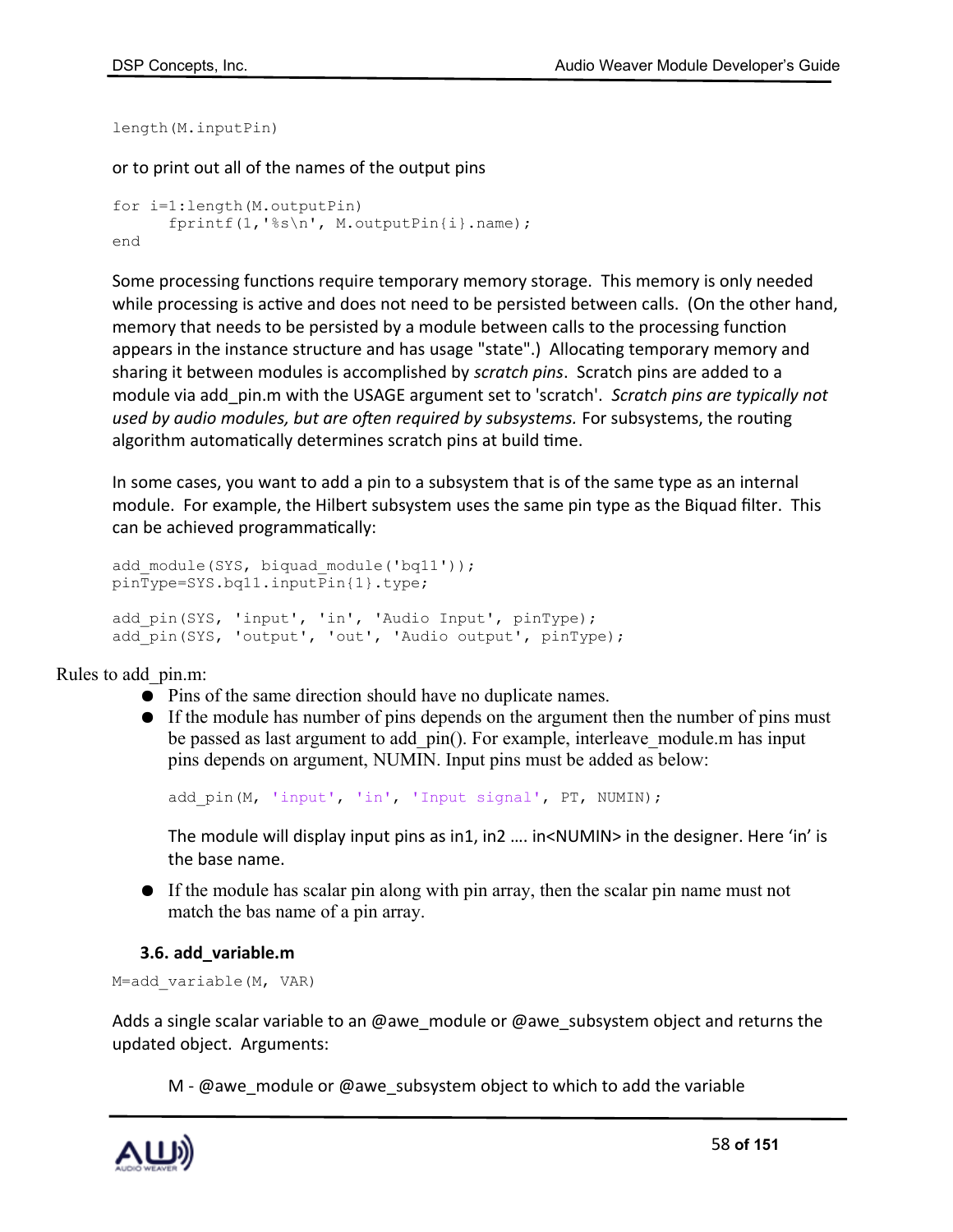# VAR - @awe\_variable object returned by awe\_variable.m

Alternatively, you can construct the variable on the fly as:

```
M=add_variable(M, ARGS...)
```
where ARGS are arguments which get passed to  $@$  awe variable. In this case, the arguments are ordered as:

```
M=add variable(M, NAME, TYPE, DATA, USAGE, DESCRIPTION, ISHIDDEN, ...
     ISCOMPLEX)
```
When called with no output arguments, as in

```
add_variable(M, VAR);
```
the input module M is updated in the calling environment.

After adding a variable to an audio module, it is a good idea to also specify its range and units. The range field is used when drawing inspectors (sliders and knobs, in particular) and also for validating variable assignments. The units string reminds the user of what units the variable represents. You set these as:

```
M.variableName.range=[min max];
M.variableName.units='msec';
```
Note that after a variable is added to a module, it appears as a *field* within the module's structure and the name of the field equals the name of the variable. Attributes of an individual variable are referenced using the "." structure notation. Refer to Section 2.2 to see the correspondence between variables in the MATLAB object and variables in the C type definition.

# **3.7. add\_array.m**

```
M=add_array(M, VAR)
```
Adds an array to an @awe\_module or @awe\_subsystem object and returns the updated object. Arguments:

M - @awe\_module or @awe\_subsystem object to which to add the array

VAR - @awe\_variable object.

Alternatively, you can construct the array on the fly as:

M=add array(M, ARGS...)

where ARGS are arguments which get passed to  $@$  awe variable. In this case, the arguments are ordered as:

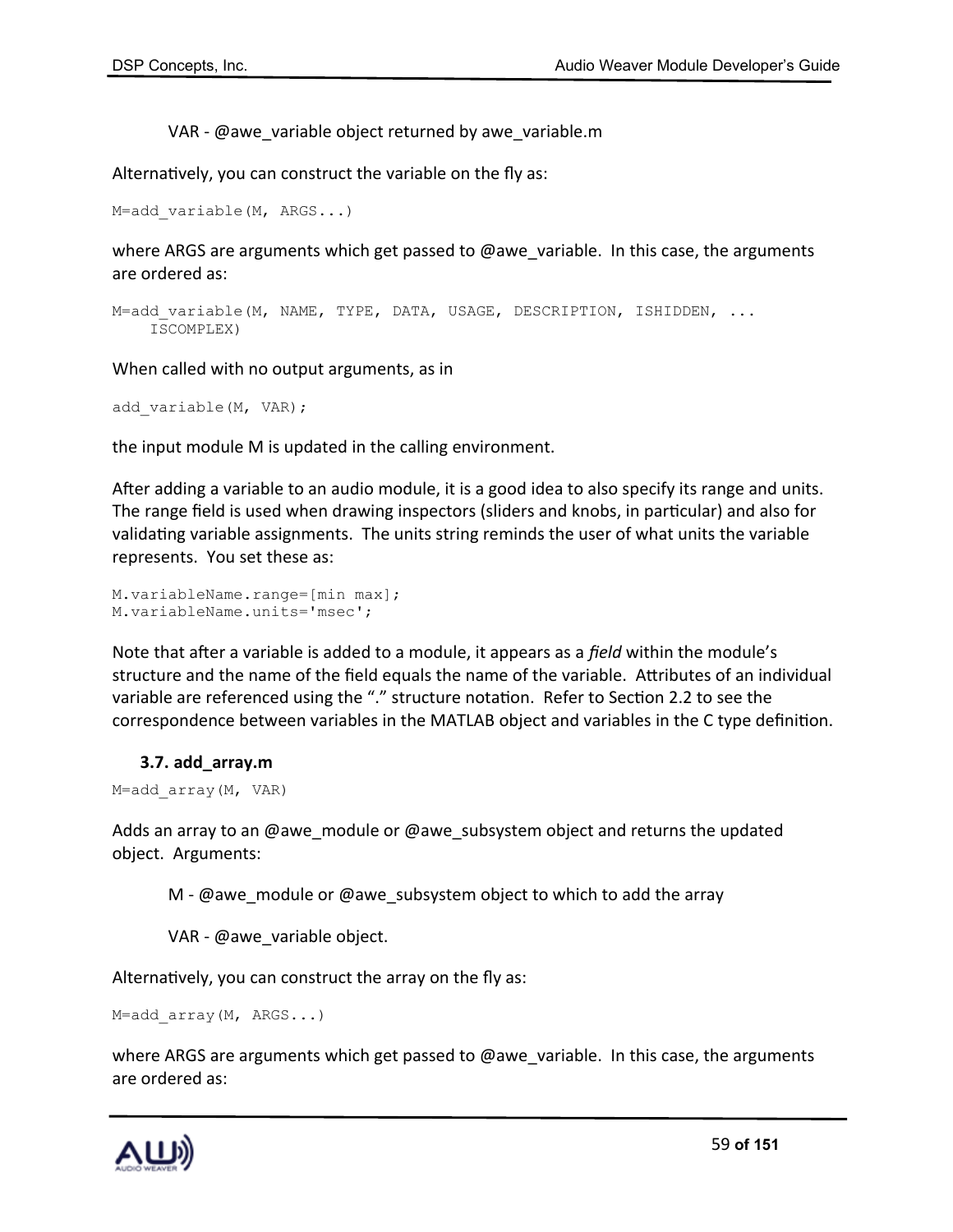M=add array(M, NAME, TYPE, DATA, USAGE, DESCRIPTION, ISHIDDEN, ... ISCOMPLEX)

The size of the array is specified when it is first added. You can also subsequently change the array size in the module's prebuild function. When doing so, you need to change the .size field of the variable and then the data itself. For example, the state variables used by the Biquad module are stored in a matrix of size 2 x numChannels. However, numChannels is not known until the module is built and therefore code within the Biquad prebuild function is used to update the array size:

```
M.state.size=[2 M.inputPin{1}.type.numChannels];
M.state=zeros(2, M.inputPin{1}.type.numChannels);
```
Audio Weaver supports 1 and 2 dimensional arrays. The 2 dimensional array representation is maintained in MATLAB. On the target, however, a 2 dimensional array is flattened into a 1 dimensional array on a column by column basis. Both scalar and array variables are represented as @awe\_variable objects.

Array variables appear as pointers in the module instance structure. For example, an FIR filter has separate arrays for coefficients and state variables:

```
add variable(M, 'numTaps', 'int', L, 'const', 'Length of the filter');
M.\overline{numTaps.random} [1 5000 1];
M.numTaps.units='samples';
add array(M, 'coeffs', 'float', [1; zeros(L-1,1)], 'parameter', 'Coefficient
      array');
M.coeffs.arrayHeap='AE_HEAP_FAST2SLOW';
M.coeffs.arraySizeConstructor='S->numTaps * sizeof(float)';
add variable(M, 'stateIndex', 'int', 0, 'state', 'Index of the oldest state
      variable in the array of state variables');
M.stateIndex.isHidden=1;
% Set to default value here. This is later updated by the pin function
add array(M, 'state', 'float', zeros(L, 1), 'state', 'State variable array');
M.state.arrayHeap='AE_HEAP_FASTB2SLOW';
M.state.arraySizeConstructor='ClassWire_GetChannelCount(pWires[0]) * S->numTaps 
      * sizeof(float)';
M.state.isHidden=1;
```
The C type definition for this FIR filter is found in the file ModFIR.h:

```
typedef struct _awe_modFIRInstance
{
   ModuleInstanceDescriptor instance;
       int numTaps; \frac{1}{2} // Length of the filter<br>int stateIndex; \frac{1}{2} // Index of the oldest:
       int stateIndex; // Index of the oldest state variable<br>float* coeffs; // Coefficient array
float* coeffs; \sqrt{2} // Coefficient array
float* state; \frac{1}{2} state; \frac{1}{2} state variable array
} awe modFIRInstance;
```
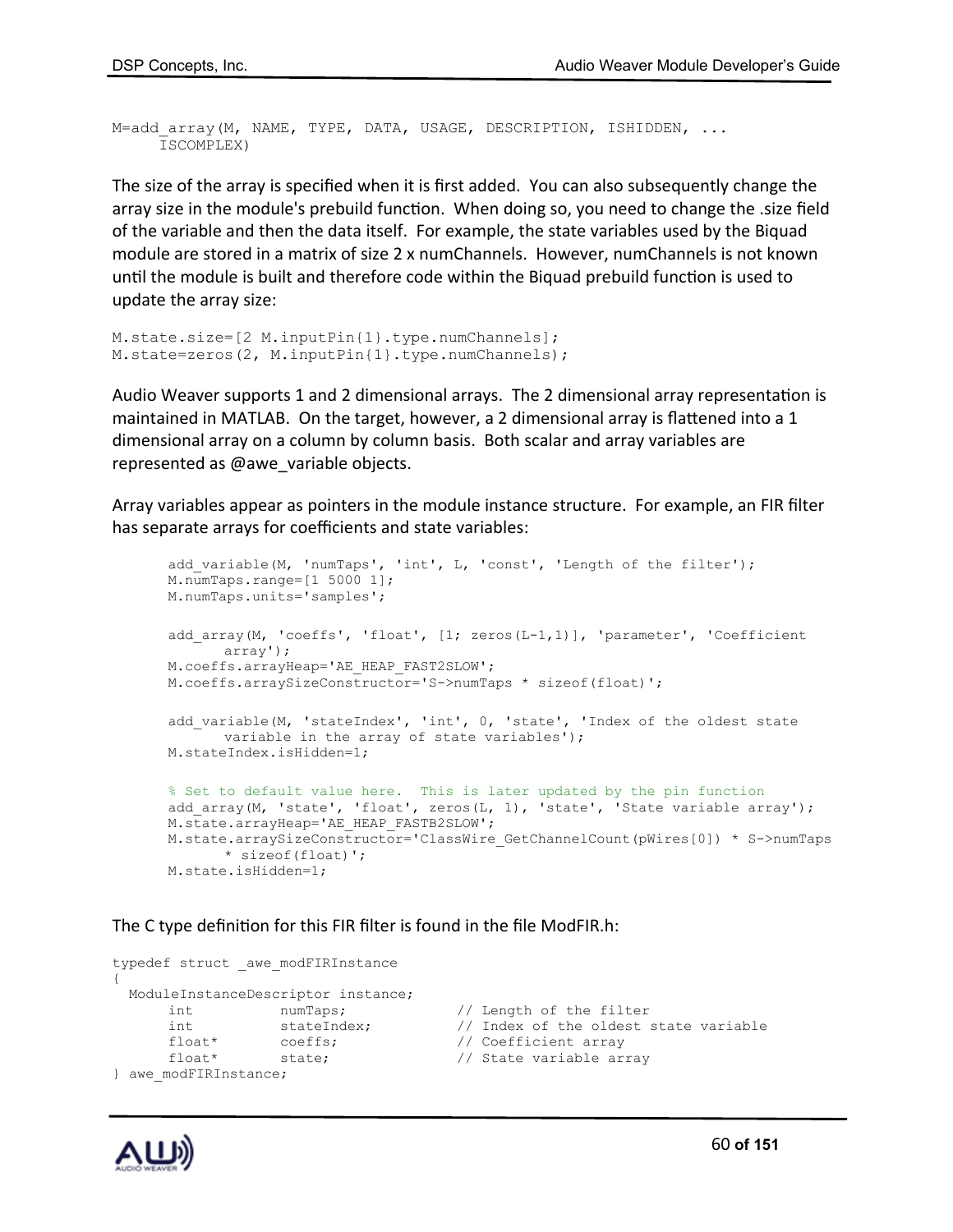Using indirect arrays enables arrays to have variable length and also to be placed in distinct memory banks. This is last time is useful, for example, on the SHARC processor to enable simultaneous memory reads.

#### **3.8. add\_pointer.m**

add pointer(M, NAME, CTYPE, [USAGE], [DESCRIPTION], [ISHIDDEN]))

Adds a pointer variable to an Audio Weaver module. A pointer variable is used to point to a data structure which is defined outside of the module itself. Use pointers, for example, to point a data structure used by a third party algorithm. When you add a pointer to an Audio Weaver module, the pointer variable is added to the module's instance structure but memory for it is not allocated. You must separately allocate memory for the pointer using custom code in the module's constructor function.

Arguments:

 $M$  - @awe module object to which to add the pointer variable.

NAME – name of the pointer variable. Must be a valid C variable name.

CTYPE – type definition which will be used by the variable. For example, 'void \*' or 'SparseItem \*'. This string is used directly as the pointer type in the instance structure.

USAGE – how the variable is used. As before, this can be 'parameter', 'state', 'derived', or 'const'.

DESCRIPTION – optional short description string.

ISHIDDEN – optional Boolean which hides the variable from standard Matlab usage.

Note that you will not be able to examine the contents of pointer variables from Matlab since Matlab is unaware of the data type of the variable.

#### **3.9. add\_module.m**

Modules are added to subsystems one at a time using the function

add module(SYS, MOD)

The first argument is the subsystem while the second argument is the module (or subsystem) to add. Once a module is added to a subsystem, it appears as a field within the object SYS. The name of the field is determined by the module's name. Modules can be added to subsystems in any order. The run-time execution order is determined by the routing algorithm.

As modules are added to the subsystem, they are appended to the .module field. You can use standard MATLAB programming syntax to access this information. For example, to determine

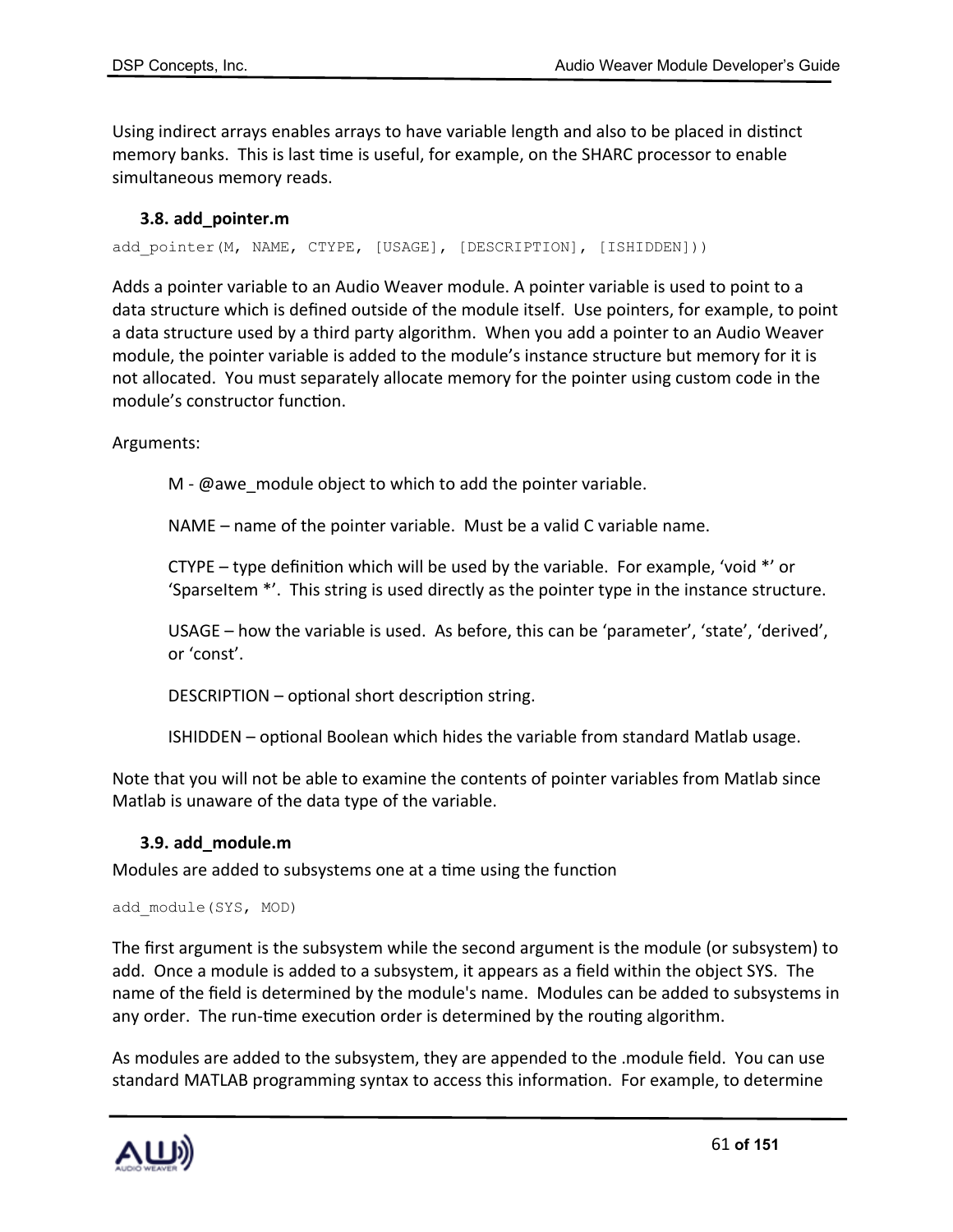the number of modules in a subsystem:

count=length(SYS.module);

Or, to print out the names of all of the modules in a subsystem:

```
for i=1:length(SYS.module)
      fprintf(1, '%s\n', SYS.module{i}.name);
end
```
# **3.10. connect.m**

Creates a connection between two pins in a subsystem. The general form is:

connect(SYS, SRCPIN, DSTPIN);

where SRCPIN and DSTPIN specify the source and destination pins, respectively. Pins are specified as strings to the connect.m command using the syntax:

moduleName.pinName

Consider the system shown below and contained within multiplexor example.m.



To connect the output of the sine generator1 to the second input of the multiplexor, use the command:

connect(SYS, 'sine1.out', 'mult.in2');

The module names "sine1" and "mult" are obvious because they were specified when the modules were created. The pins names may not be obvious since they appear within the

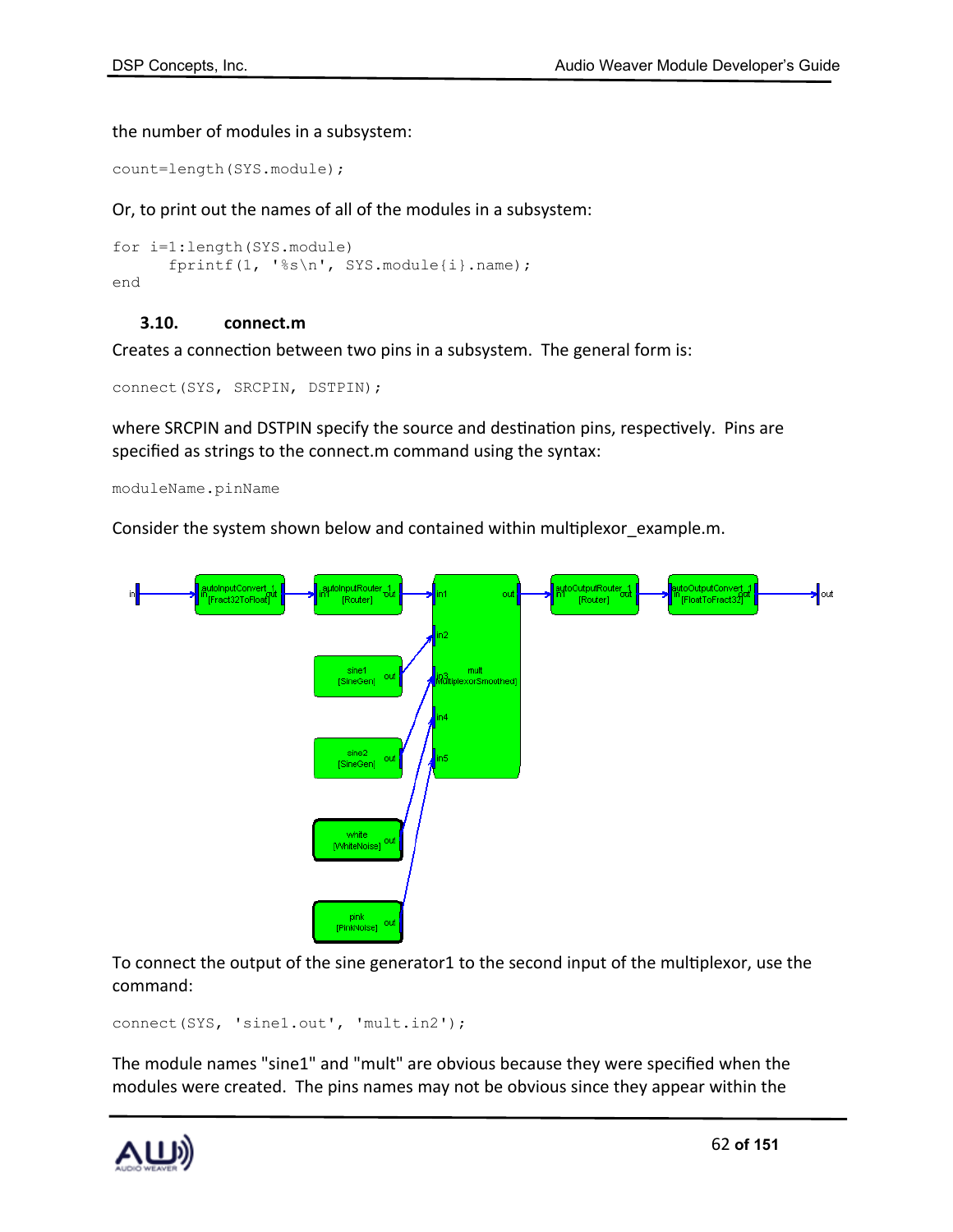module's constructor function. To determine the names of a module's pins, you can either utilize the detailed help function awe\_help (recommended)

awe help multiplexor smoothed module

# Pins

# **Input Pins**

Name: inl Description: Input signal Data type: float Channel range: Unrestricted Block size range: Unrestricted Sample rate range: Unrestricted Complex support: Real

#### Name: in2

Description: Input signal Data type: float Channel range: Unrestricted Block size range: Unrestricted Sample rate range: Unrestricted Complex support: Real

| Name: in3                       |                           |
|---------------------------------|---------------------------|
|                                 | Description: Input signal |
| Data type: float                |                           |
| Channel range: Unrestricted     |                           |
| Block size range: Unrestricted  |                           |
| Sample rate range: Unrestricted |                           |
| Complex support: Real           |                           |

## **Output Pins**

Name: out Description: Output signal Data type: float Channel range: Unrestricted Block size range: Unrestricted Sample rate range: Unrestricted Complex support: Real

#### or have MATLAB draw the module

M=multiplexor smoothed module('foo'); draw(M)

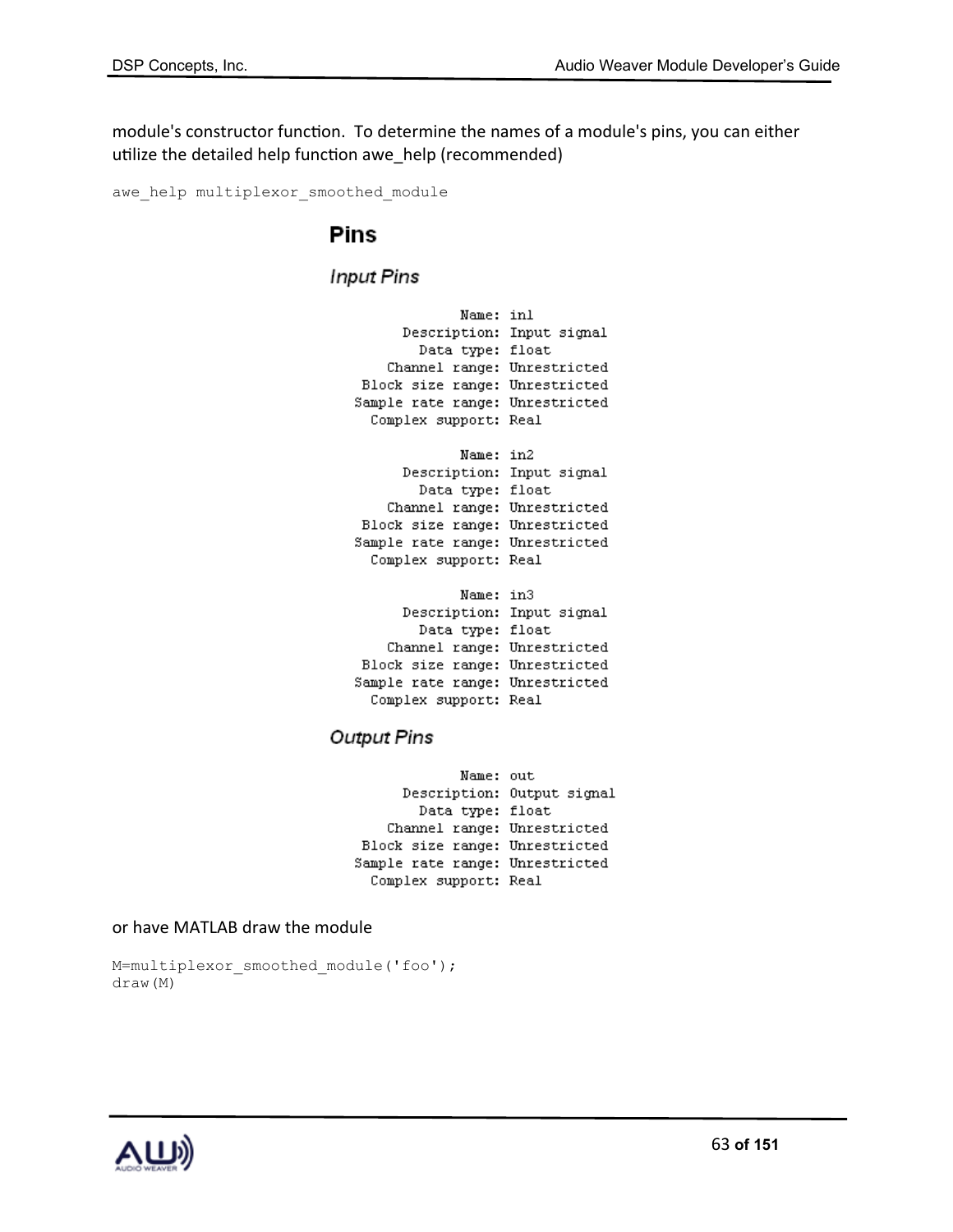

Several short cuts exists to simplify use of the connect.m command.

If the module has only a single input or output pin, then you need only specify the module name; the pin name is assumed. Since the sine wave generator module in the multiplexor example has only a single output pin, the example above reduces to:

connect(SYS, 'sine1', 'mult.in2');

Inputs and outputs to the subsystem are specified by the empty string. Thus,

```
connect(SYS, '', 'mult.in1');
```
connects the input of the system to the first input of the multiplexor. Similarly,

```
connect(SYS, 'mult', '');
```
connects the output of the multiplexor to the output of the system.

By default, the connect command performs rudimentary error checking. The function verifies that the named modules and pins exist within the subsystem. At build time, however, exhaustive checking of all connections is done. Audio Weaver verifies that all connections are made to compatible input and output pins (using the range information within the pin type). You can enable this exhaustive checking when a connection is made by supplying a  $4<sup>th</sup>$ argument:

```
connect(SYS, 'mult', '', 1)
```
This is useful when debugging wiring failures that are revealed at build time.

Output pins are permitted to fan out to an arbitrary number of input pins. Input pins, however, can only have a single connection.

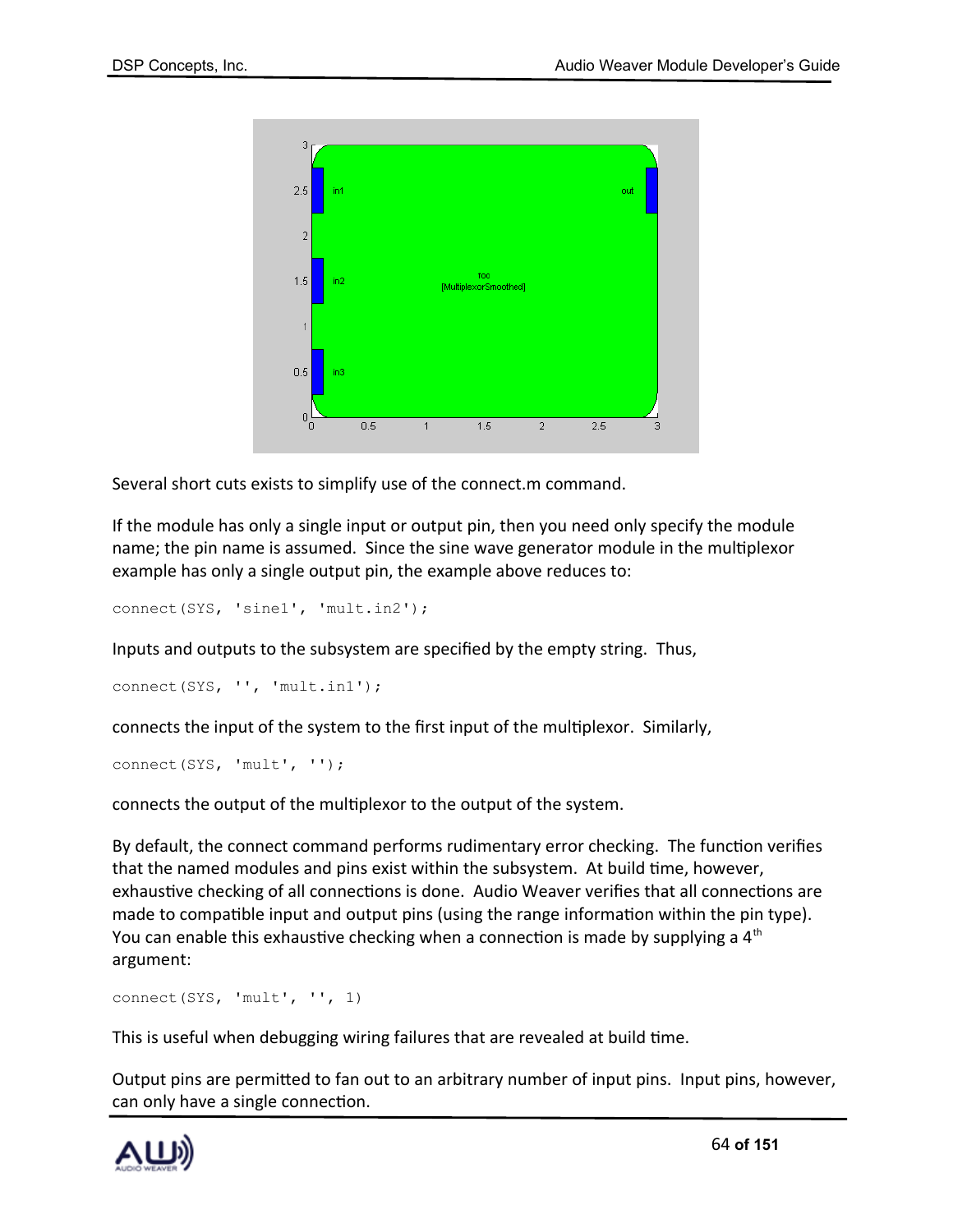Audio Weaver is set up to handle several special cases of connections at build time. First, if an input pin has no connections, Audio Weaver inserts a source module and connects it to the unconnected input. Either a source\_module.m (float) or source\_fract32\_module.m is added based on the first input to the system<sup>[5](#page-64-0)</sup>. If a module has an output pin without a connection, Audio Weaver inserts a sink module based on the data type of the unconnected pin $<sup>6</sup>$  $<sup>6</sup>$  $<sup>6</sup>$ </sup>

```
sink module.m Floating-point data
sink fract32 module.m Fixed-point data
sink_int_module.m Integer data
```
If the subsystem has a direct connection from an input pin to an output pin, then a copier\_module is inserted. If a module output fans out to N outputs of the subsystem, then N-1 copier modules are inserted<sup>[7](#page-64-2)</sup>.

#### **3.11. get\_variable.m and set\_variable.m**

Extract and assign individual @awe\_variable objects within an audio module. This is needed because of the object oriented nature of the Audio Weaver interface. When accessing a variable "var" within a module "M", as in:

M.var

Audio Weaver returns the *value* of the variable, not the variable object itself. If you wish to gain access to the actual variable object, use the call:

V=get variable(M, NAME)

where

 $M$  – the @awe\_module object.

NAME – a string specifying the name of the variable.

The function returns an @awe\_variable object. For example, the following code gets the underlying @awe\_variable object for the "gain" variable of a smoothed scaler module:

```
M=scaler smoothed module('scaler');
V=get variable(M, 'gain');
```
Similary, the set variable.m command can be used to replace an existing variable with a given @awe\_variable object. "Replace" is used because the variable must already exist within the audio module. The syntax for this command is:

<span id="page-64-2"></span><sup>7</sup> This is required since each output of the subsystem is stored in a separate buffer.



<span id="page-64-0"></span><sup>5</sup> Audio Weaver is guessing at the type of pin that needs to be connected.

<span id="page-64-1"></span><sup>6</sup> This is always correct since the pin type is inherited from the module's output pin.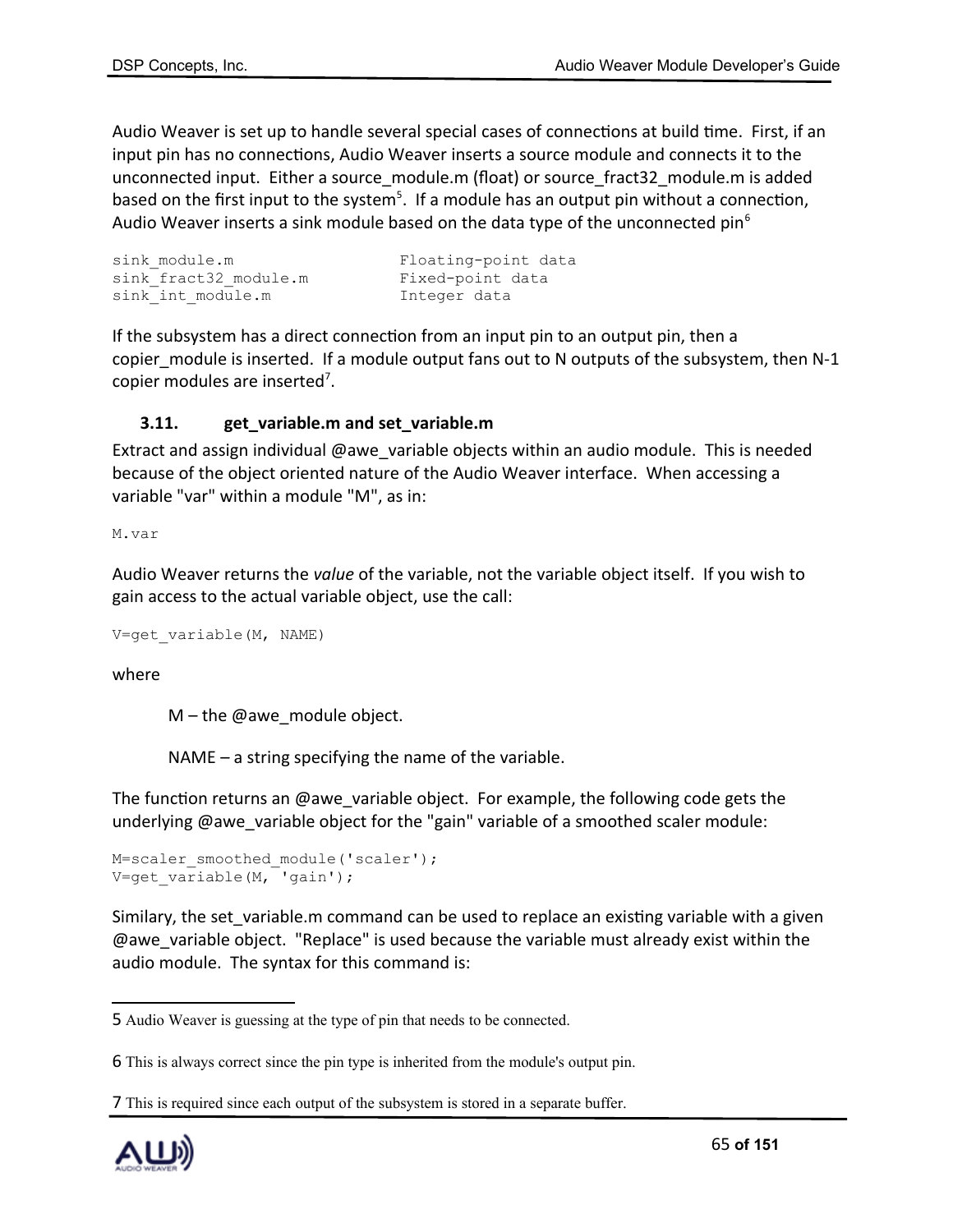```
M=set_variable(M, NAME, VAR)
```
where

 $M$  – the @awe\_module object.

NAME – a string specifying the name of the variable.

VAR - @awe\_variable object.

The get variable.m and set variable.m functions are rarely used in practice. You can always access the internal fields of a @awe\_variable object even when it is part of an audio module. For example, to access the "range" field of the variable "gain", use:

```
range=M.gain.range;
```
get variable.m and set variable.m also apply to @awe subsystem objects.

#### **3.12. Module for AWE Designer**

This section focus on the module browser information related to AWE Designer. Every module must initialize the moduleBrowser and shapeInfo structure of the MATLAB module object. Below is the example settings of downsampler example module.m module. Refer the section [3.2](#page-38-1) for complete information of these structures.

```
M.moduleBrowser.path = 'Examples';
M.moduleBrowser.image = '../images/E.bmp';
M.moduleBrowser.searchTags = 'decimation';
M.shapeInfo.svgImage = '../../images/DownSampler.svg';
M.shapeInfo.size = [6 6];
```
*.path* – is the folder name in the AWE Designer browser tree.

*.image* – is the module browser image file to be used to display the module in AWE Designer browser tree. If no image file is empty, then the default image file will be used by the Designer.

*.searchTags* – is the string to search in the Designer search filed to find the module.

*.svgImage* – is the module shape image file to be used by the designer to draw the shape in the layout area when the module is drag and dropped in the layout area. If this field is empty then the default rectangle shape is used by the Designer.

*.size* – is the shape size in the Designer layout area.

When the module is generated by executing the make script, for example make examples.m, the XML file is generated which is used by the AWE Designer. XML file holds the complete information about the module to AWE Designer, like browser image file path, svg image file path for module shape, help document path, module arguments and other settings for AWE

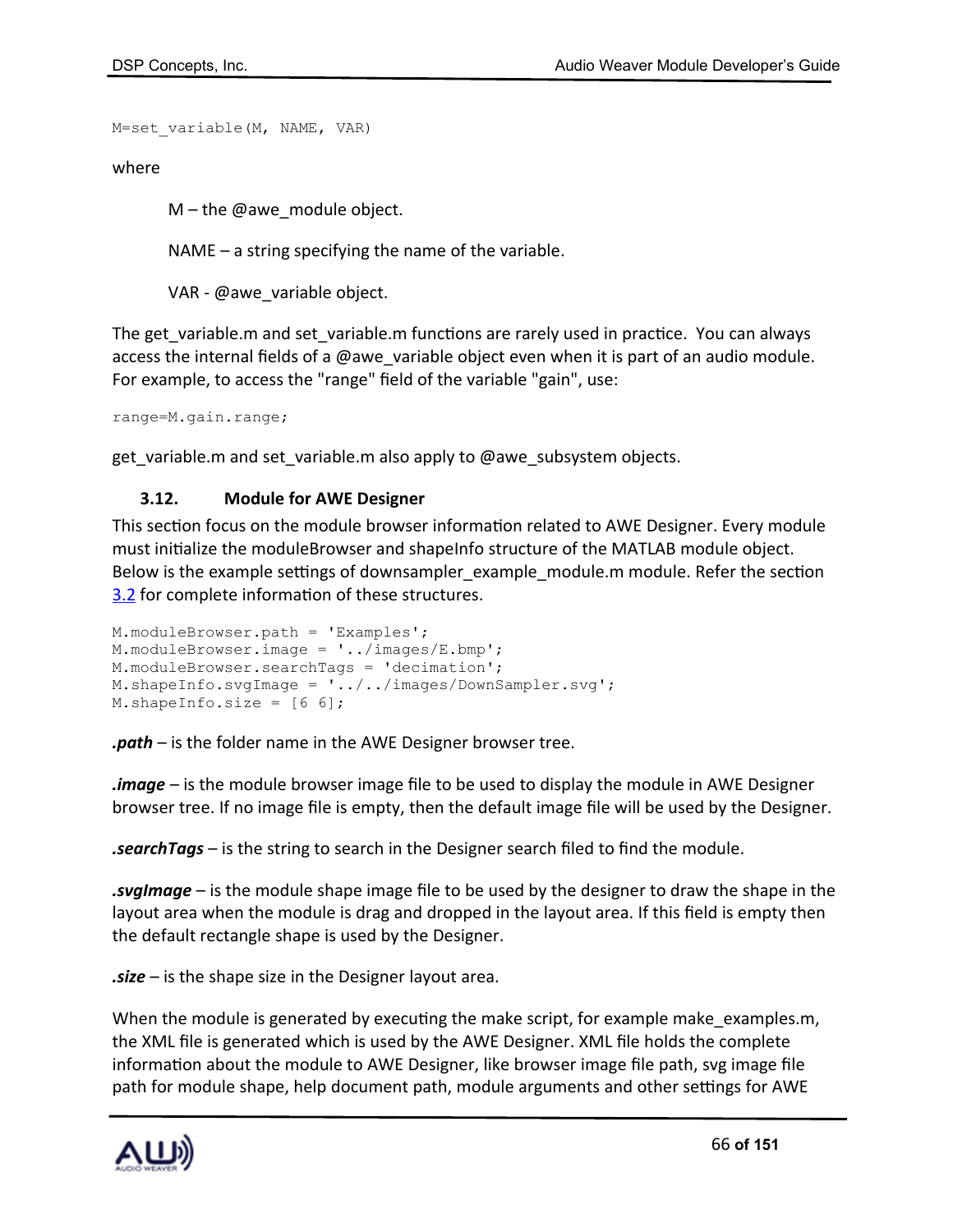Designer. The information in XML file is extracted from the module file from the moduleBrowser and shapeInfo fields. Below is the example XML file of downsampler\_example\_module.m module.

```
<designer>
     <module type='Examples' width='6' height='6'>
         <browsername>Downsampler Example</browsername>
         <legend></legend>
         <image>../images/E.bmp</image>
         <svgimage>../../images/DownSampler.svg</svgimage>
         <targetclasses>ModuleDownsamplerExample</targetclasses>
        <datatype>float, fract32, int</datatype>
         <searchtags>decimation</searchtags>
         <mfile>downsampler_example_module</mfile>
         <helpfile>../Doc/DownsamplerExample.html</helpfile>
         <examples></examples>
         <property propsheet = 'Build Settings' name='allocationPriority' 
      type='int' value='0' min = '0'/>
         <property propsheet = 'Build Settings' name='objectID' type='int' 
      value='' min = '1'/ <property propsheet = 'Build Settings' name='clockDivider' type='int' 
      value='' isValueEditable='0'/>
         <property propsheet = 'Build Settings' name='isTunable' type='bool' 
      value='1' min = '0'/ <property propsheet = 'Variables' name='D' description='Decimation 
      factor. 1 out of every D samples is output' type='int' min='1' 
      max='1024' step='1' isRangeEditable='1' value='2' format='%g' hide='1' 
      isComplex='0'/>
         <property propsheet = 'Arguments' name='D' description='Decimation 
      factor' type='int' value='2' format='%g' />
         <pin name='in' legend='in' usage='input' pos='left' show='0' hide='0' 
      />
         <pin name='out' legend='out' usage='output' pos='right' show='0' 
      hide='0' />
         Downsampler (or decimator) - keeps 1 out of every D samples
         <shape color='#000000' fill='#ffffff' style='0'>
        <poly>\text{Ypoint} x= '0' y= '0' / \text{?}\text{Ypoint} x=10' y=16' />
             <point x='6' y='6' />
            \pi <point x='6' y='0' />
         </poly>
         </shape>
     </module>
</designer>
```
Every module must be instantiated in the make script with complete arguments. Otherwise the arguments related information will not be extracted in to XML file and AWE Designer won't have access to arguments. For example downsampler\_example\_module.m require two arguments, NAME and D (decimation factor). It must be instantiated as

 $MM{end+1}$ =downsampler example module('temp', 2); % 100% instantiation

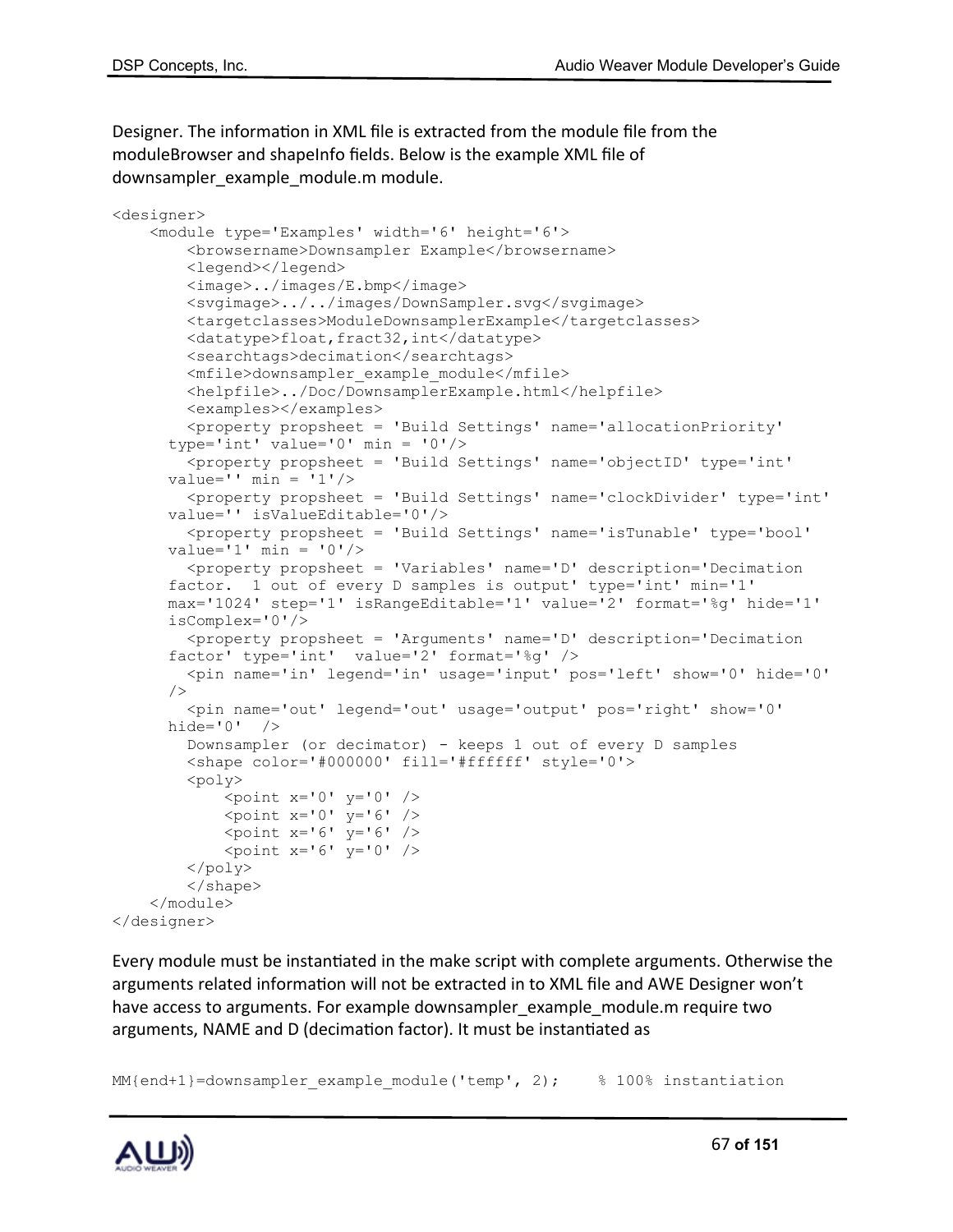in the make\_example.m script. Here 'temp' is the name and 2 is the default decimation factor. Similarly lah\_limiter\_example\_module.m require two arguments, NAME and MAXDELAY. This must be instantiated as

MM{end+1}=lah limiter example module('temp', 5); % 100% instantiation

Here 'temp' is the name and 5 is the default max delay time.

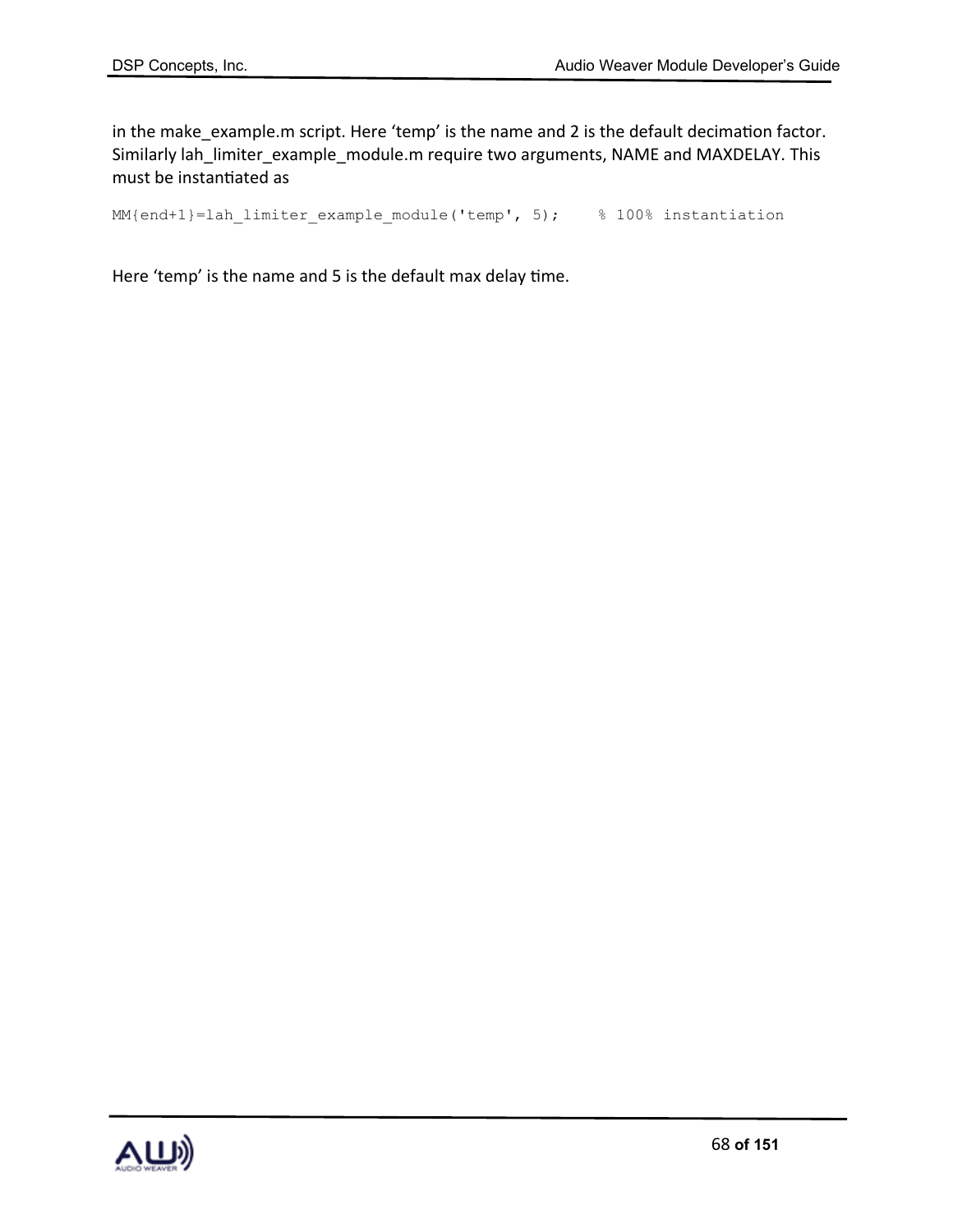# **4. C Run-Time Environment**

This section describes the portion of the C run-time environment used by audio modules. This includes the module processing and constructor functions, memory allocation, and how the modules interface to the Server running on the target.

Each audio module has an associated header file Mod*ClassName*.h containing a class definition, and a source file Mod*ClassName*.c containing the associated class structure and functions. The header and source files are generated by MATLAB, but it is important to understand their contents and how all of the pieces fit together.

# **4.1. Data types and Structure Definitions**

Let's begin by looking at the class definition for the smoothly varying scaler found in ModScalerSmoothedExample.h:

```
typedef struct _awe_modScalerSmoothedExampleInstance
{
    ModuleInstanceDescriptor instance;
   FLOAT32 gain; \sqrt{2} gain; \sqrt{2} Target gain
    FLOAT32 smoothingTime; // Time constant of the smoothing 
   process<br>FLOAT32
                   currentGain; \frac{1}{2} Instantaneous gain applied by
    the module. This is also the starting gain of the module.
   FLOAT32 smoothingCoeff; // Smoothing coefficient
```
} awe modScalerSmoothedExampleInstance;

The first field, "instance", is the common header used by all audio modules and the type ModuleInstanceDescriptor is defined in

<AWE>\AWEModules\Source\Examples\Include\Framework.h.

Framework.h contains the primary data types and definitions used by Audio Weaver. Most of the definitions are used internally by the Server, but a few apply to audio modules.

# **4.1.1. Module Instance Structure**

Following the instance header are all of the module specific variables. Only 8 types of module variables are currently supported:

int – 32-bit signed integer

uint – 32-bit unsigned integer

float – 32-bit floating-point value

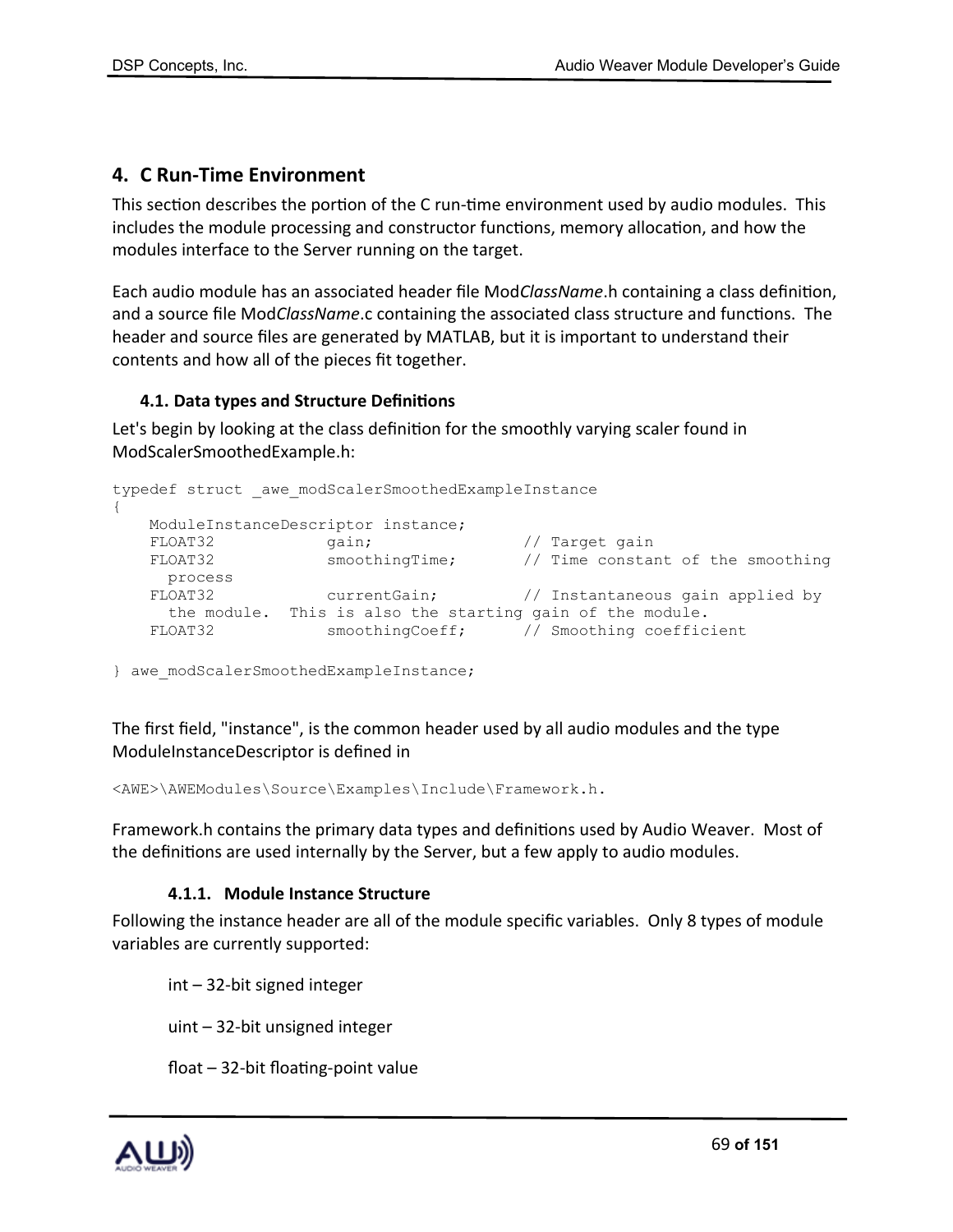fract32 – 32-bit fractional in 1.31 format

int \* - pointer to an array of signed integers

uint \* - pointer to an array of unsigned integers

float \* - pointer to an array of floating-point values

fract32 \* - pointer to an array of fractional values

You'll note that only 32-bit data types are currently supported. This is for simplicity, but may be expanded in the future.

All scalar module variables must precede arrays in the instance structure. This is due to the manner in which audio modules are allocated and initialized by the Server. The MATLAB module generation scripts automatically reorder variables (using the function awe reorder variables.m). Detailed description of awe reorder variables.m is found in Section 5.1.9.

The module instance descriptor is also defined within Framework.h:

```
/** A module instance. The instance is variable length on the heap, the size
being determined by the constructor arguments. */
/*private*/ typedef struct _ModuleInstanceDescriptor
{
     /** The basic instance data. */ModInstanceDescriptor instanceDescriptor; /* 0 */
     /** Pointer to owning layout instance (type is a forward reference). */
     struct LayoutInstance *pOwner; \frac{1}{2} /* 12
     */
     /** Array of input and output wires. There are nInwires + nOutWires +
     nScratchWires elements. */
     WireInstance **pWires; \frac{1}{6} /* 16
     */
     /** Pump function for the module. May be empty, pProcessFunc, or, 
     pBypassFunc. */
     void (*pProcessFunc)(void *pInstance); /* 20 */
     /** Control flags. */
     UINT32 packedFlags;
          /* 24 *//** Module specific profiling time. This is number of cycles times 256.
     */
     UINT32 profileTime;
          /* 28 * /}
ModuleInstanceDescriptor; /* 32 bytes */
```
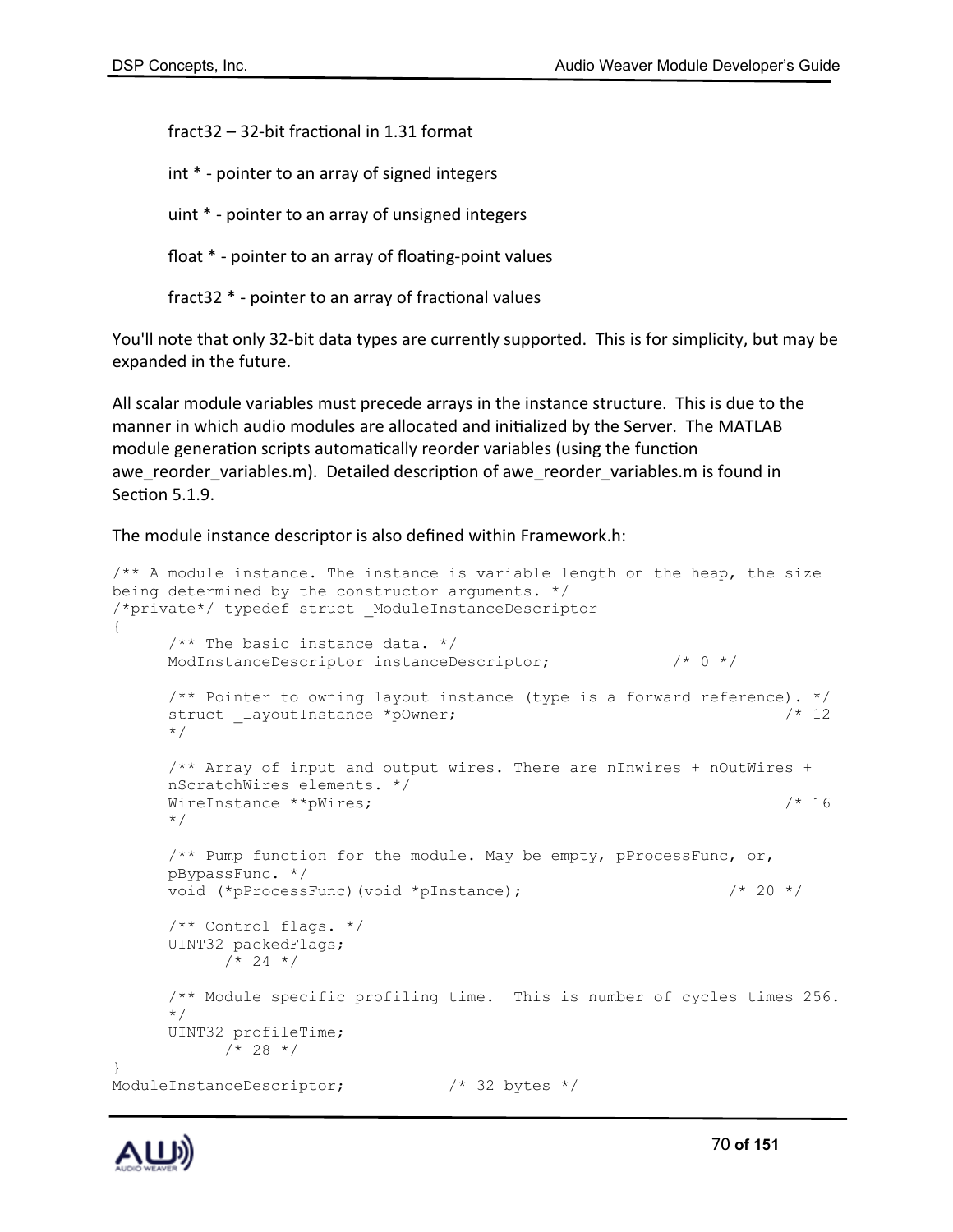The module instance header is 8 words in length and contains the fields:

- instanceDescriptor 3 word data structure that allows the Server to keep track of the module once it has been allocated on the target.
- pOwner points to the overall layout, or collection of audio modules.
- pWires pointer to an array of wires used by the module. Wires are ordered as inputs, outputs, and scratch wires.
- pProcessFunc pointer to the module's current run-time function. This points to the processing function if the module is ACTIVE.
- packedFlag a packed integer containing the number of input, output, and scratch pins, as well as the current modules status.
- profile time CPU profiling information. This is measured on a block-by-block basis and smoothed by a first order filter. Time is measured in units of clock ticks, where the resolution is platform dependent. Some platforms, such as the SHARC and Blackfin, are cycle accurate.

Access to the module instance fields is via macros defined in Framework.h. You should use these macros since it enables us to change the underlying instance structure without breaking existing modules. Let S be a pointer to an audio module. The following macros are provided:

ClassModule  $G$ etWires(S) – returns a pointer to the array of wires associated with the module. The wires are ordered as input wires, output wires, and then scratch wires.

ClassModule GetNInWires(S) – returns the number of input wires.

ClassModule GetNOutWires(S) – returns the number of output wires

ClassModule\_GetNScratchWires(S) – returns the number of scratch wires

ClassModule GetModuleState(S) – returns the module's run-time state. ACTIVE=0, BYPASSED=1, MUTED=2, and INACTIVE=3.

#### **4.1.2. Pins and Wires**

A wire in Audio Weaver contains more than just audio samples. A wire is defined as:

```
typedef struct _WireInstance
{
      /** The basic instance data. */InstanceDescriptor instanceDescriptor;
      /** The wire buffer. */Sample *buffer;
```
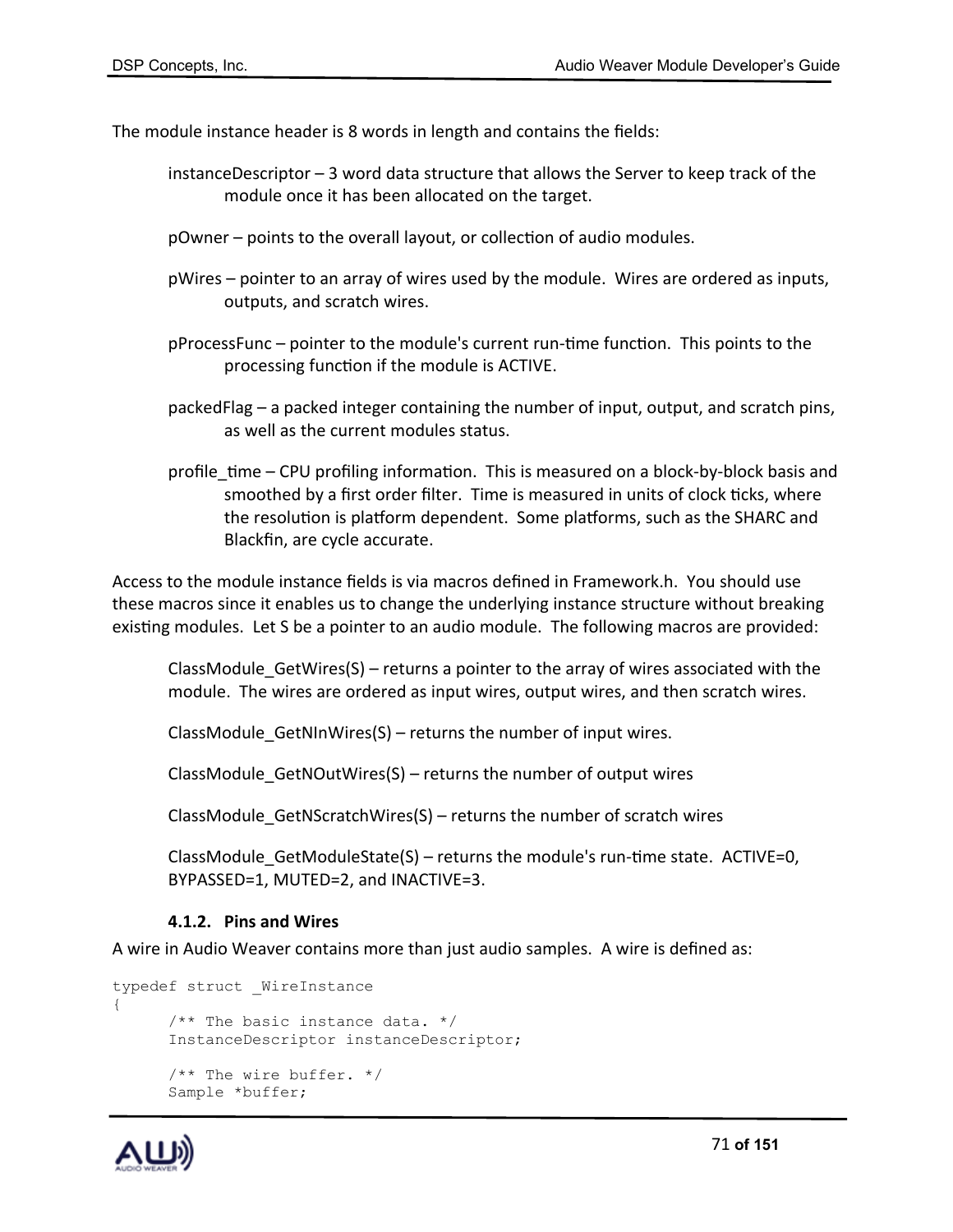```
/** Wire sample rate. */
     float sampleRate;
     // Number of channels 10 bits - 0x3ff
     // Max block size 17 bits - 0x7fffC00
     // isComplex 1 bit - 0x8000000
     // Sample size in bytes. 4 bits - 0xf0000000
     UINT32 wireInfo1;
     // Block size 17 bits - 0x1ffff
     \frac{1}{2} Data Type 6 bits - 0x7e0000
     UINT32 wireInfo2;
     // Rows 10 bits - 0x3ff
                                    10 \text{ bits } - 0 \text{xfc}00UINT32 wireInfo3;
     /** Bind chain pointer default NULL. */
     struct WireInstance *m_pNextBind;
     /** What its bound to default NULL. */
     IOPinDescriptor *m_pBoundPin;
#ifndef USE_TEST_PADDING
#if defined(BUILD64) || defined(AWE_STORAGE_ALIGN4)
     UINT32 padding2;
#endif
     UINT32 padding;
#endif
WireInstance;
```
The data type WireInstance describes a wire. To get a pointer to the data portion of the first wire, use the macro:

Sample \*buffer =  $(pWires[0]->buffer);$ 

\*buffer points to the buffer of audio samples. The data type Sample is a union of integer and floating point values:

```
typedef union _Sample
{
     INT32 iVal;
     UINT32 uiVal;
     float fVal;
}
Sample;
```
Since Sample is a union, you must cast it to one of the possible data types:

```
(float *) W->buffer;
```


}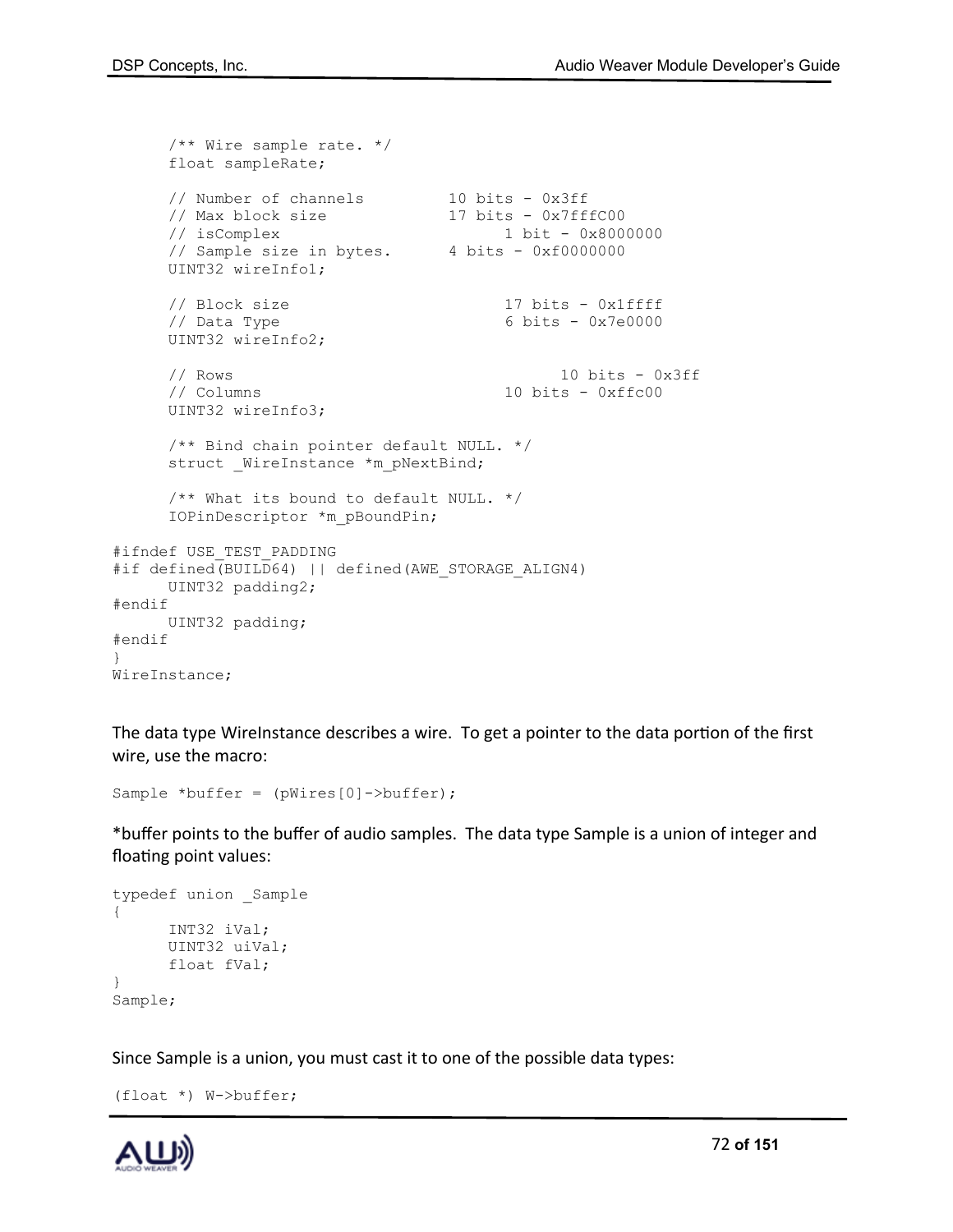```
(INT32 *) W->buffer;
(fract32 *) W->buffer;
(UINT32 *) W->buffer;
```
The fract32 data type is actually defined as int32. Providing the fract32 data type is for convenience allowing the programmer to distinguish between integer and fractional values.

A wire can have an arbitrary number of interleaved channels and an arbitrary block size (number of samples per channel). A wire with N channels and a block size B has a total of NB audio samples. The samples are ordered as:

```
Channel 0, Sample 0
Channel 1, Sample 0
Channel 2, Sample 0
...
Channel N-1, Sample 0
Channel 0, Sample 1
Channel 1, Sample 1
Channel 2, Sample 1,
...
...
Channel N-1, Sample B-1
```
The items in the wire's pin descriptor are accessed via macros:

ClassWire GetChannelCount(W) – returns the number of channels in the wire.

ClassWire GetBlockSize(W) – returns the block size of the wire.

- ClassWire GetNumSamples(W) returns the total number of samples in the wire. This equals the number of channels times the block size.
- ClassWire GetSampleRate(W) returns the sample rate of the data in the wire. This is used by design functions, such as filter coefficient generation, that depend upon the sample rate of the data. The sample rate is in Hz.

A pin descriptor structure can be shared by multiple wires as long as the number of channels, block size, and sample rate are the same. Allocating and assigning pin descriptors is handled by MATLAB when a system is being built.

You'll note that the pin descriptor does not specify the type of data (float, int, or fract32) contained in the wire. This allows a wire containing floating-point data to be reused for integer data as long as the number of channels, block size, and sample rate are identical.

#### **4.1.3. Examples**

The absolute value module has a single input and output pin, and can handle an arbitrary number of channels, block size, and sample rate. S is a pointer to the module instance. The processing code is:

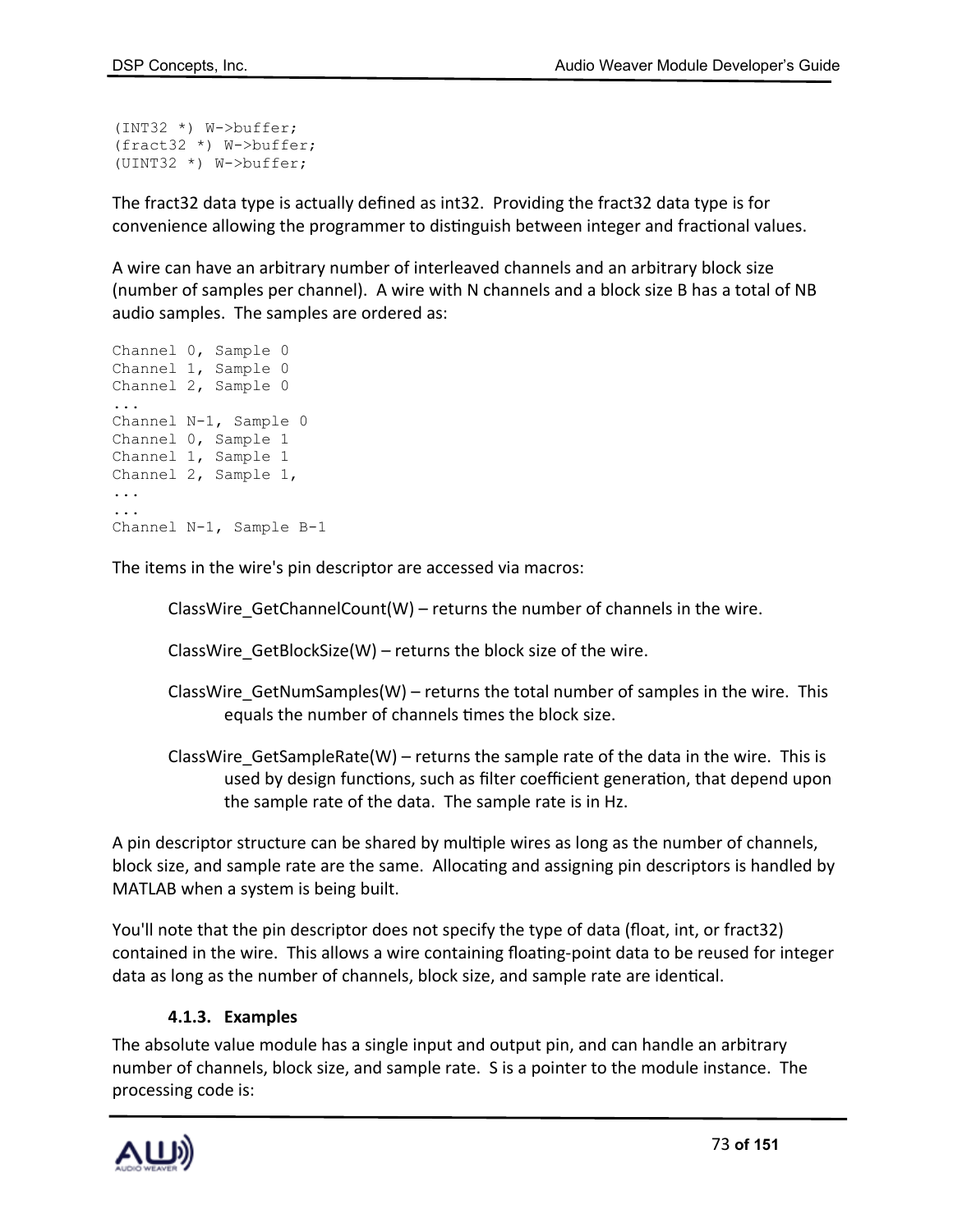```
void ModuleAbs_Process(void *pInstance)
{
  ModuleAbsClass *S = (ModuleAbsClass *)pInstance;
 WireInstance **pWires = ClassModule GetWires(S);
 Vec Abs((float *)pWires[0]->buffer, 1,
         (float *)pWires[1]->buffer, 1, 
        ClassWire GetNumSamples(pWires[0]));
}
```
where

(float \*) pWires[0]->buffer points to the buffer of input samples.

(float \*) pWires[1]->buffer points to the buffer of output samples

ClassWire\_GetNumSampels(pWires[0]) is the total number of samples in the input wire.

Vec\_Abs() is an optimized vector function for computing the absolute value.

A second example is the processing function found ModScalerN.c. This module has a single input pin with multiple channels. Each channel is scaled by a separate gain. The processing function is:

```
void ModuleScalerN_Process(void *pInstance)
{
   ModuleScalerNClass *S = (ModuleScalerNClass *)pInstance;
  WireInstance **pWires = ClassModule GetWires(S);
  UINT blockSize = ClassWire GetBlockSize(pWires[0]);
  UINT numChannels = ClassWire GetChannelCount(pWires[0]);
   UINT channel;
   float *dst;
   float *src;
  src = (float * ) <i>pWires</i>[0] -&gt; buffer;dst = (float *) pWires[1]->buffer;
   for(channel=0;channel<numChannels;channel++)
     {
      Vec Scale(src+channel, numChannels,
                 dst+channel, numChannels, 
                  S->gain[channel], blockSize);
     }
}
```
This module has a multichannel input and output pin. At the start of the processing function, the number of channels and block size are determined as well as pointers to the input and output buffers. The module then loops over each channel scaling it by the appropriate scale factor from the gain[] array. The arguments to the Vec\_Scale function are:

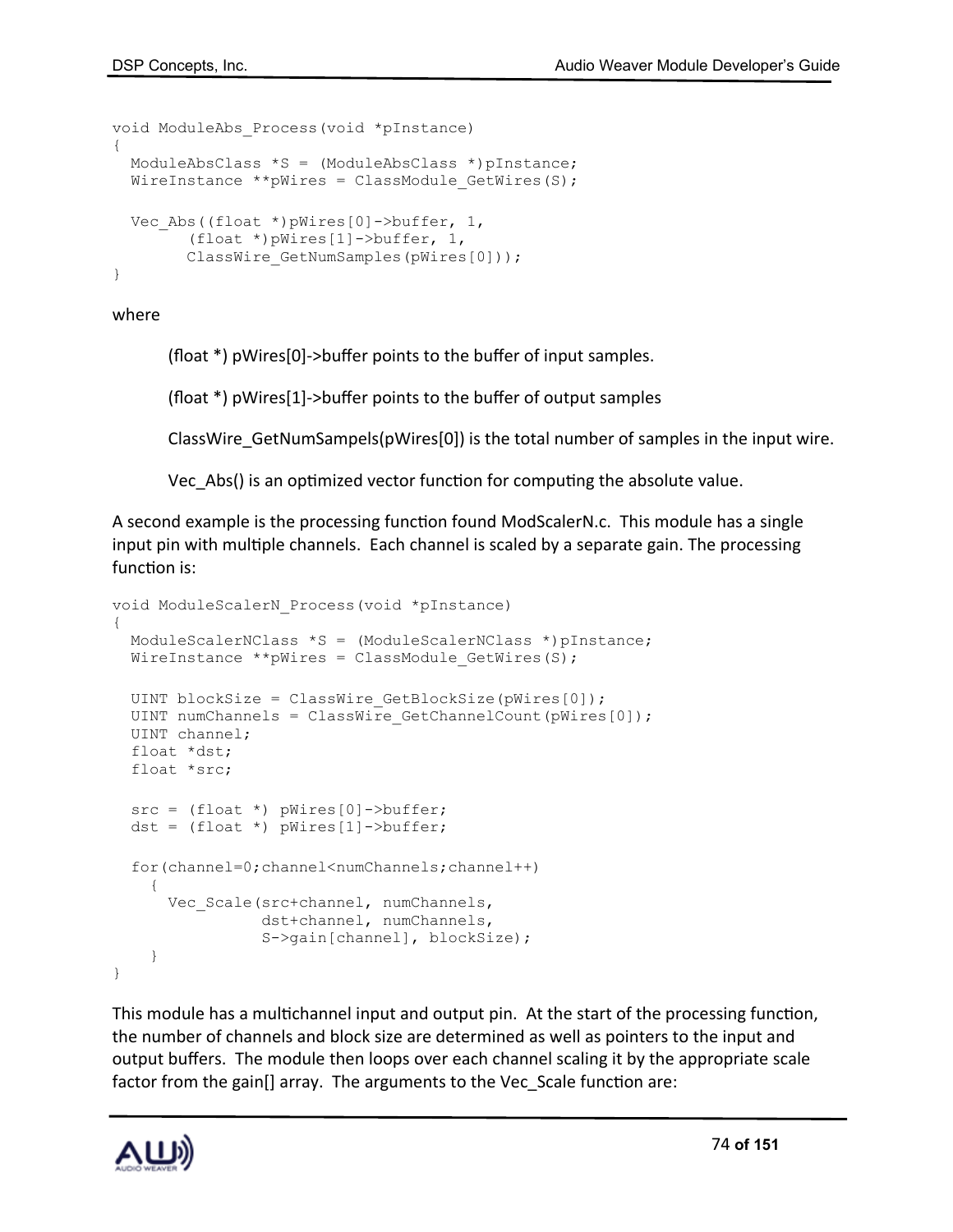src+channel – pointer to the buffer of input data.

numChannels – stride for the input data.

dst+channel – pointer to the buffer of the output data

numChannels – stride for the output data

S->gain[channel] – scale factor for a particular channel.

blockSize – number of samples to scale.

You can clearly see that the data is interleaved based on the offset to the start of the src and dst data as well as the strides.

Both of the module examples use a set of "vector" functions to perform the actual computation. It is possible to perform the computation within the module's processing function – many modules do this. For some modules, however, we have chosen to use vector functions since smaller functions may be more easily optimized in assembly and a single function may be reused by multiple modules. For example, Vec\_Scale() is used by the scaler module.m, scalern module.m, and scaler db module.m. Thus, by optimizing a single function vector for a target processor we obtain 3 optimized modules.

#### **4.2. Class Object and Constructor Functions**

The module constructor function is called in response to a create\_module command sent from the Server to the target. A module's constructor function is called once per module instance and is responsible for allocating memory for the module and copying arguments from the create module command into the instance structure.

The operation of the constructor function hinges on information within the module's class structure. All audio modules of the same class share a single module class structure. Thus, if a target contains 100 different classes of audio modules, there will be 100 class structures defined. The class structure is defined in Framework.h as:

```
/** Class descriptor for audio modules. */
typedef struct _ModClassModule
{
     /** The basic class data. */ModClassDescriptor modClassDescriptor; /* 0 */
     /** Pump function for the module. */
     void (*pProcessFunc)(void *pInstance); /* 8 */
```
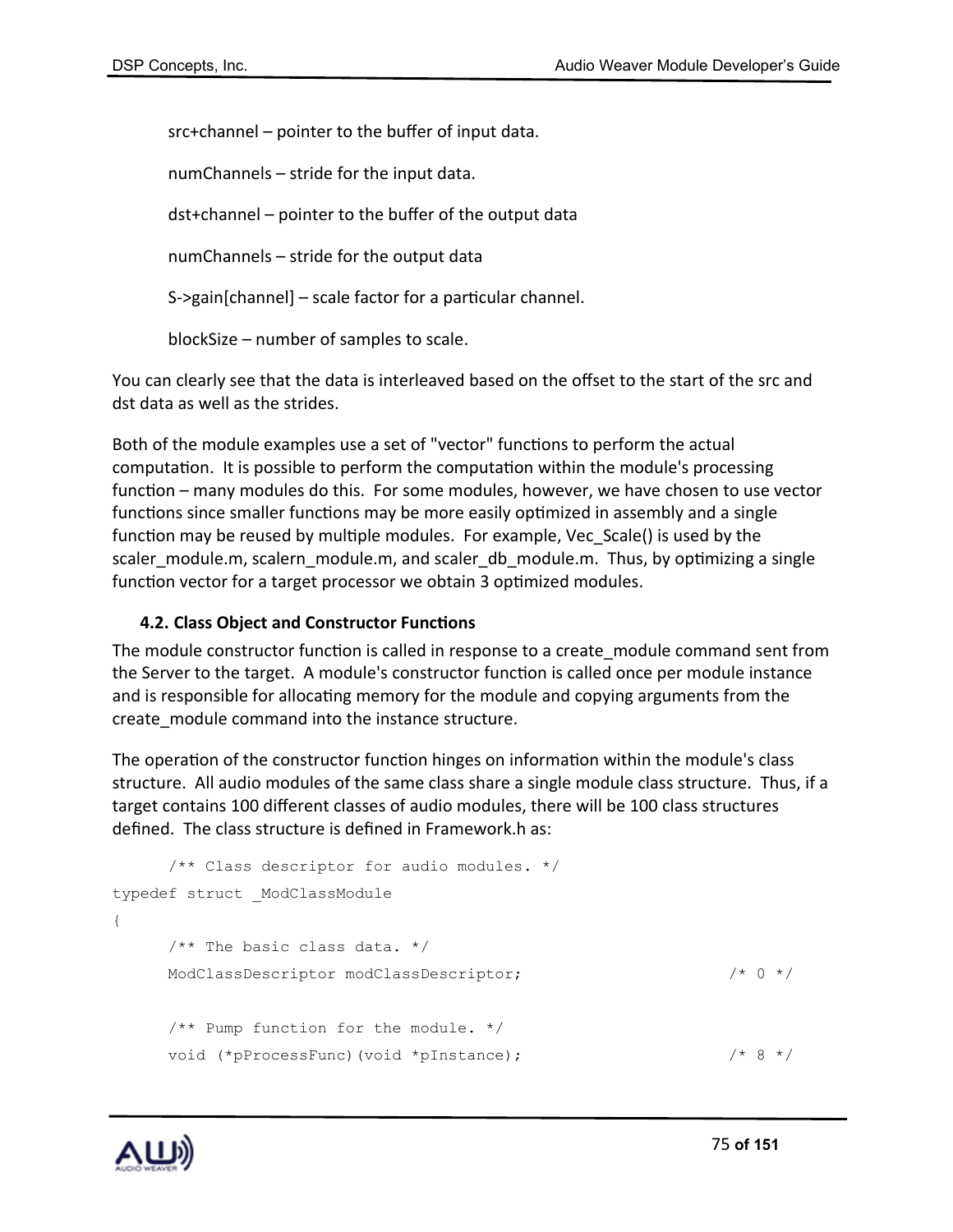```
/** Bypass function for the module. */
     void (*pBypassFunc)(void *pInstance); /* 12 */
     /** Set function. */
     UINT32 (*pSet)(void *pInstance, UINT32 mask); /* 16 */
     /** Get function. */
     UINT32 (*pGet)(void *pInstance, UINT32 mask); /* 20 */
     /** Module version information */
     UINT32 nModuleVersion; /* 24 
     */
     /** The number of construction module parameters. */
     UINT32 nPackedParameters; /* 28 
     */
     /** Vector of 64 bits specifying the type of constructor
     arguments. Bit 0 starts at the first member past the
     instance object. Bit set means argument is float.
     Bits past the last argument are don't care, should be 0. */
     UINT32 bitVectorFloat[2]; \frac{1}{2} /* 32
     */
ModClassModule; /* 40 bytes */
```
#### The first item of type ModClassDescriptor is defined as:

```
typedef struct _ModClassDescriptor
{
      /** All constructors look the same. To make debugging easy, we pass a 
     generic
      array of words to the constructor, which needs to figure out what to do 
      with
      them.
      On return, we have a pointer to an initialized instance ready for use.
      */
      struct ModInstanceDescriptor *(*Constructor)(
```


}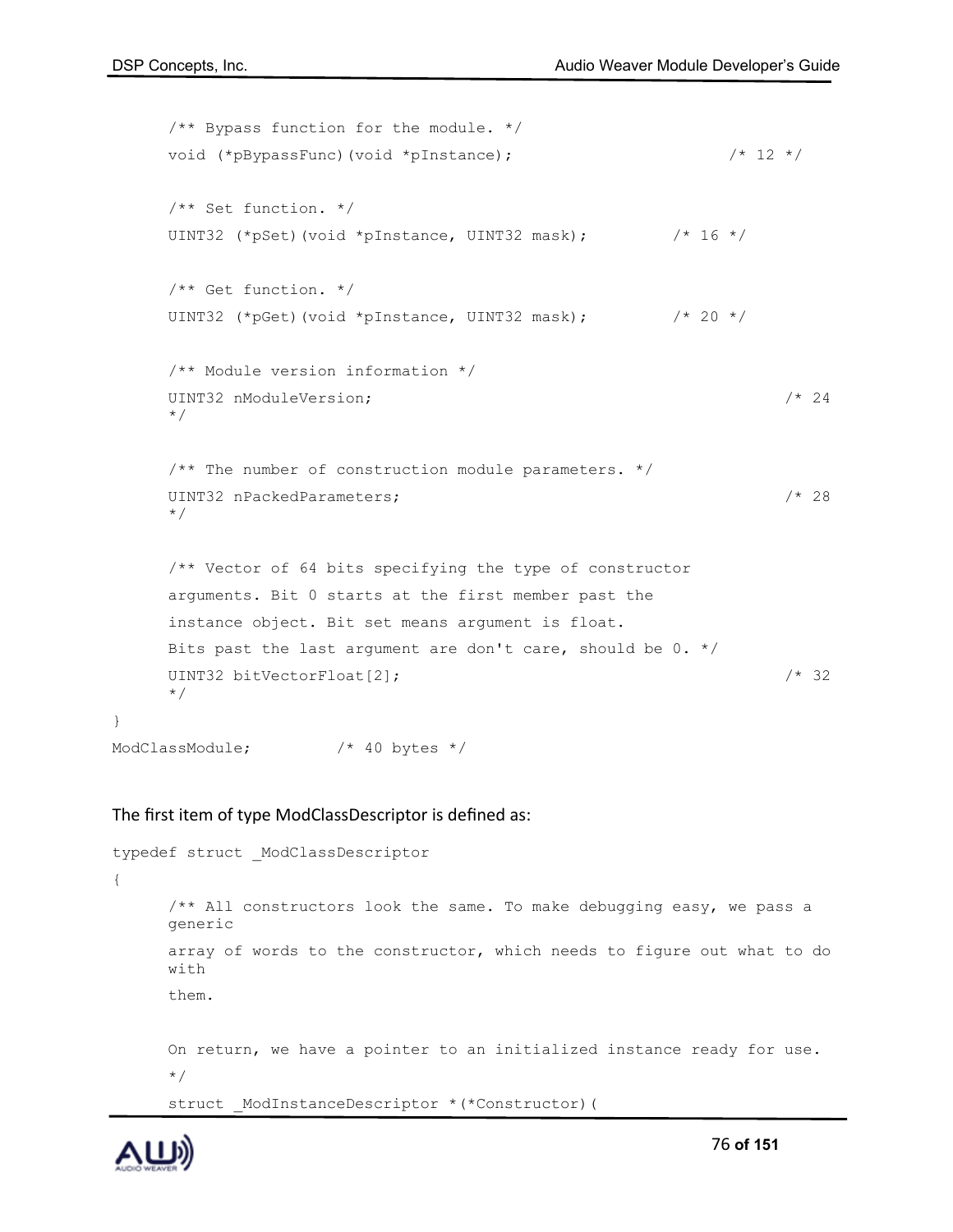```
INT32 * FW_RESTRICT retVal,
              UINT32 nIO,
              WireInstance **pWires,
              size t argCount,
              const Sample * FW_RESTRICT args); / /* 0 */
    /** Unique ID of the class - set at compile time. */
    UINT32 classID; /* 4 
    */
}
ModClassDescriptor; /* 8 bytes */
```
Let's look at each of these fields more closely.

classID – is a unique integer that identifies the module on the target.

When the target is asked to create a scaler module.m, it is asked to create a module with a specific integer class ID. In order to ensure that all classID's are unique, they are stored as offsets in the file classids.csv. When asked to construct a module, the target searches the table of module class pointers looking for the specified classID. If there is a match, then the Constructor function, also contained within ModClassDescriptor is called.

Constructor() - pointer to the module's constructor function.

The constructor function takes a specific set of arguments:

```
Constructor(int * FW_RESTRICT retVal,
          UINT nIO,
          WireInstance ** FW_RESTRICT pWires,
          size t argCount,
          const Sample * FW RESTRICT args);
```
Now returning to the other fields in ModClassModule. The modClassDescriptor is followed by:

UINT nPackedParameters;

This integer specifies the number of constructor arguments required by the module. Two separate values are packed into this 32-bit integer and these are accessed via separate macros:

ClassMod\_GetNPublicArgs(packed) – returns the number of public arguments that the module requires. The number of public arguments equals the number of scalar variables that must be sent from the Server to the Constructor() function.

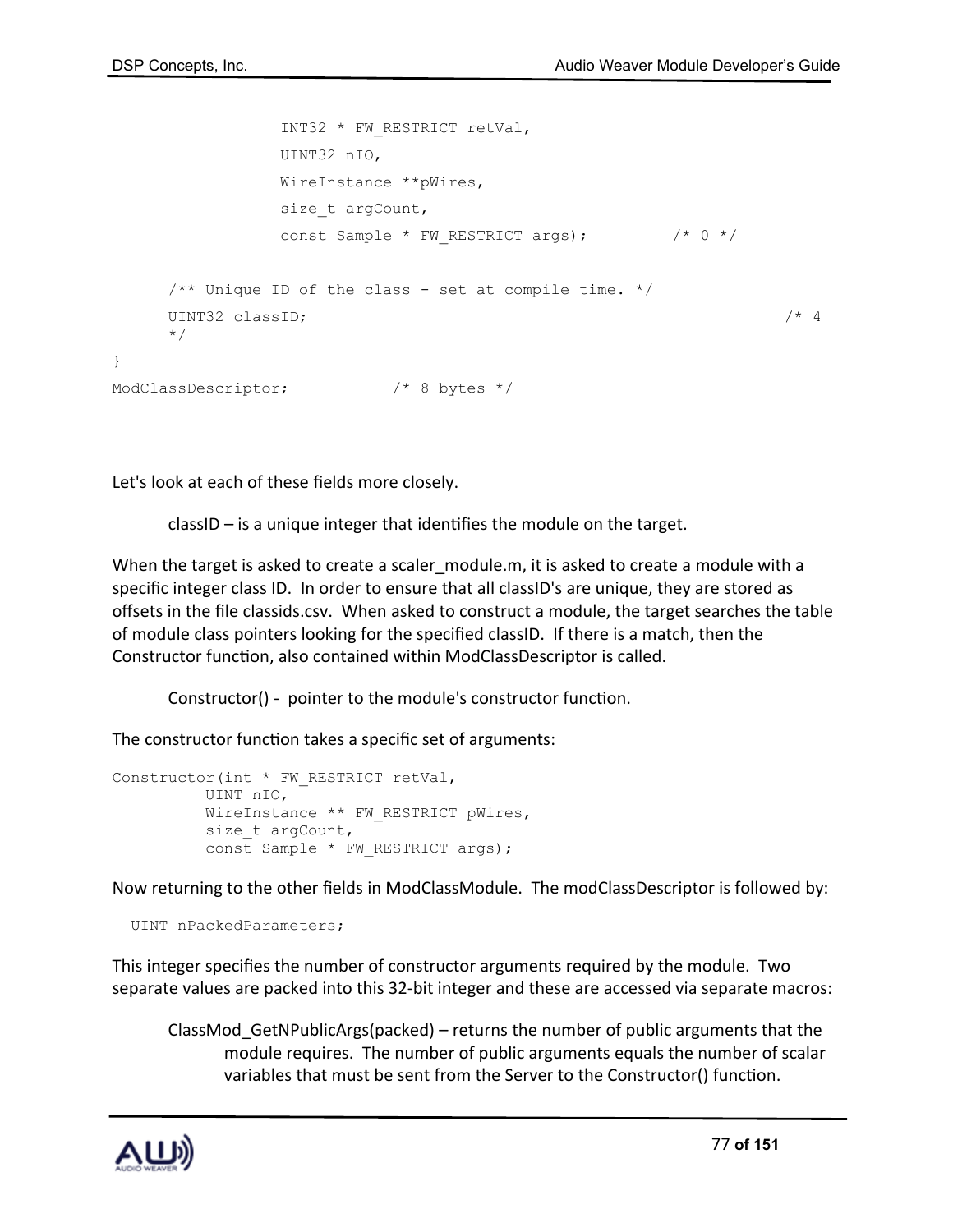ClassMod\_GetNPrivateArgs(packed) – returns the number of private arguments required by the module. The private arguments are not sent by the Server but must be separately managed by the Constructor function. Private arguments typically hold pointers to array variables.

The total size of a module's instance structure equals sizeof(ModClassModule) + # of public words + # of private words.

The remaining items in the module class structure are pointers to module functions.

- pProcessFunc pointer to the module's processing function. Called when the module is in ACTIVE mode.
- pBypassFunc pointer to the module's bypass function. Called when the module is in BYPASSED mode.
- pSet pointer to the module's set function. This function is called after the Server updates one of the module's variables. This function is used to implement custom design functions on the target.
- pGet pointer to the module's get function. This function is called *prior* to reading one of the module's instance variables by the Server.
- pSetState pointer to the module's set module state function. This function is called prior to change the state of the module. Most of the module's will have this field as NULL.

A module must provide processing and bypass functions; all other functions are optional.

Let's examine the class structure for the biquad module.m. This module implements a 5 multiply second order IIR filter. The module's class structure defined in ModBiquad.c is:

```
const ModClassModule ClassModule_Biquad =
      \left\{ \right.#ifdef AWE_STATIC_CODE
          { CLASSID_ModuleBiquad, ModuleBiquad_Constructor },
#else
           { CLASSID_ModuleBiquad, NULL },
#endif
          ClassModule PackArgCounts(5, 1), // (Public words, private words)
          awe_modBiquad_Process, // Processing function
          IOMatchUpModule Bypass, // Bypass function
#ifndef AWE NO SETGET FUNCTIONS
          0, \frac{1}{\sqrt{8\pi}} 0, \frac{1}{\sqrt{8\pi}} 0, \frac{1}{\sqrt{8\pi}} 0, \frac{1}{\sqrt{8\pi}} 0, \frac{1}{\sqrt{8\pi}} 0, \frac{1}{\sqrt{8\pi}} 0, \frac{1}{\sqrt{8\pi}} 0, \frac{1}{\sqrt{8\pi}} 0, \frac{1}{\sqrt{8\pi}} 0, \frac{1}{\sqrt{8\pi}} 0, \frac{1}{\sqrt{8\pi}} 0, \frac{1}{\sqrt{8\pi}} 0, \frac 0, // Get function
#else
          0, \frac{1}{\sqrt{8\pi}} 0, \frac{1}{\sqrt{8\pi}} 0, \frac{1}{\sqrt{8\pi}} 0, \frac{1}{\sqrt{8\pi}} 0, \frac{1}{\sqrt{8\pi}} 0, \frac{1}{\sqrt{8\pi}} 0, \frac{1}{\sqrt{8\pi}} 0, \frac{1}{\sqrt{8\pi}} 0, \frac{1}{\sqrt{8\pi}} 0, \frac{1}{\sqrt{8\pi}} 0, \frac{1}{\sqrt{8\pi}} 0, \frac{1}{\sqrt{8\pi}} 0, \frac0, \sqrt{6} contracts the contract of \sqrt{6} Get function
#endif
```
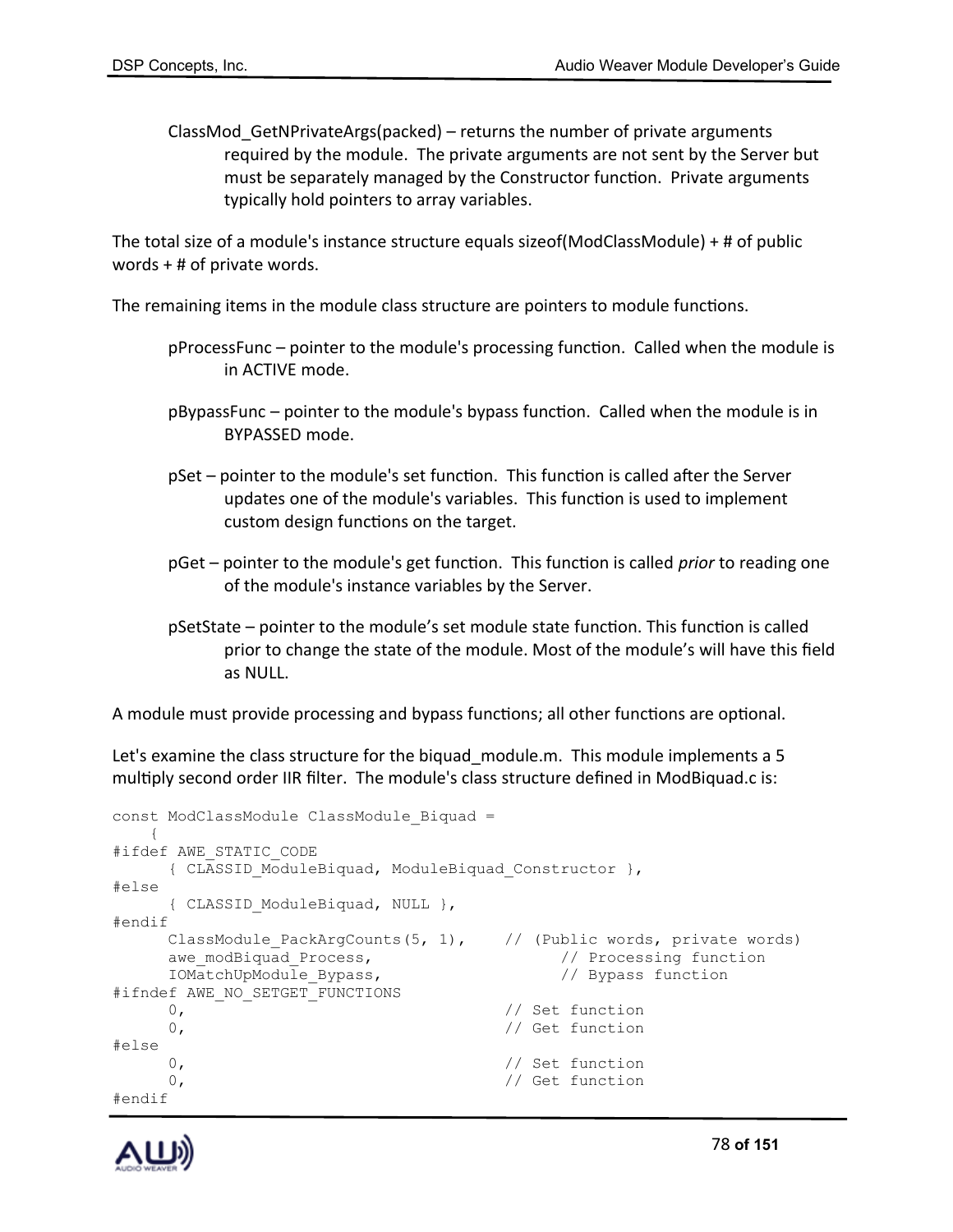};

0, // Set State function

The CLASSID ModuleBiquad equals a base value plus an offset:

CLASS\_ID\_MODBASE + 13

The offset is defined in the file classids.csv:

Biquad,13

The module has a custom constructor function, ModuleBiquadConstructor(), and a total of 5 public instance variables and 1 private instance variable. Looking at the module's instance structure, we see:

```
typedef struct _ModuleBiquad
{
  ModuleInstanceDescriptor instance;
 float b0;
 float b1;
 float b2;
 float al;
 float a2;
 float* state;
} ModuleBiquadClass;
```
The 5 public variables are the filter coefficients: b0, b1, b2, a1, and a2. The private variable is the pointer to the array of state variables. The Biquad module operates on multichannel signals and allocates two state variables per channel. The Biquad module utilizes the processing function awe modBiquad Process(), the bypass function IOMatchUpModule Bypass(), and does not define a Get or Set function.

The module constructor function first allocates memory for the instance structure, then sets public variables using supplied values, and finally, allocates memory for any arrays. Constructor functions all have a similar structure exemplified by the constructor for the Biquad module. Starting with the function arguments:

```
ModInstanceDescriptor *ModuleBiquad Constructor(int * FW RESTRICT retVal,
                                     UINT nIO, 
                                     WireInstance ** FW_RESTRICT pWires,
                                     size t argCount,
                                     const Sample * FW_RESTRICT args)
{
   ModuleBiquadClass *S = (ModuleBiquadClass *) 
    BaseClassModule Constructor(&ClassModule Biquad, retVal, nIO,
                                     pWires, argCount, args);
  if (S == NULL) {
       return 0;
     }
```
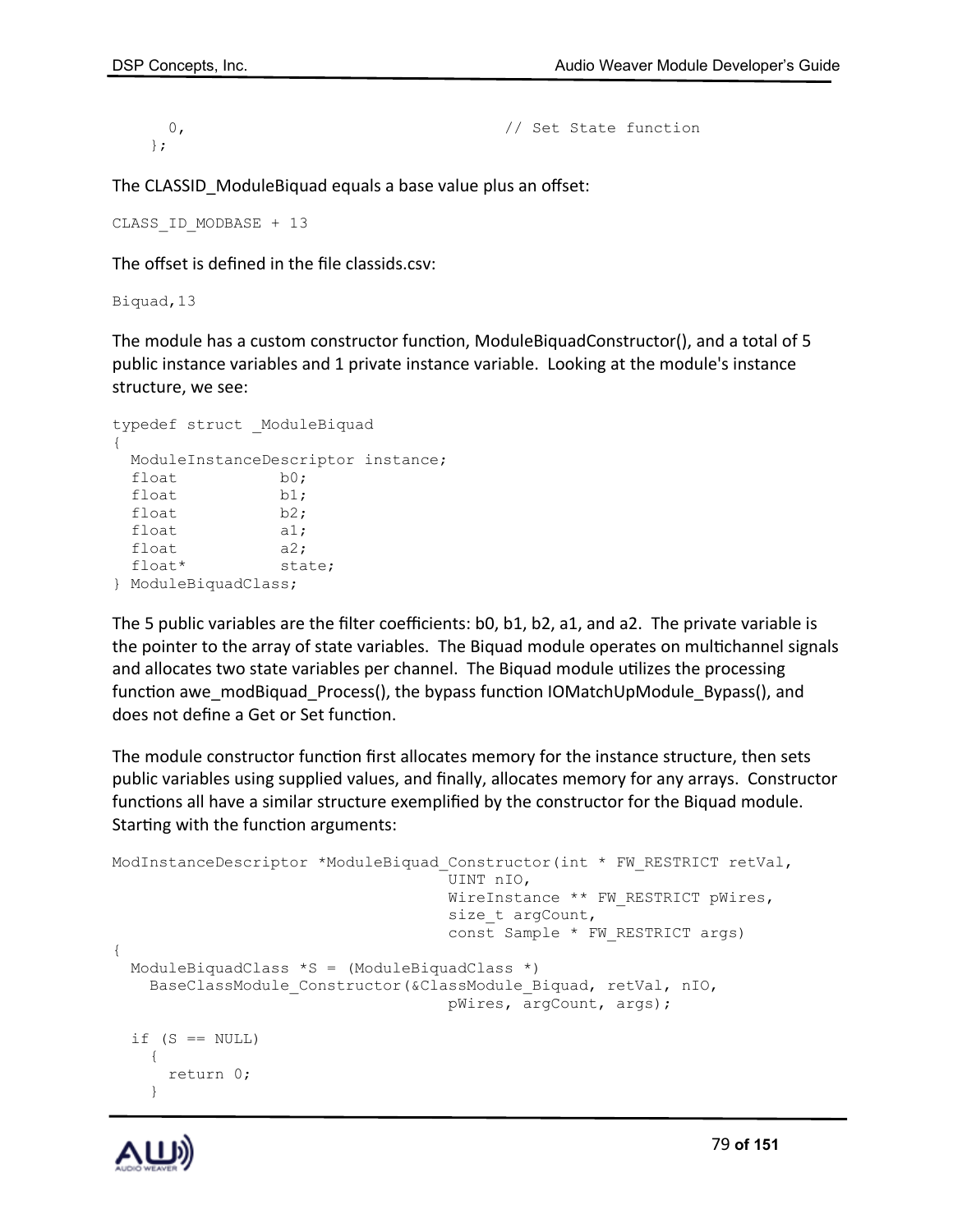```
if ((S-)state = (float * ) awe fwMalloc(ClassWire GetChannelCount(pWires[0])
    * 2 * sizeof(float),
               AE HEAP FAST2SLOW, retVal)) == 0)
   {
     // Error code is in *retVal
     return 0;
   }
      *retVal = E SUCCESS;
      return ((ModInstanceDescriptor *) S);
```
The function arguments are:

}

- retVal pointer to the function's error return value. If successful, the function sets \*retVal = E\_SUCCESS.
- nIO a packed integer specifying the number of input, output, and scratch wires used by the module.
- pWires pointer to the array of wires used by the module.
- argCount total number of arguments supplied to the constructor. Typically, the constructor arguments are computed by MATLAB and supplied to the create\_module Server function.
- args pointer to the list of function arguments. The function arguments can be either integer or floating-point values and are specified as a union. The constructor function must know whether each argument is an integer or floating-point value. arg[0].iVal is the first argument as an integer; arg[0].fVal is the first argument as a floating-point value; arg[0].uiVal is the first argument as an unsigned integer.

The first responsibility of the Constructor function is to call BaseClassModule\_Constructor(). This function does several things:

- Allocates memory for the module's instance structure.
- Verifies that argCount equals the number of public instance variables specified in the module's class structure.
- Copies the initial values of the public variables from args[] to the variables at the start of the instance structure. (This method of initializing module variables requires that the public module variables be located contiguously at the start of the instance structure.)

Sets the pWires and packedFlags fields of the ModuleInstanceDescriptor.

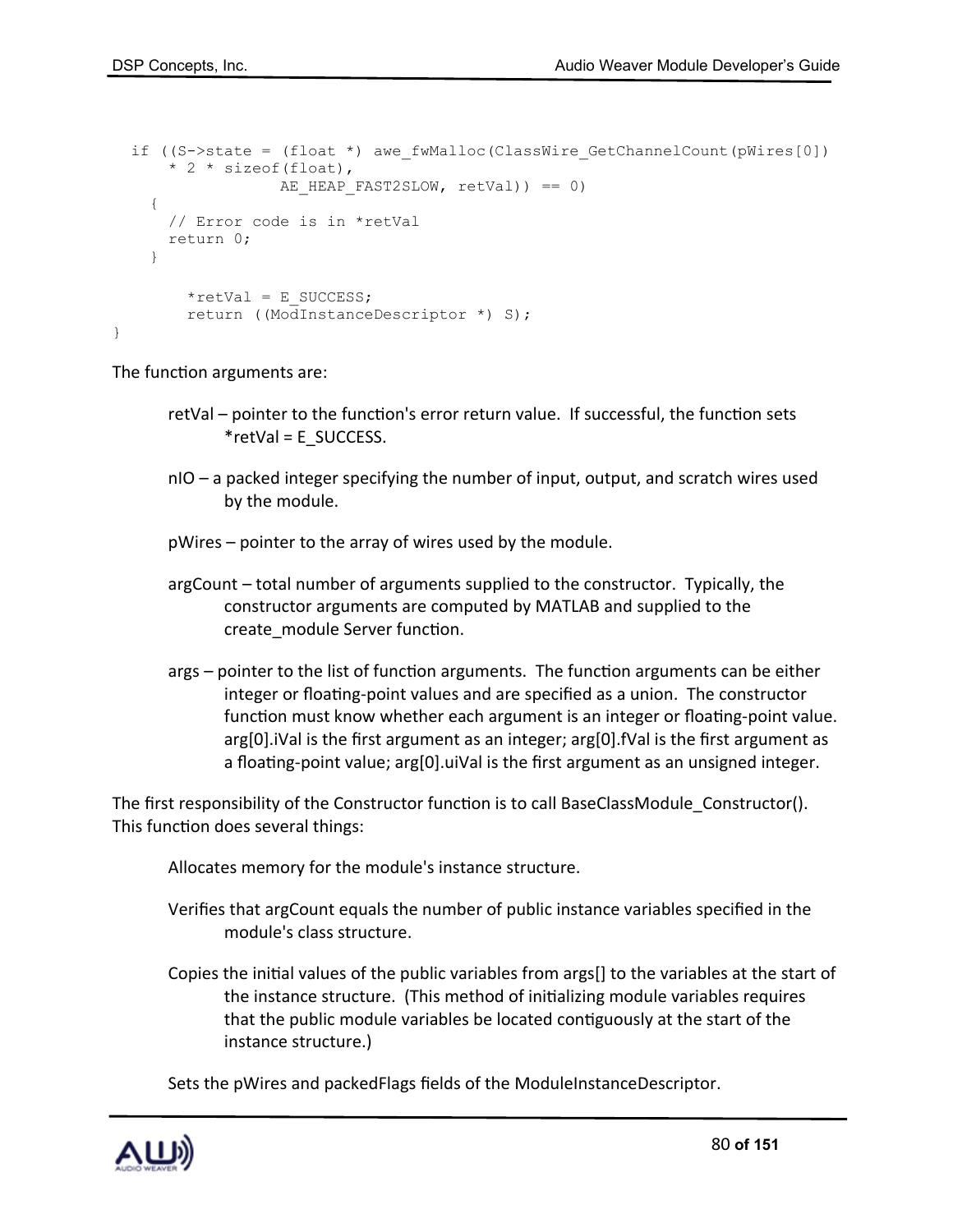Configures the module for ACTIVE mode.

The Constructor function next allocates memory for the state array;

```
if ((S->state = (float *) awe fwMalloc(ClassWire GetChannelCount(pWires[0]) *
      2 * sizeof(float), AE HEAP FAST2SLOW, retVal)) == 0)
     {
       // Error code is in *retVal
       return 0;
     }
```
Note that the size of the array is computed based on the number of channels in the first input wire. The function awe fwMalloc() allocates memory from one of Audio Weaver's memory heaps. The heap is specified by the second argument: AE\_HEAP\_FAST2SLOW and user can find all the macros defined in Framework.h.

Lastly, the Constructor function sets the return value and returns a pointer to the allocated and initialized object:

```
*retVal = E_SUCCESS;
return ((ModInstanceDescriptor *) S);
```
The instance pointer is cast to a common ModInstanceDescriptor return type.

The Biquad module was used as an example to illustrate the constructor function because it requires an array to be allocated. If the Constructor function pointer in the module's class structure is set to NULL, then the generic module constructor is called. The generic constructor simply calls BaseClassModule\_Constructor() and is sufficient for modules that do not require additional memory allocation outside of the instance structure or other custom initialization. The generic constructor is sufficient for a large number of modules and reduces the code size of the target executable.

## **4.3. Memory Allocation using awe\_fwMalloc()**

Dynamic memory allocation is accomplished in Audio Weaver by the function awe\_fwMalloc(). To avoid memory fragmentation, memory can only be allocated but never individually freed. You can only free all memory completely using the destroy command and then start again.

The memory allocation function is declared as:

```
void *awe fwMalloc(size t size, UINT heapIndex, int *retVal);
```
All memory allocation in Audio Weaver occurs in units of 32-bit words. The first argument to awe fwMalloc() specifies the number of 32-bit words to allocate.

The second argument, heapIndex, specifies which memory heap should be used for allocation. Audio Weaver provides 3 heaps and the heaps match the memory architecture of the SHARC processor. There are two separate internal heaps – traditionally referred to as "DM" and "PM"

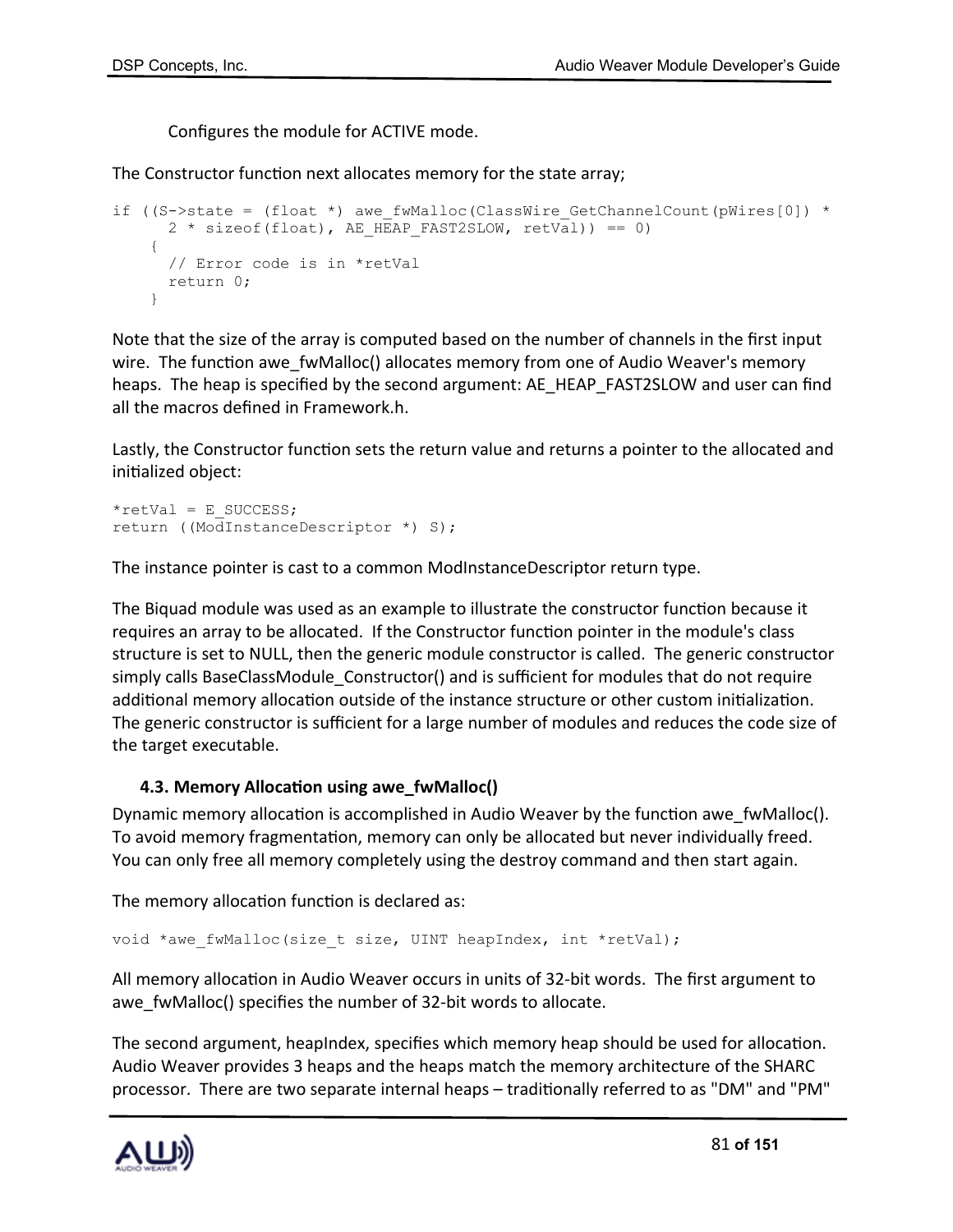on the SHARC – which are placed in different memory blocks; and a large heap in external memory. Having separate internal memory heaps is required to obtain optimal performance from the SHARC. For example, an FIR filter implemented on the SHARC processor requires that the state and coefficients be in separate memory blocks. On the Blackfin with cache enabled, the heaps specifiers are irrelevant.

Audio Weaver refers to the heaps as "FAST", "FASTB", and "SLOW". The heapIndex argument is set using #define's in Framework.h. In the simplest case, you specify one of the following:

AWE HEAP FAST – fast internal memory. Defined as 1.

- AWE HEAP FASTB a second internal memory heap located in a different block of memory than AWE\_HEAP\_FAST. Defined as 2.
- AWE HEAP SLOW slower memory; usually external. Defined as 3.

The heapIndex argument can encode several different heaps one nibble (4-bits) at a time. Set the low 4 bits of heapIndex to the heap you want to allocate memory from first; then set bits 4 to 7 to the next heap; and so forth. For example, if you want to allocate memory from AWE\_HEAP\_FAST and then overflow into AWE\_HEAP\_SLOW, set the heapIndex argument to:

AWE\_HEAP\_FAST | (AWE\_HEAP\_SLOW << 4)

Several variations are already defined for you.

```
#define AWE_HEAP_FAST2SLOW (AWE_HEAP_FAST | (AWE_HEAP_FASTB << 4) | 
      (AWE_HEAP_SLOW << 8))
```
Allocate in the FAST heap first. If this fails, then allocate in FASTB. Finally, if this fails, then allocate SLOW external heap.

#define AWE\_HEAP\_FASTB2SLOW (AWE\_HEAP\_FASTB | (AWE\_HEAP\_SLOW << 4))

Allocate in FASTB. If this fails, then allocate from the SLOW heap.

Most modules supplied with Audio Weaver take advantage of this overflow behavior to smoothly transition from internal to external memory once the heaps have filled up.

## **4.4. Module Function Details**

Each audio module has a set of 5 functions associated with it. This section describes the arguments to each of the functions.

## **4.4.1. Constructor Function**

This function is usually generated by MATLAB but at times it needs to be hand written  $$ especially if the module does more than just allocate memory. Audio Weaver names the constructor function using the convention

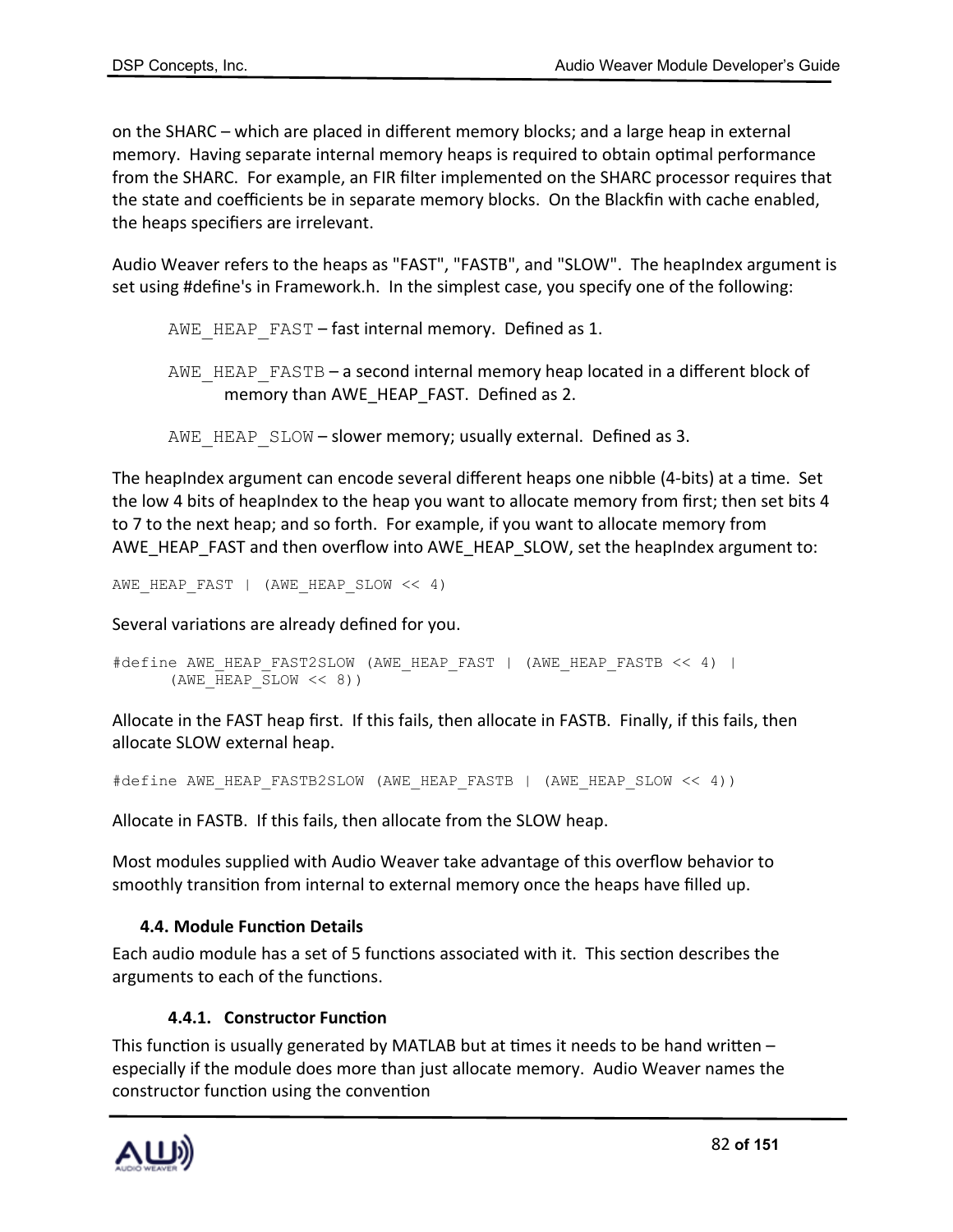awe\_modCLASSNAMEConstructor()

where CLASSNAME is the module class. The function allocates memory for the module from the heaps and then returns a pointer to the newly created object. The constructor function is declared as:

```
ModInstanceDescriptor *awe_modCLASSNAMEConstructor(
      int * FW_RESTRICT retVal,
      UINT nIO, 
     WireInstance ** FW_RESTRICT pWires,
      size t argCount,
      const Sample * FW_RESTRICT args)
```
The return type ModInstanceDescriptor is a common data structure which starts off all audio modules. The function arguments are:

- *\*retVal* integer return value. The constructor should set this to E\_SUCCESS (=0) upon successful completion. The file Errors.h has a complete list of error codes to choose from.
- *nIO* packed integer specifying the number of input, output, scratch, and feedback wires. Each number is packed into 8-bits as follows:

INPUT +  $(OUTPUT >> 8)$  +  $(SCRATCH >> 16)$  +  $(FEEDBACK >> 24)$ 

Several macros are provided in Framework.h to extract the wire counts:

```
#define GetInputPinCount(x) (x & 0xff)
#define GetOutputPinCount(x) ((x >> 8) & 0xff)
#define GetScratchPinCount(x) ((x >> 16) & 0xff)
#define GetFeedbackPinCount(x)((x >> 24) & 0xff)
#define GetWireCount(x) ((x \gt{>} 24) \& 0xff) + ((x \gt{>} 16) \& 0xff) + ((x >> 8) & 0xff) + (x & 0xff))
```
*pWires* – a pointer to an array of wire pointers. The wires are ordered as input, output, and scratch.

*argCount* – number of optional arguments supplied in the Sample array.

*args* – array of optional arguments. This array is of type Sample which is union:

```
typedef union _Sample
{
      int iVal;
      unsigned int uiVal;
      float fVal;
}
Sample;
```
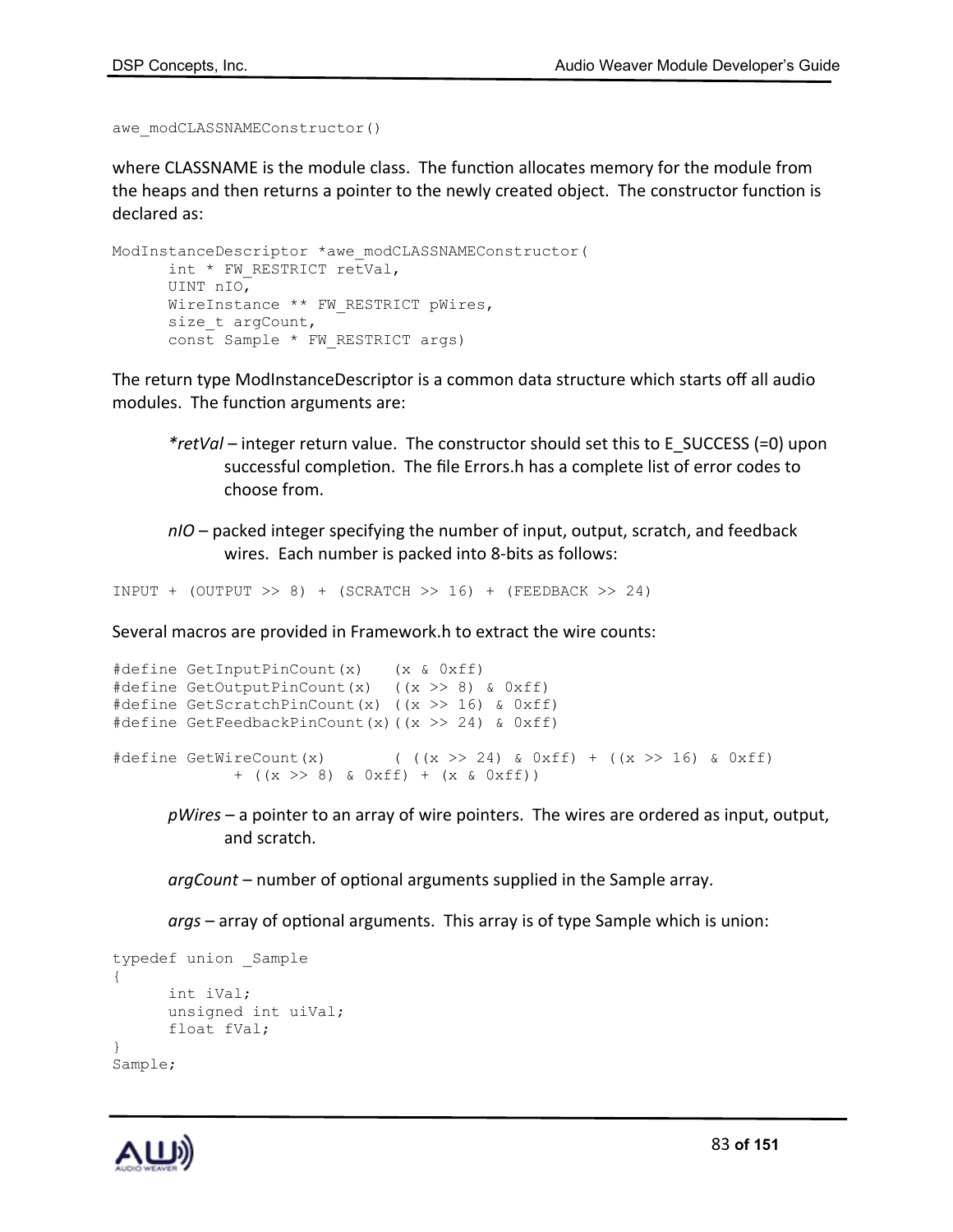Each argument can thus be a floating-point, or signed or unsigned integer value.

The module constructor function should first call

```
ModInstanceDescriptor *BaseClassModule_Constructor(
            const ModClassModule * FW RESTRICT pClass,
            int * FW RESTRICT retVal,
            UINT nIO,
            WireInstance ** FW_RESTRICT pWires,
            size t argCount,
            const Sample * FW RESTRICT args);
```
The first argument, pClass, is a pointer to the class object for the module under construction. The remaining arguments are identical to the Constructor arguments. For example, in ModPeakHold.c, we have

```
awe modPeakHoldInstance *S = (awe modPeakHoldInstance *)
            BaseClassModule Constructor(&awe modPeakHoldClass, retVal,
                                          nIO, pWires, argCount, args);
```
The BaseClassModule Constructor allocates memory for the module instance structure and wire pointer array used by the module. The function also initializes the module instance variables by copying argCount words from the args array starting to the first instance variable in the structure. The class structure awe\_modPeakHoldClass contains the entry

```
ClassModule PackArgCounts(5, 2), // (Public words, private words)
```
Thus an instance of a peak hold module has a total of 7 variables with the first 5 being set at construction time and the last 2 used internally (or arrays) argCount must then equal 5 and BaseClassModule\_Constructor checks for this. The remaining two variables in the instance structures are pointers to arrays which are separately initialized by the constructor function.

The final step performed by BaseClassModule\_Constructor is to add the newly created module instance to the linked list of objects on the target and then return a pointer to the module instance.

After calling BaseClassModule\_Constructor, the module constructor performs any other initialization that is needed. This may include initializing indirect array variables, like in the ModPeakHold.c example. When done, the constructor function sets the return error value in \*retVal and returns a pointer to the created module instance.

The module constructor function is typically called by the framework in response to a message received from the PC over the tuning interface or from a message stored in a file system. After a module constructor function is called, the framework checks if the module has an associated Set function. If so, the Set function is called with a mask of 0xFFFFFFFF. *Thus there is no need to manually call the Set function within the Constructor. The framework takes care of this.*

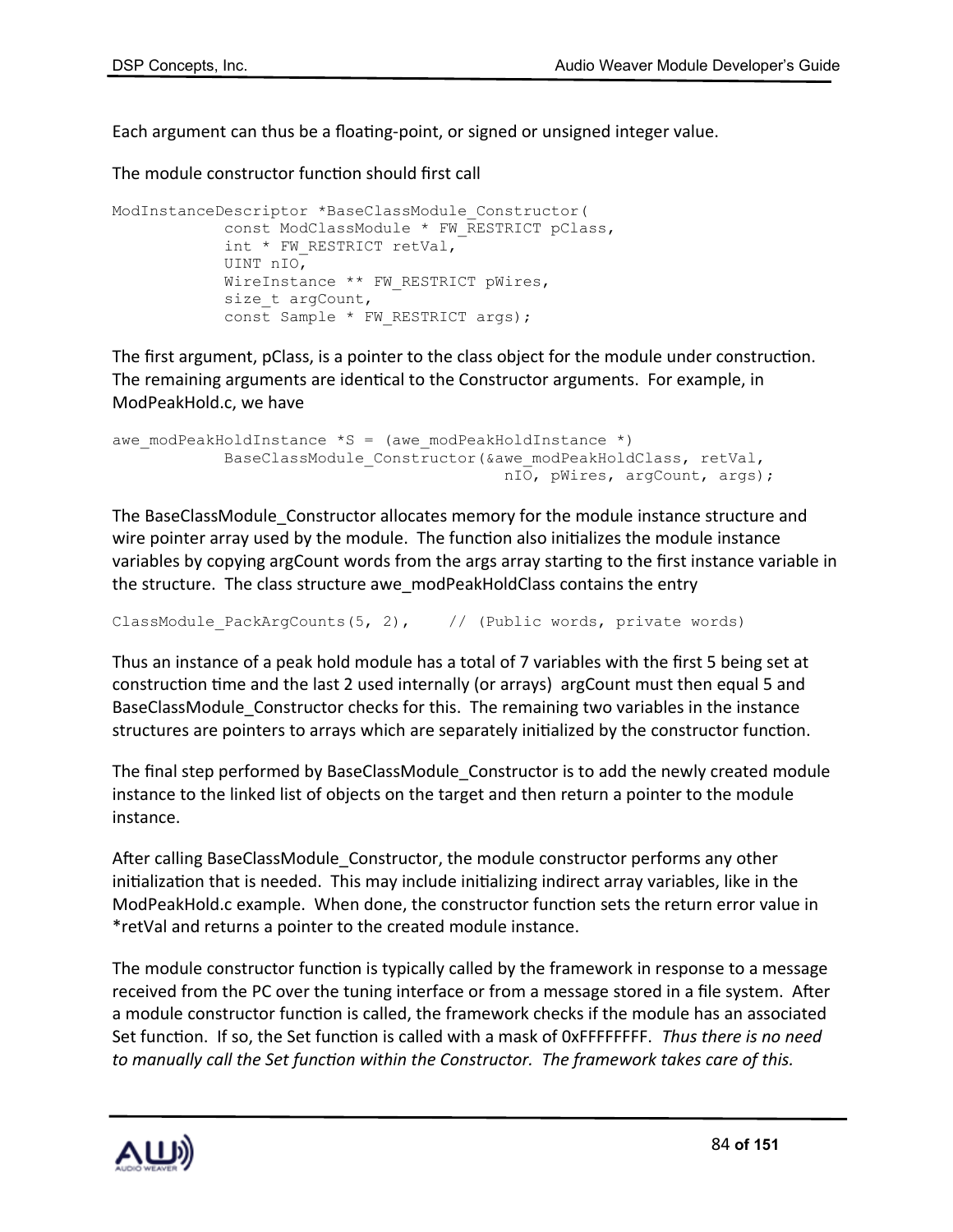## **4.4.2. Processing Function**

The processing function has the signature

void awe modPeakHoldProcess(void \*pInstance)

The function only gets a single argument which is a pointer to the module instance. This is first cast to the appropriate module instance data type. For example

awe modPeakHoldInstance \*S = (awe modPeakHoldInstance \*)pInstance;

Using macros defined in Framework.h, the processing function can obtain a pointer to the list of wires used by the module

WireInstance \*\*pWires = ClassModule GetWires(S);

The number of input wires

int numInWires =  $ClassModule GetNINWires(S);$ 

The number of output wires

int numOutWires = ClassModule GetNOutWires(S);

The number of scratch wires

int numScratchWires = ClassModule GetNScratchWires(S);

And the current run-time state of the module

 $int state = ClassModule GetModuleState(S)$ 

where

MODULE\_ACTIVE = 0 MODULE\_BYPASS = 1 MODULE  $MUTE = 2$ MODULE\_INACTIVE = 3

Note, the processing function is only called when the state is active so checking the state is meaningless in the processing function.

The wire buffers are ordered as input, output, and scratch wires. Each wire has certain properties that you can query using macros:

```
ClassWire GetBlockSize(W)
ClassWire GetChannelCount(W)
ClassWire GetSampleRate(W)
ClassWire_GetNumSamples(W)
```
where the last macro returns the total number of samples in the wire and equals blockSize x

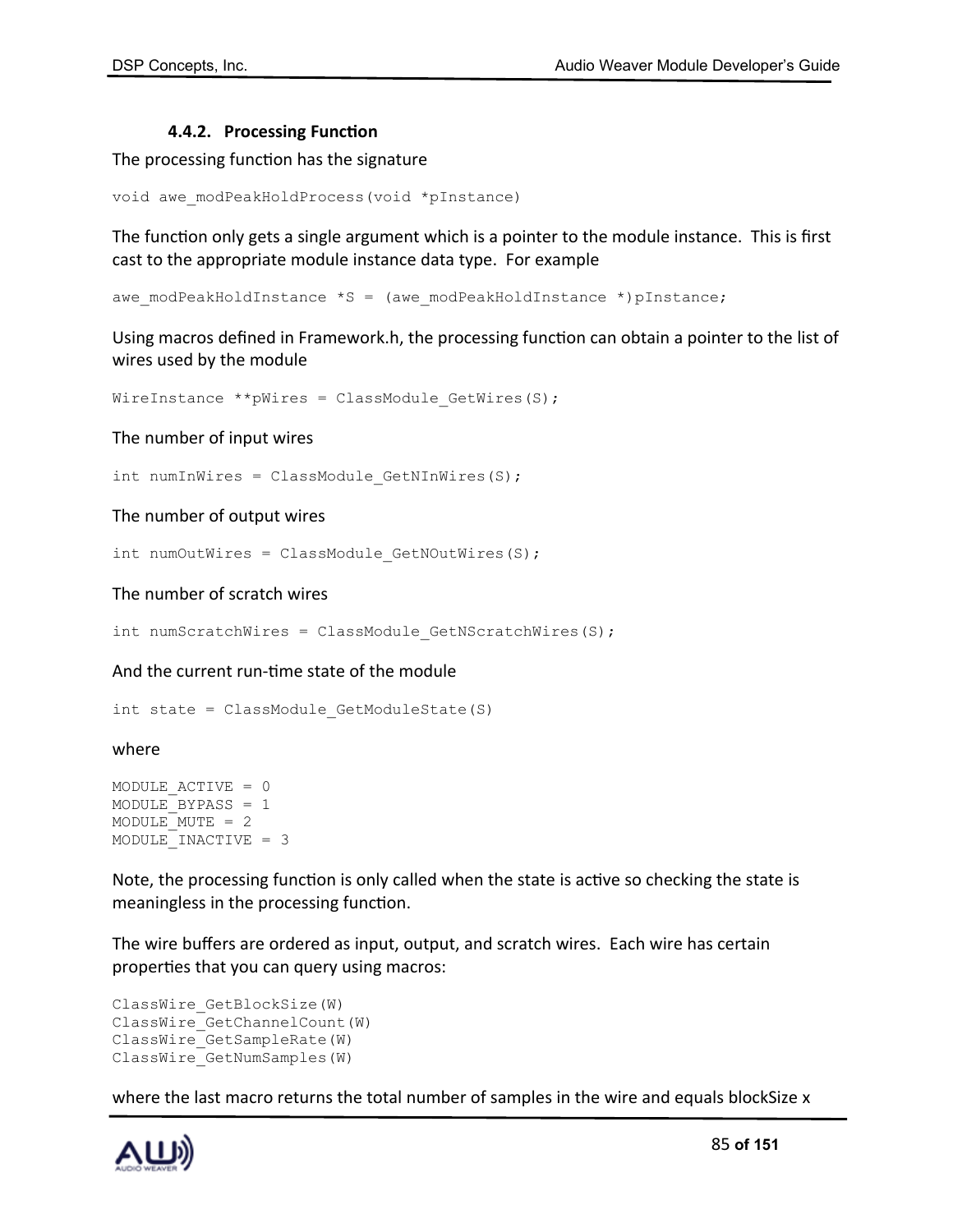numChannels.

Each wire contains a pointer to its data samples in the  $\rightarrow$ buffer field. buffer is defined as the union Sample and must be cast to a pointer of the appropriate type. For example,

```
(float *) (pWires[0]->buffer)
```
The processing function then performs the audio processing and writes the result into the output wire buffers. Local state variables in the instance structure are updated, as needed.

Note that the processing function should never overwrite the data contained in the input wires; it may be used by other modules.

The processing function does not return an error code. If you need to track error conditions, do this by adding an error code to the instance structure and then tracking it in the inspector.

#### **4.4.3. Set Function**

This function implements a module's control functionality and typically converts high-level variables to low-level variables. The PeakHold module has the function signature

UINT awe modPeakHoldSet(void \*pInstance, UINT mask)

The first argument is a pointer to the module instance structure. This needs to be cast to a pointer of the appropriate type:

awe modPeakHoldInstance \*S = (awe modPeakHoldInstance \*)pInstance;

Once you have a pointer to the module instance, you have full access to the module wires using the macros defined in Framework.h. This is useful, for example, when determining the sample rate or the block size of the module.

The second argument to the Set function is a bit mask that specifies which module variable(s) have changed. The bit mask is set by the Server when module variables are updated while tuning. The bit mask may also be set by control code running on the target. Use of the bit mask is optional and is only really necessary when the module writer needs to distinguish between heavy duty changes requiring significant amounts of computation and lightweight changes.

A bit mask of 0xFFFFFFFF is used to force all variables in the Set function to update. This value of the bit mask is used in a call to the Set function after the module is constructed but before it is pumped for the first time. This ensures that all module variables are updated before they are used.

A special case of the bit mask is when it is equal to 0. When the destroy tuning command is processed by the AWECore, the Set function of every module is called with a mask of 0. This allows the module to do any necessary clean up operations. For example, if your module does

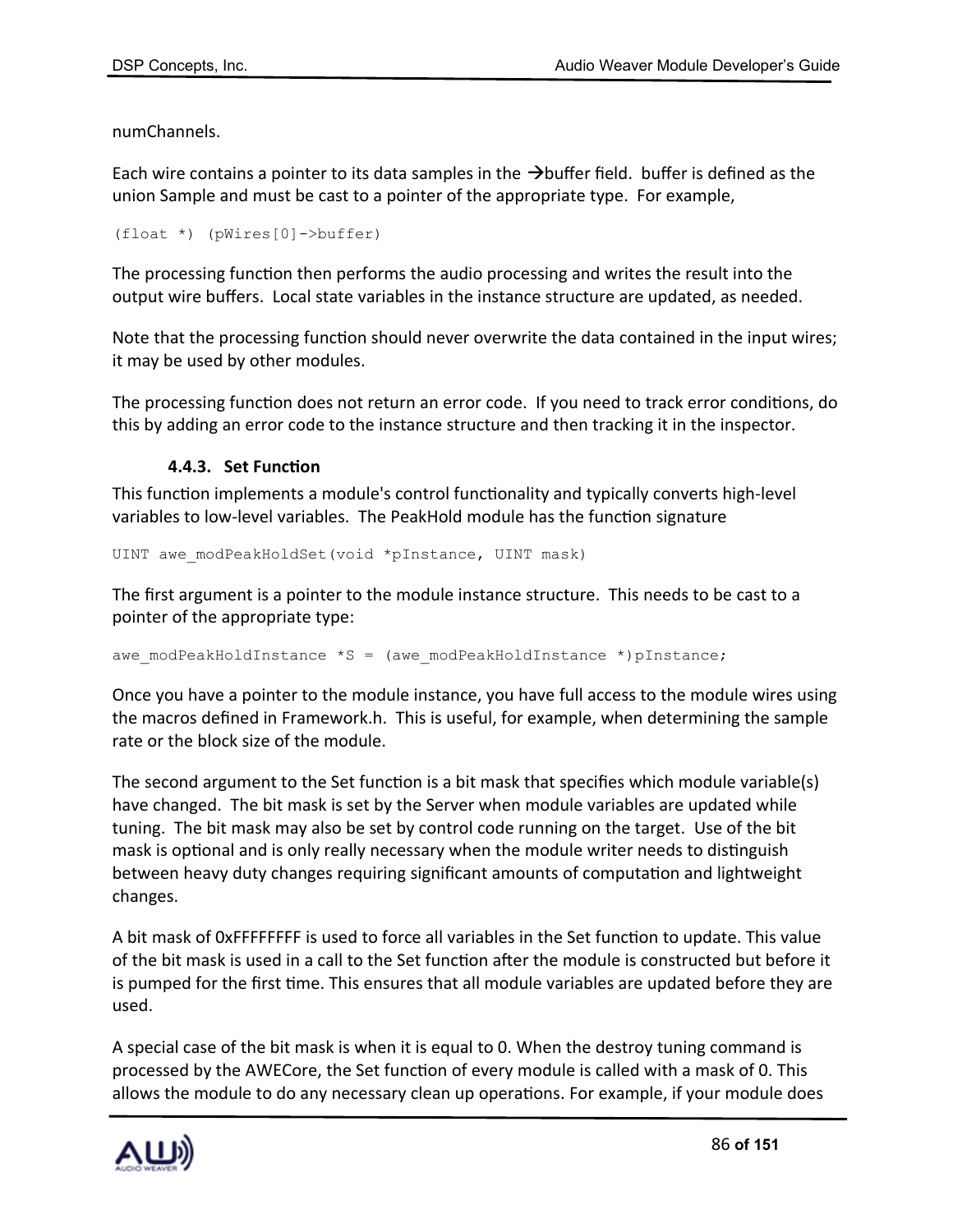file I/O you could close the file at this time. Or you might free memory that is dynamically allocated outside of the Audio Weaver heaps.

In the bit mask, bit N is set when the  $N<sup>th</sup>$  module variable is set. The bit counting includes the 8 word module instance header and thus the first tunable module variable is numbered 8. The module header file contains a set of #define's indicating the bit value for each variable. For example, ModPeakHold.h contains

```
#define MASK_PeakHold_Reset 0x00000100
#define MASK_PeakHold_attackTime 0x00000200
#define MASK_PeakHold_decayTime 0x00000400
#define MASK_PeakHold_decayCoef 0x00000800
#define MASK_PeakHold_attackCoef 0x00001000
#define MASK_PeakHold_peakHold 0x00002000
#define MASK_PeakHold_peakDecay 0x00004000
```
A few more things to keep in mind regarding masks. When an array variable is set, the bit mask corresponding to the array is set as expected. However, the Set function is not told *which* portion of the array has been changed. Finally, since the mask is only 32 bits in length, it is possible to run out of unique bits if the instance structure is very long. The high bit of the mask, bit 31, has special meaning. When this bit is set, it indicates that at least one of the high order instance variables has changed. However, you don't know precisely which one.

#### **4.4.4. Get Function**

This function is rarely used in practice and translates low-level variables to higher-level variables. This function has the same signature as the Set function

UINT awe modClassNameGet(void \*pInstance, UINT mask)

When called, the function should update instance variables and can use the mask argument to determine which variables should be updated.

#### **4.4.5. BypassFunction**

This function implements a module's bypass functionality. The function signature is identical to the processing function

void awe modClassNameBypass(void \*pInstance)

There are several standard bypass functions defined in ModCommon.h and may be used by modules.

IOMatchModule\_Bypass() – Works with modules that have the same number of input as output wires. It copies the data from the  $N<sup>th</sup>$  input wire to the  $N<sup>th</sup>$  output wire. It assumes (and does not check) that all input and output wires have the exact same number of samples.

IOAcrossModule\_Bypass() – Works with modules that have a single input wire and single

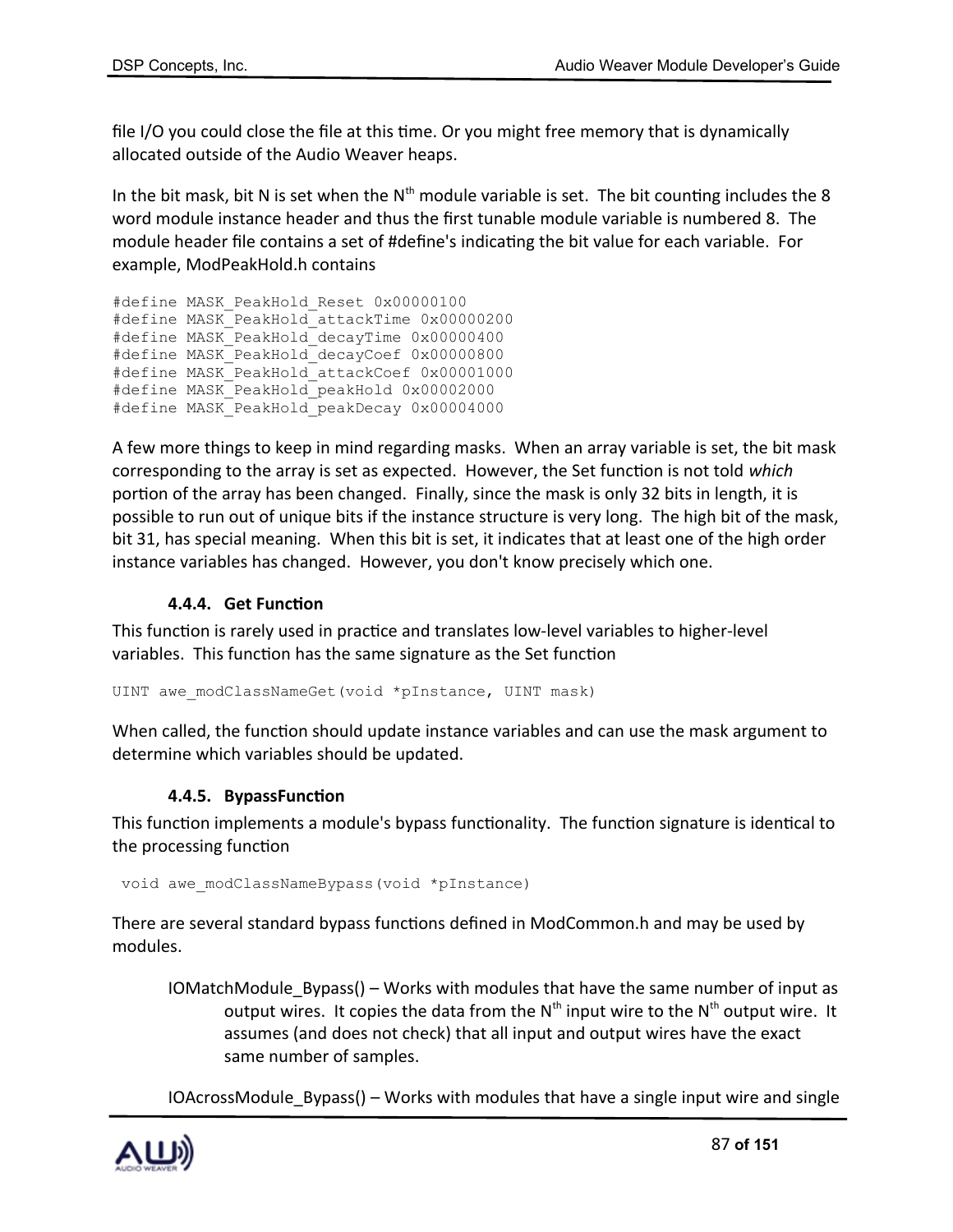output wire. The wires may have a different number of channels, though. Let INCOUNT and OUTCOUNT represent the number of channels in the input and output wires, respectively. The function copies the first min(INCOUNT, OUTCOUNT) channels across one at a time from input to output. If OUTCOUNT > INCOUNT, then the remaining output channels are set to 0.

- IOAllOnesModule\_Bypass() Sets all samples in the output wire to floating point 1.0. This is used by some dynamics processors which compute time-varying gains.
- IOMatchUpModule\_Bypass() Suitable for modules that have an arbitrary number of input and output wires. The function starts with the first output wire and looks for the first input wire that matches it in terms of block size and number of channels. If a match is found, the data from that input wire is copied to the output wire, and this input wire is no longer used for subsequent matches. If not match is found for a particular output wire, then all samples are set to 0.0. This process repeats for all output wires.

If a module's m-file does not specify a bypass function, then the code generator assigns IOMatchUpModule\_Bypass() by default.

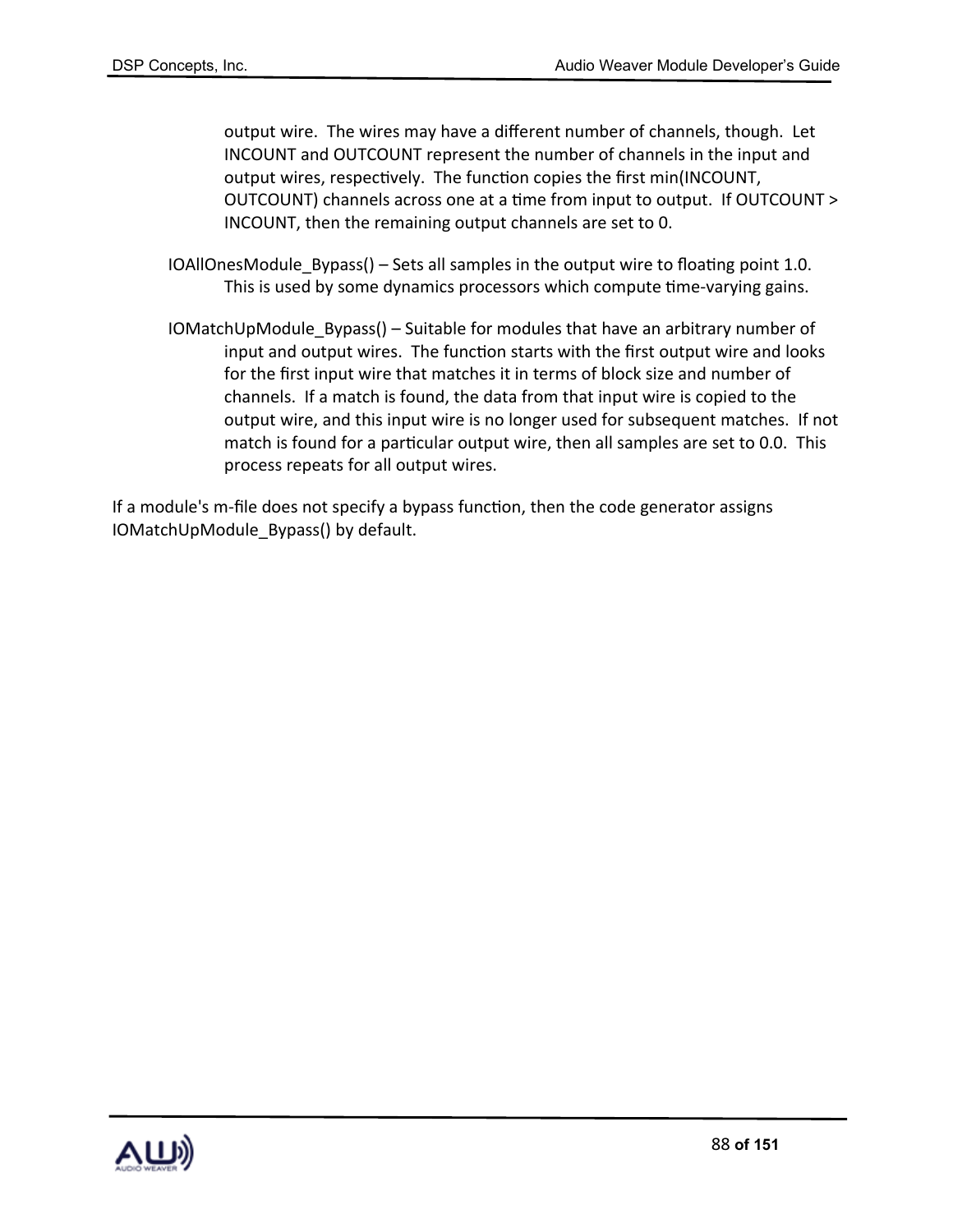## **5. Generating Module Libraries**

This section provides further details on module generation. We begin by discussing template substitution, the underlying process by which the generated .c and .h files are created. The section also documents MATLAB commands that are related to module generation. Many of the commands shown were used in previous examples and are fully documented here.

The main phases in creating an audio module library are:

- 1. For each audio module in the library
	- a. Add code markers
	- b. Generate the module's .c and .h files using template substitution
- 2. Generate the combined schema file describing all of the modules in the library
- 3. Translate the schema information into a C data structure that can be compiled and included with the DLL.
- 4. Compile the generated files and create an audio module dynamic link library (DLL).

Steps 1 and 3 are automated using the awe\_generate\_library.m command. Many other MATLAB functions are internally called. Only a few other functions are documented here to help you better understand the code generation process. Step 4 is done separately in VisualStudio and described in Section 6.

#### **5.1. awe\_generate\_library.m**

```
awe generate library(MM, DIR, LIBNAME, USESDLLS, GENDOC)
```
This is the primary function for generating an audio module library. It generates sources files for all of the modules in the library. Arguments:

- MM cell array of audio module structures.
- DIR base directory in which the generated files should be placed. Files are written here and in several other subdirectories.
- LIBNAME string specifying the name of the library. For example, 'Advanced'.
- USESDLLS structure specifying other module libraries that the newly built library depends upon. A library has a dependencies when it internally utilizes a module contained in another library. By default, USESDLLS=[] and the library is independent of others.

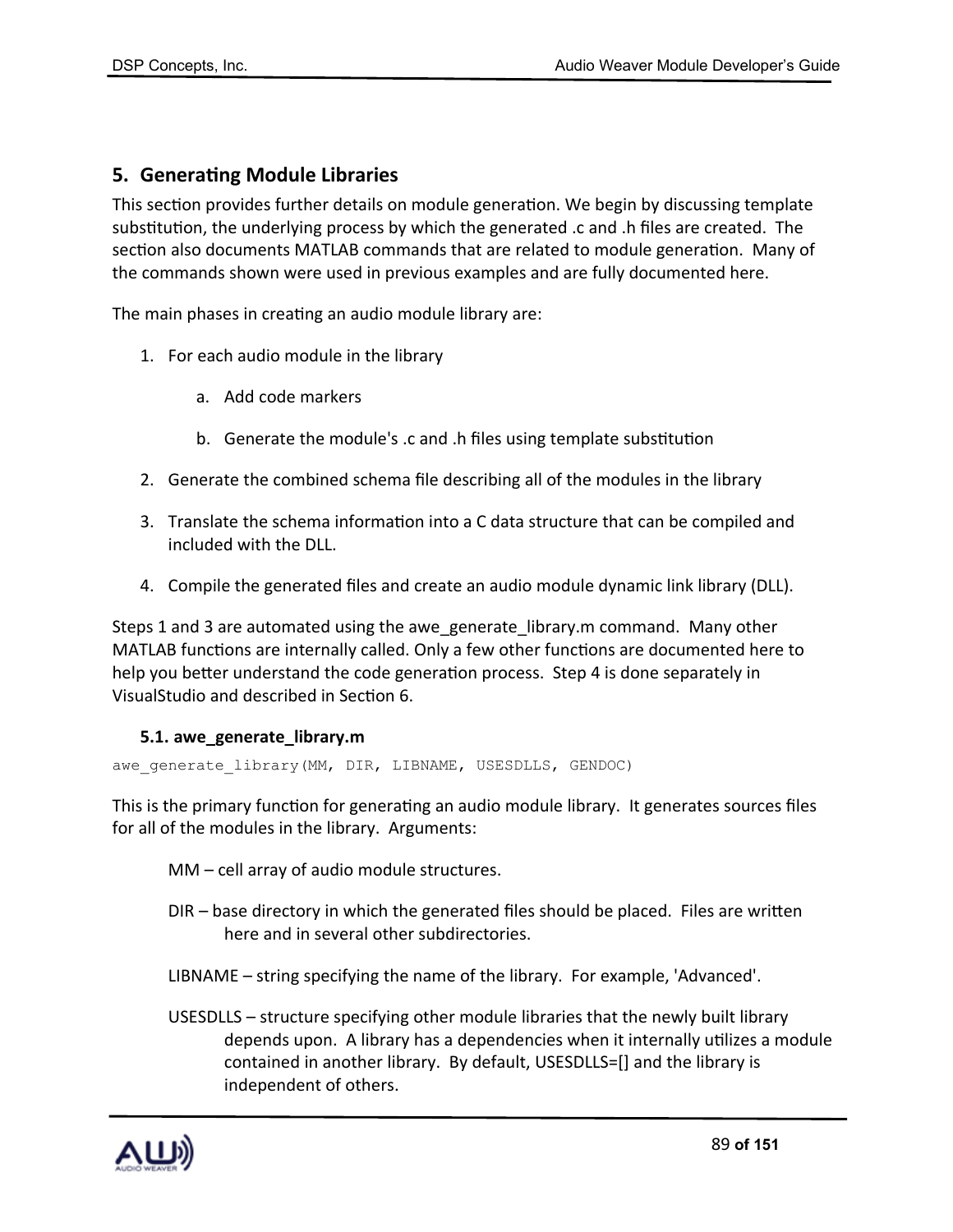GENDOC – integer indicating whether module documentation should be generated. By default, GENDOC=0 and no documentation is generated. If GENDOC=1, then a single document is created for the entire module library. If GENDOC=2, then a separate document is created for each audio module.

#### **5.1.1. Creating the Cell Array of Modules**

The argument, MM, is a cell array populated with modules to be placed in the final library. For example, it might contain:

```
MM=cell(0,0);MM{end+1}=downsampler example module('temp');
MM{end+1}=fader_example_fract32_module('temp');
MM{end+1}=fader_example_module('temp');
MM{end+1}=lah_limiter_example_module('temp');
MM{end+1}=peak_hold_example_fract32_module('temp');
MM{end+1}=peak hold example module('temp');
MM{end+1}=scaler_example_module('temp');
MM{end+1}=scaler smoothed example module('temp');
```
#### **5.1.2. Specifying Dependencies**

USESDLLS is a cell array of structures that specifies dependencies. Each structure contains the fields:

.MM – cell array of audio modules in the library.

.str – library name.

To achieve automation, each audio module library supplied with Audio Weaver has a master function which generates the library. For example, the Advanced module library uses the script make\_advancedmodulepack.m. The script is designed so that if you request output arguments, as in

```
[MM, NAME]=make advancedmodulepack;
```
the function will not build the library but will instead return a cell array of modules in MM and the name of the module library in NAME. You should follow this convention when creating your own custom module libraries. This allows you to specify dependencies in a straightforward manner. For example, the make\_examples.m script is dependent upon 3 other libraries:

```
[DependMM, DependName]=make_standardmodulepack(0);
USESLIB{1}.MM=DependMM;
USESLIB{1}.str=DependName;
[DependMM, DependName]=make_deprecatedmodulepack(0);
USESLIB{2}.MM=DependMM;
USESLIB{2}.str=DependName;
[DependMM, DependName]=make advancedmodulepack(0);
USESLIB{3}.MM=DependMM;
USESLIB{3}.str=DependName;
```
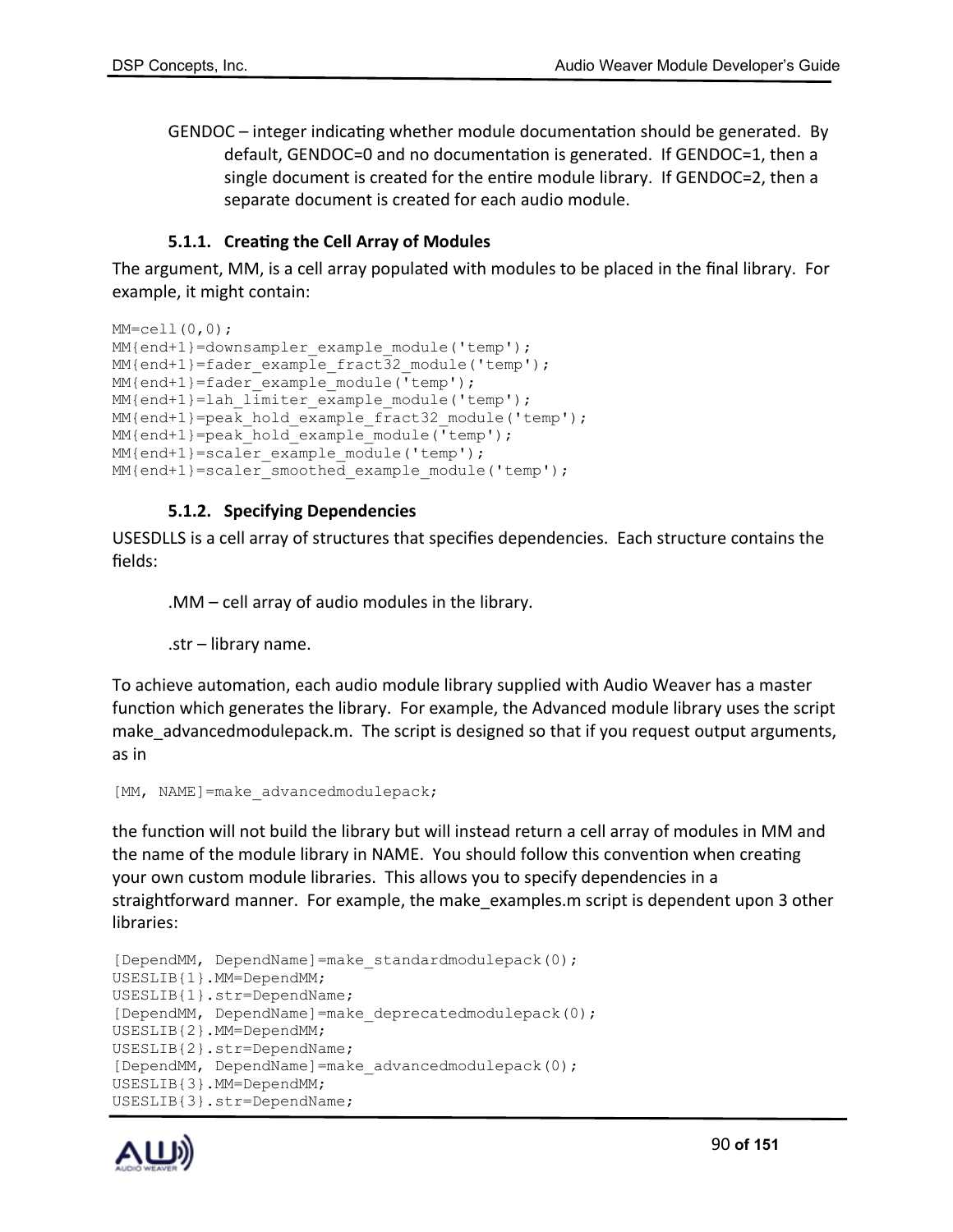If you try to build a library and do not properly account for all dependencies, then awe make library.m will report an error. For example, suppose that you try and build the examples library but eliminate the dependency on the Standard/Deprecated libraries, you'll see:

```
Module library has unsatisfiable or circular dependencies.
Modules with dependencies that could not be resolved:
FaderExample
     Missing ScalerSmoothed
LAHLimiter
     Missing AGCLimiterCore
     Missing AGCMultiplier
     Missing MaxAbs
```
The error message indicates that the FaderExample module has a dependency on ScalerSmoothed and that ScalerSmoothed is not in the dependency list. Similarly, LAHLimiter has 3 unsatisfied dependencies.

#### **5.1.3. Specifying the Output Directory**

The argument DIR to awe generate library.m specifies the directory in which to generate the modules. There are different ways to specify the directory including hard coding it.

Often it is useful to specify the directory relative to the location of the master library make script. The following MATLAB code, contained in make examples.m, shows how to determine the location of make\_examples.m and then pull off the lowest level directory. make examples.m is located at:

<AWE>\AWEModules\Source\Examples\matlab\

The output directory is set to

<AWE>\AWEModules\Source\Examples\

by the code below.

```
MFILE=mfilename('fullpath');
[pathstr, name]=fileparts(MFILE);
```

```
% Remove the last directory level
ind=find(pathstr == filesep);ind=max(ind);
```
DIR=pathstr(1:ind-1);

#### **5.1.4. Generated Files**

Let DIR be the base directory for the audio module library and let 'Examples' be the name of the library. awe generate library.m creates the following files:

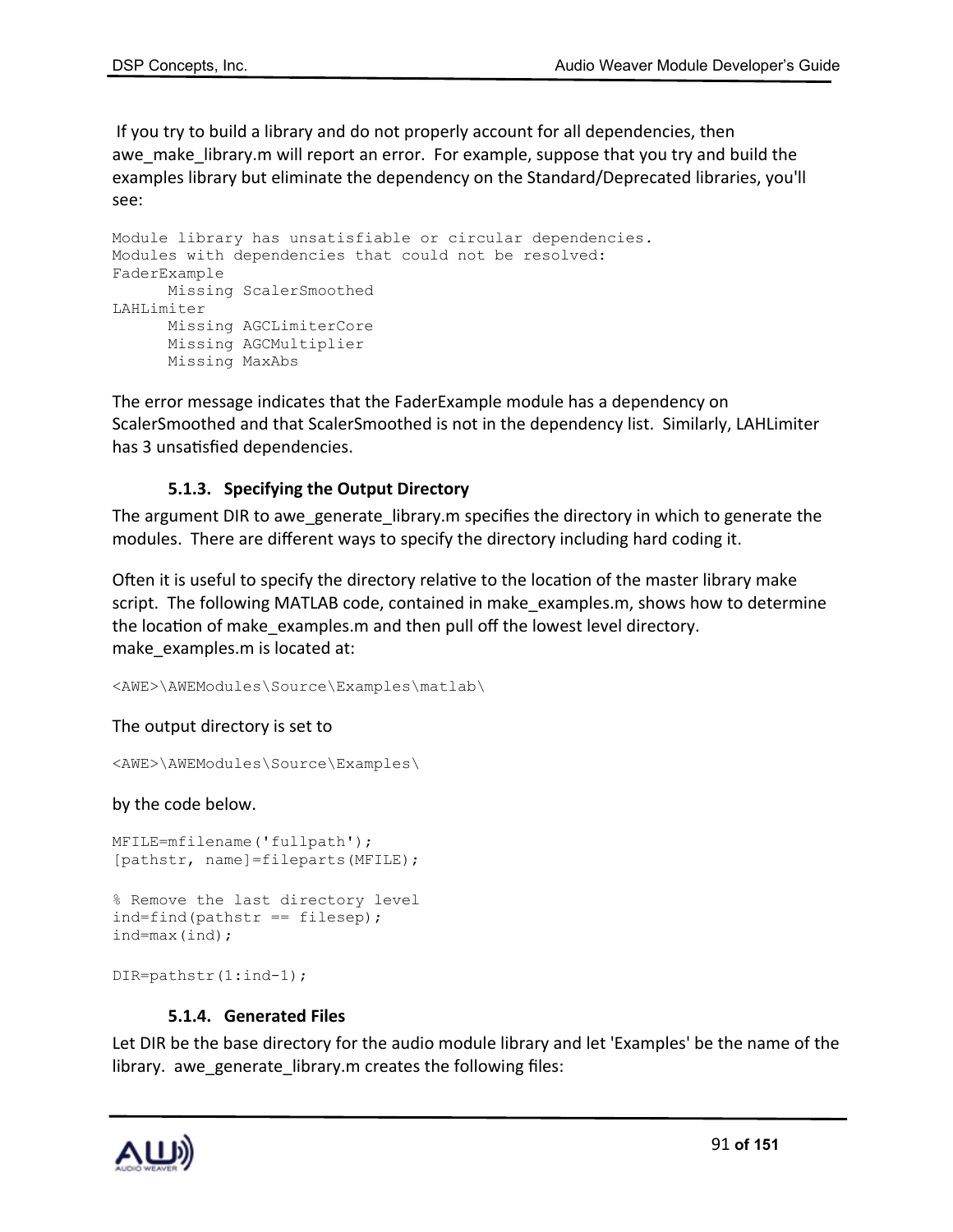- <DIR>\Examples.h Header file containing extern definitions for each module class object. It also has macros defining the entire list of modules and all dependencies.
- <DIR>\Examples.sch Overall schema file for the library.
- <DIR>\ExamplesSchema.cpp Compiled schema file.
- <DIR>\Doc Location of generated documentation
- <DIR>\Include Location of generated module include files
- <DIR>\matlab Location of the module m-files. This also contains the master library make script.
- <DIR>\matlab\code Suggested location for the inner code pieces.
- <DIR>\matlab\process Suggested location of the MATLAB versions of the processing functions.
- <DIR>\matlab\test Suggested location of MATLAB test scripts which validate the operation of the modules.
- <DIR>\Source Location of the generated module source files.
- <DIR>\xml Module XML file for AWE Designer, explained in section 3.12.

#### **5.1.5. SchemaBuilder.exe**

You'll notice this executable within the Audio Weaver Bin directory. This executable compiles the schema information. That is, it takes a .sch file and compiles into a .cpp file. The .cpp file is then included in the project for building the module DLL. SchemaBuilder.exe is automatically called by awe\_generate\_library.m and there is no need to call it separately.

#### **5.1.6. AWE\_INFO.buildControl**

The global variable AWE\_INFO contain the structure .buildControl which controls the library generation process. AWE\_INFO.buildControl contains many fields which are used internally. We point out the user settable values.

```
AWE_INFO.buildControl.combineSourceFiles
```
This Boolean specifies whether each audio module should be placed into a separate source file. By default, combineSourceFiles=0 and each module is written to a separate file.

#### AWE\_INFO.buildControl.indentSourceFiles

This Boolean specifies whether the source code should be formatted after generation using the

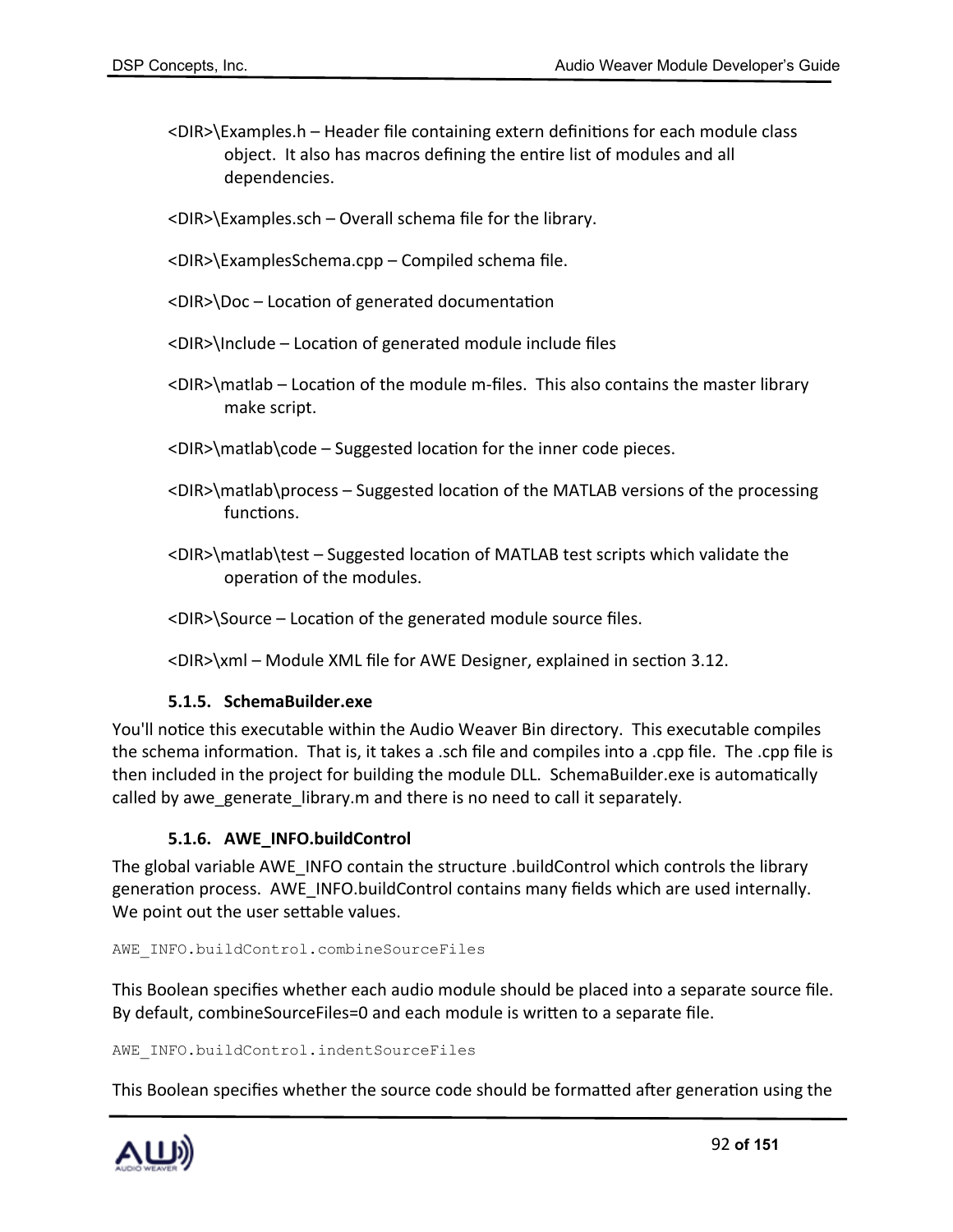executable indent.exe. Formatting the code regularizes identing, line breaks, etc. By default, indentSourceFiles=0. Formatting the source code significantly slows down the module generation process.

## **5.1.7. Setting the Audio Module Search Path**

When you are developing a custom audio module, you must add the base module directory to the Audio Weaver module search path. *It is not enough to merely modify your MATLAB path.* The path can be updated in Designer using the 'File->Set Module Path' menu option. To add a directory to the Audio Weaver module search path programmatically, use the command

```
add_module_path(DIR)
```
The command adds the directory

<DIR>\matlab

to the MATLAB search path; this directory has to exist. It then optionally adds

<DIR>\matlab\test <DIR>\matlab\process

if these directories exist. In addition, the function modifies the global variable

AWE\_INFO.buildControl.modulePath

to include the new directory. This global variable is used when searching for class IDs.

The newly added module directory is placed at the end of the module search path. You can specify that the directory be added to either the beginning or end of the module path using the optional second argument

```
add module path(PATH, '-begin');
add_module_path(PATH, '-end');
```
## **5.1.8. Specifying Class IDs**

Every audio module in the library must have a unique class ID. This 32-bit integer is specified in the file

```
<DIR>\classids.csv
```
## This comma separated text file contains entries of the form

ClassName,ID

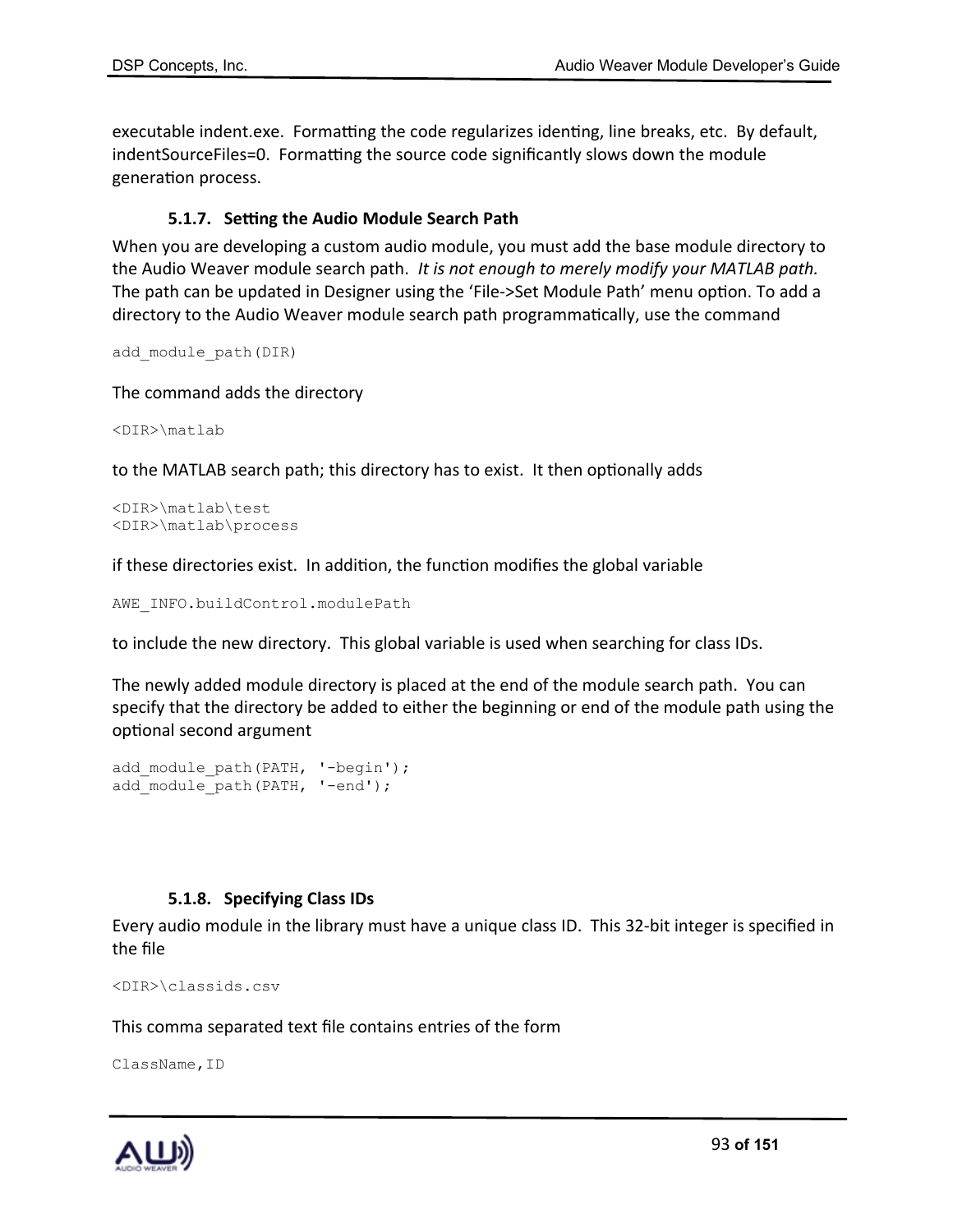The file can also contain a single entry at the start of the form:

IDOFFSET=32768

The IDOFFSET is added to each ID listed in the file. Using IDOFFSET allows you to quickly make wholesale changes to all of the modules in the library.

DSP Concepts reserves class IDs in the range 0 to 32767 for module libraries shipped with Audio Weaver. You are free to use any IDs in the range 32768 to 63487 for your custom modules.

Audio Weaver provides a function for looking up classIDs across a range of audio module libraries.

ID=classid\_lookup(CLASSNAME)

You pass the function a class name string and the classID is returned. The function works by using the audio module directory search path contained in

AWE\_INFO.buildControl.modulePath

For each directory, the file classids.csv is opened and examined. The function classid lookup.m uses internal caching to speed up the search process.

## **5.1.9. Reordering of Render Variables**

As part of the build process, Audio Weaver reorders the variables in a module or subsystem to match the manner in which modules are instantiated by the Server. The reordering is performed by the function

M=awe\_reorder\_variables(M)

where M is an @awe\_module or @awe\_subsystem object. Variables are ordered according to the rules

- 1. All non-hidden scalar variables
- 2. All hidden scalar variables
- 3. All array variables (pointers)
- 4. Pointers to internal modules (subsystems only)

The ordering enforces that all scalar variables, which are initialized by the base module constructor function, are located at the start of the instance structure. Refer to Section 4.4.1 for additional details.

## **5.1.10. Overwriting Existing Source Files**

Audio Weaver is frequently used in conjunction with a source code control system. The

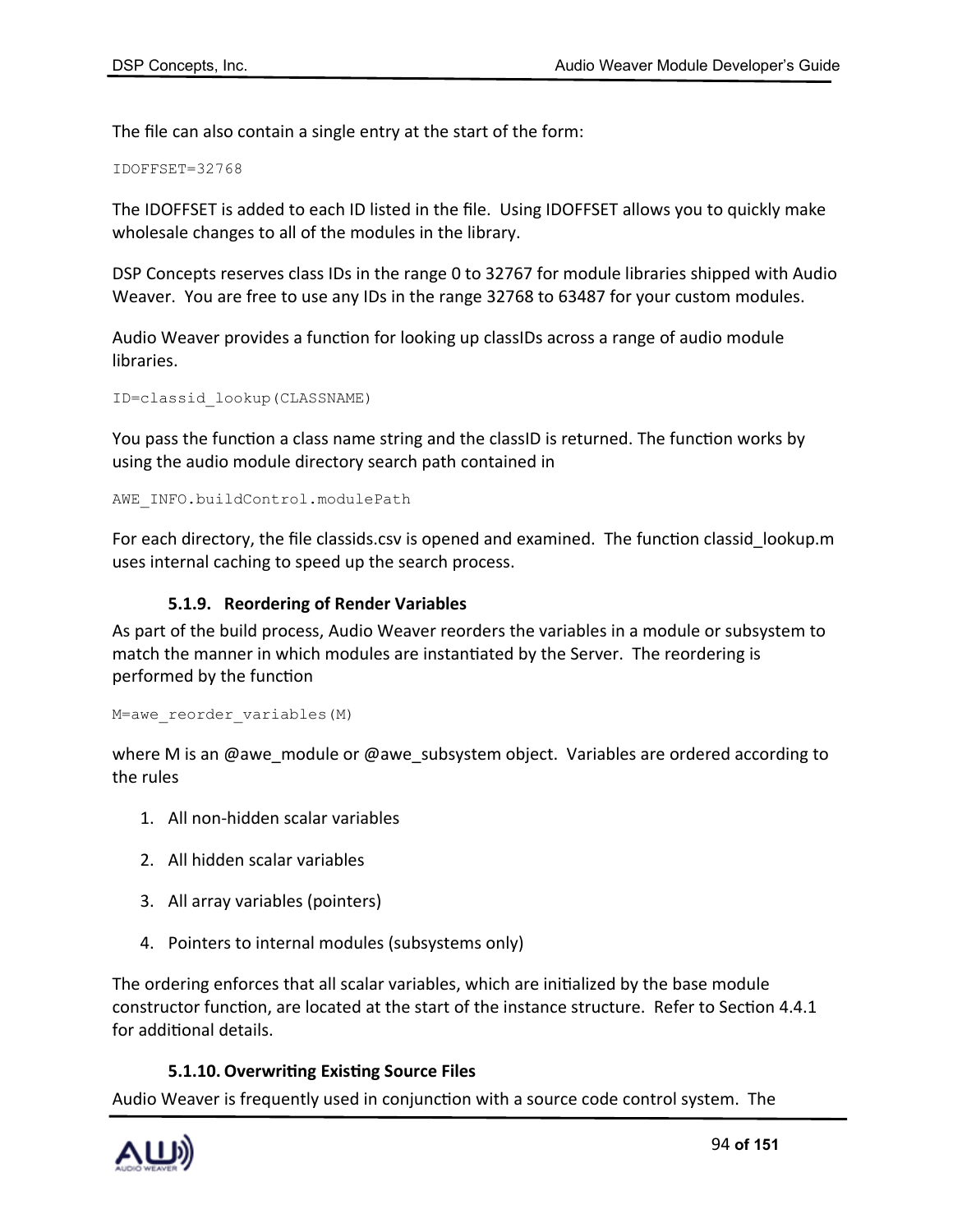awe generate library.m function overwrites generated files only if there is an actual change to the file. If nothing has changed, the file is untouched.

Each generated file is first written to a temporary file. Then the temporary file is compared with the existing version. If the files are identical, then the existing file is untouched and the temporary file is deleted. If the temporary file differs from the existing file, then the existing file is overwritten.

#### **5.1.11. Specifying Wiring Constraints**

The .wireAllocation field of an audio module allows you to specify wiring constraints for the routing algorithm. There are two possible values

- 'distinct' None of the input wire buffers will be used as output wire buffers. That is, the outputs will be "distinct" from the inputs.
- 'across' The routing algorithm will try and reuse wire buffers across the module, whenever possible. That is, the wire buffer assigned to input pin N will be reused for output pin N. The wires are the same "across" the module.

awe module.m sets .wireAllocation to 'distinct' by default. This is the safest approach but consumes more memory. 'across' conserves memory and is often easier to debug. When 'distinct' is specified, the output wires will always be different compared to the inputs. When 'across' is specified, the routing algorithm will attempt to reuse the buffers, but this may not always be the case.

The choice between 'distinct' and 'across' depends upon the internal details of your processing algorithm. Buffer pointer usage within the algorithm has to be studied to determine if 'across' wiring is possible. Consider the scaler module processing function shown below. This module has N inputs and N outputs with the  $N^{th}$  input being scaled and written to the  $N^{th}$  output.

```
void awe modScalerProcess(void *pInstance)
{
  awe modScalerInstance *S = (awe modScalerInstance *)pInstance;
  WireInstance **pWires = ClassModule GetWires(S);
  int numPins = ClassModule GetNInWires(S);
   int pin;
   for(pin=0;pin<numPins;pin++)
     {
      awe vecScale((float *)(pWires[pin]->buffer), 1,
                (float *)(pWires[numPins+pin]->buffer), 1, 
               S->gain, ClassWire GetNumSamples(pWires[pin]));
     }
}
```
It is safe to use 'across' wiring in this case. Now consider the Mixer module. This module has 1 input pin with M channels and 1 output pin with N channels. Each output channel is formed as

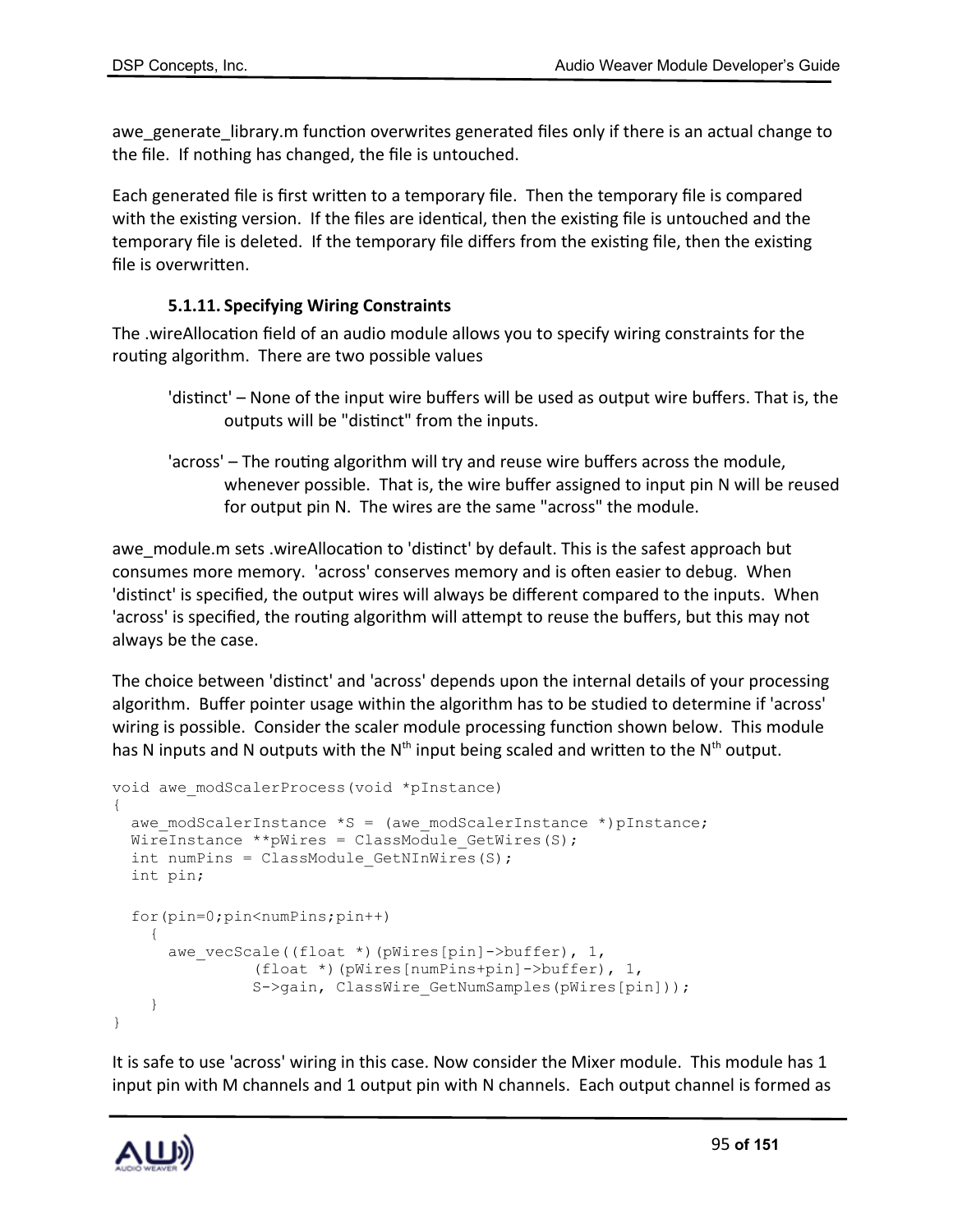a weighted sum of input channels with each output channel written in order. In this case, you can no longer use 'across' wiring because each output channel depends upon each input channel. If 'across' wiring were used, then writing the first output channel would overwrite the first input channel.

Note that 'across' is a suggestion to the routing algorithm. In certain cases, 'across' wiring cannot be used and distinct buffers will be provided. You should always write your audio module processing function anticipating that the buffer pointers may be distinct. For example, the inner loop of the awe modScalerExampleProcess function should not be written as:

```
 for(pin=0;pin<numPins;pin++)
   {
    awe vecScale((float *)(pWires[pin]->buffer), 1,
               (float *)(pWires[pin]->buffer), 1, 
             S->gain, ClassWire GetNumSamples(pWires[pin]));
   }
```
The routing algorithm may decide to assign a distinct output buffer; always pass in the given output buffer pointer.

The most common situation when 'across' wiring cannot be applied is when a module sits between the input and output of a system. For routing reasons, the wires attached to the input and output of a subsystem have to be distinct. Placing a module with .wireAllocation='across' between them will still lead to distinct buffer allocation.

## **5.1.12. AudioWeaverModule Tag**

The function awe help.m displays a list of all Audio Weaver modules on the current module search path. In order for a module m-file to be picked up, you need to add the tag AudioWeaverModule somewhere within the m-file. This tag allows you to differentiate between actual module m-files and other MATLAB files contained in the same directories. The tag can be placed anywhere within the file, usually in a comment as shown below:

% AudioWeaverModule [This tag makes it appear under awe help]

#### **5.2. Code Markers and Template Substitution**

Template substitution is an automated method of replacing strings within a file to generate an output file. The process starts with a template file and Audio Weaver provides separate templates for the generated .c and .h files:

```
<AWE>\matlab\module_generation\templates\awe_module_template.h
<AWE>\matlab\module_generation\templates\awe_module_template.c
```
A template file contains normal text interspersed with entries of the form

\$IDENTIFIER\$

where IDENTIFIER is a string. The template substitution function is given a list of identifiers

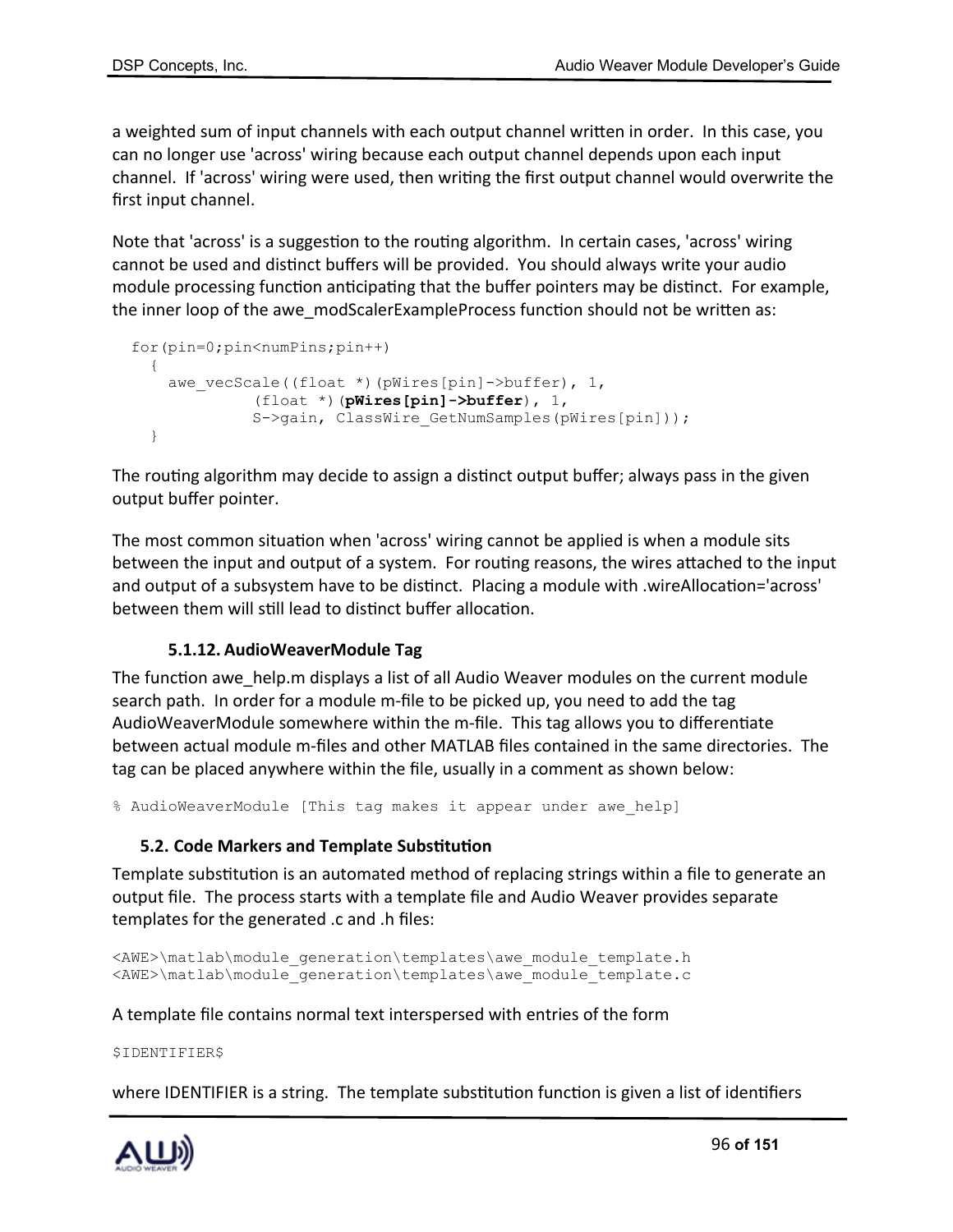together with their replacements. The substitutions are performed and a new output file is created. If an identifier within a file is not defined, then it is deleted and does not appear in the output.

## **5.2.1. Adding Code Markers**

A "code marker" is an identifier together with a replacement string. Each module and subsystem has its own list of code markers. The MATLAB function

```
awe_addcodemarker(M, IDENTIFER, SUBSTITUTION)
```
creates a new code marker. The function arguments are:

M - @awe\_module or @awe\_subsystem object

IDENTIFIER – string indicating a specific identifier in a template file.

SUBSTITUTION – string containing the replacement value for the identifier.

SUBSTITUTION can be either a single string or a cell array of strings for multi-line replacements. If you call awe addcodemarker.m and an IDENTIFIER of the specified name already exists, then the new SUBSTITUTION string is appended as another line. For example, the following entry located near the top of awe module template.c file is used to specify include files:

\$srcFileInclude\$

## If you call

```
awe addcodemarker(M, 'srcFileInclude', '#include "file1.h"');
awe_addcodemarker(M, 'srcFileInclude', '#include "file2.h"');
```
Then the generated file will include both lines:

```
#include "file1.h"
#include "file2.h"
```
An optional  $4<sup>th</sup>$  argument selects between appending and overwriting duplicate code markers.

awe\_addcodemarker(M, IDENTIFER, SUBSTITUTION, APPEND)

By default, APPEND=1 and duplicate code markers are appended. If you set APPEND=0, then an existing code marker of the same name is overwritten. For example,

```
awe addcodemarker(M, 'srcFileInclude', '#include "file1.h"');
awe_addcodemarker(M, 'srcFileInclude', '#include "file2.h"', 0);
```
Since \$srcFileInclude\$ is already defined, the second call to awe\_addcodemarker.m will overwrite the code marker and the generated file will only contain

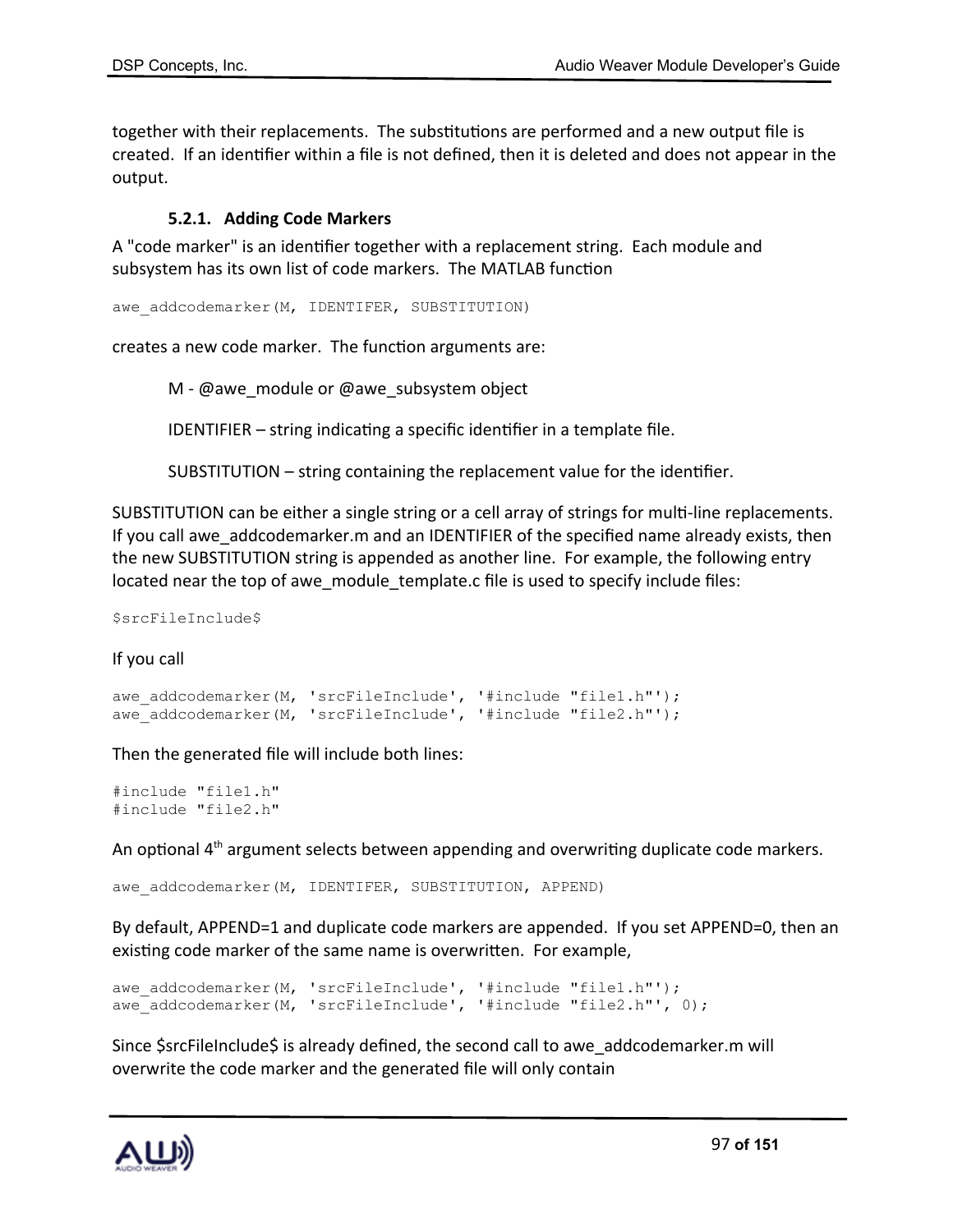#include "file2.h"

The call awe\_addcodemarker.m adds the code marker information into the field .codeMarker of the module. You could, for example, examine the code markers defined for the scaler\_module.m as follows:

```
>> M=scaler module('fred');
>> M.codeMarker{1}
ans = name: 'processFunction'
     text: 'Insert:code\InnerScaler_Process.c'
>> M.codeMarker{2}
ans = name: 'discussion'
     text: {1x9 cell}
```
#### **5.2.2. Inserting Files**

In many cases, the SUBSTITUTION string contains many lines and it is unwieldy to represent in MATLAB. Instead, it is easier to copy the SUBSTITUTION text from another file. If the SUBSTITUTION string has the form "Insert:filename.txt" then the text will be copied from filename.txt. filename.txt is referenced relative to the location of the module's m-file. You can specify subdirectories as well. For example:

```
awe addcodemarker(M, 'processFunction', ...
            'Insert:InnerPeakHold_Process.c');
```
inserts the file InnerPeakHold Process.c located in the subdirectory "Inner".

#### **5.2.3. awe\_lookupcodemarker.m**

The MATLAB function

STR=awe\_lookupcodemarker(M, IDENTIFIER)

returns the contents of a code marker. If IDENTIFIER is not defined, then the function returns an empty string. The returned value STR is either a string, for simple replacements, or a cell array in the case of multi-line replacements.

#### **5.2.4. awe\_deletecodemarker.m**

M=awe deletecodemarker(M, IDENTIFIER)

Deletes the code marker named IDENTIFIER.

```
M=awe_deletecodemarker(M)
```
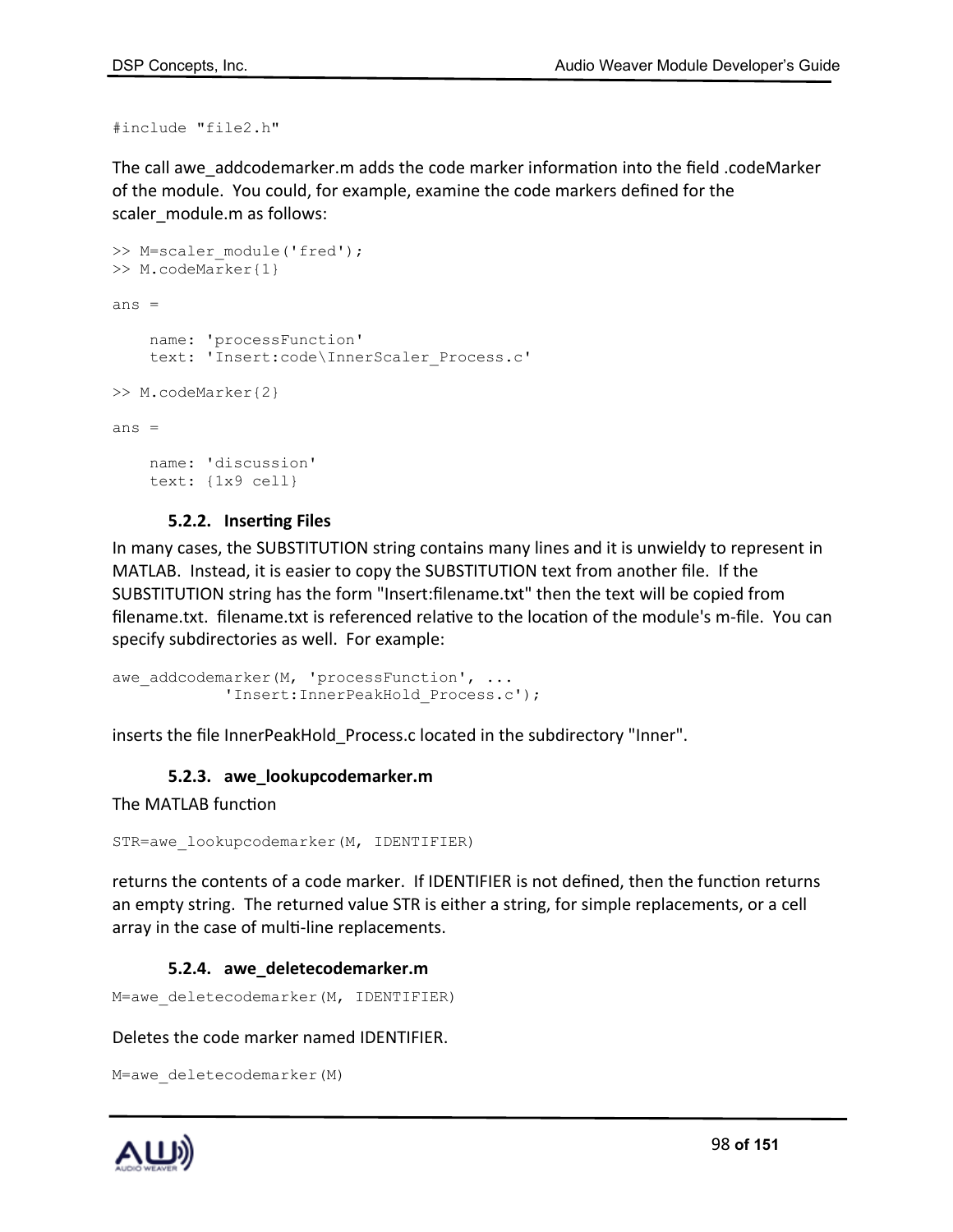Deletes all code markers associated with a module or subsystem.

#### **5.2.5. Template Substitution Preprocessor**

The template files also contain their own preprocessor directives. These directives are similar to those used by the C preprocessor but are handled by the template substitution function. The directives are identified by ## and only a few variations are supported.

```
##if 1
… This code will appear in the output file …
##endif
##if 0
… This code will NOT appear in the output file …
##endif
```
When the argument to ##if is 1, then the text between the ##if and ##endif will appear in the generated file. Otherwise, the text will not appear. You can also use an identifier with an ##if statement as in

```
##if $myVariable$
Optional text
##endif
```
#### If you set

```
awe_addcodemarker(M, 'myVariable', '1')
```
then the optional text will appear in the generated file. Note that \$myVariable\$ is being set to the string '1' not to the numeric value 1. The template preprocessor directive also supports an else clause

```
##if $combineSourceFiles$
#include "$combinedIncludeName$"
##else
#include "$baseHFileName$"
##endif
```
#### **5.2.6. Frequently Defined Code Markers**

This section lists out code markers that are frequently defined when developing custom audio modules.

#### **5.2.6.1. \$bypassFunction\$**

C code which specifies the inner portion of the bypass function. When this is defined, the bypass function is written into generated C file.

#### **5.2.6.2. \$bypassFunctionName\$**

Allows you to specify a bypass function by name. This is typically used in conjunction with one of the predefined bypass functions listed in Section 4.4.5. For example,

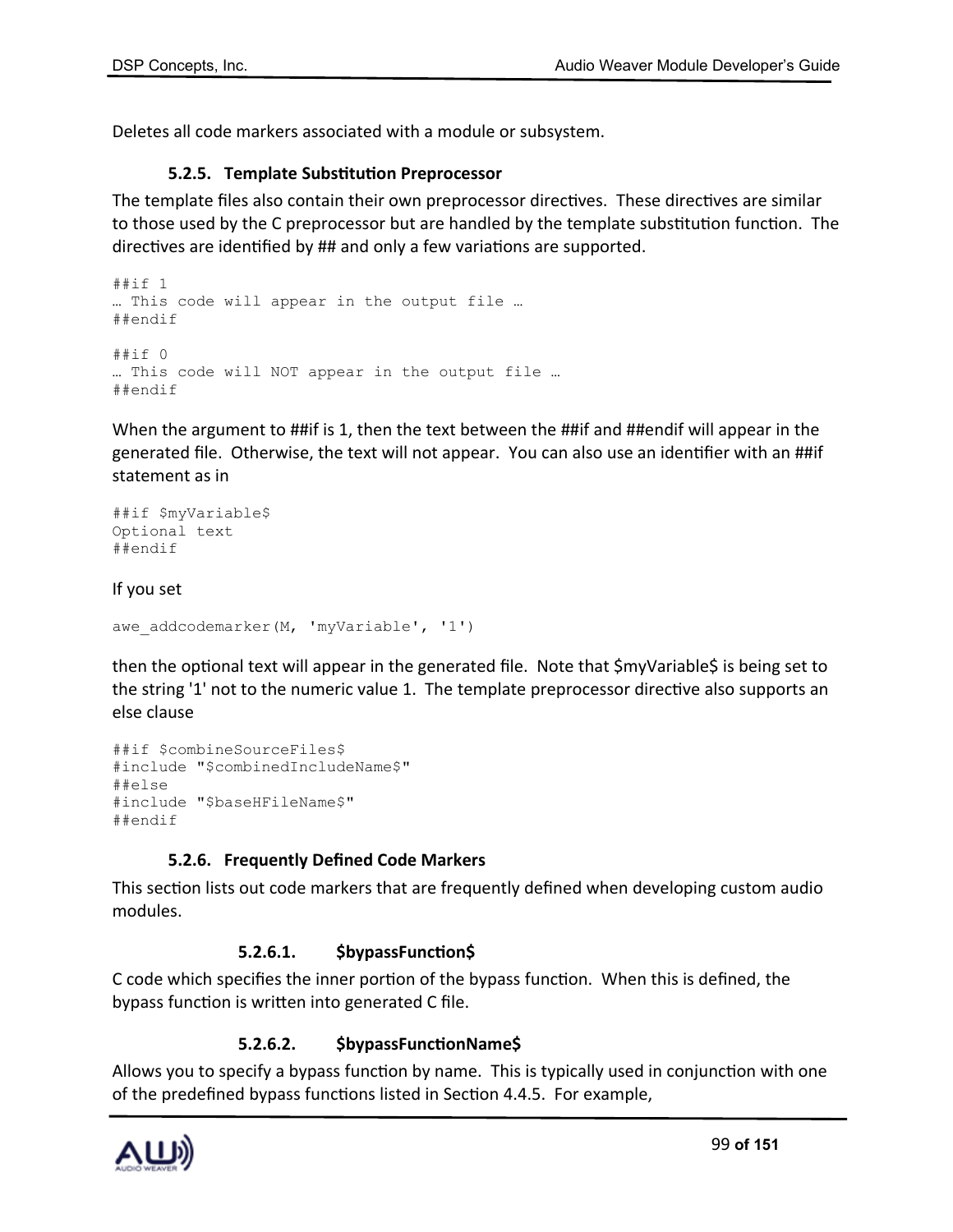```
awe_addcodemarker(M, 'bypassFunctionName', 'IOAcrossModule_Bypass');
```
The following logic defines the bypass function.

- 1. If \$bypassFunction\$ is defined, then the code is placed into the generated .c file and \$bypassFunctionName\$ is set to awe\_modClassNameBypass,
- 2. If \$bypassFunctionName\$ is defined, then this function is used for bypass behavior. No additional code is placed into the generated .c file.
- 3. Otherwise, the default bypass function IOMatchUpModule\_Bypass() is used. No additional code is placed into the generated .c file.

#### **5.2.6.3. \$constructorFunction\$**

Specifies the inner portion of a custom constructor function. The function must follow the calling convention outlined in Section 4.4.1.

- *Simple audio modules without indirect arrays* No need to define the constructor function. The BaseClassModule Constructor() usually does everything needed.
- *Audio modules with direct arrays* Set the .arrayHeap and .arraySizeConstructor fields of the array variables in MATLAB. Audio Weaver will then auto generate a suitable constructor function.
- *Complex modules requiring further initialization* Write a custom \$constructorFunction\$ or use the \$postConstructorFunction\$ shown below.
- *Modules created out of subsystems* Audio Weaver automatically generates code for these systems. If you need further initialization, use the \$postConstructorFunction \$ shown below.

#### **5.2.6.4. \$postConstructorFunction\$**

This code marker follows immediately after the SconstructorFunction\$ code marker in awe module template.c. This marker allows you to add your own code in cases where Audio Weaver generates the memory allocation and instantiation code but further initialization is needed. It is particularly useful for subsystems.

#### **5.2.6.5. \$discussion\$**

Defines the discussion section of the help documentation. This has been grandfathered for backwards compatibility. When writing new modules, set the M.docInfo.discussion field of the audio module instead.

#### **5.2.6.6. \$getFunction\$**

Specifies the inner portion of a module's Get function. Follows the calling convention outlined in Section 4.4.4.

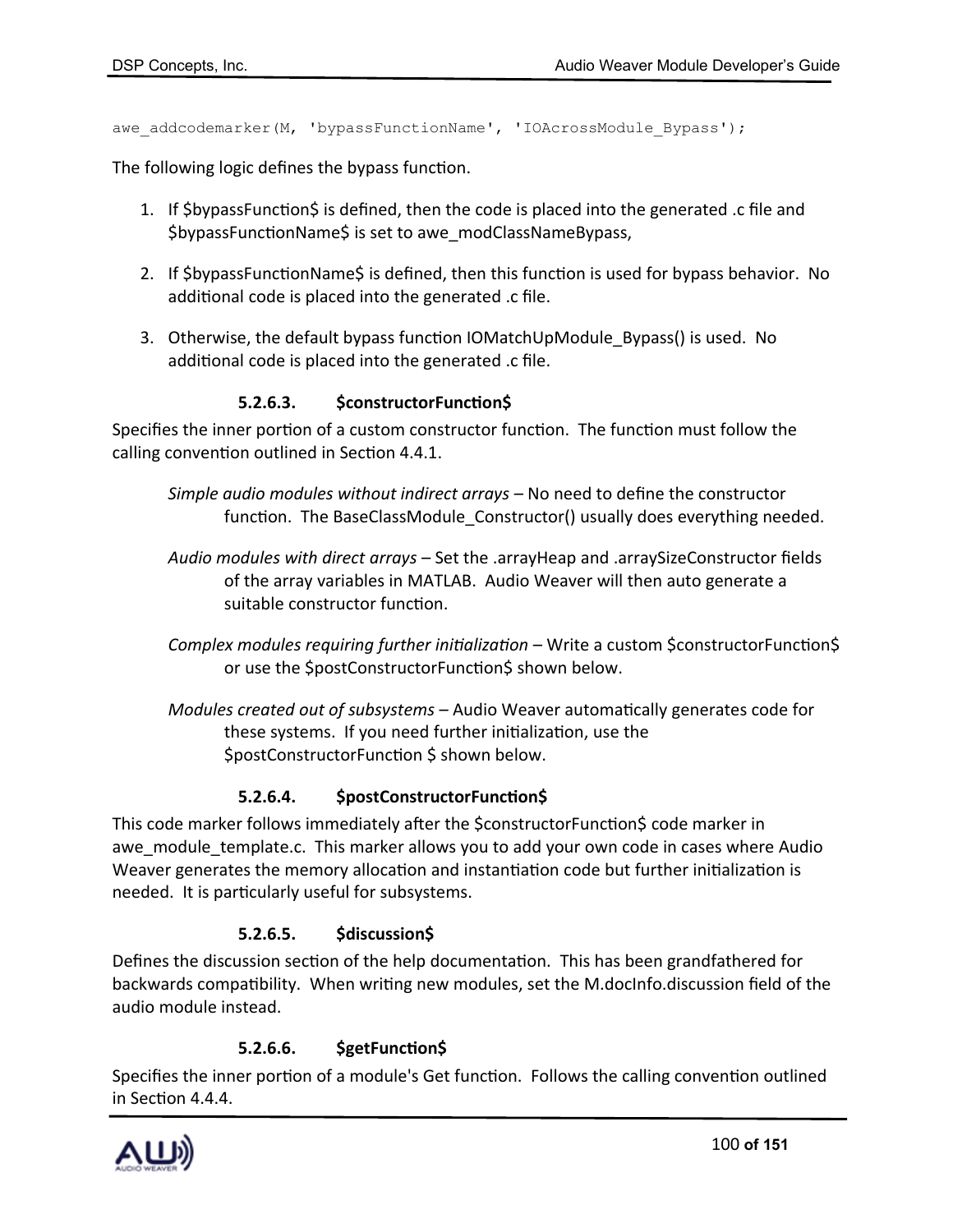#### **5.2.6.7. \$setFunction\$**

Specifies the inner portion of a module's Set function. Follows the calling convention outlined in Section 4.4.3.

#### **5.2.6.8. \$hFileDefine\$**

Located near the top of the template file awe module template.h. Allows you to add additional preprocessor directives (or anything else) at the start of the header file. Example,

awe addcodemarker(M, 'hFileDefine', '#define TRUE 1');

#### **5.2.6.9. \$hFileInclude\$**

Located near the top of the template file awe module template.h. Allows you to include additional header files.

awe addcodemarker(M, 'hFileInclude', '#define <stdlib.h>');

#### **5.2.6.10. \$processFunction\$**

Specifies the inner code for the module's processing function. This must always be defined for modules. For subsystems, the auto-generated should be used. Refer to Section 4.4.2 for a discussion of how to define this function.

#### **5.2.6.11. \$preProcessFunction\$**

This code marker is located immediately before the \$processFunction\$ marker. It is typically used with subsystems when you want to insert your code custom code immediately prior to the auto-generated \$processFunction\$.

#### **5.2.6.12. \$postProcessFunction\$**

Similar to \$preProcessFunction\$ but the code here is inserted immediately after the \$processFunction\$. It is typically used with subsystems when you want to insert your custom code immediately after the auto-generated \$processFunction\$.

#### **5.2.6.13. \$srcFileDefine\$**

Located near the top of the template file awe module template.c. Allows you to add additional preprocessor directives (or anything else) at the start of the source file.

#### **5.2.6.14. \$srcFileInclude\$**

Located near the top of the template file awe\_module\_template.c. Allows you to specify additional includes files.

#### **5.2.6.15. \$hFileTemplate\$ and \$srcFileTemplate\$**

Audio Weaver uses the default template files specified at the start of Section 5.2. You can override the templates used by a particular module by setting these code markers. There are separate markers for the header file, \$hFileTemplate\$, and the source file, \$srcFileTemplate\$. It is handy to override these values if you want to change copyright information in the

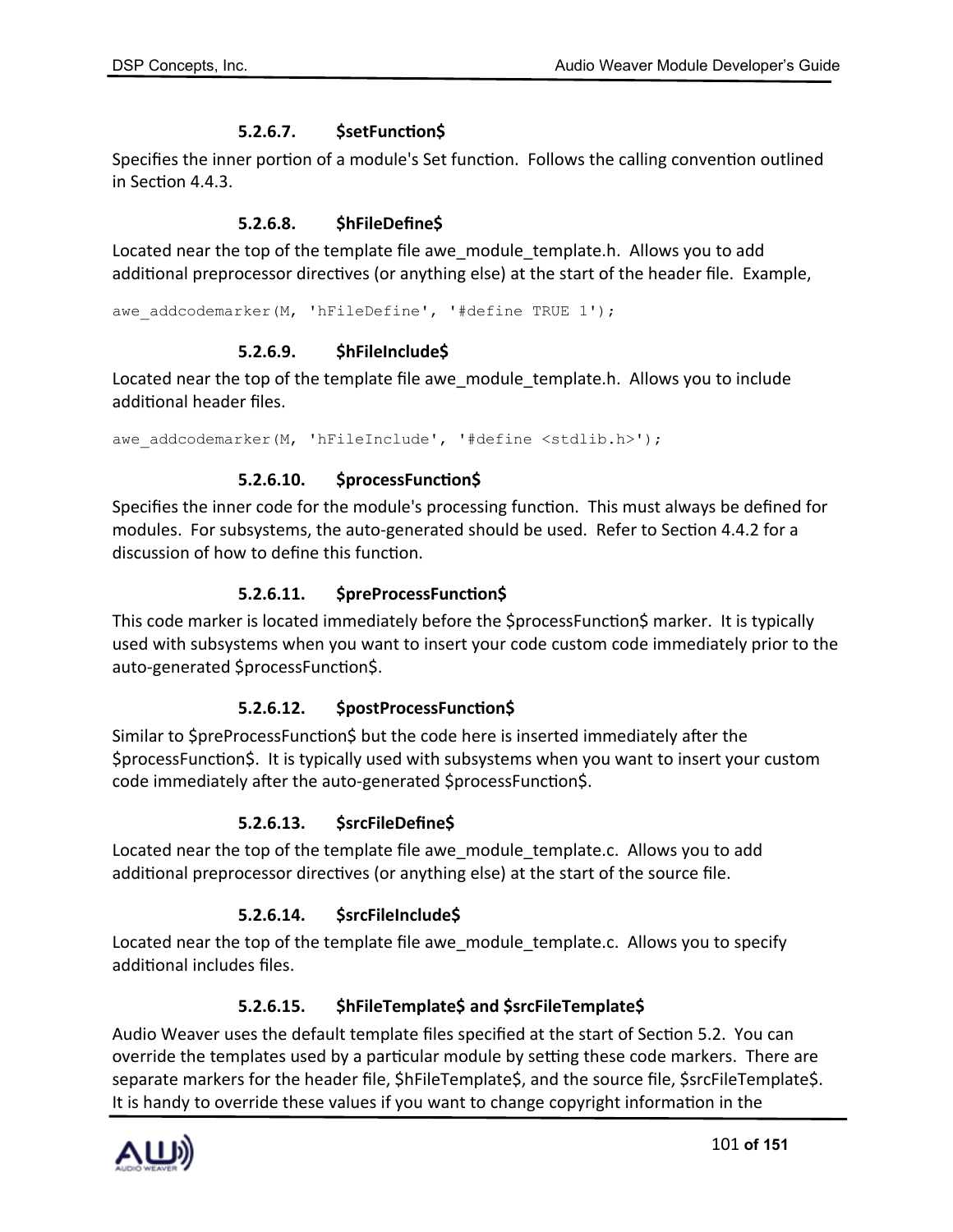generated files.

#### **5.3. Fine Tuning Code Generation**

This section contains further instructions for fine tuning code generation. Many of the items apply to modules generated using compiled subsystems.

#### **5.3.1. Automatically Generated Array Initializers**

In many cases, an audio module requires a custom constructor function solely for the purpose of allocating indirect arrays. If the size of the allocated memory can be defined using existing module variables, then Audio Weaver can automatically generate a constructor function.

The generated array constructor code is of the form:

```
if ((S->ARRAYVAR = (TYPE *) awe fwMalloc(SIZE, HEAP, retVal)) == 0)
{
     // Error code is in *retVal
     return 0;
}
```
where

ARRAYVAR – is the name of the variable

TYPE – is the type of the module (either float, fract32, or int)

 $SIZE - is a user specified string$ 

HEAP – is a user specified string.

ARRAYVAR and TYPE are already known to MATLAB. SIZE and HEAP must be separately specified as C code to embed into the generated code. The string SIZE is specified in MATLAB by setting field .arraySizeConstructor field of the array variable. Similarly, HEAP is specified by setting the .arrayHeap field of the array variable. For an example, see the Peak Hold module in Section 7.2

#### **5.3.2. Specifying Module Constructor Arguments in Subsystems**

This advanced technique is frequently used when compiling subsystems to generate new module classes. Audio Weaver automatically generates a Constructor function for the compiled subsystem, and this constructor in turn calls the constructor functions of the internal modules. The difficulty arises because the arguments to the internal constructor functions are hard coded in the generated file based on the values at code generation time. This is not always the desired behavior.

To get around this problem, Audio Weaver allows you to specify a piece of C code which overrides the default numeric initializer for an internal module variable. The C code is written to the .constructorCode field of the variable. For an example, refer to the look ahead limiter

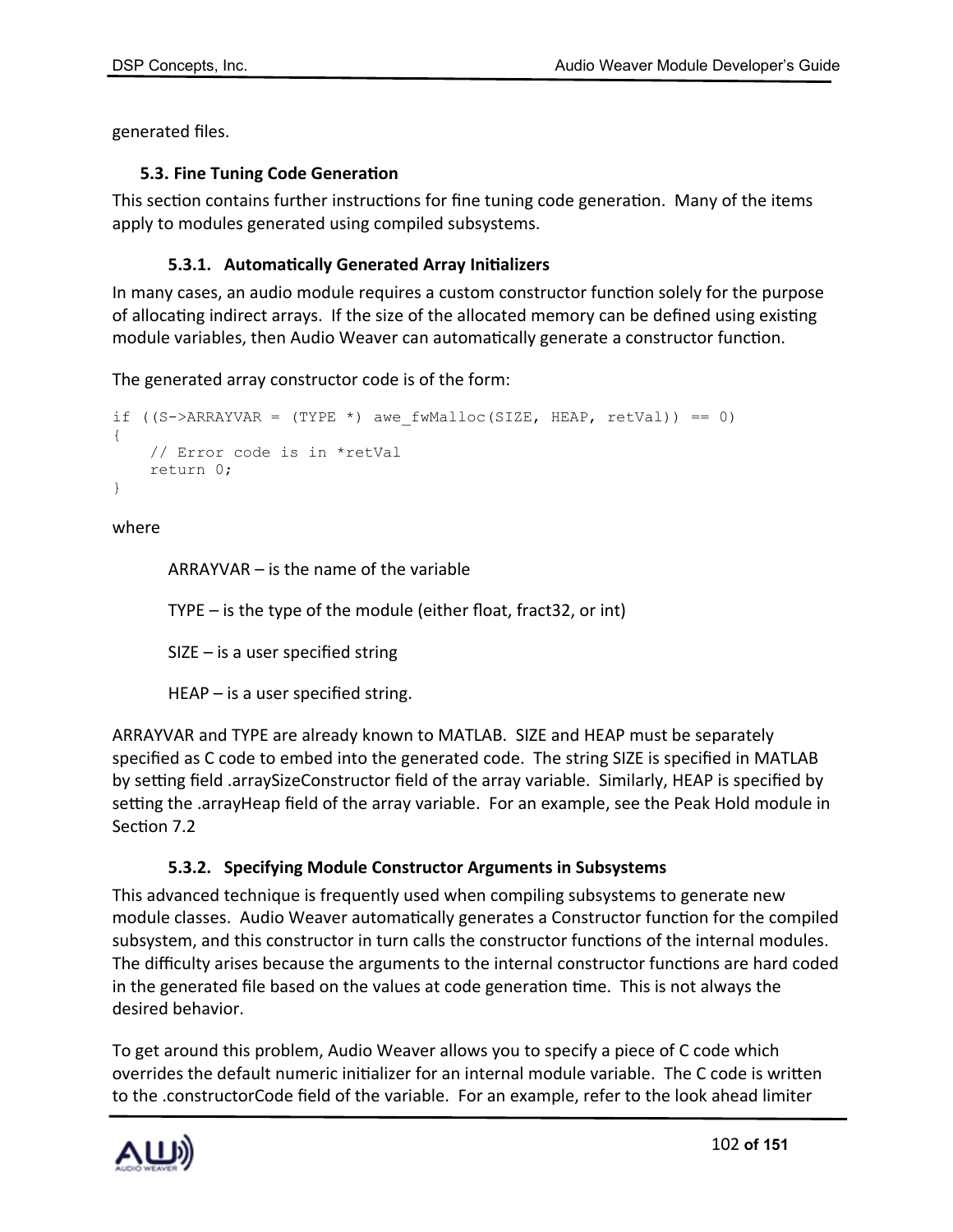example of Section 0.

#### **5.3.3. Avoiding Wire Allocation Problems with Subsystems**

This issue also applies to the case of compiling subsystems to form new module classes. If your subsystem has .flattenOnBuild=1 (which means that it is not compiled), then you can ignore this section. This problem arises because Audio Weaver modules can operate on an arbitrary number of channels. In certain circumstances, the routing algorithm incorrectly allocates wire buffers during code generation such that audio processing crashes at run-time. In these cases, you need to be careful how you specify default channel counts and block sizes within modules. The look ahead limiter example of Section 7.4 demonstrates the problem and presents a solution.

#### **5.4. unique\_classes.m**

```
C=unique_classes(SYS)
```
where

SYS - @awe\_subsystem object.

Returns a list of all the unique module and subsystem classes found within subsystem SYS. The function recursively searches through the system and identifies individual modules and subsystems. The return result C is a cell array of strings. If called without any output arguments, the function displays the class list to the MATLAB output window. The class name of the input SYS is not included in the C. This function is useful for dependency checking.

[C, M]=unique\_classes(SYS)

An optional second output receives a cell array of the actual modules/subsystems listed in C.

SYS can also be a cell array of subsystems. In this case, the function returns the overall set of unique classes needed to create all of the systems in SYS.

[C, M]=unique\_classes(SYS CLIST)

An optional Boolean argument CLIST specifies that the list of unique module classes should be displayed in a manner appropriate for inclusion in the TargetInfo.h file.

For example, to determine all of the unique module classes needed for the agc example, type:

```
>> SYS=agc_example;
>> unique_classes(SYS)
Unique classes within the subsystem of class: test
AGC
AGCCore
AGCMultiplier
Meter
ScalerDB
```
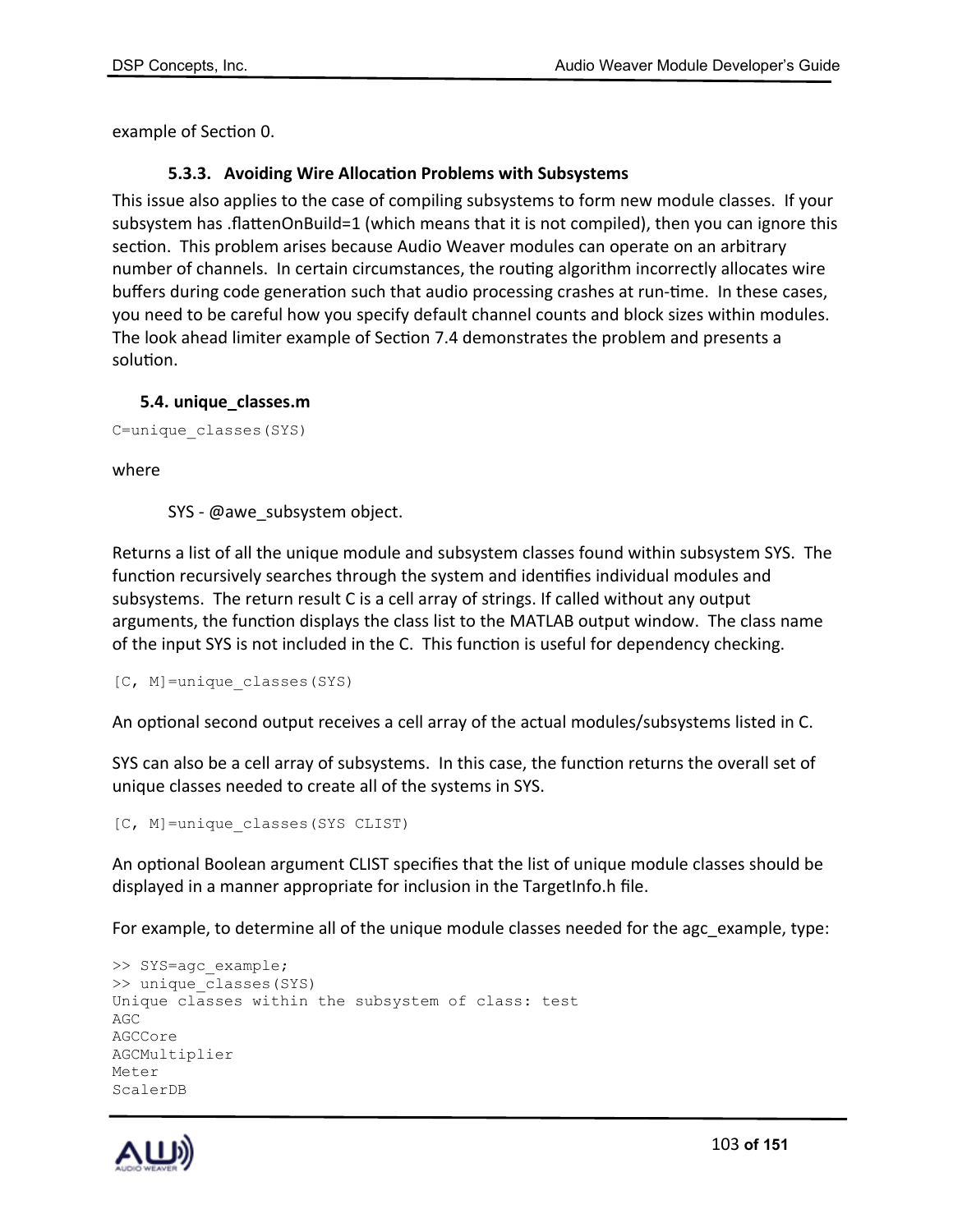If you want to build a target with only the modules required for the agc\_example, you would set CLIST=1. The following C code is then printed to the output window:

```
extern const ModClassModule awe modAGCClass;
extern const ModClassModule awe modAGCCoreClass;
extern const ModClassModule awe modAGCMultiplierClass;
extern const ModClassModule awe modMeterClass;
extern const ModClassModule awe modScalerDBClass;
```

```
#define LISTOFCLASSOBJECTS \
&awe_modAGCClass, \
&awe_modAGCCoreClass, \
&awe_modAGCMultiplierClass, \
&awe_modMeterClass, \
&awe_modScalerDBClass
```
This text can be pasted directly into TargetInfo.h.

#### **5.5. awe\_generate\_module.m**

M=awe\_generate\_module(M, DIRECTORY, WRITEFILES)

Internal function used by awe\_generate\_library.m. In some cases, such as when generating documentation, you may want to call this function directly. Arguments:

M - @awe\_module object.

- DIRECTORY directory in which the generated files should be written to. By default, this is set to MATLAB's current working directory (returned by the pwd command).
- WRITEFILES an optional Boolean argument which specifies whether the generated files should actually be written. If you set WRITEFILES=0, then the module M will be updated with code markers, but no output files will be written. Use WRITEFILES=0 when generating documentation as described in the next Section.

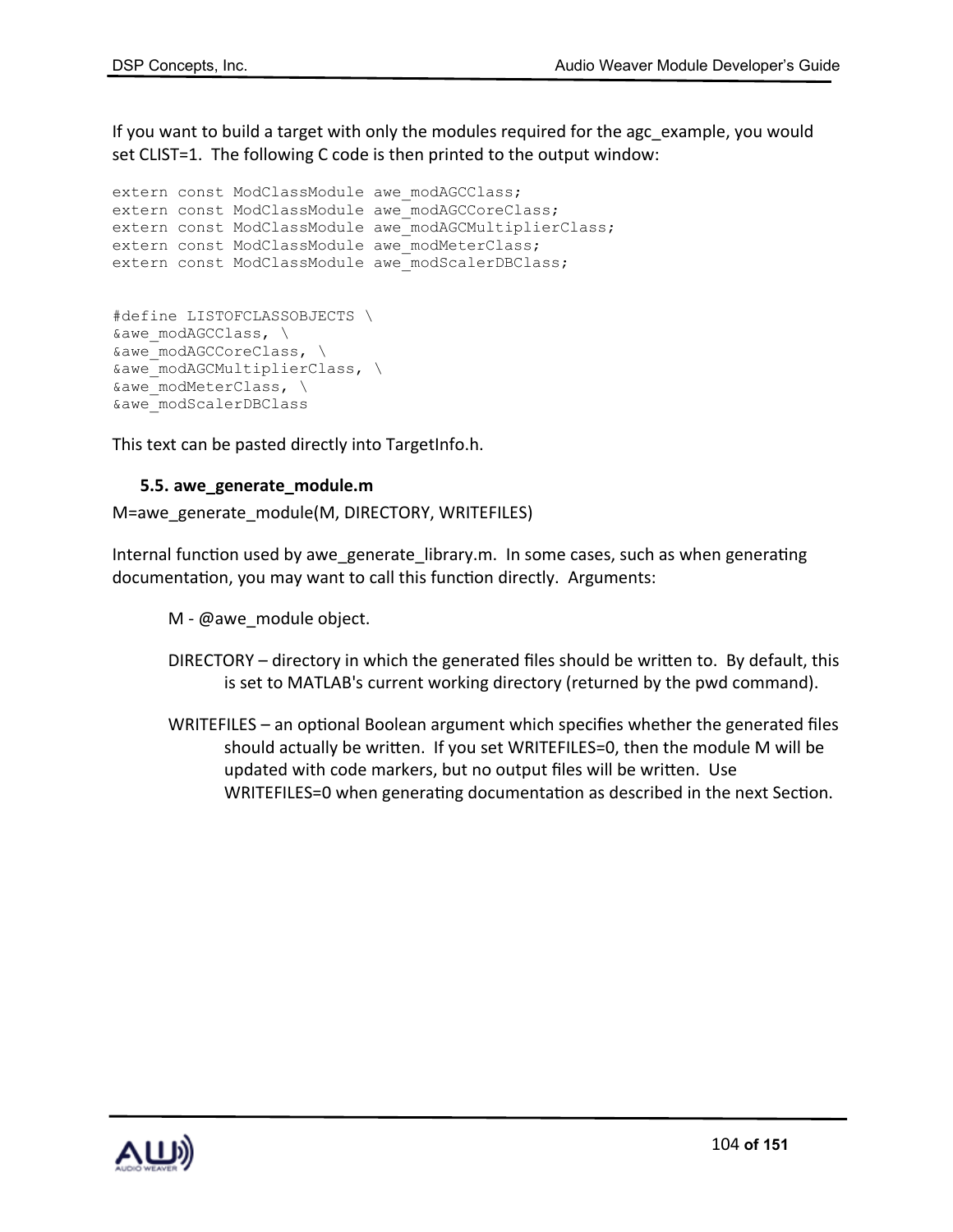# **6. Generating Documentation**

In addition to generating source and header files, Audio Weaver also generates documentation for modules and subsystems in Microsoft Word format. The generated documentation is shown in Figure 1 as item 5. The information in the documentation is pulled from several different places:

- The help comments at the start of the MATLAB M-file. [manual]
- Inserted code markers. [manual]
- Variable and module information. [automatic]
- Input, output, and scratch pins. [automatic]
- Subsystem drawings. [automatic]

In the list above, "manual" indicates that the content is created by the module developer. "automatic" indicates that the content is generated by Audio Weaver based on information in the module m-file.

#### **6.1. awe\_help**

For example, to see the generated help for the scaler smoothed module, type

awe help scaler smoothed example module

at the MATLAB command line. The documentation shown in Figure 2 appears.

Behind the scenes, MATLAB checks if documentation already exists for the module. Since the scaler\_smoothed\_example\_module.m function exists in the directory

<Audio Weaver>\AWEmodules\Source\Examples

it checks if the file

<Audio Weaver>\AWEModules\Source\Examples\Doc\ScalerSmoothedExample.html

exists. The name "ScalerSmoothedExample.html" is based on the module's class name. If the file exists, it is opened and displayed in the MATLAB HTML browser. If it doesn't exist, then the documentation is generated on the fly using Microsoft Word and then saved in HTML format. The process of generating new documentation is quite involved and can take several seconds to complete.

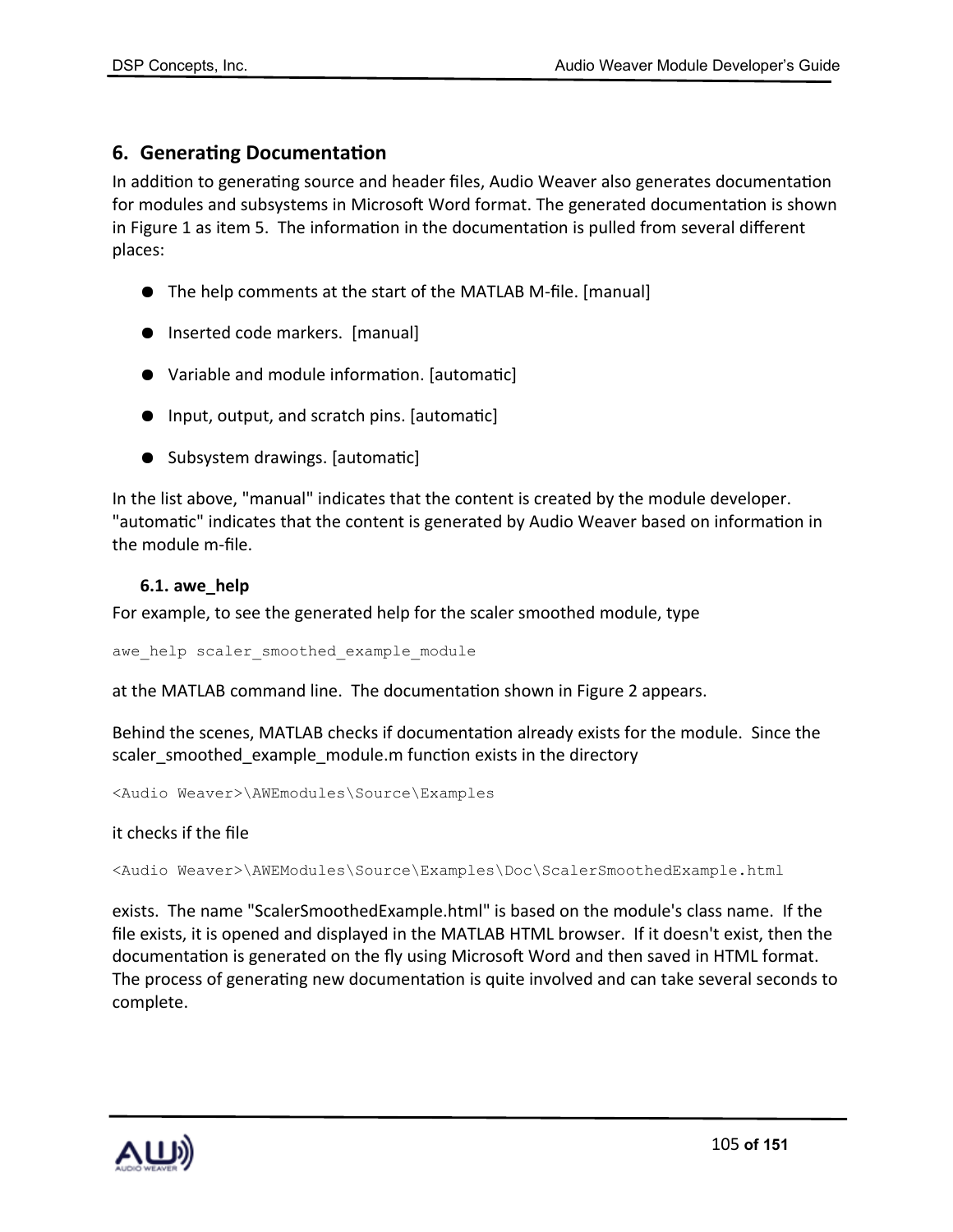

Figure 2. Automatically generated documentation for the scaler smoothed example module.m.

#### **6.2. awe\_generate\_doc.m**

Using awe generate doc.m directly gives you more control over the final documentation including the ability to create a single document describing an entire module library.

awe\_generate\_doc(M, FILENAME)

Generates help documentation for an audio module in a specified format. Arguments:

M - @awe\_module object.

FILENAME - file in which to store the resulting Word document in. This needs to have a .doc extension.

The audio module must already have been through the code generation process and have suitable code markers added.

If M is a cell array containing modules, then the function generates documentation for the entire library. By default, modules appear in the documentation in the same order as in the cell array M. An optional third argument, SORT, allows you to specify that the modules should be sorted by their classNames.

awe generate doc(M, FILENAME, SORT)

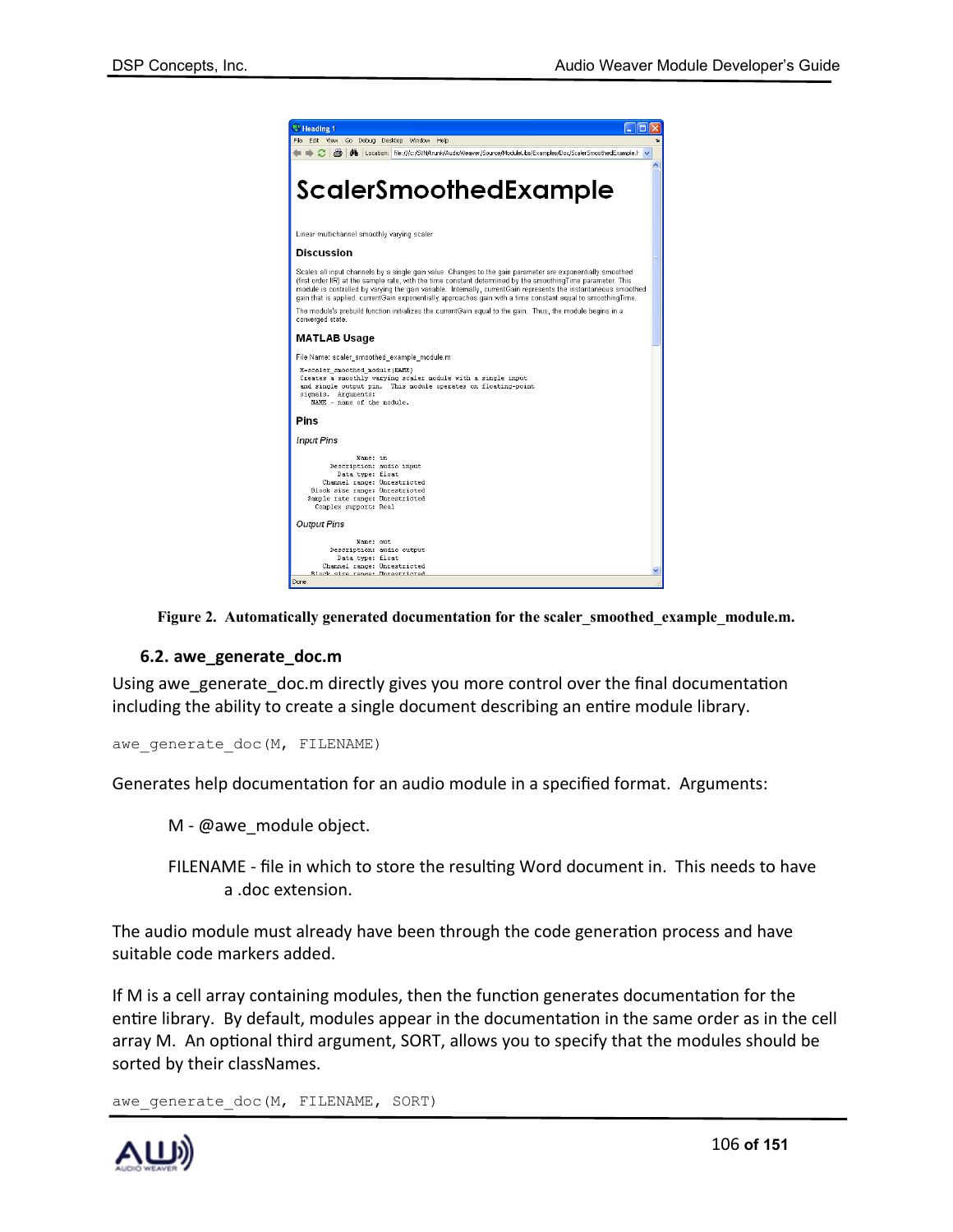#### **6.3. Selecting the Documentation Format**

The global variable AWE\_INFO.docControl.format determines the format of the generated documentation. By default, this is set to

AWE\_INFO.docControl.format='html';

and documentation is displayed as HTML. Switching to

AWE INFO.docControl.format='doc';

causes the documentation to be displayed in Microsoft Word format. In both cases, Microsoft Word is used to generate the underlying document and the '.format' variable controls which format the document is saved in. Generating documentation requires that you have Microsoft Word installed.

Note that .docControl does not affect the HTML format used by awe\_help.m.

#### **6.4. Guidelines for Documenting Modules and Subsystems**

The generated documentation relies upon two manually written sections as shown above. We suggest that you use the following guidelines when documenting modules. Within the help comments at the start of the M-file discuss:

- A brief summary of the module.
- The purpose of each argument to the M-file and its default value.

The module field .docInfo.discussion (or a code marker named 'discussion') contains the text which is inserted under the "Discussion" section of the documentation. The discussion should contain:

- A lengthy description of how the module operates.
- Whether the module has a fixed or variable number of pins.
- Scratch pin requirements and how the sizes relate to the sizes of the input and output pins. (The automatically generated information lists out the scratch pin sizes, but the values shown are only based on the current module settings. The relationship between the scratch sizes and other pin sizes is not described in the automatically generated text.)

#### **6.5. Hilbert Subsystem Example**

We now walk through the automatically generated help for the hilbert subsystem.m and describe where each of the items shown is taken from.

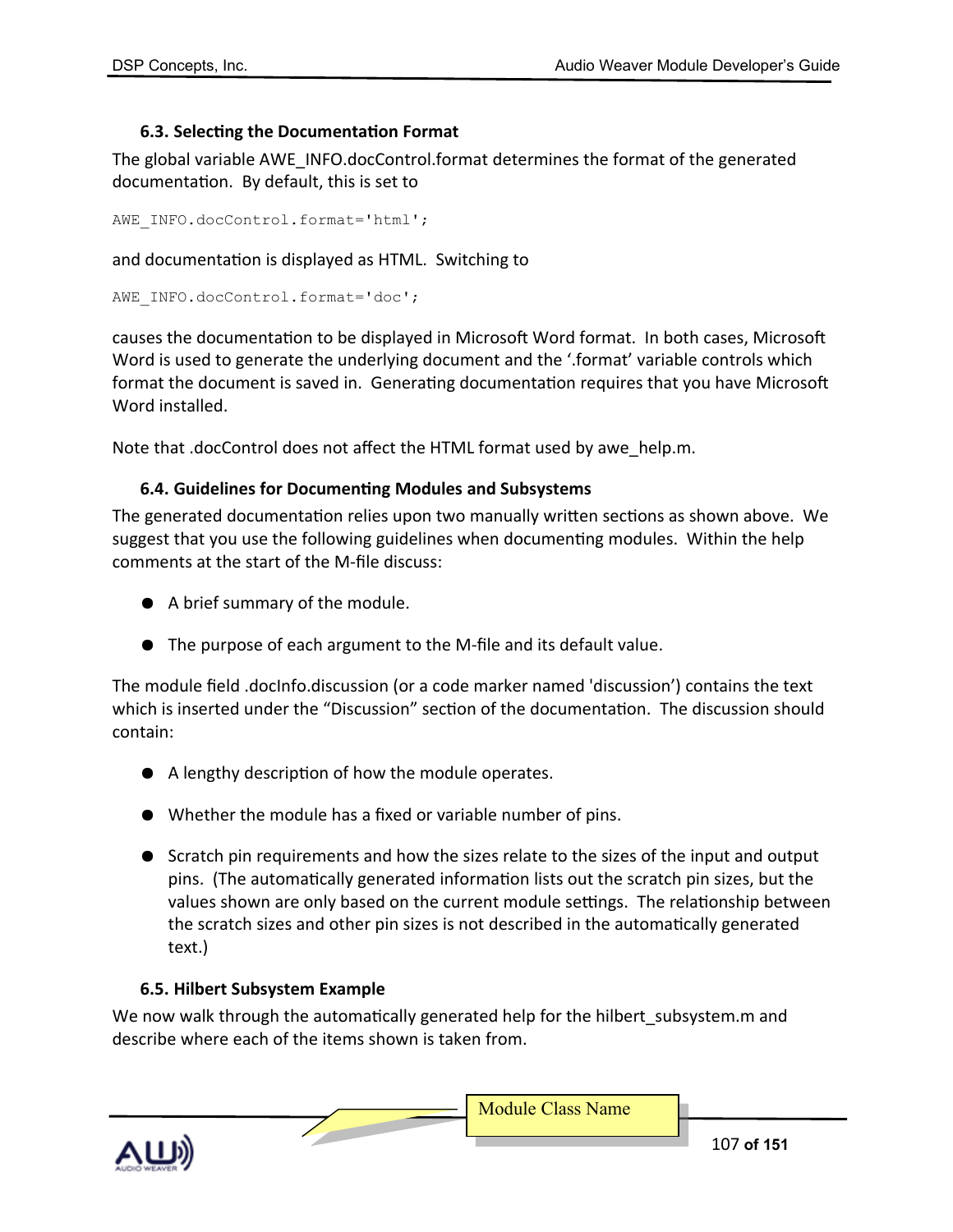'discussion' code marker

# **Hilbert**

Description field

**Discussion** 

This subsystem has 2 inputs are

6th order Hilbert transform

aput pin is named 'in of arbitrary dimension and the size of the output pins equal the<br>size of the input pins. The module operates on multichannel signals. The filters are designed so that

 $\angle(\text{out1}) - \angle(\text{out2}) = 90 \text{ degrees}.$ 

Each filter is a cascade of 6 1st order allpass filters. Internally, pairs of first order allpass filters are combined and implemented as second order Biquad stages.

The subsystem requires two scratch buffers. The size of the scratch buffers equals the size of the input.

# **MATLAB Usage**

| File Name: hilbert subsystem.m                                      | Comments at the top of<br>hilbert subsystem.m. |
|---------------------------------------------------------------------|------------------------------------------------|
| SYS=hilbert subsystem (NAME)                                        |                                                |
| Creates a 2-input 2-output module which implements a $\frac{1}{12}$ |                                                |
| transform. Arquments:                                               |                                                |
| NAME - name of the module.                                          |                                                |

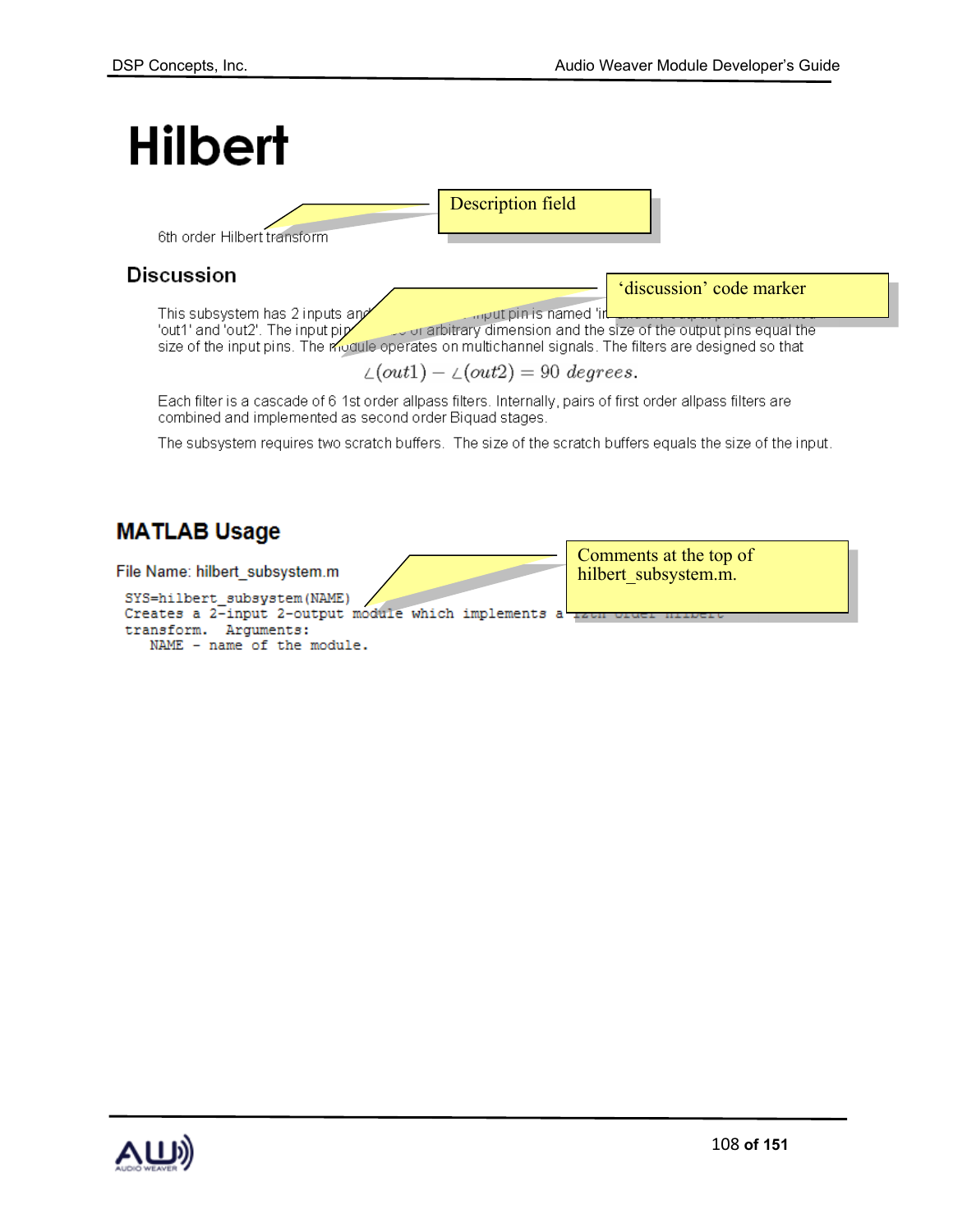# Pins

| <b>Input Pins</b>                                                                                                                                                                                                                                                                                                                |                                                                                                                                                                                               | Automatically generated based on<br>the input pin information.  |
|----------------------------------------------------------------------------------------------------------------------------------------------------------------------------------------------------------------------------------------------------------------------------------------------------------------------------------|-----------------------------------------------------------------------------------------------------------------------------------------------------------------------------------------------|-----------------------------------------------------------------|
| Complex support: Real                                                                                                                                                                                                                                                                                                            | Name: inReal<br>Description: Audio Input for ret<br>Data type: float<br>Channel range: Unrestricted<br>Block size range: Unrestricted<br>Sample rate range: Unrestricted                      |                                                                 |
| Complex support: Real                                                                                                                                                                                                                                                                                                            | Name: inImag<br>Description: Audio Input for imaginary valued signals<br>Data type: float<br>Channel range: Unrestricted<br>Block size range: Unrestricted<br>Sample rate range: Unrestricted |                                                                 |
| <b>Output Pins</b>                                                                                                                                                                                                                                                                                                               |                                                                                                                                                                                               | Automatically generated based on<br>the output pin information. |
| Name: outReal<br>Data type: float<br>Channel range: Unrestricted<br>Block size range: Unrestricted<br>Sample rate range: Unrestricted<br>Complex support: Real<br>Name: outImag<br>Data type: float<br>Channel range: Unrestricted<br>Block size range: Unrestricted<br>Sample rate range: Unrestricted<br>Complex support: Real | Description: Audio output for real valued signals<br>Description: Audio output for imaginary valued signals                                                                                   |                                                                 |
| <b>Scratch Pins</b><br>Channel count: 1<br>Block size: 32<br>Sample rate: 48000                                                                                                                                                                                                                                                  | the scratch pin information.                                                                                                                                                                  | Automatically generated based on                                |
| Channel count: 1<br>Block size: 32<br>Sample rate: 48000                                                                                                                                                                                                                                                                         |                                                                                                                                                                                               |                                                                 |

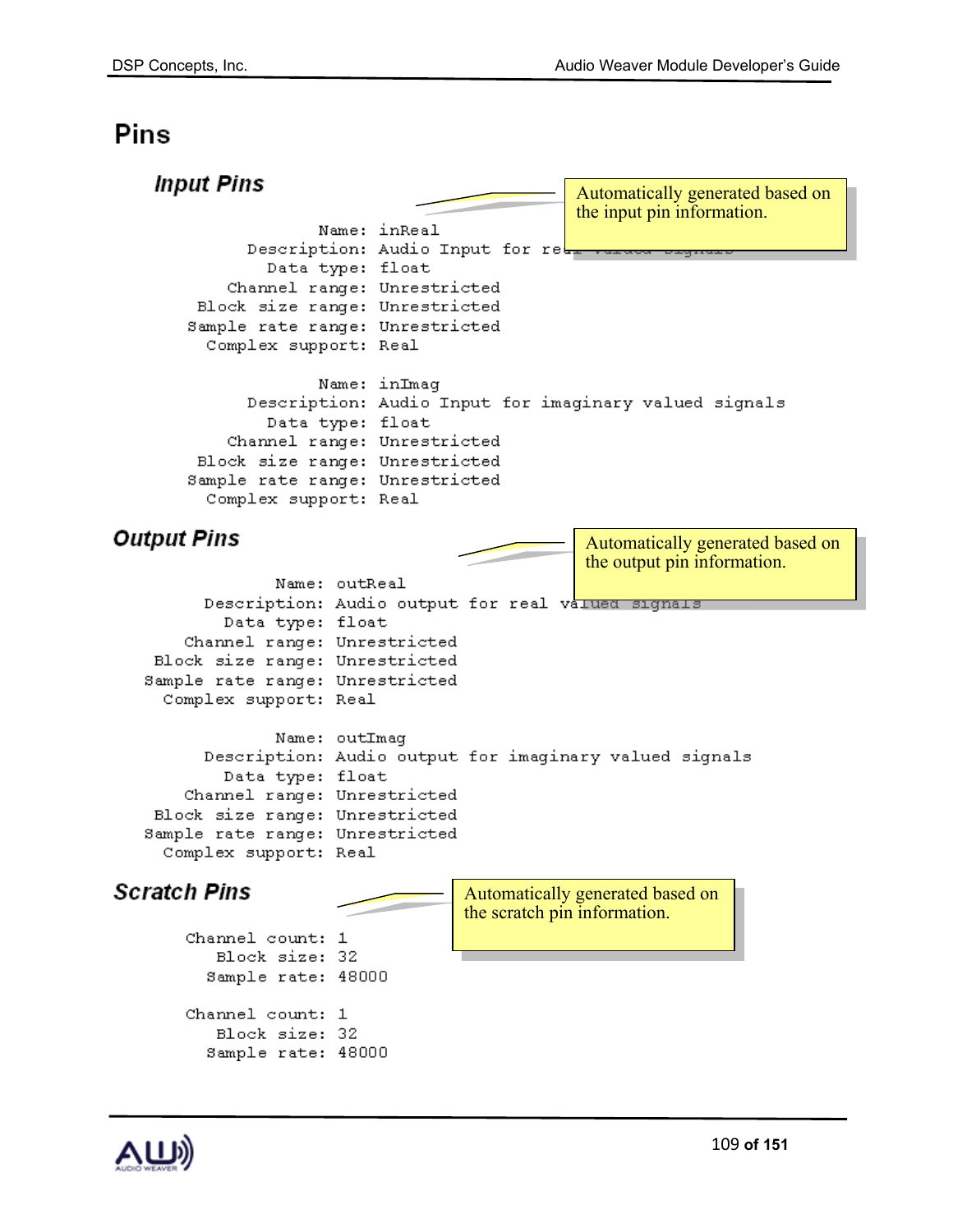# **Type Definition**

```
typedef struct ModuleHilbert
€
      ModuleBiquadClass
                           *bq11;
      ModuleBiquadClass
                           *bq21;
      ModuleBiquadClass
                           *bq12;
      ModuleBiquadClass
                           *bq22;
```
ModuleBiquadClass ModuleBiquadClass

} ModuleHilbertClass;

 $*$ bq13;

 $*$ bq23;

Automatically generated based on the variables and modules that are part of the subsystem.

# **Subsystem Information**

- bq11 2nd order IIR filter
- bq21 2nd order IIR filter
- bq12 2nd order IIR filter  $\bullet$
- bq22 2nd order IIR filter
- bq13 2nd order IIR filter
- bq23 2nd order IIR filter

Automatically generated based on the variables and modules that are part of the subsystem.

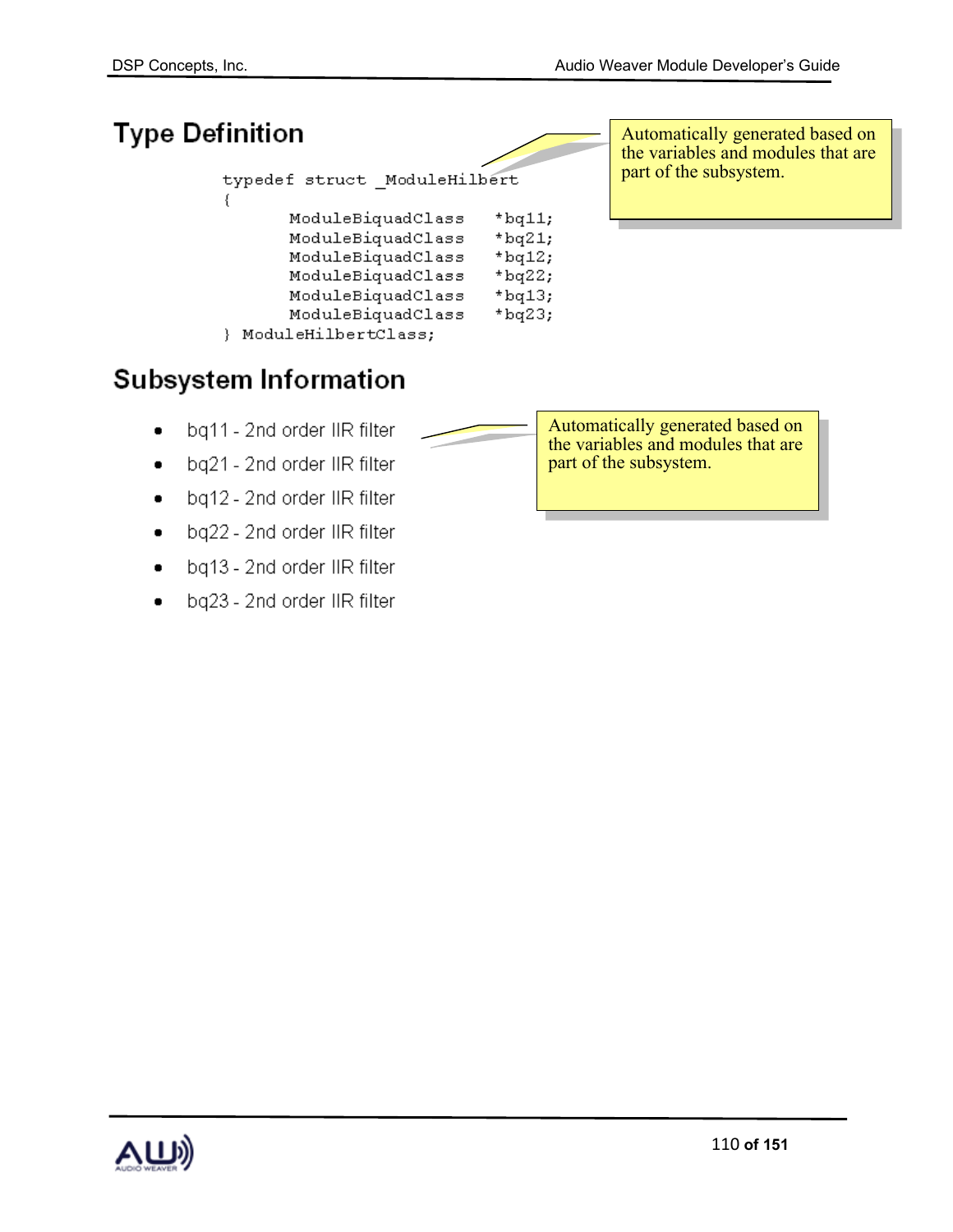

### **6.6. Adding Equations to Documentation**

Audio Weaver supports adding equations to the discussion section of a module. Equations are entered as text commands within the 'discussion' portion in LaTeX format. Equations must be enclosed between dollar signs. For example,

 $\langle\$ 

is expanded to

 $\angle(out1) - \angle(out2) = 90 degrees.$ 

in the document. If you are new to LaTeX, there are many good references available on-line.

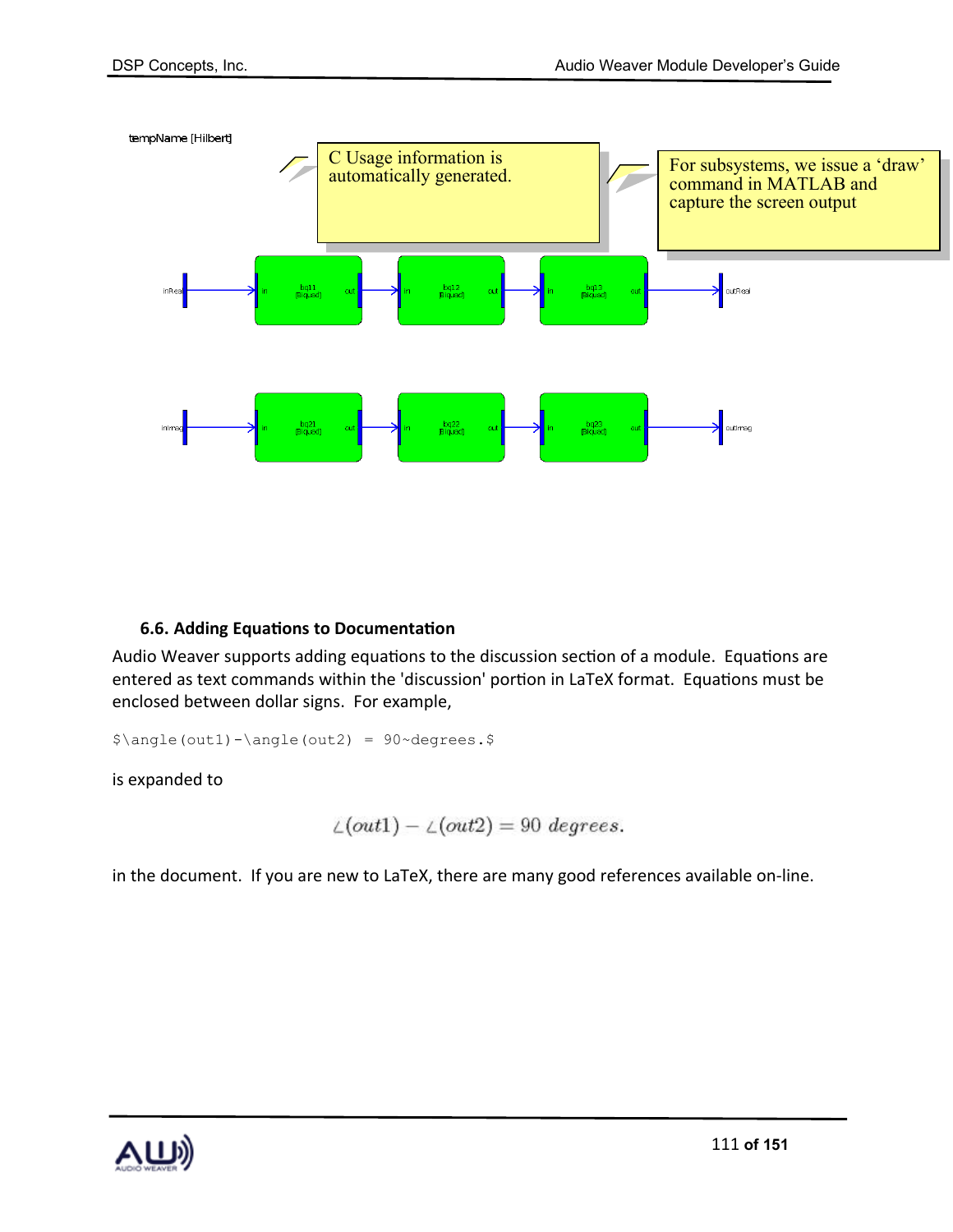## **7. The Examples Module Library**

This section discusses examples which illustrate advanced module design techniques. The modules are part of the Examples module library introduced in Section 2. In addition to the scaler\_smoothed\_example\_module.m, the library contains

- *scaler\_example\_module.m* Simple scaler. This module demonstrates how to support multiple input and output pins each with, possibly, a different number of channels.
- *peak\_hold\_example\_module.m* Similar to a level meter in that it measures the peak signal level. This module demonstrates how to allocate arrays and update array sizes within the module's prebuild function. A fixed-point version of this example is also provided: peak hold example fract32 module.m.
- *fader\_example\_module.m* Front-back fader which pans a signal between two different outputs. This module demonstrates compiled subsystems, that is, how to build a new module class out of a subsystem. A fixed-point version of this example is also provided: fader example fract32 module.m.
- *downsampler\_example\_module.m* Downsampler which keeps 1 out of every D samples; no filtering is performed. This module demonstrates how to operate on arbitrary 32-bit data types as well as changing the output block size and sample rate.
- *lah\_limiter\_example\_module.m* Look ahead limiter delivered as a compiled subsystem. This module demonstrates some advanced features of compiled subsystems including initializing internal module variables and clarifying wire buffer usage.

The example library is found in the

<AWE>\AWEModules\Source\Examples

directory. Run the main script make\_examples.m to generate code for the entire library.

#### **7.1. Scaler Module**

This example is contained in the file scaler example module.m. It is equivalent to scaler module.m provided in the Deprecated module library. This module implements a straightforward linear scaler without any smoothing. The module scaler\_smoothed\_example\_module.m implements linear scaler with smoothing. The module has single input pin and single output pin with arbitrary number of channels. This module illustrate the basic components of Audio Weaver module.

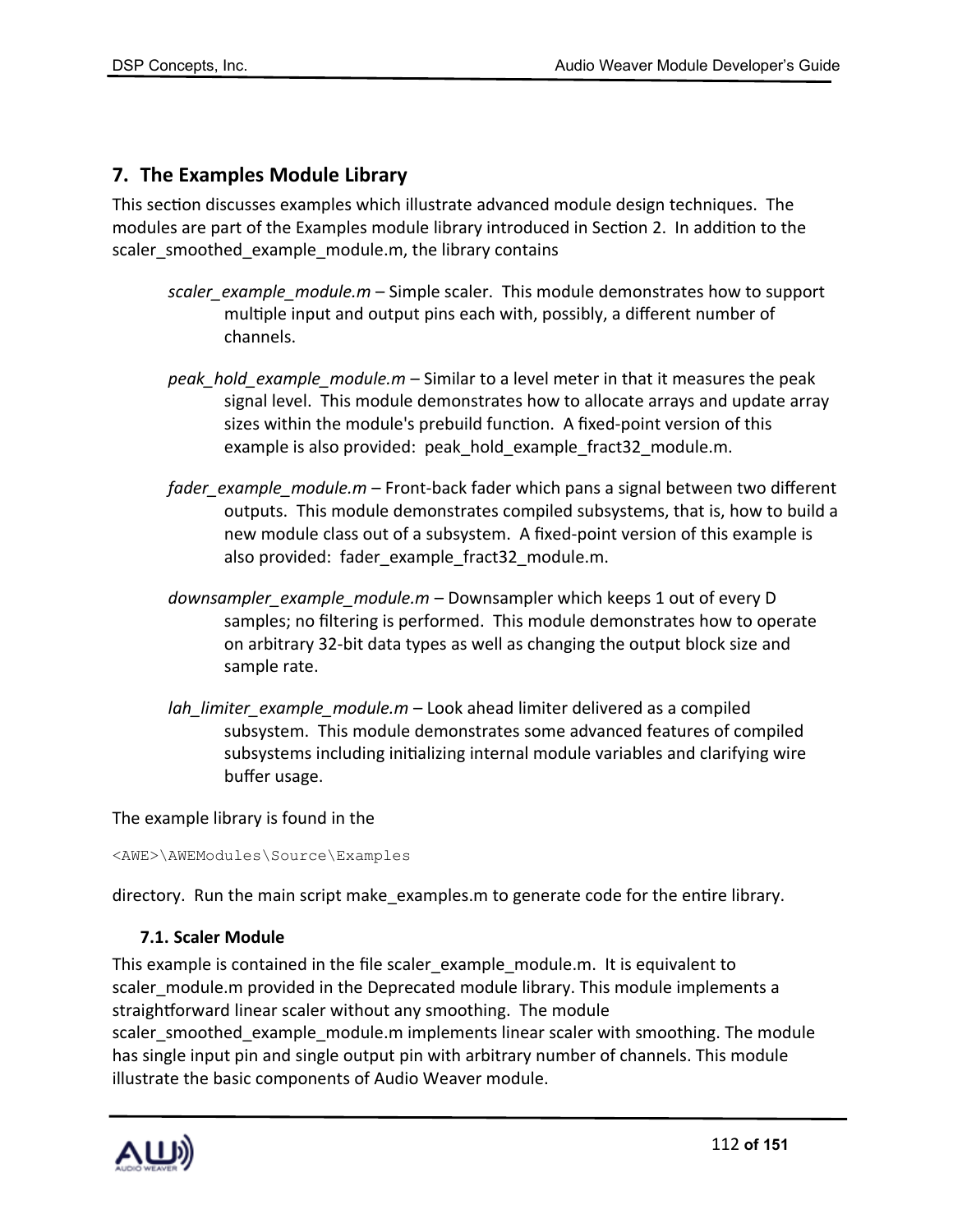The input arguments to the MATLAB constructor function are:

function  $M = scaler$  example module(NAME)

It has only one argument and which is the name of the module (a string.

We next create and name the  $@$  awe module object

```
M=awe module('ScalerExample', 'Linear multichannel scaler');
if (nargin == 0)
     return;
end
M.name=NAME;
```
and set the MATLAB processing function

M.processFunc=@scaler\_example\_process;

Input and output pins are added to the module. The module has one input pin and one output pin with arbitrary number of channels.

```
PT=new_pin_type([], [], [], 'float', []);
add_pin(M, 'input', 'in', 'Input signal', PT);
add_pin(M, 'output', 'out', 'Output signal', PT);
```
The .gain variable is added. This gain is applied across all channels:

```
add variable(M, 'gain', 'float', 1, 'parameter', 'Linear gain');
```
The default range information for the variable is set. This can be changed after the module has been instantiated in MATLAB and is used when drawing the inspector. We also set the units to 'linear'. This is just for display purposes and as a reminder in the documentation.

```
M.gain.range=[-10 10];
M.gain.units='linear';
```
The C file containing the processing function is specified

```
awe_addcodemarker(M, 'processFunction',
      'Insert:InnerScalerExample_Process.c');
```
followed by documentation for the module:

```
awe addcodemarker(M, 'discussion', {'The Scaler module scales multichannel
     signals by a single gain value. ', ...
'', ...
'This module is an example to be used with the documentation.'});
```
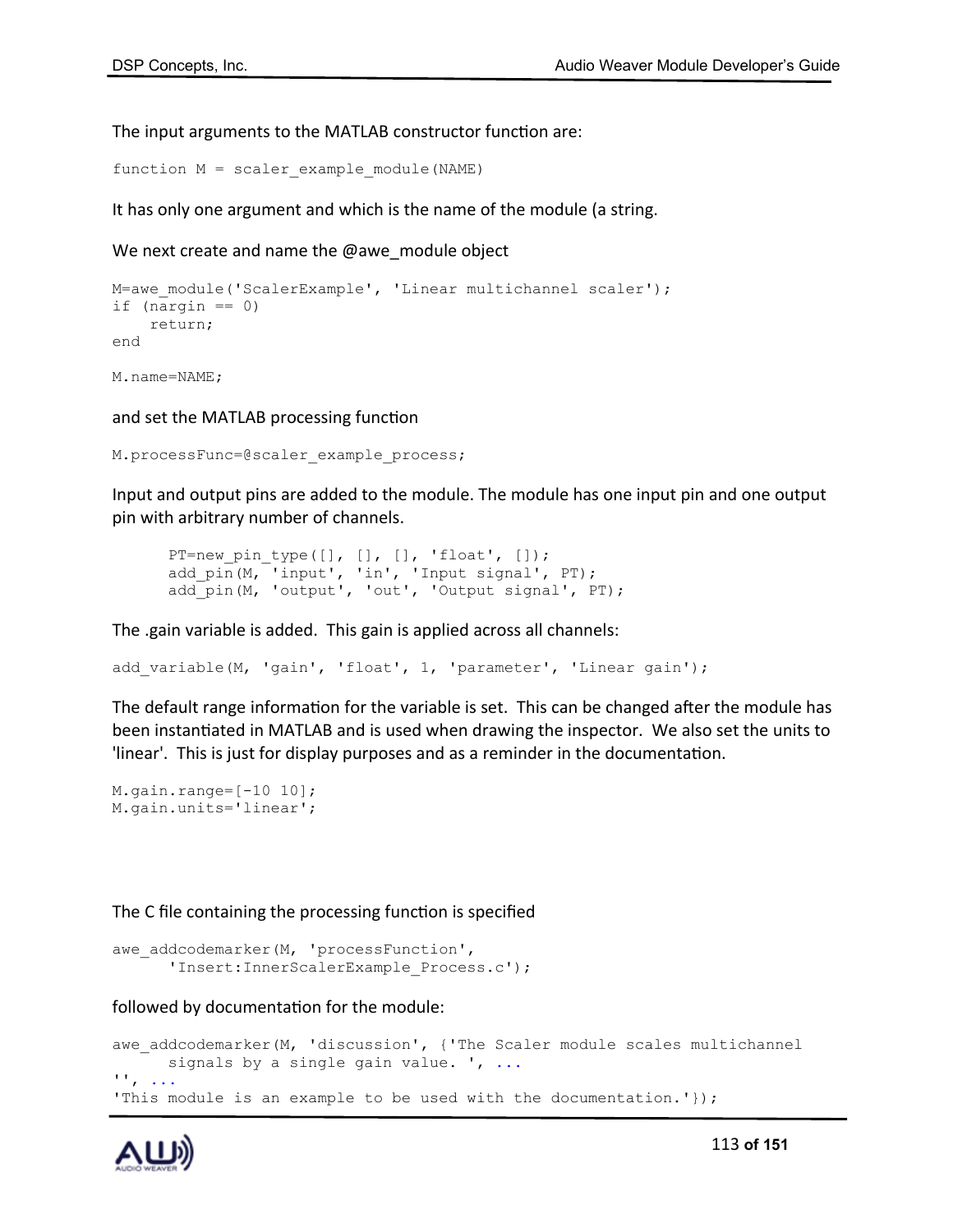We also indicate that the module can reuse the same wires for input and output.

```
M.wireAllocation='across';
```
Next code is the module browser information used by Audio Weaver Designer. It describes to Audio Weaver Designer where to place the module in the tree, the image of the module under tree, search tag and the basic shape of the module in the Designer.

```
M.moduleBrowser.path = 'Examples';
M.moduleBrowser.image = '../images/ExamplesIcon.bmp';
M.moduleBrowser.searchTags = 'gain volume';
M.shapeInfo.basicShape = 'triangle';
M.shapeInfo.legend = 'gain';
```
The processing code is contained in the file InnerScalerExample\_Process.c.

```
awe_modScalerExampleInstance *S = (awe_modScalerExampleInstance *)pInstance;
WireInstance **pWires = ClassModule GetWires(S);
FLOAT32 *inPtr;
FLOAT32 *outPtr;
INT32 sample, numSamples;
inPtr = (FLOAT32 *) (pWires[0] -> buffer);outPtr = (FIOAT32 *) (pWires[1]->buffer);numSamples = (INT32) ClassWire GetNumSamples(pWires[0]);
for(sample = 0; sample < numSamples; sample++)
{
     outPtr[sample] = inPtr[sample] * S->gain;
}
```
The macro

int numSamples = ClassModule GetNumSamples(pWires[0]);

gets the total number of samples of the input pin, which same as output pin size. We then loop over for numSamples and apply the S->gain for each sample on input and store in output. The input data is located at:

```
pWires[0]->buffer
```
and the output data is placed into

pWires[1]->buffer

# **7.2. Peak Hold Module**

The peak hold module demonstrates the use of variable size arrays and shows how the constructor function can be specified completely in MATLAB code. The peak hold module has a single multichannel input pin. The module computes the maximum absolute value for each

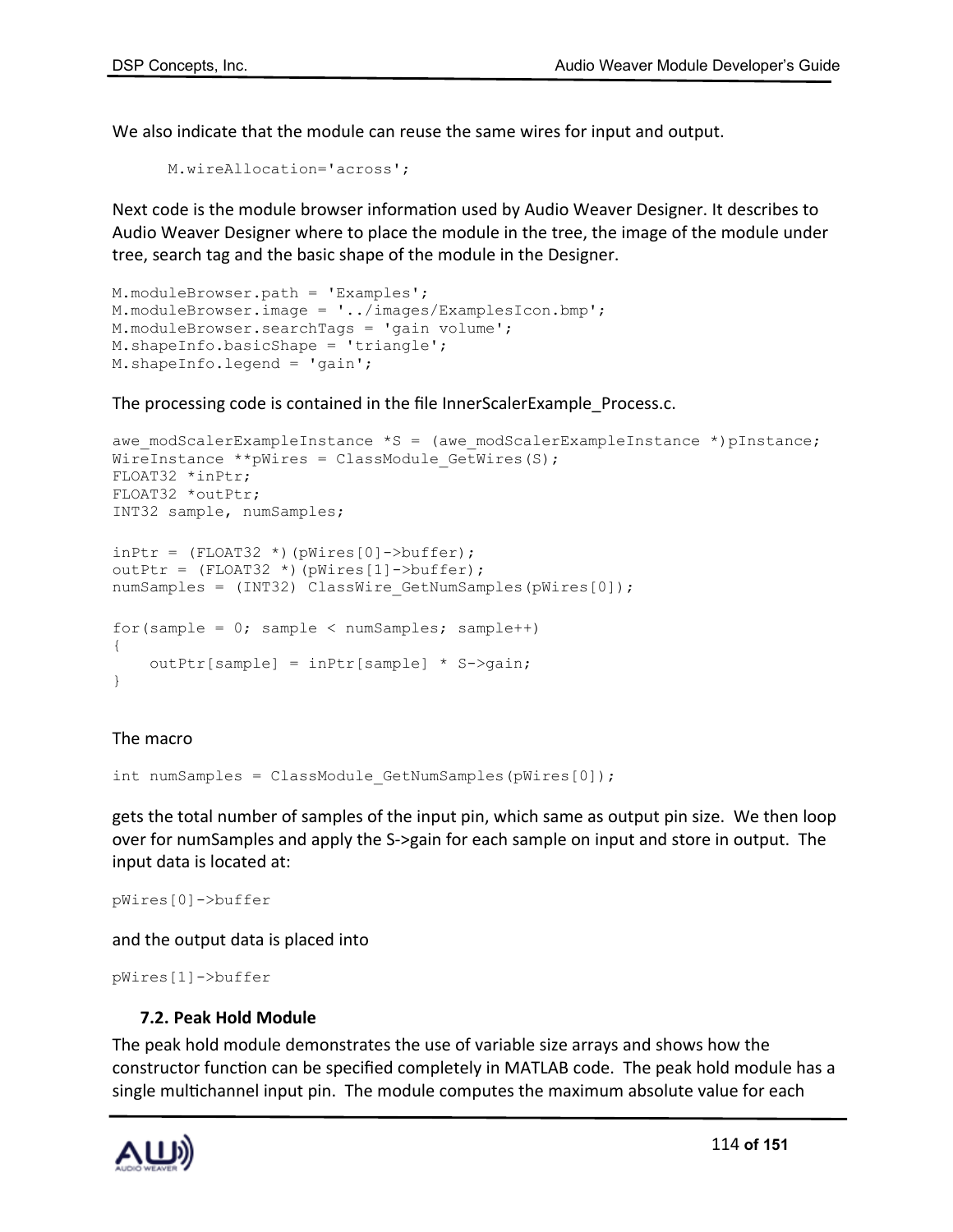channel on a block-by-block basis. The module records the peak absolute value seen since the module started running and also computes a peak detector with settable attack and decay rates. In many ways, the peak hold module is similar to a meter module working in block-byblock mode. This module is contained within the file peak\_hold\_example\_module.m. A related fixed-point version is found in peak hold example fract32 module.m

The module begins in the usual way. The MATLAB function takes a single argument which is the name of the module:

```
function M=peak_hold_module(NAME)
```
We then create the underlying module object, set its name and also set three internal functions.

```
M=awe module('PeakHoldExample', 'Displays peak value');
if (nargin == 0)
     return;
end
M.name=NAME;
M.preBuildFunc=@peak hold example prebuild;
M.setFunc=@peak hold example set;
M.processFunc=@peak hold example process;
```
Next an input pin is added. This pin accepts floating-point data and places no restrictions on the block size or sample rate.

```
PTIN=new pin type;
add pin(M, 'input', 'in', 'audio input', PTIN);
```
Several top-level parameters are added. These parameters set the attack and decay times (in milliseconds) and also specify a variable which allows the peak values to be reset.

```
add variable(M, 'Reset', 'int', 0, 'parameter', 'reset the current peak
     values');
M.Reset.range=[0 1];
add variable(M, 'attackTime', 'float', 0.01, 'parameter', 'Envelope detector
     attack time constant');
M.attackTime.units='msec';
M.attackTime.range=[0 100];
add variable(M, 'decayTime', 'float', 0.01, 'parameter', 'Envelope detector
     decay time constant');
M.attackTime.units='msec';
M.attackTime.range=[0 100];
```
Add two additional hidden variables which are the attack and decay coefficients. These coefficients are computed based on the sampling rate and block size and the calculation occurs within the set function. Both variables are marked as being hidden.

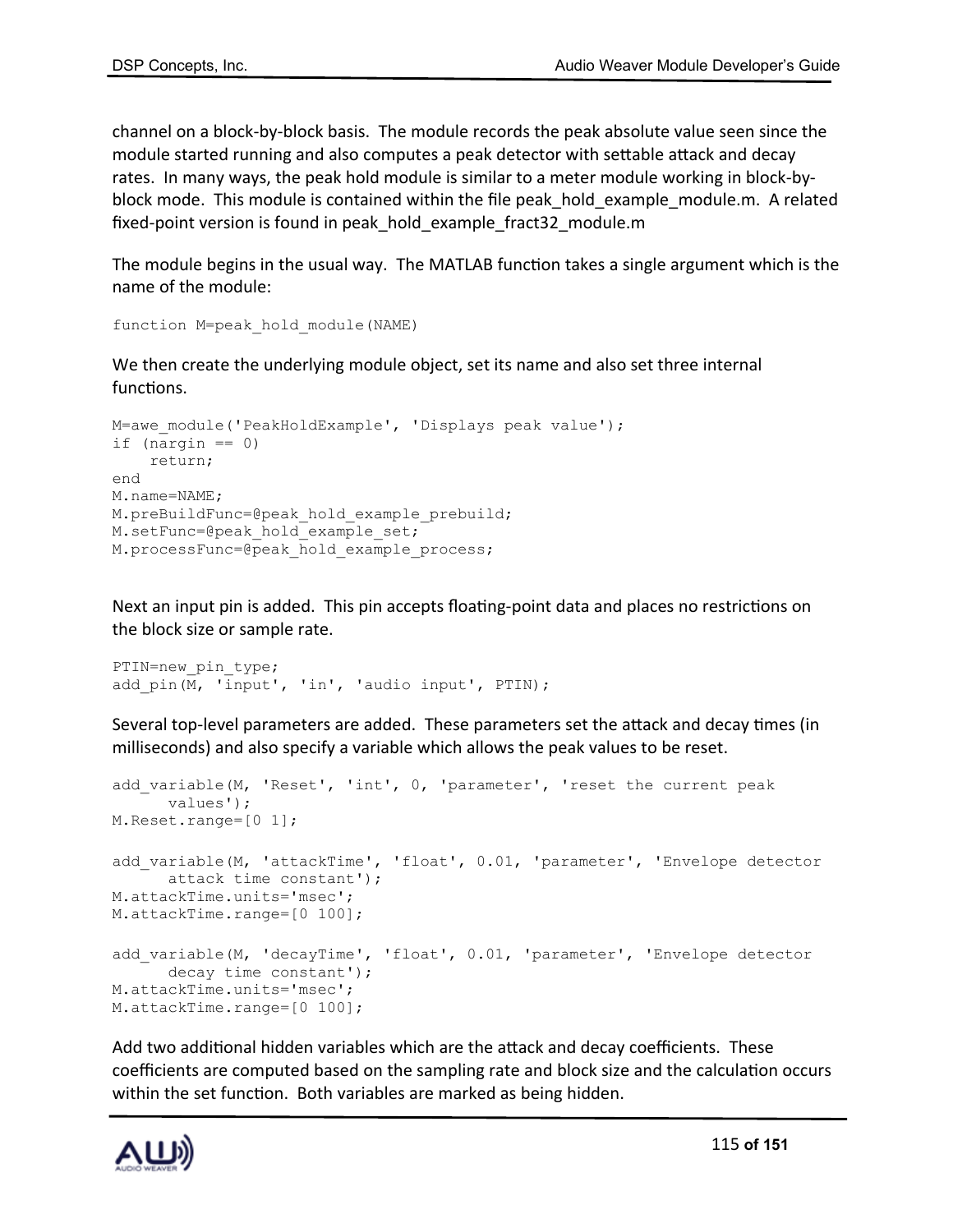```
add_variable(M, 'attackCoef', 'float', 0, 'derived', 'Computed coefficient 
     used for attack');
M.attackCoef.isHidden=1;
add variable(M, 'decayCoef', 'float', 0, 'derived', 'Computed coefficient used
      for decay');
M.attackCoef.isHidden=1;
```
The next part is key to this example. We add two arrays whose size depends upon the number of channels in the input signal. The code is:

```
add array(M, 'peakHold', 'float', [], 'state', 'Array of peak values');
M.peakHold.arrayHeap='AWE_HEAP_FAST2SLOW';
M.peakHold.arraySizeConstructor='ClassWire GetChannelCount(pWires[0]) *
      sizeof(float)';
add array(M, 'peakDecay', 'float', [], 'state', 'Array of decaying peak
      values');
M.peakDecay.arrayHeap='AWE_HEAP_FAST2SLOW';
M.peakDecay.arraySizeConstructor='ClassWire GetChannelCount(pWires[0]) *
      sizeof(float)';
```
At this point, the array is set to the empty matrix; its size is based on the number of input channels which is currently not known. The array size is set below in the module's prebuild function.

Two additional fields are set for each array variable. These variables provide information enabling the C constructor function to be automatically generated. For each array, a call to the framework memory allocation function is made

void \*awe\_fwMalloc(size\_t\_size, UINT heapIndex, int \*retVal);

The first argument is the number of words to allocate (the size) and the second argument specifies which memory heap to allocate the memory from. In the MATLAB code, set

```
M.peakHold.arraySizeConstructor='ClassWire GetChannelCount(pWires[0]) *
      sizeof(float)';
```
This string becomes the first argument to awe fwMalloc(). The variable pWires is an argument to the constructor function and points to an array of wire pointers. The code contained in the string determines the number of channels in the first input wire and multiplies by sizeof(float). The net result is the amount of memory to allocate for the array.

The second argument to the awe\_fwMalloc function is specified by the MATLAB code

M.peakHold.arrayHeap='AWE\_HEAP\_FAST2SLOW';

This value is #define'd within Framework.h and specifies that memory should first be taken from the fast internal heap, and if this heap is full, is should then be taken from the slow heap.

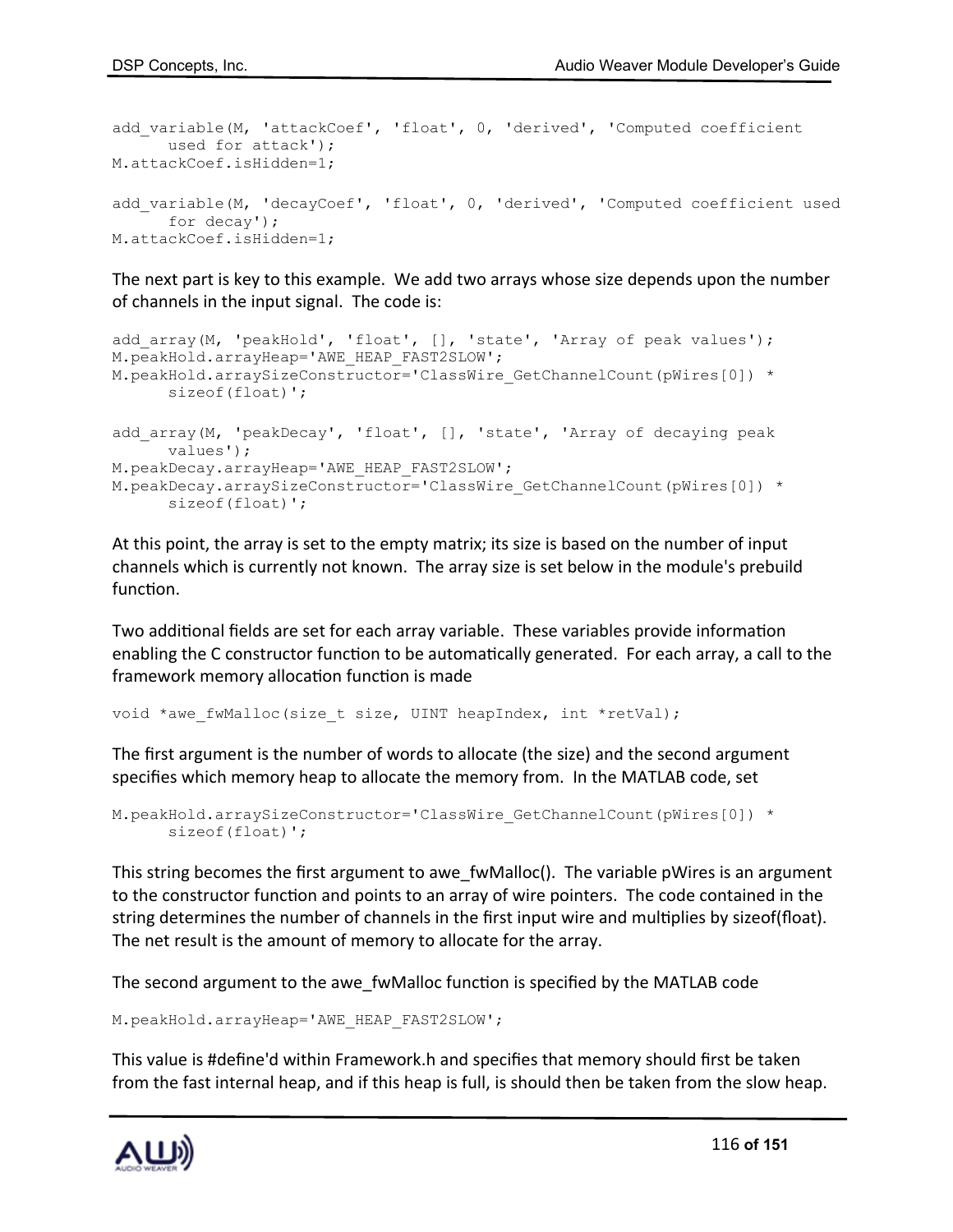Together, the .arraySizeConstructor and .arrayHeap settings get turned into the following code by the code generator:

```
if ((S-)peakHold = (float * ) awe fwMalloc(ClassWire GetChannelCount(pWires[0])
      * sizeof(float), AWE_HEAP FAST2SLOW, retVal)) == 0)
     {
         // Error code is in *retVal
        return 0;
     }
```
This process repeats for the second array .peakDecay.

Thus far, the code pieces within MATLAB generate the C constructor function. MATLAB also needs to know the sizes of the arrays for tuning and in order to draw the user interface. The arrays sizes are set in the MATLAB prebuild function. This is also located in the file peak\_hold\_example\_module.m:

```
function M=peak_hold_example_prebuild(M)
numChannels=M.inputPin{1}.type.numChannels;
M.peakDecay.size = [numChannels 1];M.peakDecay = zeros(numChannels, 1);M.peakHold.size = [numChannels 1];M.peakHold = zeros(numChannels, 1);
```
return

For each array, we first set the size to [numChannels 1] and then set the default value to an array of all zeros of the same size. Note that the order of operations is important. When doing array assignments, Audio Weaver checks that the assigned data is of the appropriate size. If the code were instead

```
M.peakDecay = zeros(numChannels, 1);M.peakDecay.size = [numChannels 1];
```
Then the first assignment of zeros() would fail since the size of the array has not yet been set.

The rest of the function is fairly straightforward. We specify the C processing and set functions using code markers

```
awe_addcodemarker(M, 'processFunction',
      'Insert:InnerPeakHoldExample_Process.c');
awe_addcodemarker(M, 'setFunction', 'Insert:InnerPeakHoldExample Set.c');
```
Documentation is then added (not shown here). A line is added to the generated C file which includes the file FilterDesign.h. This file contains some of the filter design equations used by the C set function.

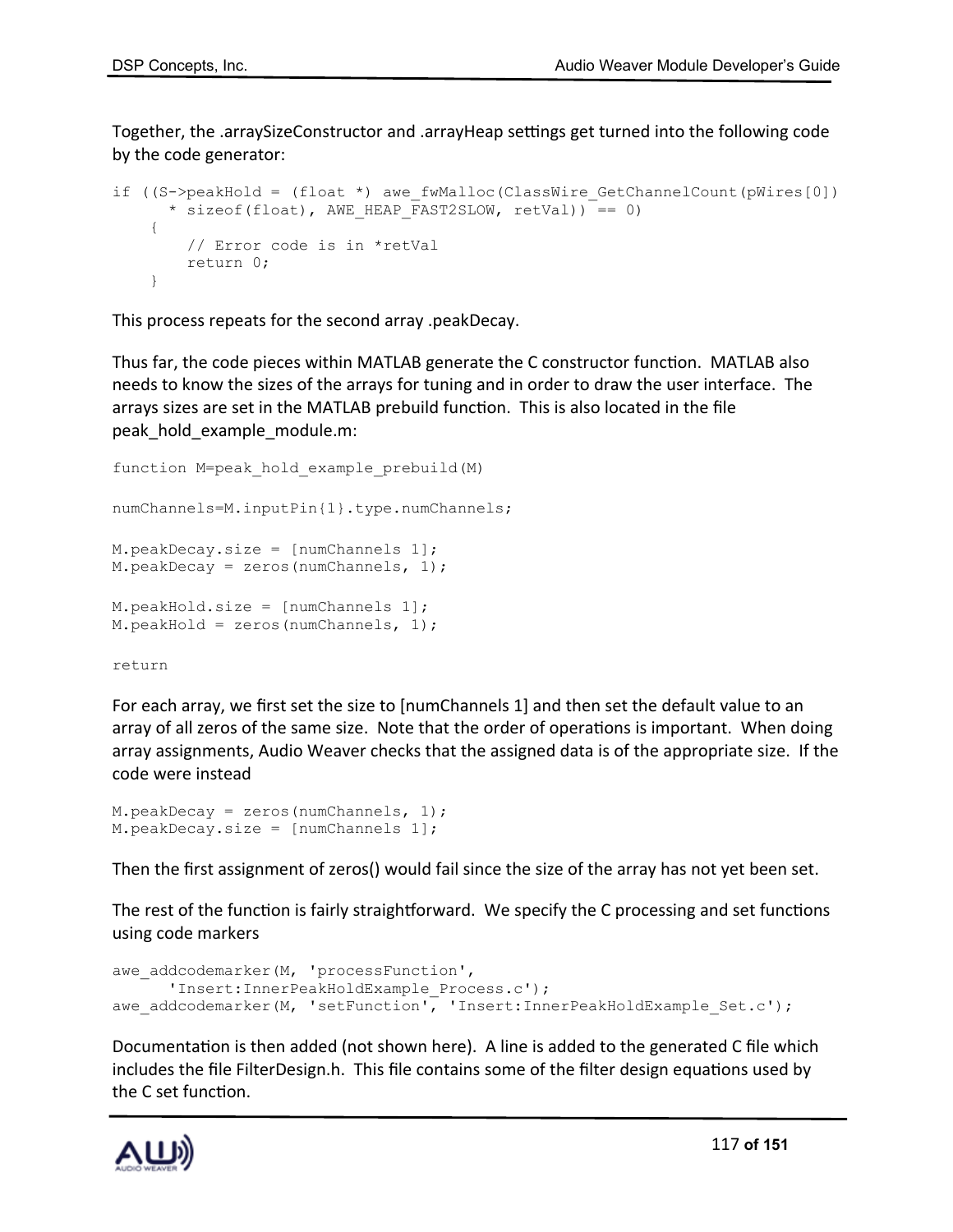awe\_addcodemarker(M, 'srcFileInclude', '#include "FilterDesign.h"');

There are both MATLAB and C versions of the set function. The functions translate the highlevel attackTime and decayTime variables to the low-level attackCoeff and decayCoeff variables. The MATLAB code is

```
function M=peak_hold_example_set(M)
SR=M.inputPin{1}.type.sampleRate;
M.attackCoef=design_smoother(M.attackTime, SR, 1);
M.decayCoef=design_smoother(M.decayTime, SR, 1);
```
return;

The C code contained in InnerPeakHoldExample\_Set.c is:

```
awe modPeakHoldExampleInstance *S;
WireInstance **pWires;
float SR;
S = (awe modPeakHoldExampleInstance *)pInstance;
pWires = ClassModule GetWires(S);
SR = (float) ClassWire GetSampleRate(pWires[0]);S->attackCoef = design smoother(S->attackTime, SR, 1);
S->decayCoef= design smoother(S->decayTime, SR, 1);
return(0);
```
Why are two versions of the set function required? For this module, the MATLAB function is not required. After a module is allocated on the target in C, the C set function is automatically called and the coefficients computed. The MATLAB code is for convenience and can also be used for regression testing.

The next portion of the peak\_hold\_example\_module.m file contains the inspector information. We only show the .peakHold variable since the others are similar or have already been discussed. The inspector drawn is:

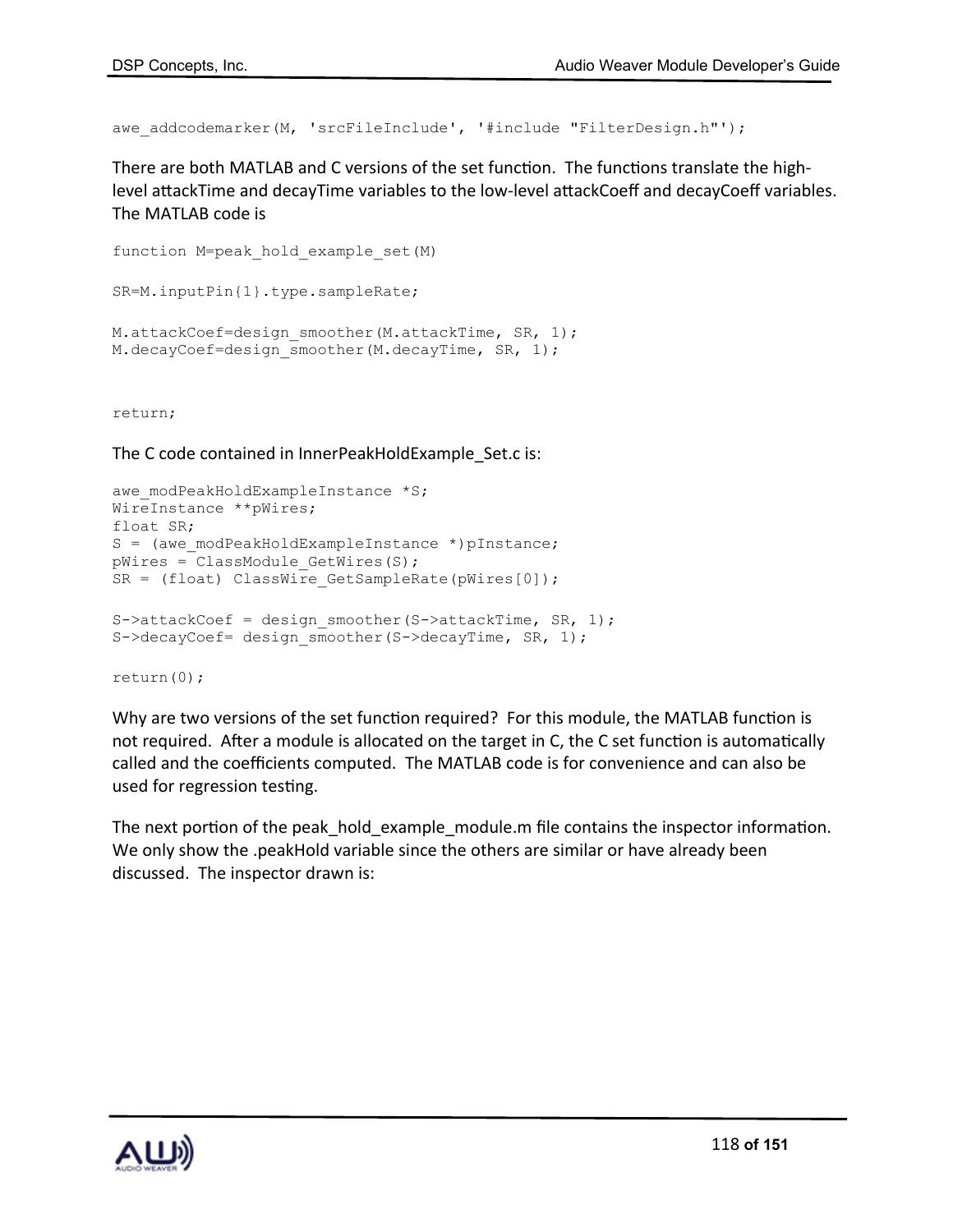| peak [PeakHold] |                |          |          |                       |
|-----------------|----------------|----------|----------|-----------------------|
| peakDecay       | peakDecay      | peakHold | peakHold | attack<br>Time (msec) |
| $-24.25$        | $-22.32$       | $-4.40$  | $-4.47$  | 0.01                  |
| 0               | 0 <sub>1</sub> | 0        | 0        |                       |
| $-20$           | $-20 +$        | $-20 +$  | $-20 -$  | decayTime             |
| $-40 -$         | $-40 -$        | $-40 +$  | $-40 -$  | 0.01                  |
| $-60 -$         | $-60 -$        | $-60 -$  | $-60$    |                       |
|                 |                |          |          | Reset                 |
|                 |                |          |          |                       |

This example has a stereo input. The first two meters shown are .peakDecay for both channels. The second two meters show .peakHold. The MATLAB code for drawing the .peakDecay meters is:

```
M.peakDecay.guiInfo.transposeArray=1;
M.peakDecay.guiInfo.range=[-60 10];
M.peakDecay.guiInfo.controlType='meter';
M.peakDecay.guiInfo.attribStr='mapping=db20';
add_control(M, '.peakDecay', 'topRight');
```
The .peakDecay variable is defined in MATLAB as a column vector. In this case, since there are two input channels, the vector is of dimension 2x1. When the meter control is drawn, the default behavior is to draw it as 2 high and 1 wide (this matches the MATLAB variable size)

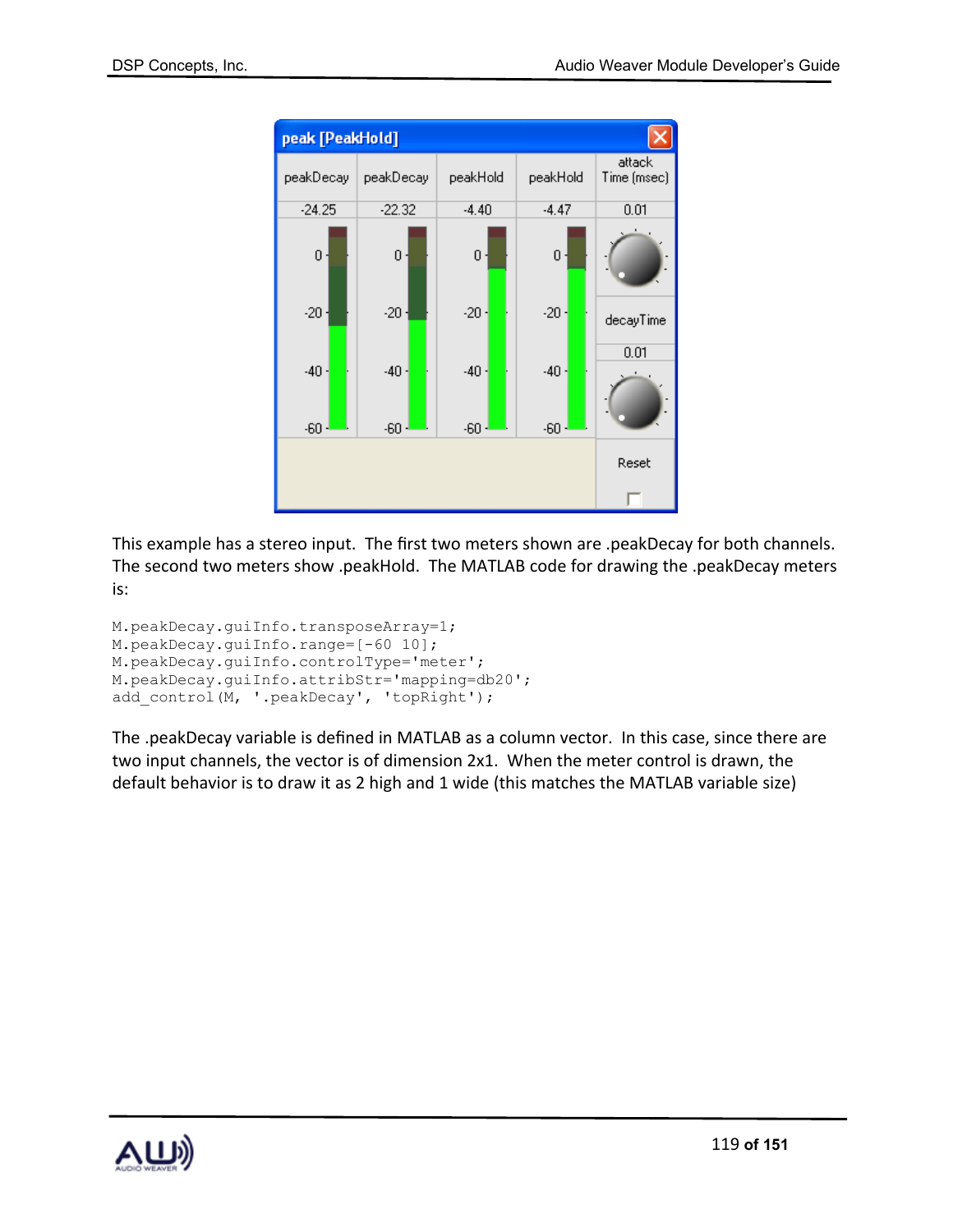

This is not what we want – we want the controls to be side by side. To achieve this, the array of values has to be *transposed* to form a row vector. The statement

```
M.peakDecay.guiInfo.transposeArray=1;
```
achieves this. Next, the range of the control is set, the variable is tied to a meter control, and finally, the control is instructed to convert from linear measurements to dB for display. This completes the MATLAB code for the .peakDecay inspector control. The .peakHold inspector specification is almost identical.

The last portion of the file is module browser information as explained in scaler module example above.

```
M.moduleBrowser.path = 'Examples';
M.moduleBrowser.image = '../images/ExamplesIcon.bmp';
M.moduleBrowser.searchTags = 'peak hold';
M.shapeInfo.legend = 'Peak Hold';
M.shapeInfo.size = [6 6];
```
The C processing function is straightforward and is not shown here. Refer to the file

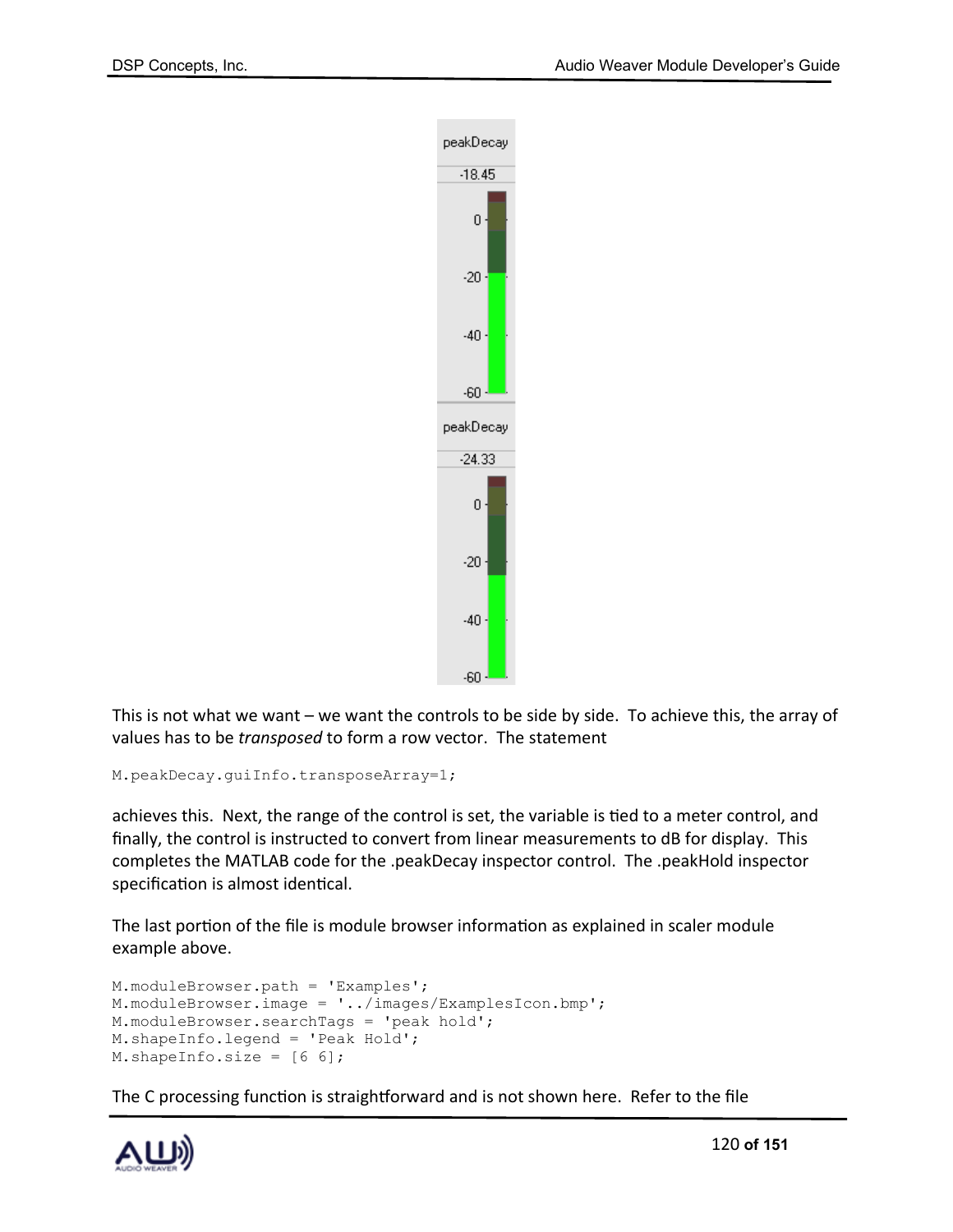InnerPeakHoldExample\_Process.c.

## **7.3. Fader module**

This example teaches how to create a new module class out of a subsystem and shows how to implement a custom bypass function. The fader module has a single mono input pin, a stereo output pin, and 3 internal modules:



The input signal is scaled by scalerF to yield the front channel and by scalerB to yield the back channel. The output pin is stereo with the first channel representing the front and the second channel the back. The scalers are set so that a portion of the input signal is fed to each of the front and back channels. The fader implements constant energy panning using a sine/cosine response.

The fader example is found in fader example module.m. As usual, create a subsystem and set its .name based on an argument to the function.

```
SYS=awe_subsystem('FaderExample', 'Splits a mono input signal into front
      and back channels with constant energy panning.');
if (nargin == 0)
    return;
end
SYS.name=NAME;
```
Add input and output pins. The input pin is a single channel without any restrictions on the blockSize or sampleRate. The output pin is stereo without any restrictions on the blockSize or sampleRate.

```
PTIN=new pin type(1);
PTOUT=new_pin_type(2);
add pin(SYS, 'input', 'in', 'audio input', PTIN);
add pin(SYS, 'output', 'out', 'audio output', PTOUT);
```
Then add the modules to create the subsystem

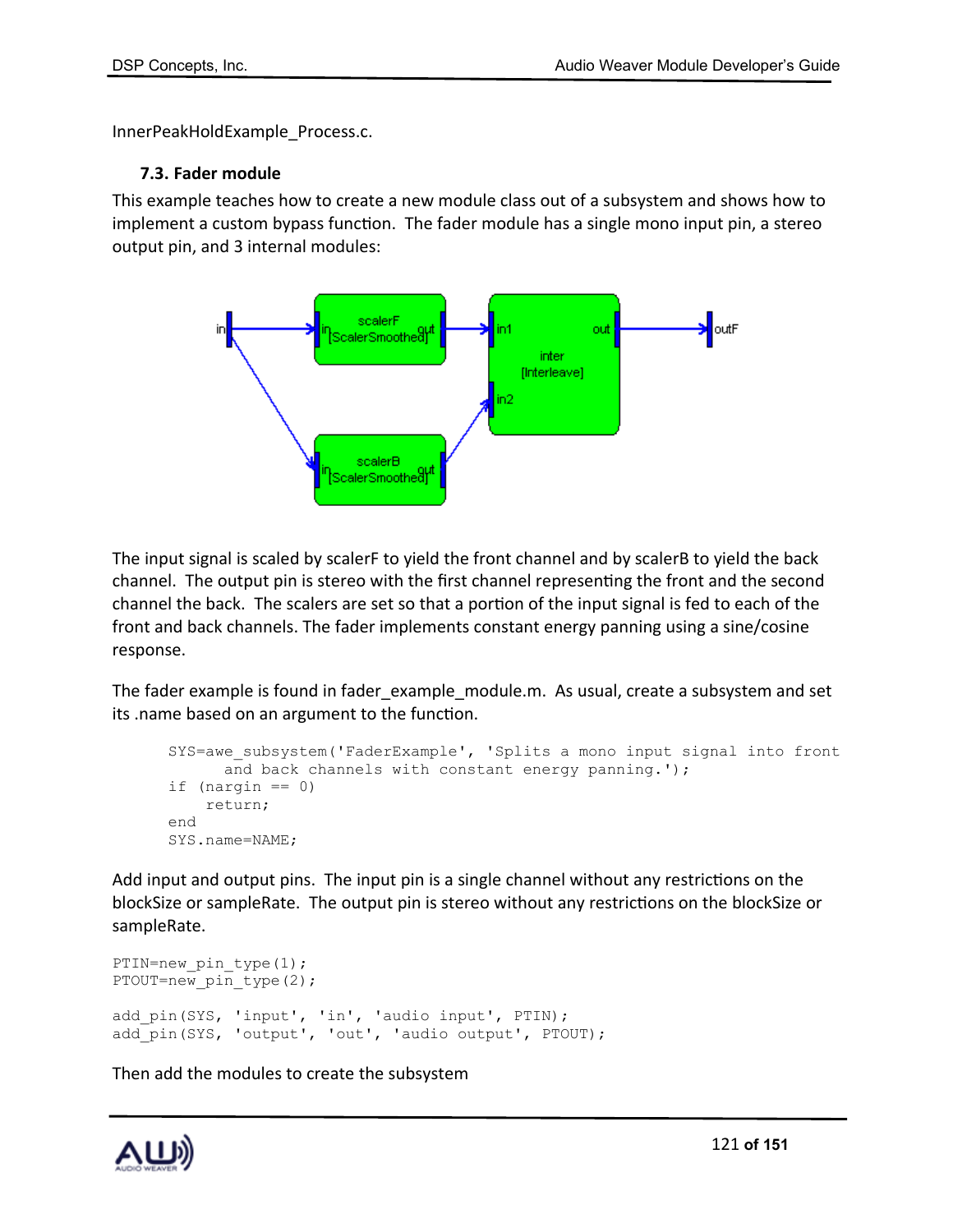```
add_module(SYS, scaler_smoothed_module('scalerF'));
add_module(SYS, scaler_smoothed_module('scalerB'));
add_module(SYS, interleave module('inter', 2));
```
#### Then connect them together:

```
connect(SYS, '', 'scalerF');
connect(SYS, 'scalerF', 'inter.in1');
connect(SYS, '', 'scalerB');
connect(SYS, 'scalerB', 'inter.in2');
connect(SYS, 'inter', '');
```
None of the bypass functions provided with Audio Weaver is suitable for this module. The desired bypass behavior is to copy the input channel to each of the two output channels and scale by 0.707. To implement this custom bypass functionality, write an inner bypass function as shown below:

```
awe modFaderExampleInstance *S = (awe modFaderExampleInstance *)pInstance;
WireInstance **pWires = ClassModule GetWires(S);
FLOAT32 *in = (FDOAT32 *) pWires[0]->buffer;
FLOAT32 *outF = (FLOAT32 *) pWires[1]->buffer;
FLOAT32 *outB = (FLOAT32 *) outF + 1;
UINT32 numSamples = ClassWire GetNumSamples(pWires[0]);
 INT32 sample;
/*awe_vecScale((FLOAT32 *)(pWires[0]->buffer), 1,
                (FLOAT32 *)(pWires[1]->buffer), 2,
                (float) 0.707, numSamples); */
for(sample = 0; sample < (INT32)numSamples; sample++)
 {
    *outF = in[sample] * 0.707f;
    outF += 2; }
/*awe_vecScale((FLOAT32 *)(pWires[0]->buffer), 1,
                (FLOAT32 *) (outB), 2,
                (float)0.707, numSamples);*/
for(sample = 0; sample < (INT32)numSamples; sample++)
 {
    *outB = in[sample] * 0.707f;
    outB += 2; }
```
Then set the 'bypassFunction' code marker to insert this file:

```
awe addcodemarker(SYS, 'bypassFunction', 'Insert:code\
     InnerFaderExample_Bypass.c');
```
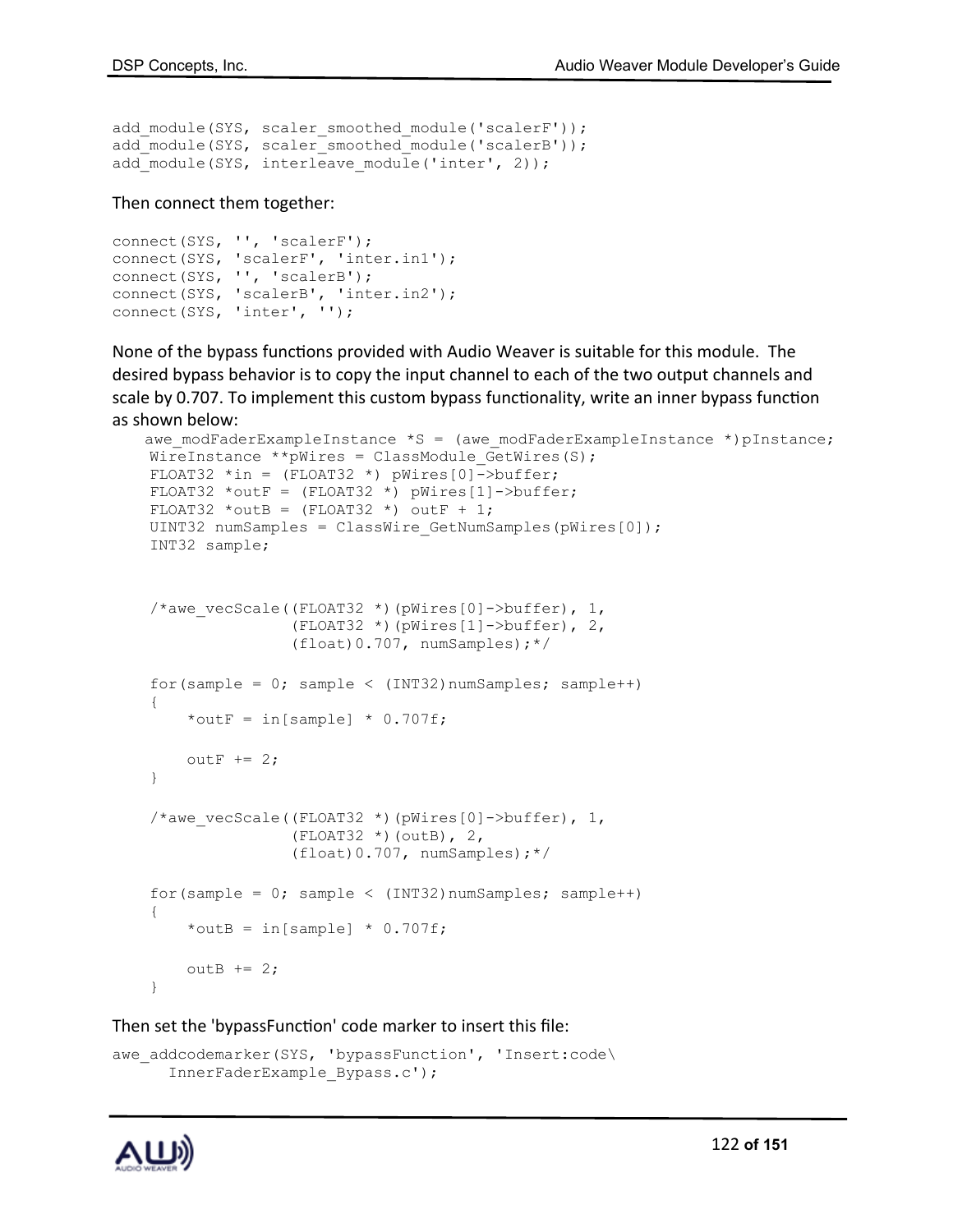The key lesson this example is the MATLAB code

```
SYS.flattenOnBuild=0;
```
This identifies the subsystem as one that is not flattened when building. That is, the FaderExample module class exists natively on the target. The Server only sends a single command to the target and the entire subsystem will be instantiated. The automatically generated constructor function is found in ModFaderExample.c and shown below. The constructor function allocates the base module and then allocates each of the 3 internal modules. The module is marked as requiring a total of 4 pins: 1 input, 1 output, and 2 scratch. These pins are allocated outside of the function and then passed in. By looking through the code you can see how the wire information is passed to each of the internal modules' constructor function.

```
AWE_MOD_SLOW_CODE
ModInstanceDescriptor *awe_modFaderExampleConstructor(int * FW_RESTRICT
      retVal, UINT nIO, WireInstance ** FW_RESTRICT pWires, size_t argCount, 
      const Sample * FW_RESTRICT args)
   {
     // Create the module which holds the overall subsystem
    awe modFaderExampleInstance *S = (awe modFaderExampleInstance *)
      BaseClassModule Constructor(&awe modFaderExampleClass, retVal,
      ClassModule PackFlags(1, 1, 2),
                                                                   pWires, 
      argCount, args);
     {
      WireInstance *scalerFWires[2]={ pWires[0], pWires[2] };
      Sample scalerFArgs[4];
      scalerFArgs[0].fVal = 7.0710677e-001f; // scalerF.gain
       scalerFArgs[1].fVal = 1.0000000e+001f; // scalerF.smoothingTime
       scalerFArgs[2].fVal = 7.0710677e-001f; // scalerF.currentGain
      scalarFArgs[3].fVal = 2.0811646e-003f; // scalerF.smoothingCoeff
      S->scalerF = (awe modScalerSmoothedInstance *)
      ClassModule Constructor(CLASSID SCALERSMOOTHED, retVal,
      ClassModule PackFlags(1, 1, 0), scalerFWires, 4, (Sample *)scalerFArgs);
       if (S->scalerF == NULL)
      {
         // Error code is in *retVal
         return 0;
      }
     }
\left\{\begin{array}{ccc} \end{array}\right\}WireInstance *scalerBWires[2]={ pWires[0], pWires[3] };
       Sample scalerBArgs[4];
      scalerBArg[0].fVal = 7.0710677e-001f; // scalerB.qain
      scalarBArg[1].fVal = 1.0000000e+001f; // scalerB.smoothingTime scalerBArgs[2].fVal = 7.0710677e-001f; // scalerB.currentGain
       scalerBArgs[3].fVal = 2.0811646e-003f; // scalerB.smoothingCoeff
      S->scalerB = (awe modScalerSmoothedInstance *)
      ClassModule Constructor(CLASSID SCALERSMOOTHED, retVal,
```
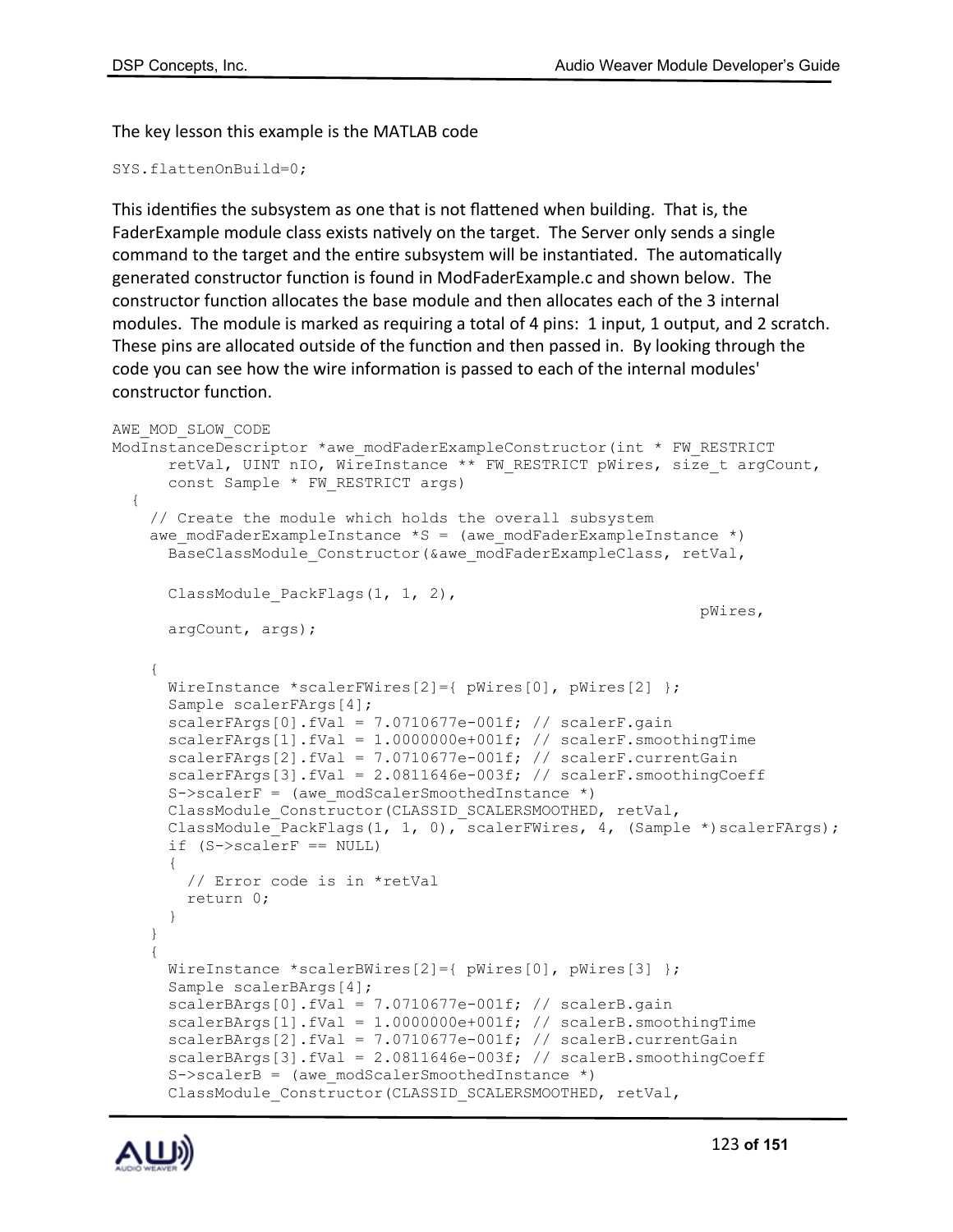```
ClassModule_PackFlags(1, 1, 0), scalerBWires, 4, (Sample *)scalerBArgs);
   if (S->scalerB == NULL)
  {
     // Error code is in *retVal
     return 0;
  }
 }
 {
 WireInstance *interWires[3]={ pWires[2], pWires[3], pWires[1] };
  S\rightarrowinter = (awe modInterleaveInstance *)
 ClassModule Constructor(CLASSID INTERLEAVE, retVal,
  ClassModule PackFlags(2, 1, 0), interWires, 0, (Sample *)NULL);
   if (S->inter == NULL)
  {
     // Error code is in *retVal
     return 0;
  }
 }
 return ((ModInstanceDescriptor *) S);
    }
```
Similarly, since this module is created out of a subsystem, there is no need to provide a processing function; it will be automatically generated by Audio Weaver. (Yes, a custom processing function could be supplied, but the generated one works fine.) The automatically generated processing function is shown in ModFaderExample.c. It simply calls the 3 processing functions for the 3 internal modules:

```
 AWE_MOD_FAST_CODE
  void awe_modFaderExampleProcess(void *pInstance)
   {
    awe modFaderExampleInstance *S = (awe modFaderExampleInstance *)
     pInstance;
   ClassModule Execute(S->scalerF);
   ClassModule Execute(S->scalerB);
   ClassModule Execute(S->inter);
}
```
The set function for the subsystem takes the high-level .smoothingTime variable and passes it down to each of the internal smoothed scaler modules. The function also takes the .fade variable and computes two separate gains using a sin/cos pan.

```
 AWE_MOD_SLOW_CODE
UINT awe modFaderSet(void *pInstance, UINT mask)
 {
  awe_modFaderInstance *S;
  float arg;
  S = (awe modFaderInstance *)pInstance;
   S->scalerF->smoothingTime=S->smoothingTime;
```
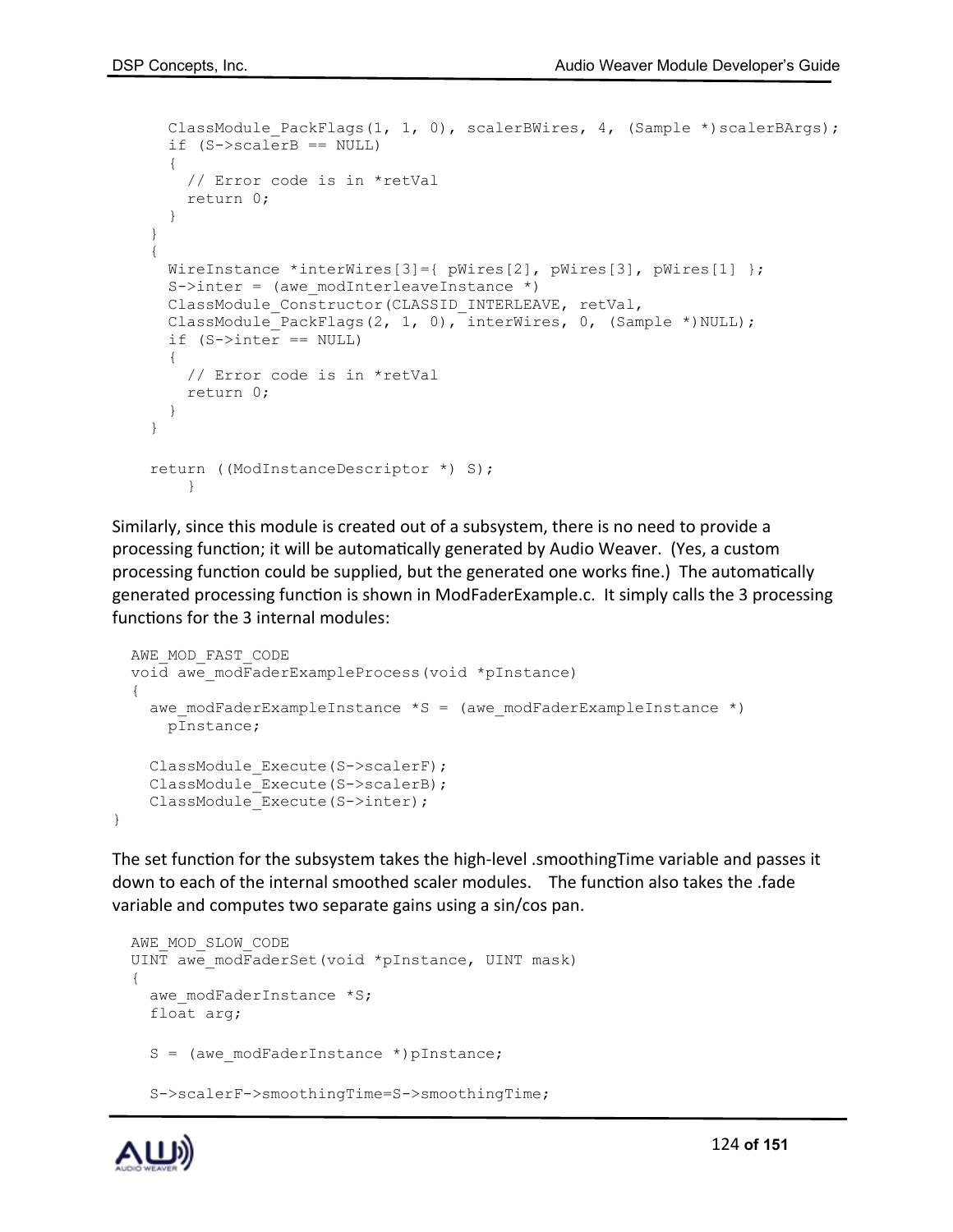```
 S->scalerB->smoothingTime=S->smoothingTime;
   // Compute the front and back gains from the .fade setting.
  arg = (float) ((1+S->fade)*PIDIV4); S->scalerF->gain = sinf(arg);
   S->scalerB->gain = cosf(arg);
 ClassModule Set(S->scalerF, MASK ScalerSmoothed smoothingTime |
   MASK ScalerSmoothed gain);
 ClassModule Set(S->scalerB, MASK ScalerSmoothed smoothingTime |
   MASK ScalerSmoothed gain);
  return(0);
 }
```
The function sets the high-level variables of the smoothed scaler modules and then calls the set function for the module. The set function takes a pointer to the smoothed scaler module and also a bit mask which identifies the specific variables that were modified. In this case, we are setting the smoothingTime and gain fields of the modules.

The last portion of the file is module browser information as explained in scaler module example above.

```
SYS.moduleBrowser.path = 'Examples';
SYS.moduleBrowser.image = '../images/E.bmp';
SYS.moduleBrowser.searchTags = 'fader';
SYS.shapeInfo.legend = 'Fader';
SYS.shapeInfo.size = [10 6];
```
There is also a fract32 version of this module called fader example fract32 module.m See this module for examples of fixed-point processing.

### **7.4. Downsampler Module**

This module downsamples a signal by keeping only one out of every D input samples. This example demonstrates two further techniques used when creating audio modules. First, the module essentially copies 32-bit samples from input to output and doesn't care if the data type is float, fract32, or int. All of these types will work with the same processing function. This is obvious in C but this flexibility must be encoded into the MATLAB scripts. The second technique shown is how to change the block size and sample rate as part of the prebuild function.

This example is contained in the file downsampler example module.m and is equivalent to downsampler\_module.m found in the Advanced module library.

The MATLAB code defining the input and output pins of the module is:

```
PT=new pin type([], [], [], '*32');
add_pin(M, 'input', 'in', 'Input signal', PT);
add pin(M, 'output', 'out', 'Output signal', PT);
```
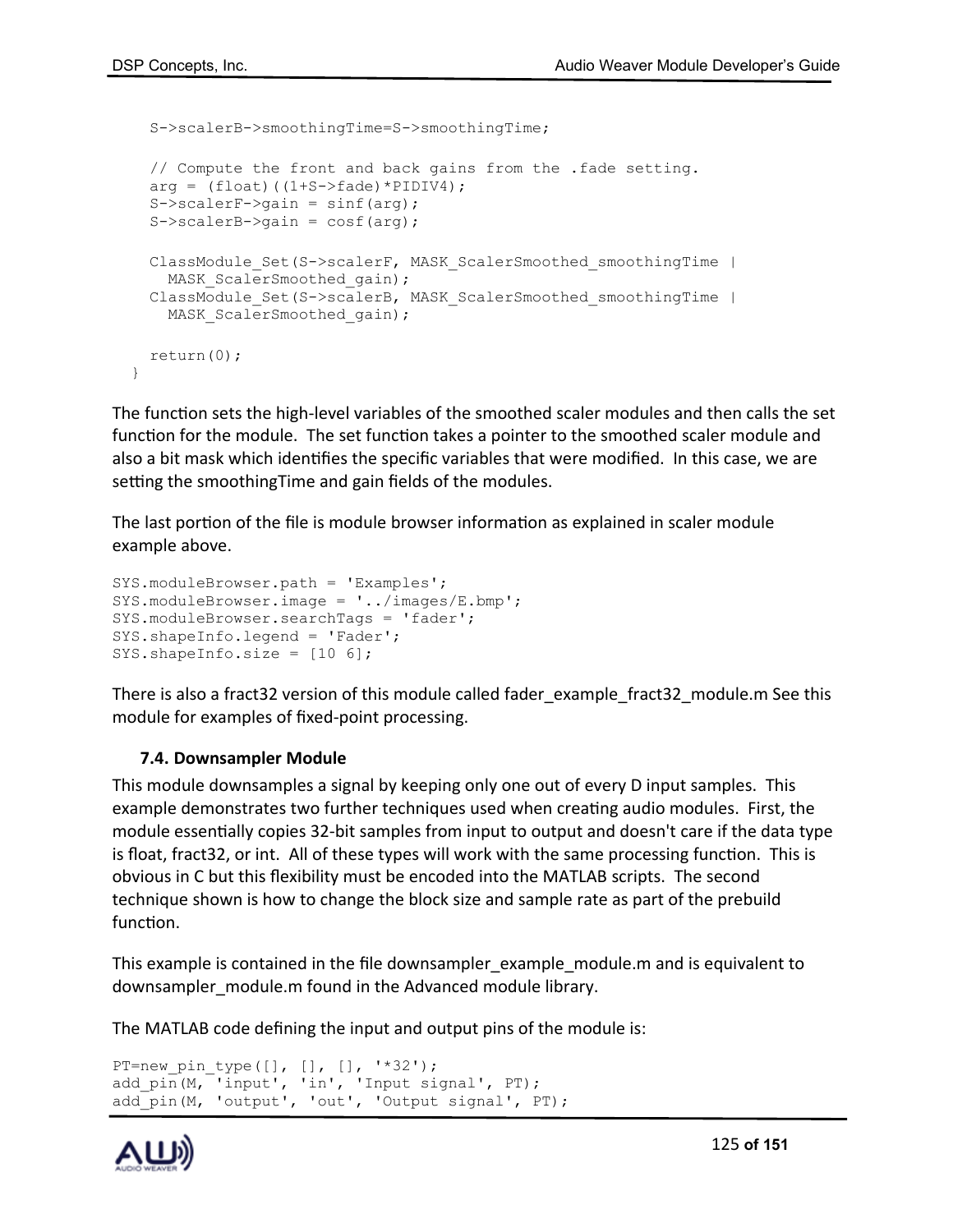In this case, the data type is specified as '\*32'. This abbreviation is expanded to all possible 32 bit data types in the add pin function: {'float', 'fract32', 'int'}. It is possible to specify the data type to the new pin type call as the cell array

```
{'float', 'fract32', 'int'}
```
Using the '\*32' abbreviation gives us flexibility in case the set of data types is ever expanded in the future.

The decimation factor D is the second argument to the MATLAB function and is specified at instantiation time. The variable D appears in the instance data structure and its usage is listed as 'const'. This means that the variable D can no longer be changed.

```
add variable(M, 'D', 'int', D, 'const', ...
            'Decimation factor. 1 out of every D samples is output');
```
The module's prebuild function computes the type of the output pin. The block size and sample rate are reduced by the decimation factor D; the number of channels and data type are unchanged. We also verify that the block size of the input is divisible by the decimation factor:

```
blockSize=M.inputPin{1}.type.blockSize;
if rem(blocksize, M.D) \sim = 0warning('The downsample factor D does not evenly divide the blockSize');
      newBlockSize=floor(blockSize/M.D);
else
      newBlockSize=blockSize/M.D;
end
M.outputPin{1}.type.sampleRate=M.inputPin{1}.type.sampleRate/M.D;
M.outputPin{1}.type.numChannels=M.inputPin{1}.type.numChannels;
M.outputPin{1}.type.dataType=M.inputPin{1}.type.dataType;
M.outputPin{1}.type.blockSize=newBlockSize;
```
The module's MATLAB implementation of the processing function is found in downsampler\_example\_process.m. It simply returns 1 out of every D input samples.

```
function [M, WIRE OUT]=downsampler process(M, WIRE IN)
IN=WIRE IN{1};
WIRE OUT{1} = IN(1:M.D:end, :);
return;
```
The C processing function is similar. Although written for 32-bit floats, the function works equally well with any 32-bit data type.

```
AWE_MOD_FAST_CODE
void awe modDownsamplerExampleProcess(void *pInstance)
{
    awe modDownsamplerExampleInstance *S = (awe modDownsamplerExampleInstance
```
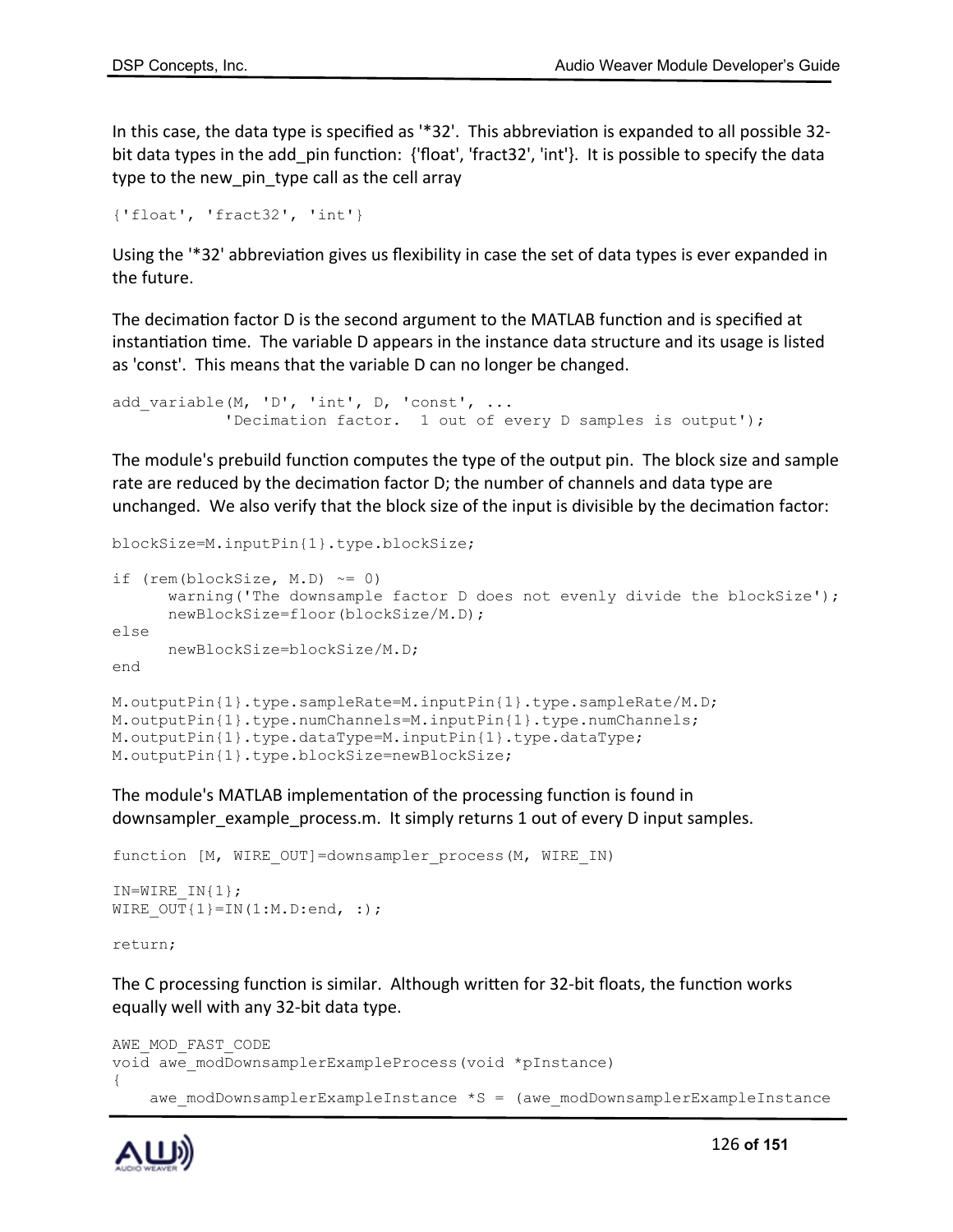```
*)pInstance;
    WireInstance **pWires = ClassModule GetWires(S);
    UINT32 blockSize = ClassWire GetBlockSize(pWires[0]);
    UINT32 numChannels = ClassWire GetChannelCount(pWires[0]);
     UINT32 channel;
     INT32 blockSizeD = (blockSize / S->D);
     INT32 sample;
     // blockSize is the number of samples in each input channel
     // blockSizeD is the number of samples in each output channel
    FLOAT32 *src = (FLOAT32 *)pWires[0]->buffer;FLOAT32 *dist = (FLOAT32 *) pWires[1]->buffer;
     FLOAT32 *srcPtr, *dstPtr;
    for(channel = 0; channel < numChannels; channel++)
\left\{\begin{array}{ccc} \end{array}\right\} //awe_vecCopy(src+channel, (numChannels*S->D), dst+channel, 
      numChannels, blockSizeD);
         srcPtr = src + channel;
        dstPtr = dst + channel;for(sample = 0; sample < blockSizeD; sample++)
 {
            *dstPtr = *srcPtr;
            srcPtr += numChannels*S->D;
             dstPtr += numChannels;
 }
     }
```
The last portion of the file is module browser information as explained in scaler module example above.

```
M.moduleBrowser.path = 'Examples';
M.moduleBrowser.image = '../images/E.bmp';
M.moduleBrowser.searchTags = 'decimation';
M.shapeInfo.svgImage = '../../images/DownSampler.svg';
M.shapeInfo.size = [6 6];
```
Note that the shape information is provided as custom svg image. The default shape of the module is rectangle and it can be overwrite with svgImage tag.

#### **7.5. Look Ahead Limiter Module**

This example demonstrates some advanced code generation techniques. The look ahead limiter is a dynamics processor which applies a time-varying gain to a signal. The module m-file takes two arguments.

```
SYS=lah_limiter_example_module(NAME, MAXDELAY)
```


}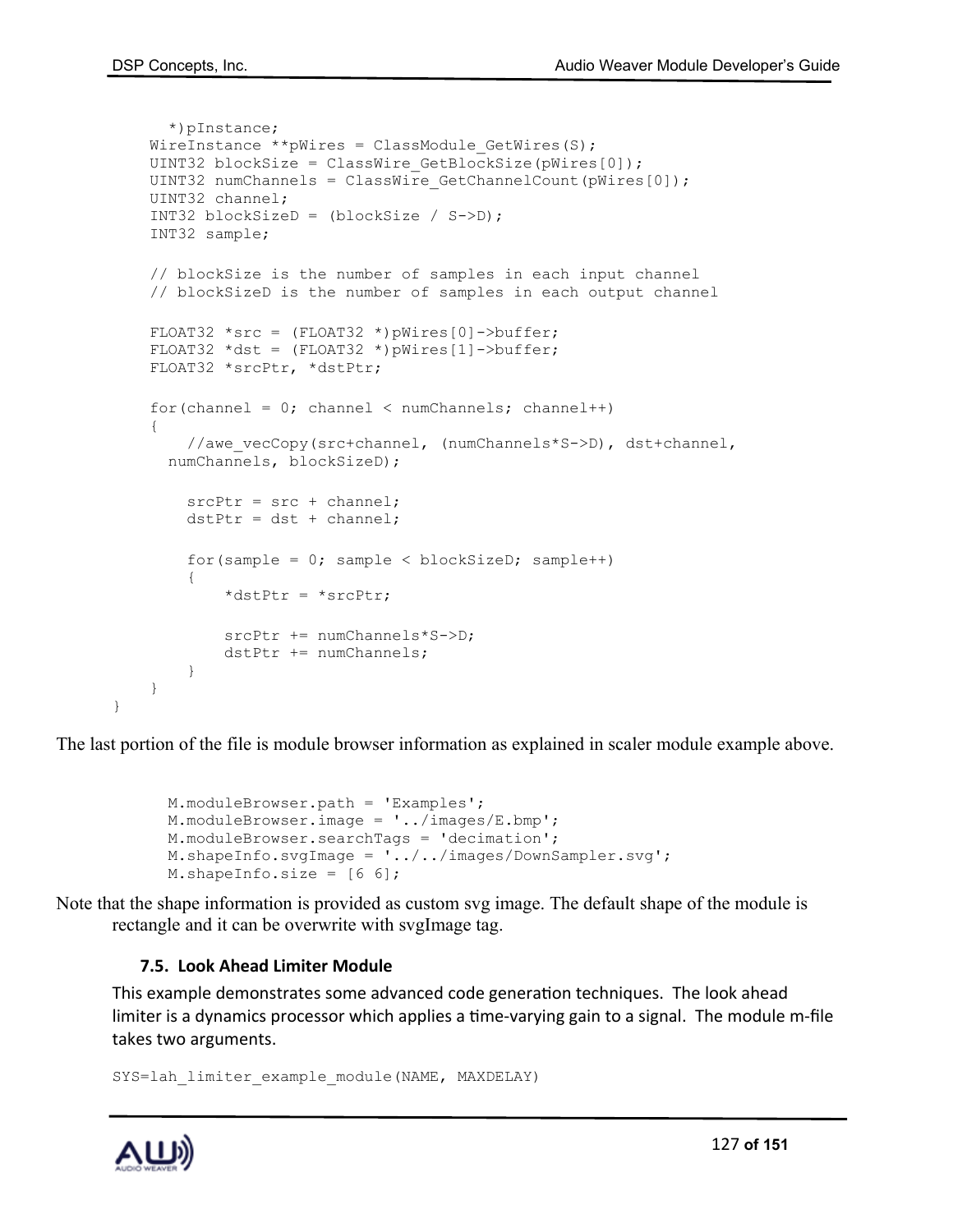The first is the NAME of the subsystem and the second, MAXDELAY, is the maximum amount of delay, in milliseconds. MAXDELAY is used internally when allocating the delaymsec\_module.m:

```
add_module(SYS,_delaymsec_module('delay', MAXDELAY));
SYS.delay.currentDelayTime=MAXDELAY;
```
The compiled subsystem contains 4 internal modules.



# **7.5.1. Specifying Internal Module Constructor Arguments**

If we follow the normal code generation procedure, then the constructor function for the internal delaymsec\_module will be:

```
{
 WireInstance *delayWires[2]={ pWires[0], pWires[5] };
  Sample delayArgs[2];
 delayArgs[0].fVal = 5.0000000e+000f; // delay.maxDelayTime
  delayArgs[1].fVal = 5.0000000e+000f; // delay.currentDelayTime
 S->delay = (awe modDelayMsecInstance *) ClassModule Constructor(CLASSID DELAYMSEC, retVal,
       ClassModule PackFlags(1, 1, 0), delayWires, 2, (Sample *)delayArgs);
 if (S->delay == \overline{NULL}){
          // Error code is in *retVal
          return 0;
       }
}
```
If you look at the values of the delayArgs array, you'll see that the maximum delay time of the internal module is hard coded to 5 msec. This is not what we wanted; the delay time should instead be specified at construction time.

To fix this, add a high-level variable to the look ahead limiter system. We'll name it 'maxDelayTime' to be consistent with the delaymsec\_module.m.

```
add variable(SYS, 'maxDelayTime', 'float', MAXDELAY, 'const', ...
            'Maximum delay time');
SYS.maxDelayTime.units='msec';
```
Next, we'll use the maxDelayTime field of the look ahead limiter instance structure as an initializer for the maxDelayTime and currentDelayTime fields of the internal module. This is done by setting the .constructorCode field of the delaymsec\_module variables as shown below:

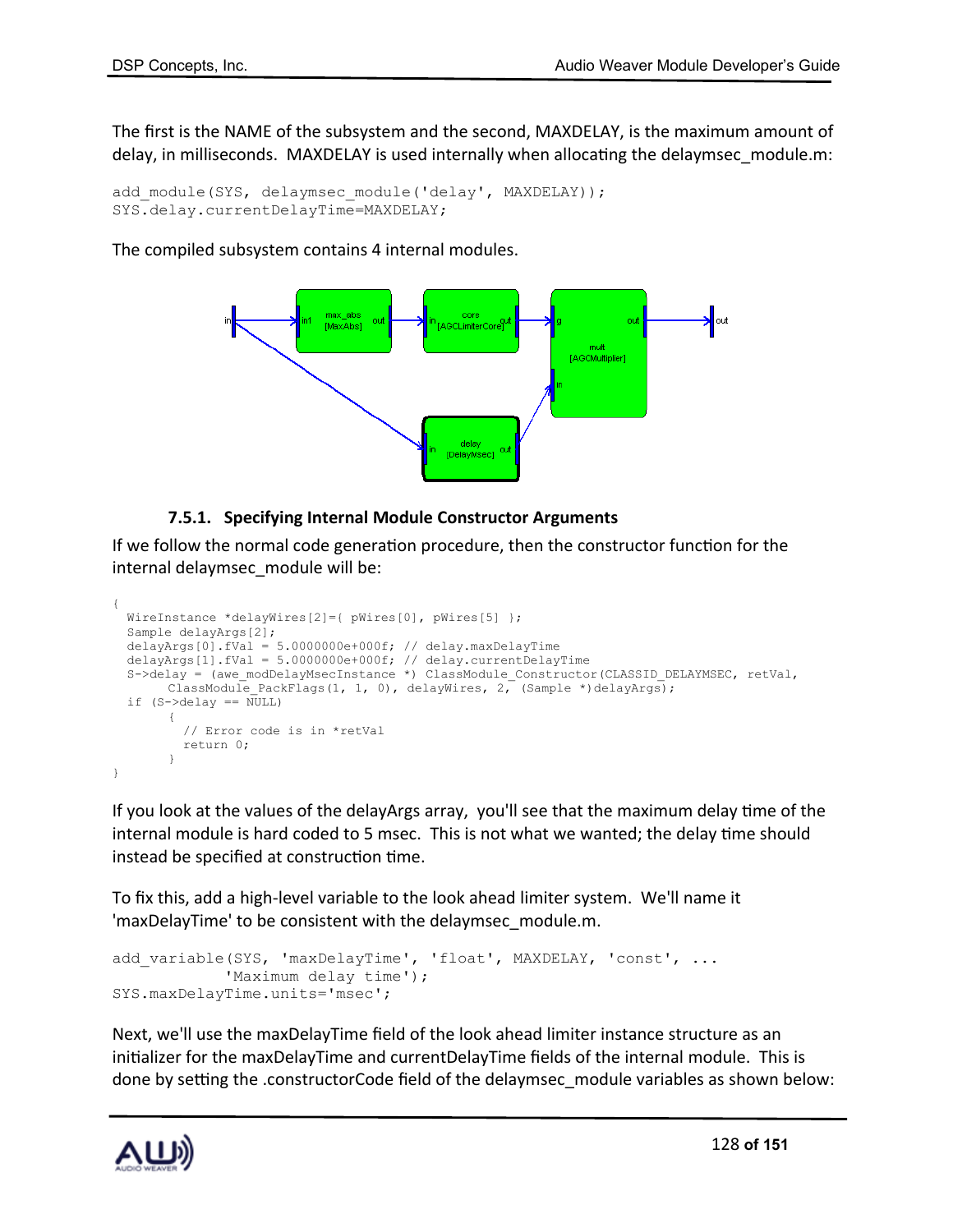```
SYS.delay.maxDelayTime.constructorCode='S->maxDelayTime';
SYS.delay.currentDelayTime.constructorCode='S->maxDelayTime';
```
In the automatically generated constructor code, S always refers to the base module structure which has already been allocated and initialized by BaseClassModule\_Constructor(). The new constructor code for the delay is:

```
{
 WireInstance *delayWires[2]={ pWires[0], pWires[5] };
  Sample delayArgs[2];
  delayArgs[0].fVal = S->maxDelayTime; // delay.maxDelayTime
  delayArgs[1].fVal = S->maxDelayTime; // delay.currentDelayTime
 S-\geqdelay = (awe modDelayMsecInstance *)
      ClassModule Constructor(CLASSID DELAYMSEC, retVal,
      ClassModule PackFlags(1, 1, 0), delayWires, 2, (Sample *)delayArgs);
  if (S->delay == NULL)
      {
         // Error code is in *retVal
        return 0;
      }
}
```
The argument S->maxDelayTime initializes the internal module achieving the desired effect.

#### **7.5.2. Disambiguating Wire Allocation**

If look at the default subsystem including wiring information, we see:



By default, the input and output pins are mono and the system ends up using 3 scratch wires:

```
>> SYS=lah limiter example module('LAH');
>> SYS=prebuild(SYS);
>> SYS.scratchPin
ans = [1x1 struct] [1x1 struct] [1x1 struct]
```
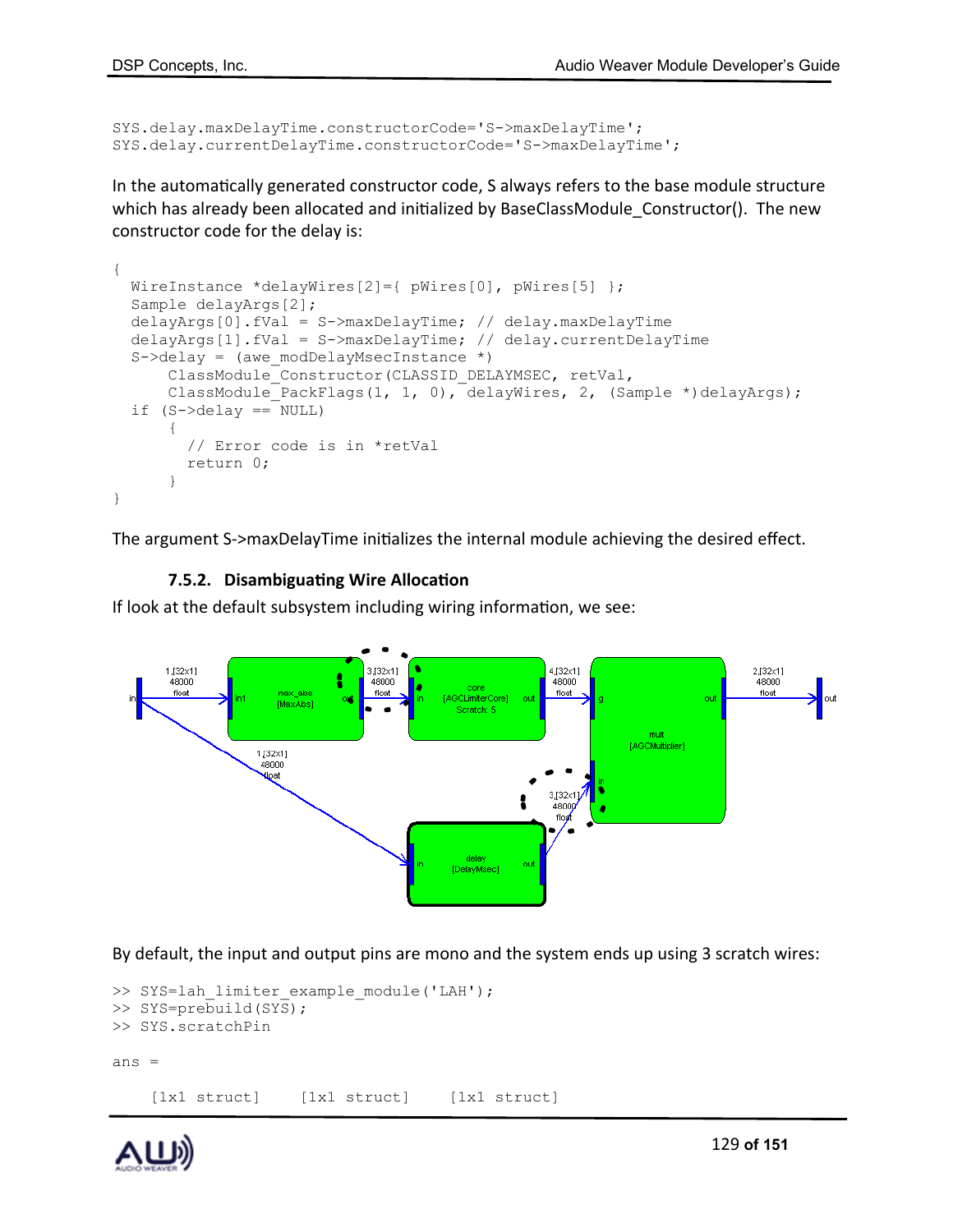This subsystem is designed to operate on an arbitrary number of channels. However, the wire allocation shown above is only applicable when the input is mono. (To see this, consider the MaxAbs module. This module always has a mono output and is assigned to wire #3. The signal path through DelayMsec can be N-channel and is also assigned to wire #3). If this system is run with stereo inputs, then the wire allocation is incorrect and the audio processing will fail.

To fix this problem, force the system input pin to have 2 channels by default.

```
pinType=SYS.max_abs.inputPin{1}.type;
add pin(SYS, 'input', 'in', 'Audio Input', pinType);
SYS.inputPin{1}.type.numChannels=2;
```
The pin still holds an arbitrary number of channels, but its default value is 2. When the subsystem is now routed, the wires will be allocated as:



The system now requires a total of 4 scratch wires, with a new scratch wire, #6 assigned to the output of DelayMsec. Furthermore, the buffer allocation is now general purpose and will work with any number of input channels.

The last portion of the file is module browser information as explained in scaler module example above.

```
SYS.moduleBrowser.path = 'Examples';
SYS.moduleBrowser.image = '../images/E.bmp';
SYS.moduleBrowser.name = 'Look Ahead Limiter';
SYS.moduleBrowser.searchTags = 'lah Limiter';
SYS.shapeInfo.legend = 'Look Ahead Limiter';
SYS.shapeInfo.size = [10 6];
```
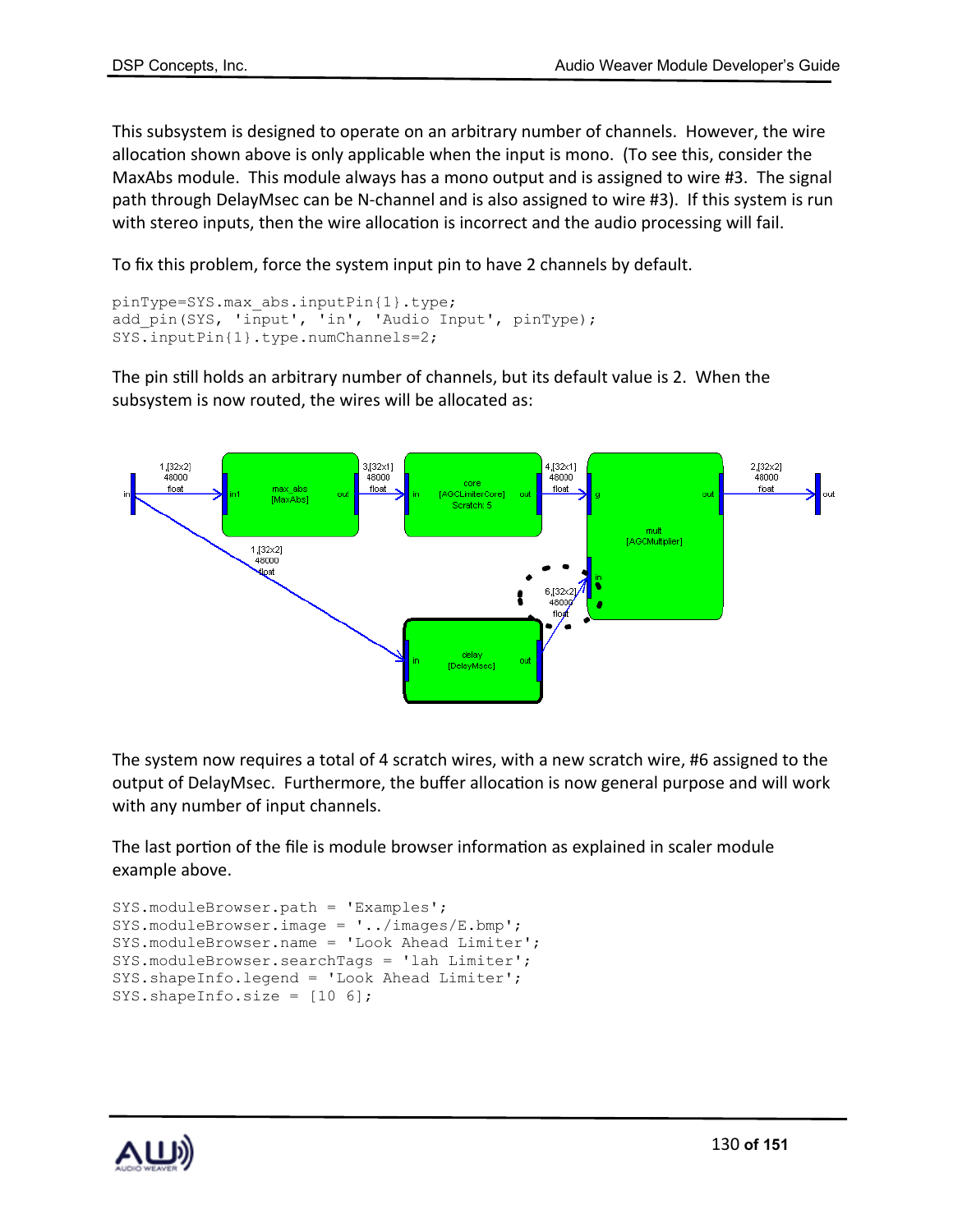### **8. Building Audio Module DLLs**

The final phase in developing an audio module library is to compile the source files and create a Dynamic Link Library (DLL) for the Server. Typically, a DLL contains multiple modules organized around a common theme. For example, Audio Weaver provides several module packs:

FrameDll.dll (Standard Module Pack) – Basic modules

- ModulePackAweAdvancedDLL.dll (Advanced Module Pack) More specialized functionality
- ModulePackAweDeprecatedDLL.dll (Deprecated Module Pack)– Modules that are no longer supported and should be avoided in new designs.

After a DLL is built, it is copied into the directory containing the Server executable

<AWE>\Bin\win32-vc100-rel

The Server then loads the DLL next time it launches. The audio module DLL contains all of the information needed by the Server to instantiate, execute, and control the module. The DLL also contains the schema information facilitating real-time tuning.

This section describes how to generate an audio module DLL by working through the Examples module library discussed in Section 7. Building an audio module DLL requires VisualStudio version 10 (2010). If you are running custom audio modules on an embedded processor, you'll need to build an audio module DLL and also rebuild the target executable. This section focuses on building the DLL. Refer to the *AWE-Core™ Integration Guide* for the additional steps needed on the target.

The steps described below indicate one method of structuring files and scripts to generate the module DLL. You can adapt this to fit your development process.

### **8.1. Building ExamplesDLL.dll**

Start by running the master code generation script for this library

```
make_examples
```
Next, open up the VisualStudio solution

```
<AWE>\AWEModules\Source\Examples\Examples.sln
```
### The solution contains two projects shown below

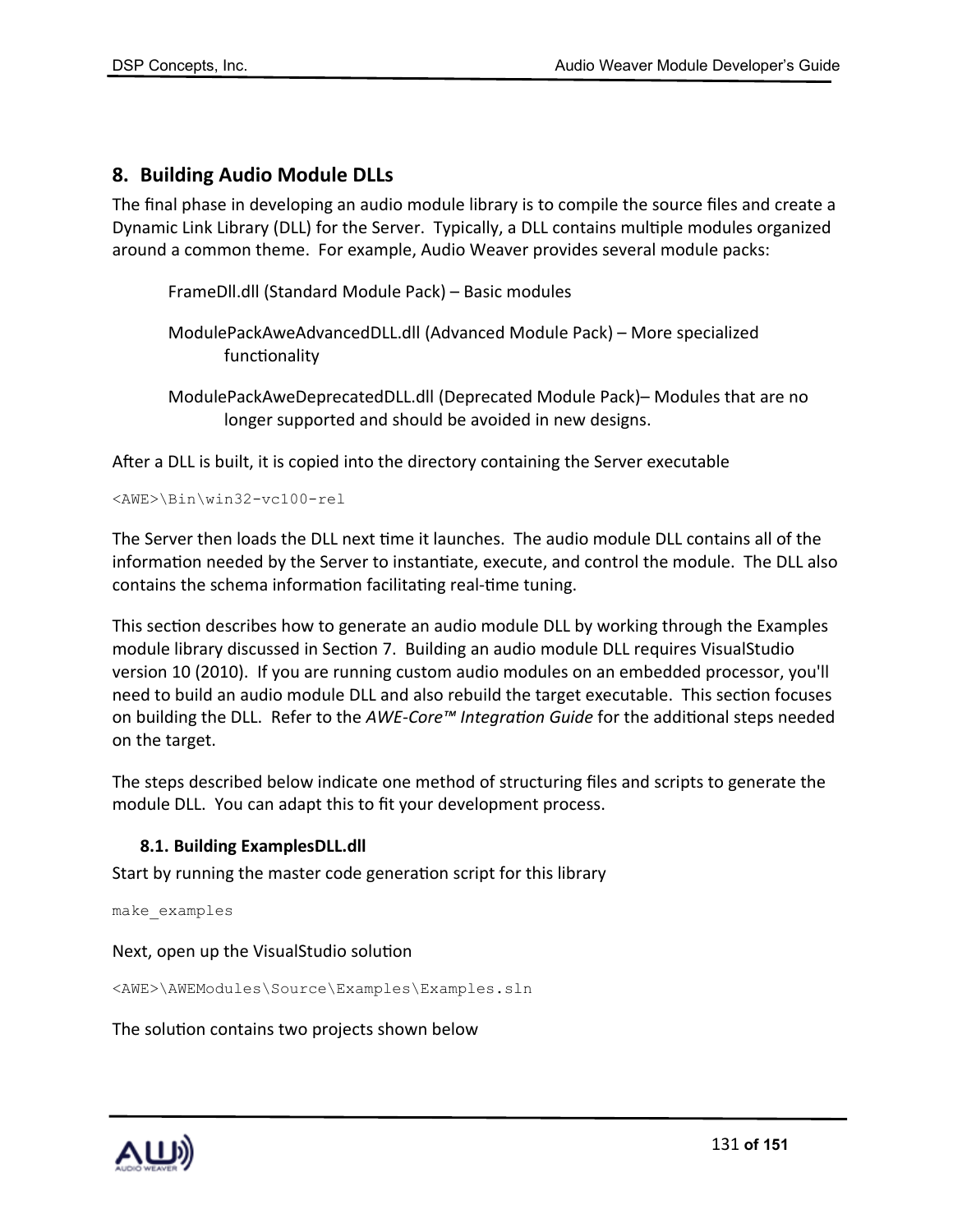```
Solution 'Examples' (2 projects)
   精 ExamplesDLL
   > \frac{1}{60} External Dependencies
       h] Examples.h
       C++ ExamplesSchema.cpp
       아키 ModuleLibDLL.cpp
       ModuleLibDLL.def
       ModuleLibDLL.rc2
       C+<sup>a</sup> ModuleTable.cpp
       h Resource.h
       C^{+1} stdafx.cpp
       h stdafx.h
       h] TestModuleDLL.h
↓ ■ ExamplesLib
      External Dependencies
       C+1 ModDownsamplerExample.c
       C++ ModFaderExample.c
       C+1 ModFaderExampleFract32.c
       C+1 ModLAHLimiterExample.c
       C+1 ModPeakHoldExample.c
       아키 ModPeakHoldExampleFract32.c
       C+1 ModScalerExample.c
       C++ ModScalerSmoothedExample.c
```
The ExamplesLib compiles the module source files and builds an overall library. The ExamplesDLL project builds the DLL. ExamplesLib is easily understood by C programmers. Understanding ExamplesDLL requires some Windows expertise. Fortunately, you can use the Examples projects as starting points for your own custom DLL development and do not have to delve into the underlying Windows issues.

To build the audio module DLL, right-click on ExamplesDll and select Rebuild. The project dependencies are set so that first ExamplesLib will be built followed by ExampleDll.

ExamplesDLL generates DLL at the location <AWE>\Bin\win32-vc100-rel directory so that it can be referenced by the Server.

| Output Directory       | \\\Bin\win32-vc100-rel\               |
|------------------------|---------------------------------------|
| Intermediate Directory | \\\Build\win32-vc100-rel\ExamplesDLL\ |

If the AWE Server.exe executable is not in the expected place, then change the destination directory in this General configuration step.

If the DLL was properly built, you'll be able to open the Server and see the new library of examples listed. Select Target  $\rightarrow$  List Modules and scroll down the list looking for the ExamplesDLL.dll entry:

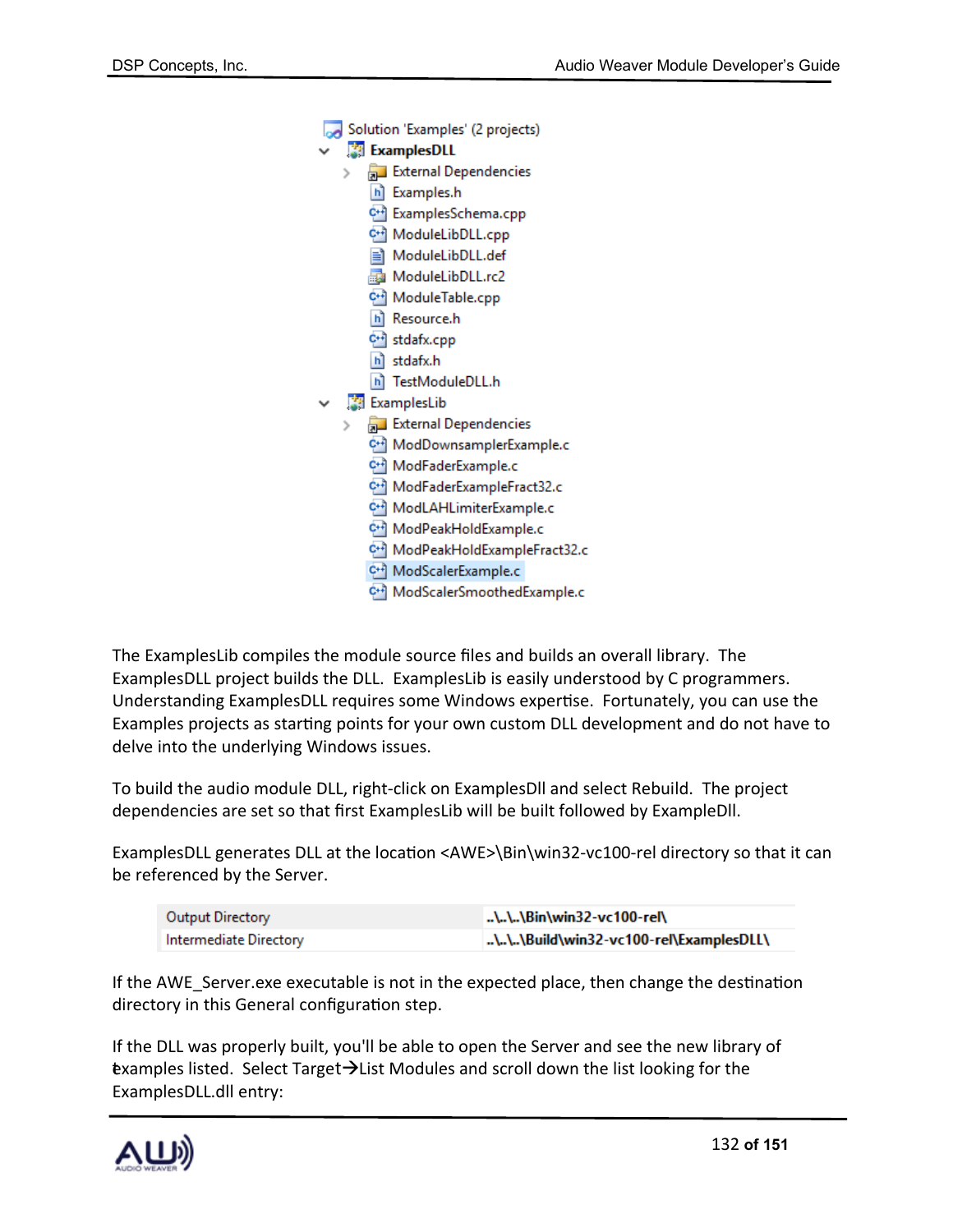From ExamplesDLL.dll: 32768 ModuleScalerSmoothedExample 32769 ModuleScalerExample 32770 ModuleFader 32771 ModuleFaderFract32 32772 ModulePeakHold 32773 ModuleDownsamplerExample ModuleLAHLimiter 32774 ModulePeakHoldFract32 32775

#### **8.2. Cloning the Examples Library**

We recommend that you use the Examples directory as a starting point for your own custom module libraries. We also recommend maintaining the existing directory structure. Begin by copying and renaming the entire Examples directory in <AWE>/<ModuleLibs>. We'll assume that the new module library will be called MyModules and will be stored in the directory <MYMODULES>.

Then, do the following steps:

1. Delete all generated files, they will be regenerated:

```
<MYMODULES>/Examples.h
<MYMODULES>/ExamplesSchema.cpp
<MYMODULES>/ExamplesSchema.sch
<MYMODULES>/Examples.ncb, if exists
<MYMODULES>/Examples.suo, if exists
<MYMODULES>/Source/*
<MYMODULES>/Include/*
<MYMODULES>/Doc/*
```
- 2. Also delete all files in <MYMODULES>/matlab except make\_examples.m
- 3. Rename the following files from "Example" to "MyModules". You'll end up with:

```
<MYMODULES>/BuildDll/MyModulesDLL.vcproj
<MYMODULES>/BuildLib/MyModulesLib.vcproj
<MYMODULES>/matlab/make_mymodules.m
<MYMODULES>/MyModules.sln
```
4. Clear out any module m-files in

```
<MYMODULES>\matlab
```
folder and any code pieces in

```
<MYMODULES>\matlab\code
<MYMODULES>\matlab\process
<MYMODULES>\matlab\test
```
Copy in the files for your custom modules.

5. Edit make mymodules.m and replace all the occurrences of "Examples" to

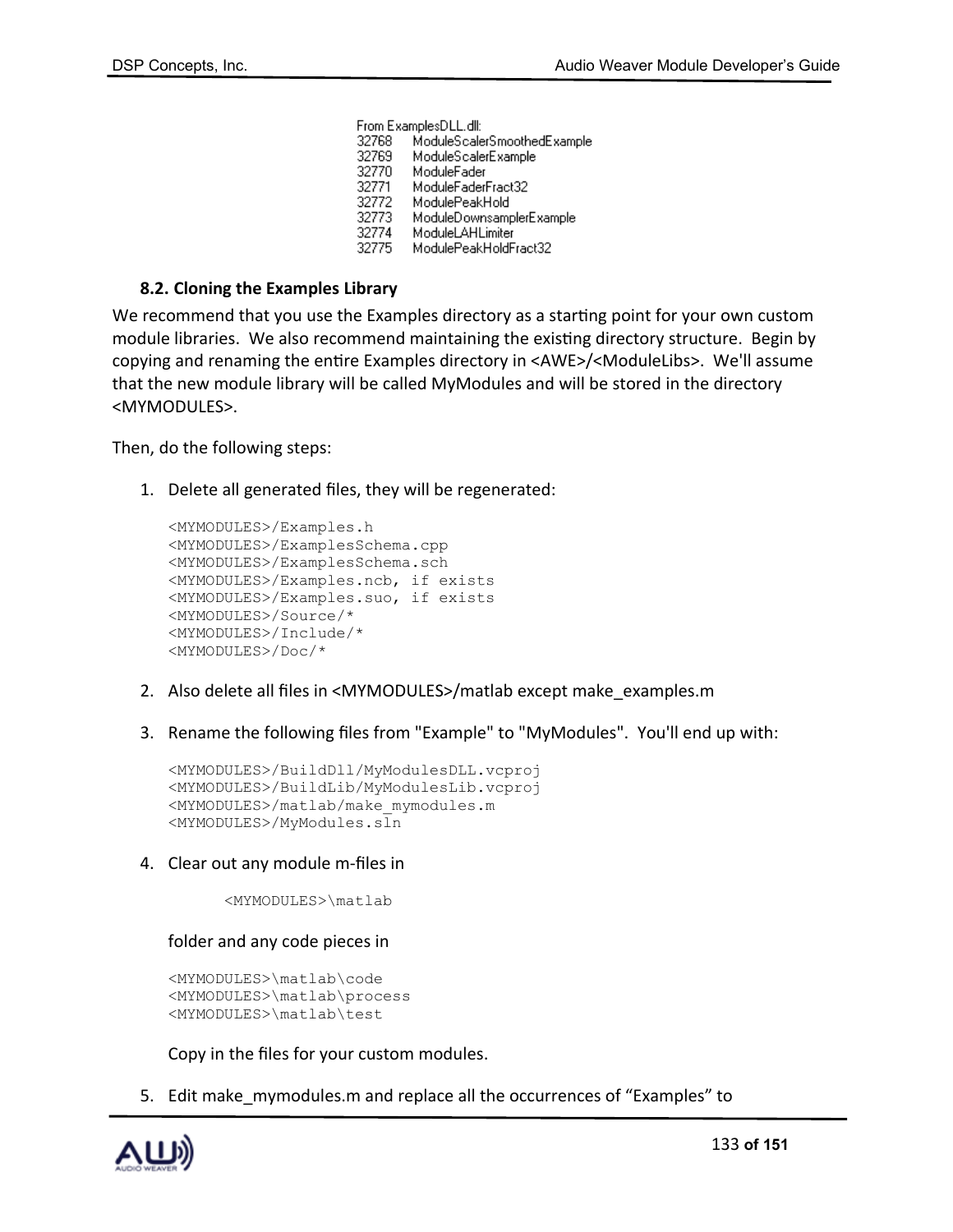"MyModules". Also specify the list of modules you would like included in the library. Note that the module must be specified with complete arguments.

6. Edit the class ID file

<MYMODULES>\classids.csv

and specify unique class IDs for the modules in your library.

- 7. Issue the command "awe init" in the MATLAB command window to initialize the Audio Weaver environment.
- 8. Update the module search path using 'add module path' MATLAB function or the File->Set Module Path menu option.
- 9. Issue the command "make\_mymodules" in the MATLAB command window.
- 10. Edit the \*.vcxproj files in a text editor and delete the ProjectGUID string. This string is *supposed* to be unique and thus uniquely identify the project within VisualStudio. However, since we just copied and renamed the .vcproj file, the ProjectGUID will no longer be unique. Find the line with the ProjectGUID keyword near the top each .vcproj file:

```
ProjectGUID="{5FEC38A8-50BF-41E6-A94F-E489381E2B85}"
```
The line will be similar to this, but not exact. Change it to:

ProjectGUID=""

This forces VisualStudio to update the GUID next time the file is opened. Change all occurrences of"Examples" to "MyModules" throughout the file.

11. Edit the file

<MYMODULES>\BuildDll\ModuleTable.cpp

and instead of including "Examples.h", change it to "MyModules.h".

12. Open up the file

<MYMODULES>\BuildDll\ModuleLibDLL.def

and change

LIBRARY "ExamplesDLL"

to

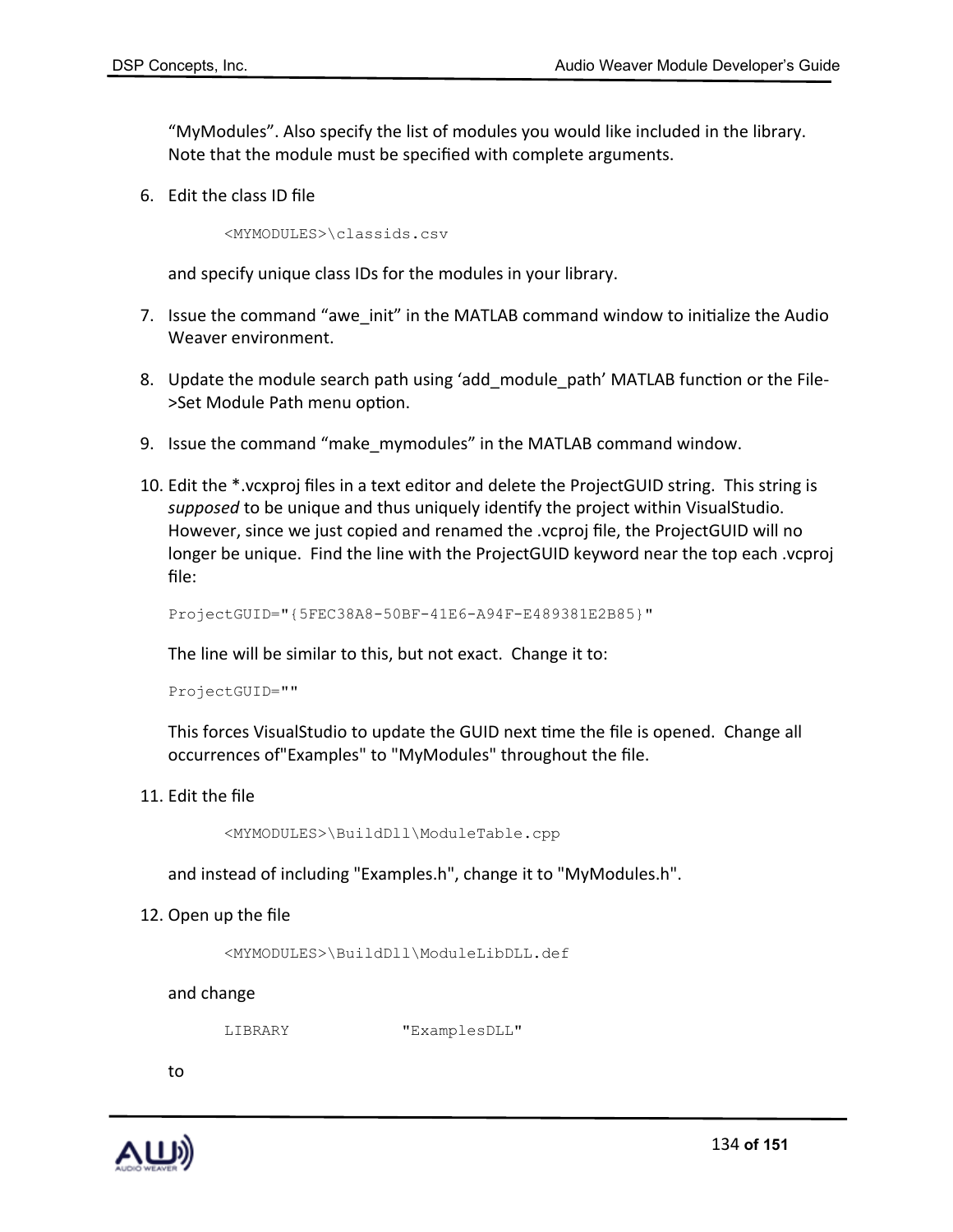LIBRARY "MyModulesDLL"

- 13. Open the MyModules.sln in any editor window and look for "Examples" and replace this with "MyModules". If doesn't work, delete MyModules.sln and create a new solution. Then add the two projects, "MyModulesDLL.vcproj" and "MyModulesLib.vcproj", to the solution.
- 14. Add the generated source files from <MYMODULES>\Source\ to the Source Files of "MyModulesLib.vcproj" and add files from <MYMODULES>\Include to the Include Files of "MyModulesLib.vcproj".

At this point, the projects are ready to build. Build the solution, and when complete, you'll have MyModulesDLL.dll in the <AWE>\Bin\win32-vc100-rel directory.

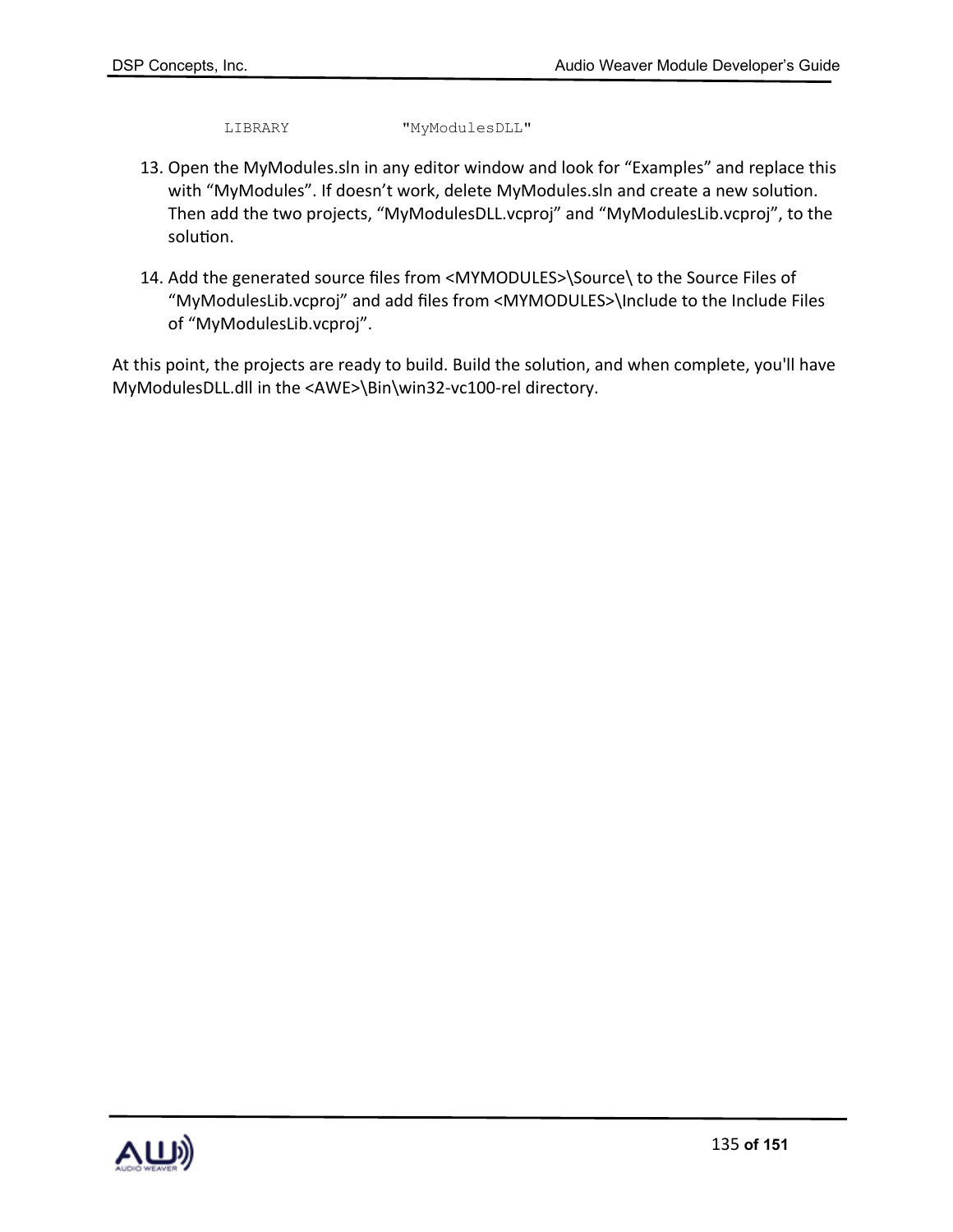## **9. ModuleHelperLib**

This library is embedded in the FrameDll.lib contains a collection of useful functions for developing custom audio modules. At a minimum, each function is implemented in C to provide functionality on the PC and baseline performance on embedded processors. In some cases, functions have been optimized in assembly for specific processors.

The functions provided fall into 4 broad categories

- Fractional math library code which emulates fractional arithmetic on the PC. This is used to first develop Blackfin modules on the PC. See FractMath.h.
- Filter design library filter design and coefficient calculation routines for basic filter types. In floating-point or double precision. See FilterDesign.h
- Math helper library floating-point versions of the math library. Used on the PC. See MathHelper.h.

Refer to the individual header files for a description of each function and its arguments.

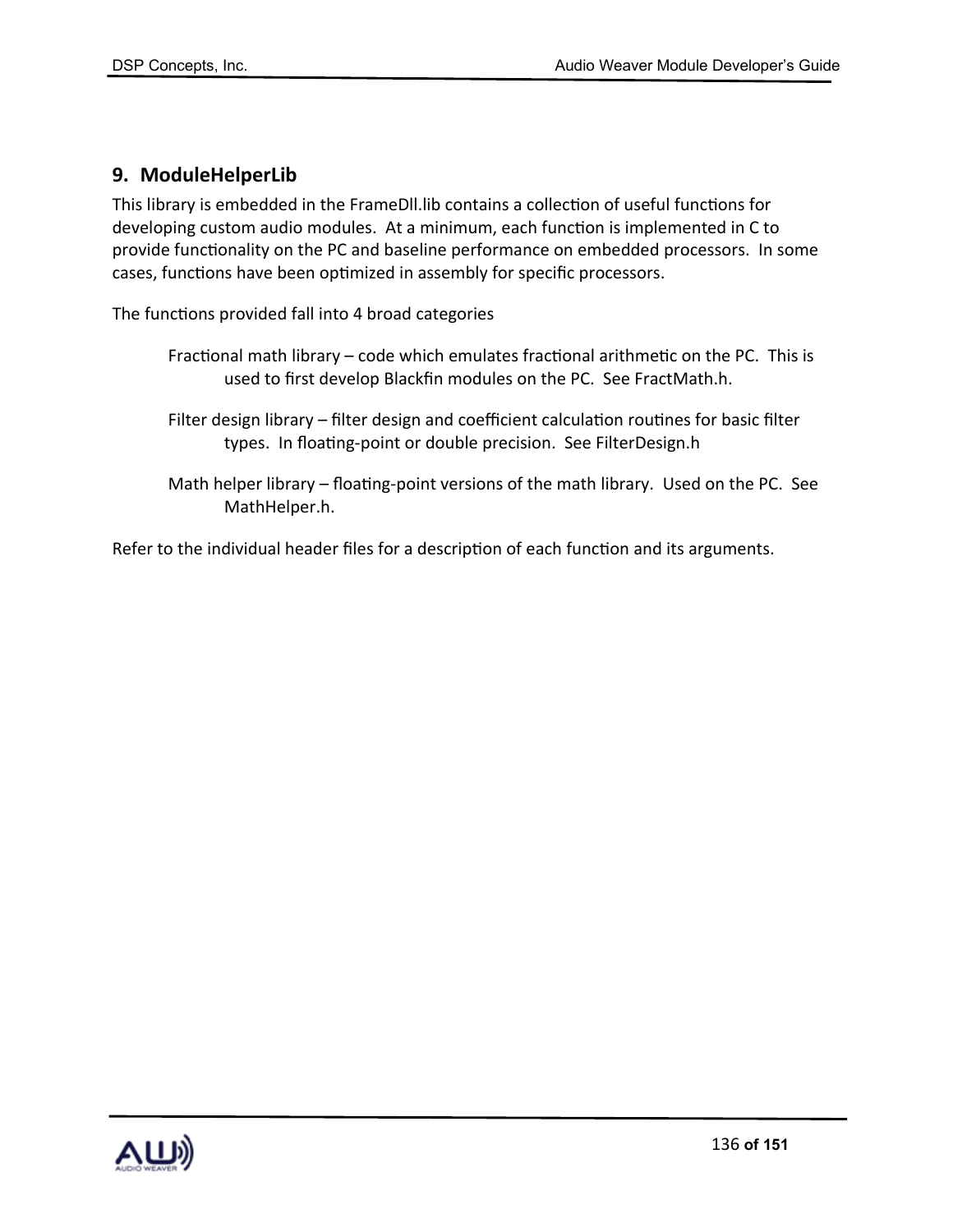### ##if

preprocessor directive, 17, 95

### \$IDENTIFIER\$, 93

@awe\_variable, **31**

### across

wire allocation, 110

wiring constraint, 91

add\_array, **56**

add\_code\_marker.m, 93

add\_module.m, **58**

add\_module\_path.m, 89

add\_pin.m, **54**

add\_variable.m, 10, **55**

agc\_example.m, 32

array

overriding sizes, 57

arrayHeap, 34, 99, 113

arraySizeConstructor, 34, 99, 113

audio module

class name, 36

class structure, 12

dependencies, 15

description, 36

functions, 12

internal functions, 43

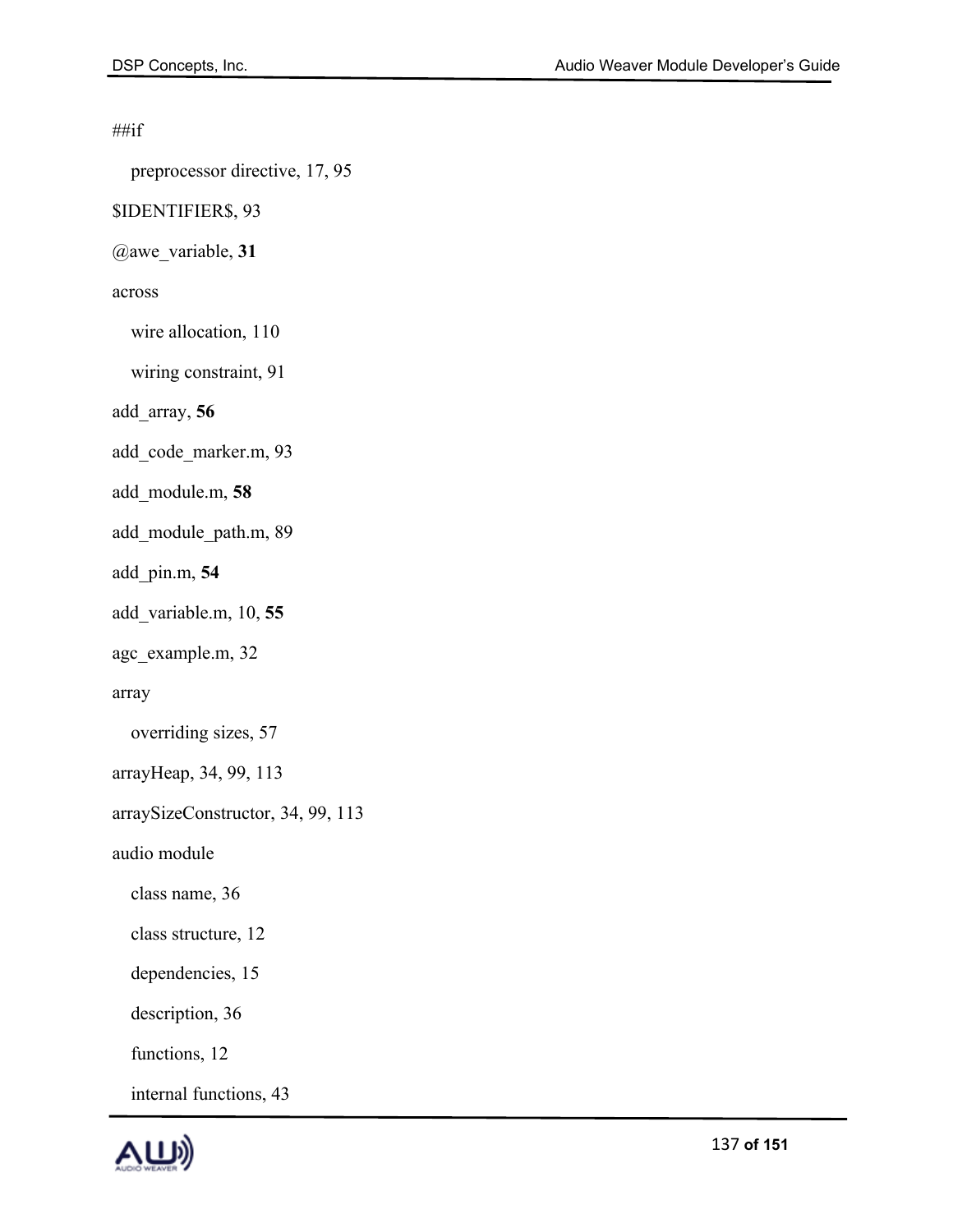internal representation, 38

search path, 89

type definition, 10

variable masks, 11

variable offsets, 11

Audio module

instance structure, 10

audio module m-file, 45

#### AudioWeaverModule

tag for documentation, 92

awe\_addcodemarker.m, 16

awe\_deletecodemarker.m, 95

awe\_fwMalloc, 77, 113

awe generate doc.m, 103

awe generate library.m, 15, 85

awe\_generate\_module.m, 14, 101

AWE HEAP FAST, 78

AWE\_HEAP\_FAST2SLOW, 78

AWE\_HEAP\_FASTB, 78

AWE HEAP SLOW, 78

awe\_help.m, 60, **102**

AWE\_INFO.buildControl, 88

AWE\_INFO.displayControl.showHidden, 36

awe\_lookupcodemarker.m, 94

awe\_module.m, **36**

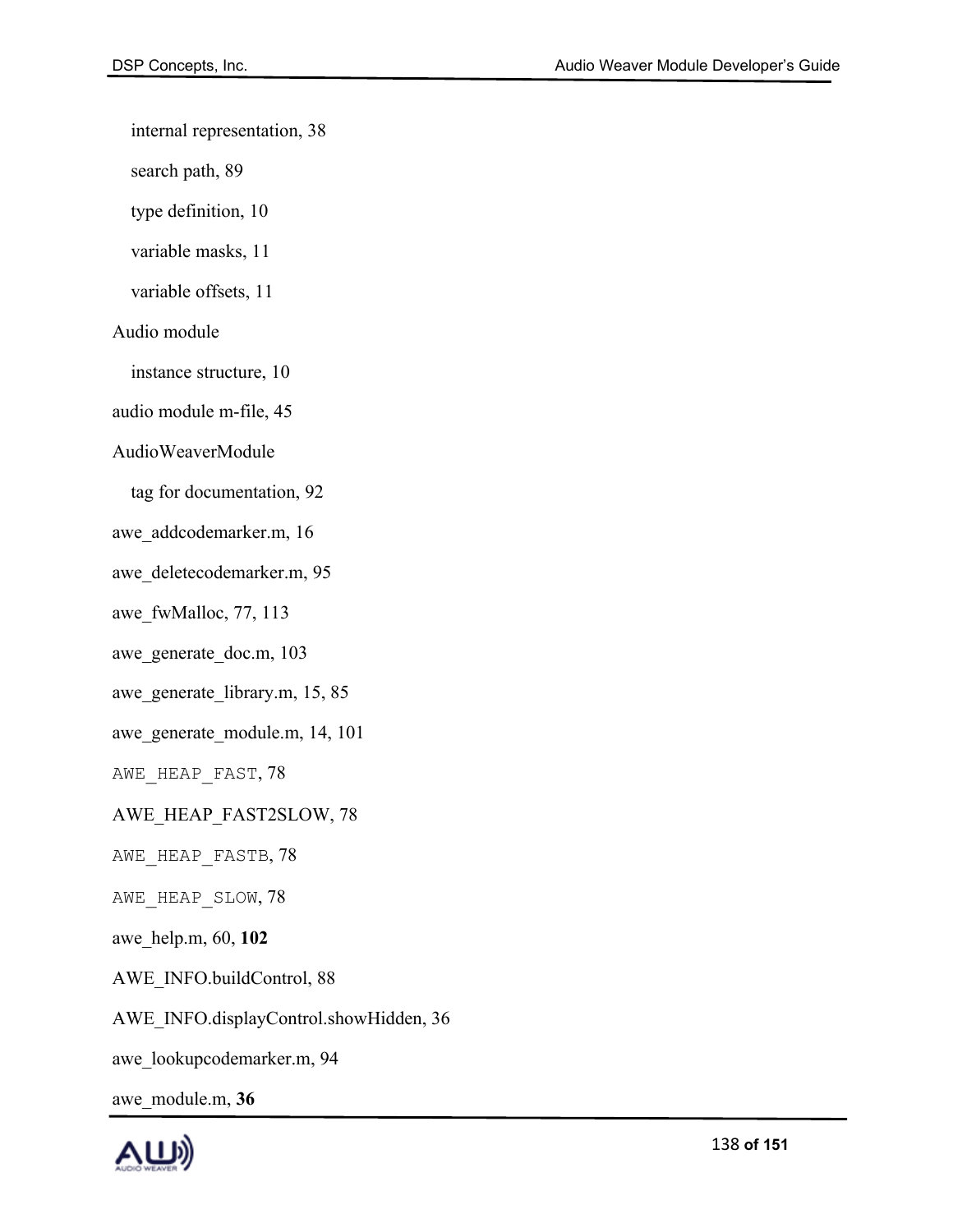awe module template.c, 16, 92

awe\_module\_template.h, 16, 92

awe\_reorder\_variables.m, 90

awe\_subsystem.m, **48**

BaseClassModule\_Constructor, 80

# buildFunc

awe\_subsystem field, 49

### Bypass

audio module function, 12

### bypass function

example of custom, 120

### bypassFunc, 47

audio module field, 40

### bypassFunction

code marker, 96

### BypassFunction

C function, 83

bypassFunctionName

code marker, 96

### class

audio module field, 43

class name

audio module, 36

class structure

audio module, 12

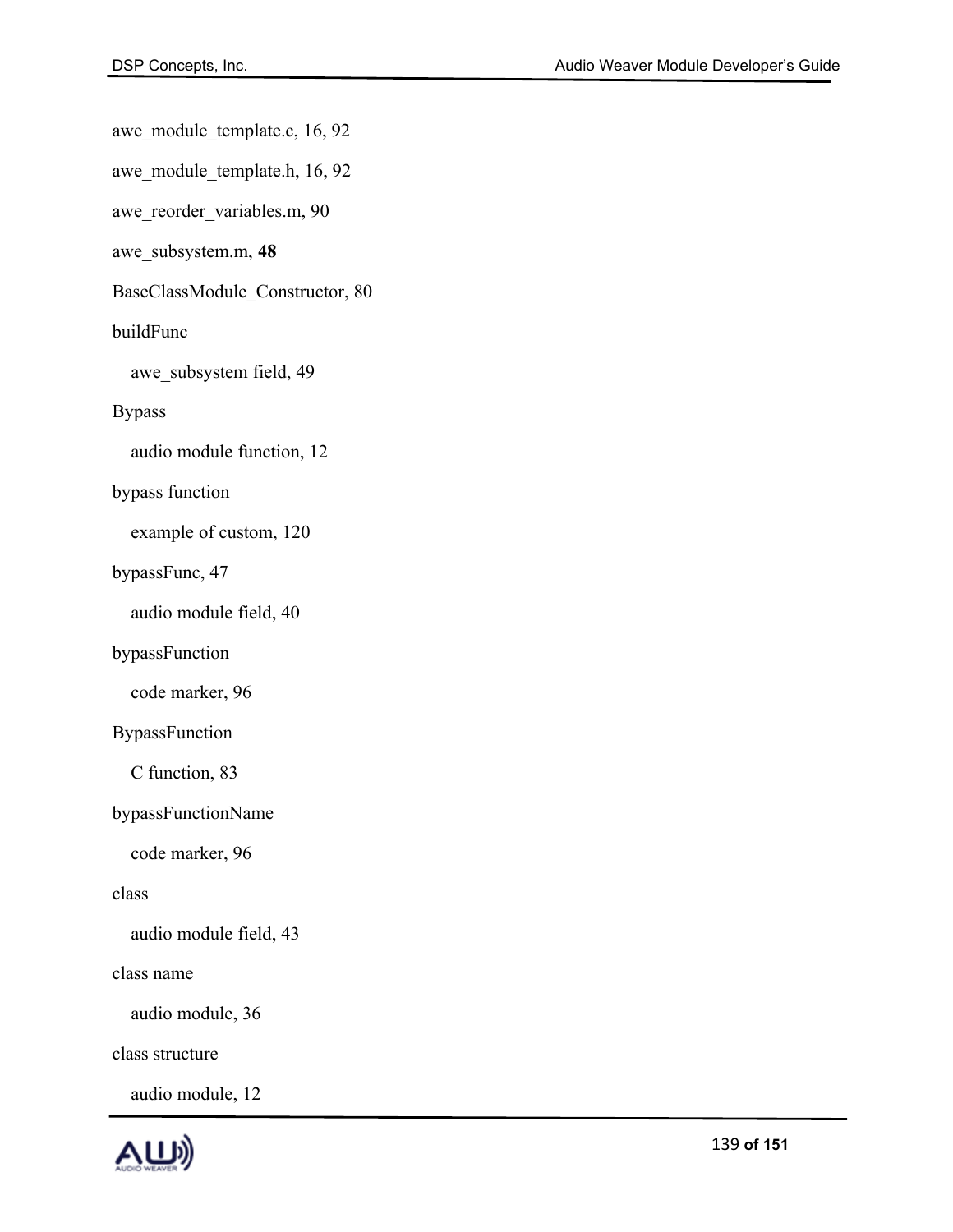CLASS\_ID\_BASE, 14

classID, 11, 13

audio module field, 39

classid\_lookup.m, 90

classids.csv, 27, 89

ClassMod\_GetNPrivateArgs, 74

ClassMod\_GetNPublicArgs, 74

ClassModule\_GetModuleState, 69, 81

ClassModule\_GetNInWires, 69, 81

ClassModule\_GetNOutWires, 69, 81

ClassModule\_GetNScratchWires, 69, 81

ClassModule\_GetWires, 69, 81

ClassModule\_PackArgCounts, 80

className

audio module field, 39

ClassWire\_GetBlockSize, 70, 82

ClassWire\_GetChannelCount, 70, 82

ClassWire\_GetNumSamples, 70, 82

ClassWire\_GetSampleRate, 70, 82

clockDivider

audio module field, 39

code markers, 17

Code Markers, 92

codeMarker

audio module field, 42

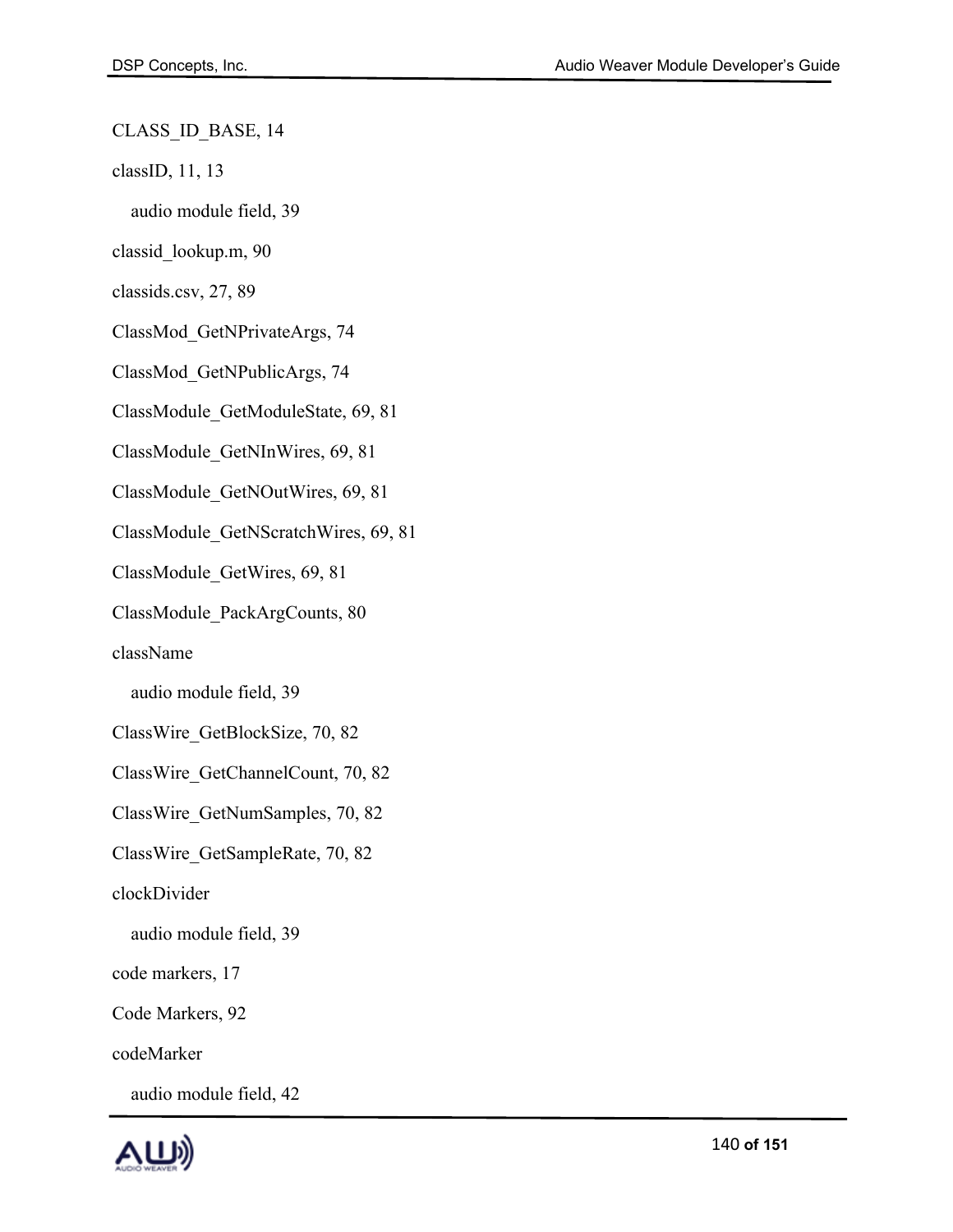connect.m, 50, 59

connection

awe\_subsystem field, 49

const

usage, 34

Constructor

audio module function, 12

C function arguments, 79

constructorCode, 34, 99, 125

#### constructorFunction

code marker, 96

data type

variable field, 33

data types, 32

in C, 68

dependencies

in audio module libraries, 15

derived

usage, 34

description field

audio module, 36

audio module field, 39

discussion

code marker, 97

distinct

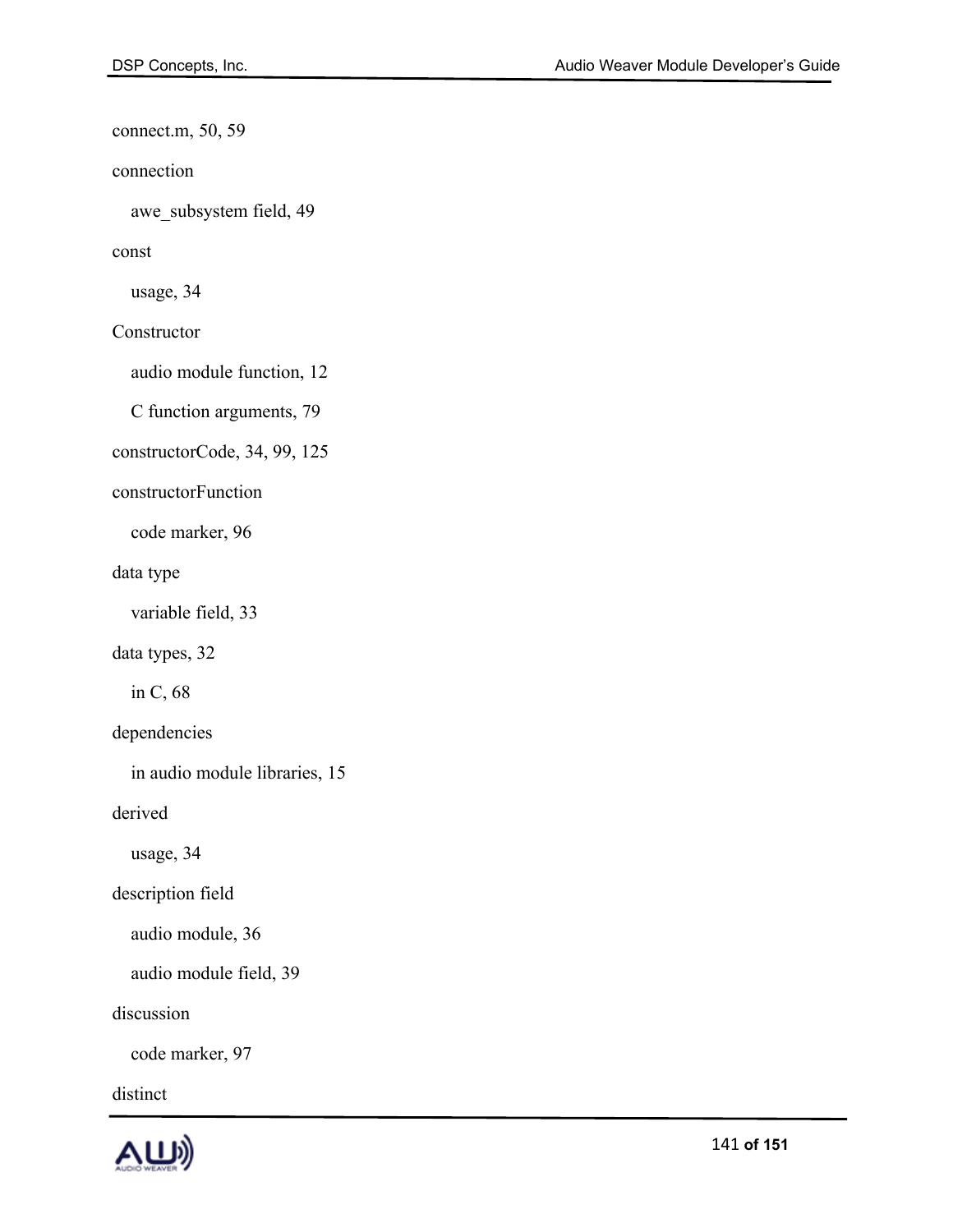wiring constraint, 91

DLL

audio module library, 128

docControl, 104

docInfo

audio module field, 43

Docmentation format

selecting, 104

Documentation

generating, 102

*downsampler\_example\_module.m*, 109, 122

drawFunc

awe\_subsystem field, 49

drawInfo

audio module field, 43

Dynamic Link Libraries

building, 128

equations

in documentation, 108

Example, 109

Examples.h, 30

Examples.sln, 18, 128

ExamplesDLL.dll, 128

ExamplesSchema.cpp, 29

ExamplesSchema.sch, 28

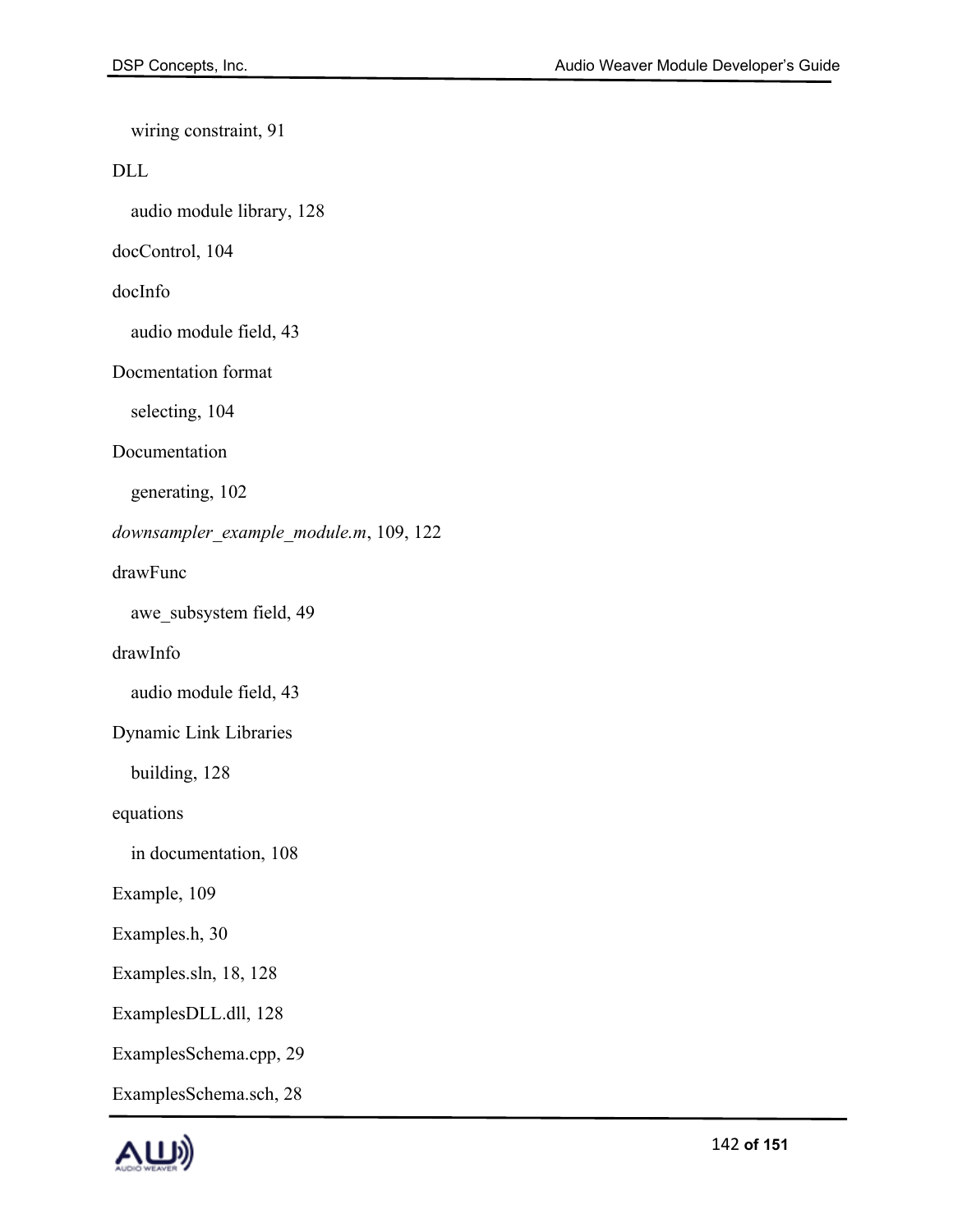# *fader\_example\_module.m*, 109, 118

fieldNames

audio module field, 43

variable field, 35

## flattenOnBuild, 99

awe subsystem field, 49

### format

variable field, 34

### FractMath.h, 133

Framework.h, 67

### GENDOC, 15, 86

Get

audio module function, 12

C function, 83

get module.m, 50

get variable.m, 32, 63

GetFeedbackPinCount, 79

getFunc, 46

audio module field, 40

getFunction

code marker, 97

GetInputPinCount, 79

GetOutputPinCount, 79

GetScratchPinCount, 79

GetWireCount, 79

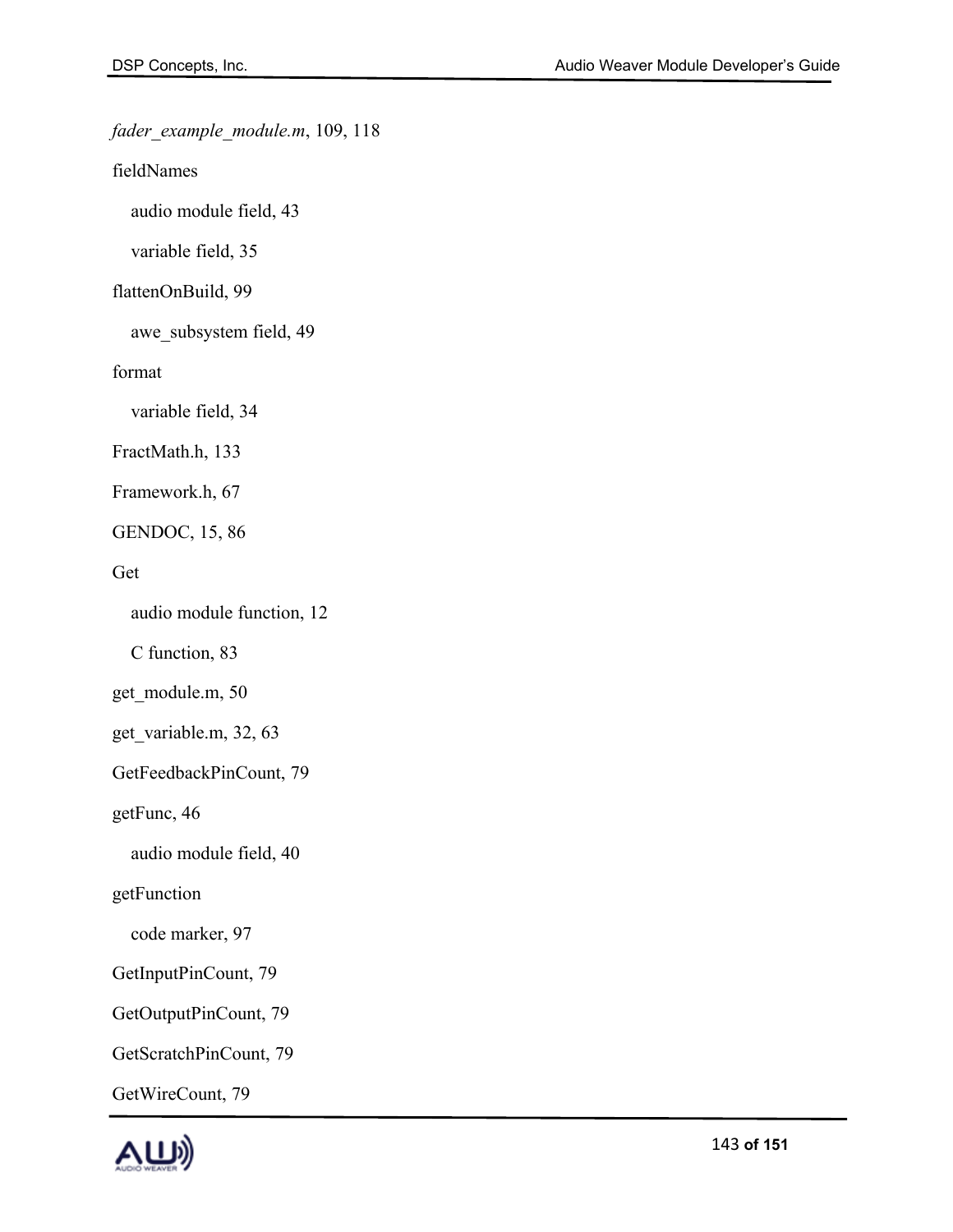### guiInfo

audio module field, 43

variable field, 34

### hasFired

audio module field, 42

### hFileDefine

code marker, 97

hFileInclude

code marker, 97

### hFileTemplate

code marker, 98

### hierarchyName

audio module field, 42

variable field, 33

### HTML

documentation format, 104

IDOFFSET, 13, 90

InnerScalerSmoothedExample\_Process.c, 22

InnerScalerSmoothedExample\_Set.c, 22

inputPin

audio module field, 39

Insert

code marker, 94

Insert:

code marker, 18

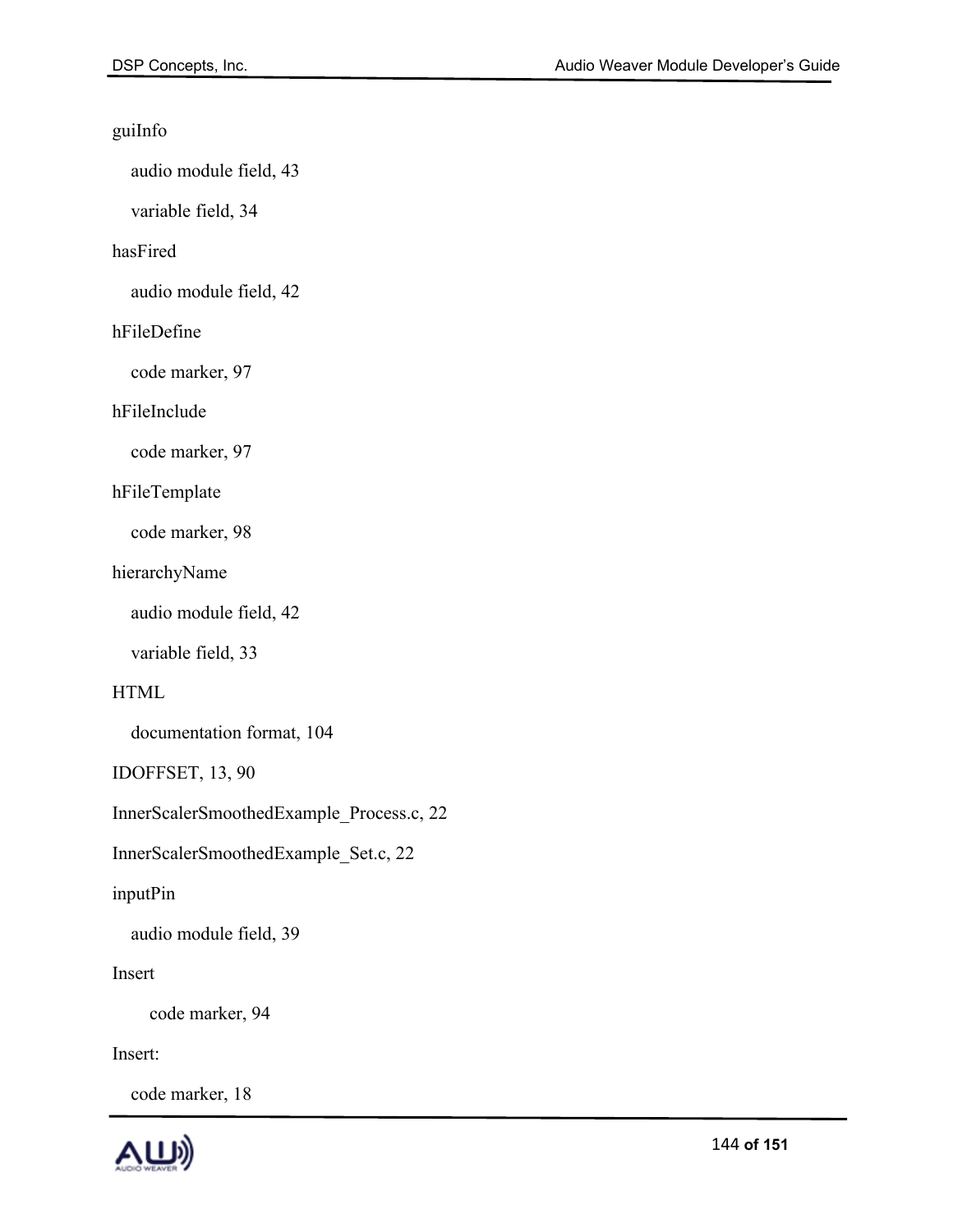instance structure

audio module, 10

IOAcrossModule\_Bypass, 84

IOAllOnesModule\_Bypass, 84

IOMatchModule\_Bypass, 83

IOMatchUpModule\_Bypass, 84

isArray

variable field, 35

### isComplex

variable field, 33

ISCOMPLEX, 32

isHidden

audio module field, 41

variable field, 35

ISHIDDEN, 32

## isLive

variable field, 34

isLocked

audio module field, 43

variable field, 35

## isPrebuilt

awe\_subsystem field, 49

isPreset

audio module field, 41

variable field, 35

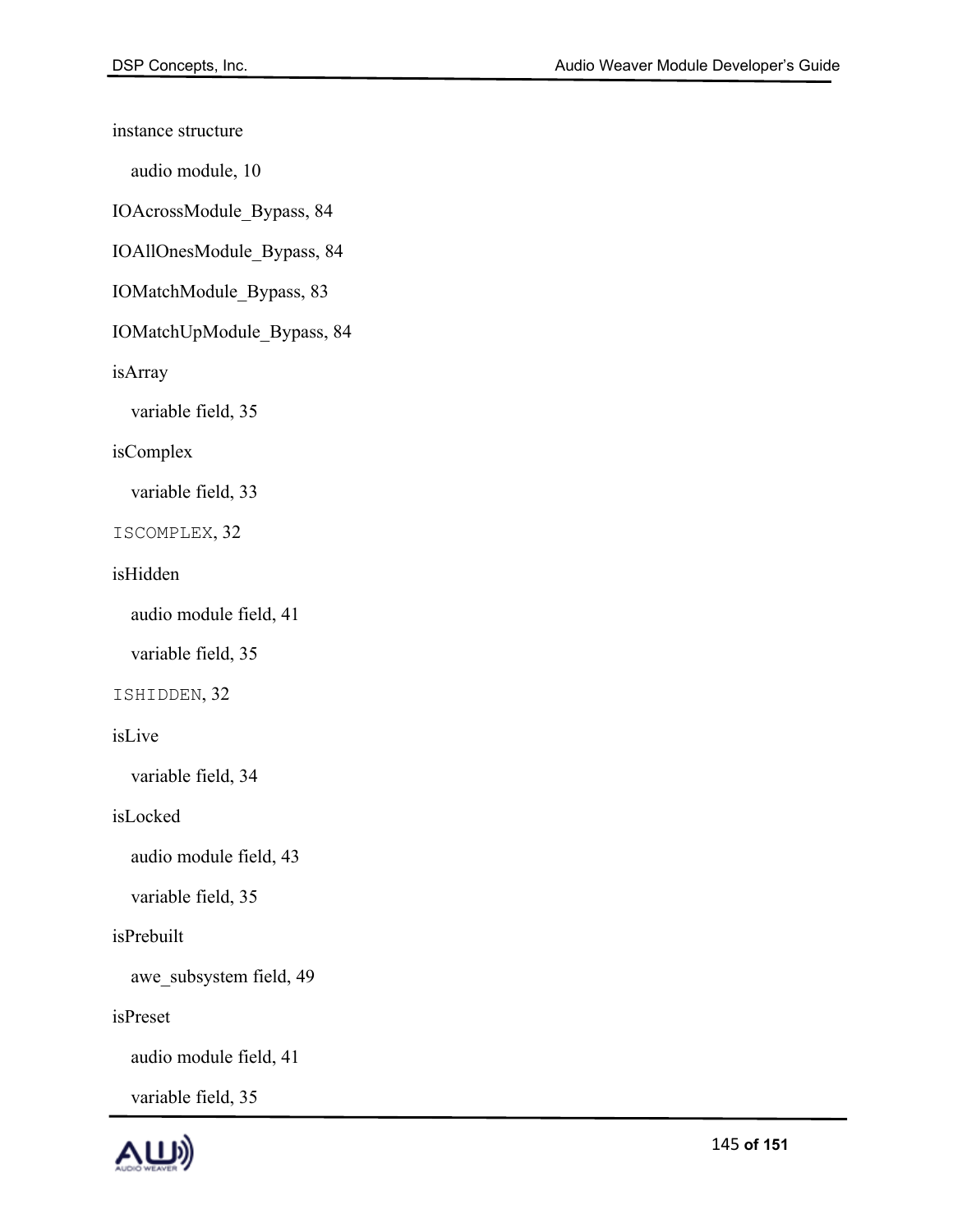# isTopLevel

audio module field, 42

# isVolatile

variable field, 34

*lah\_limiter\_example\_module.m*, 109, 124

# LaTeX

equations, 108

make\_examples.m, 15, 109

# mask

audio module variables, 11

# MASK\_

audio module, 83

MathHelper.h., 133

# MATLAB

supported versions, 6

memory allocation

from C, 77

memorySegment, 34

mfileDirectory

audio module field, 39

mfileName

audio module field, 39

mfilePath

audio module field, 39

ModClassDescriptor, 73

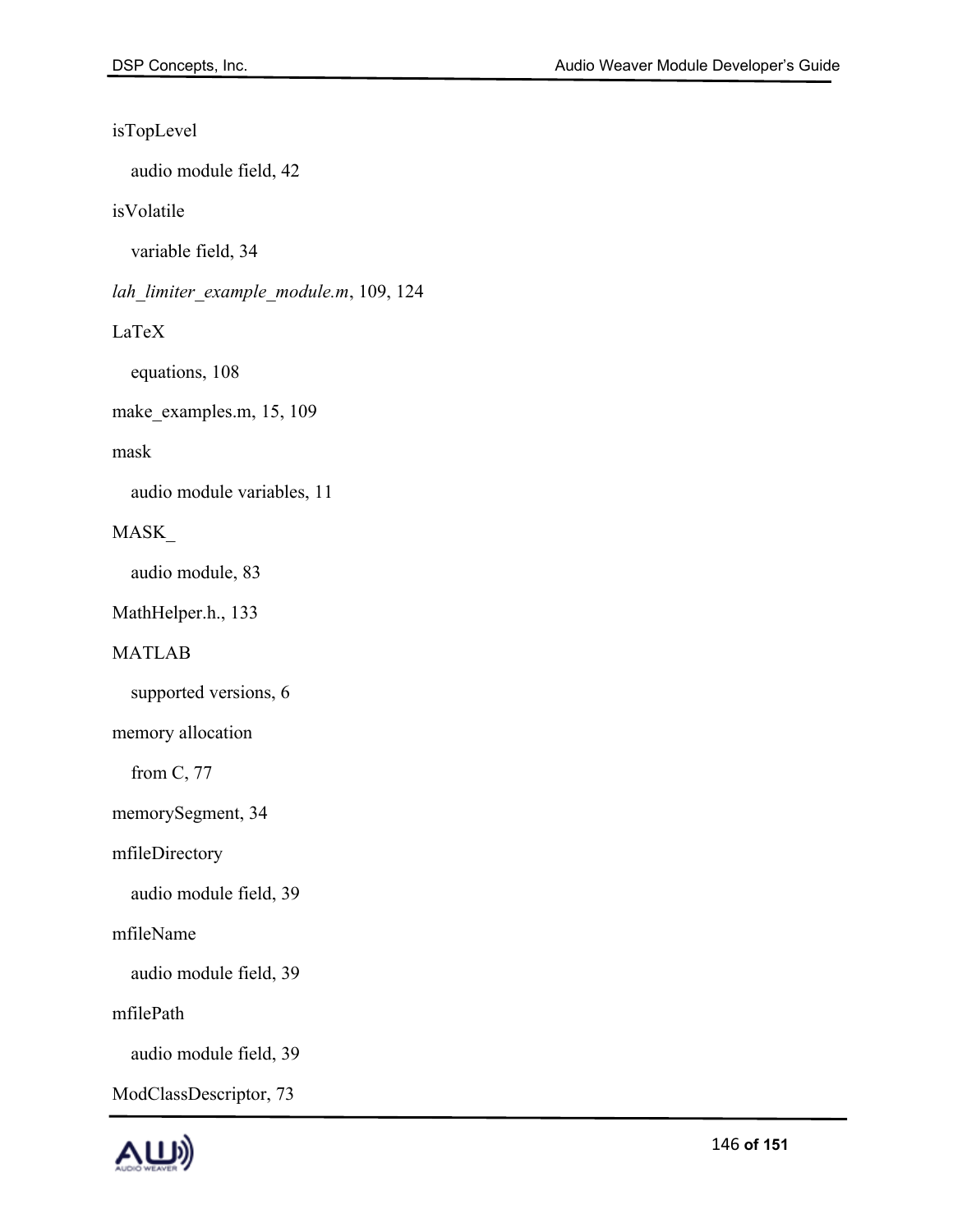ModClassModule, 73

mode

audio module field, 39

ModScalerSmoothedExample.c, 24

ModScalerSmoothedExample.h, 23

module

awe\_subsystem field, 49

module libraries

generating, 85

MODULE\_ACTIVE, 81

MODULE\_BYPASS, 81

MODULE\_INACTIVE, 82

MODULE\_MUTE, 81

ModuleHelperLib, 133

ModuleHelperLib.h, 133

ModuleInstanceDescriptor, 68

moduleName

awe subsystem field, 49

name

audio module field, 38

variable field, 33

new\_pin\_type.m, 51

nIO, 79

outputPin

audio module field, 40

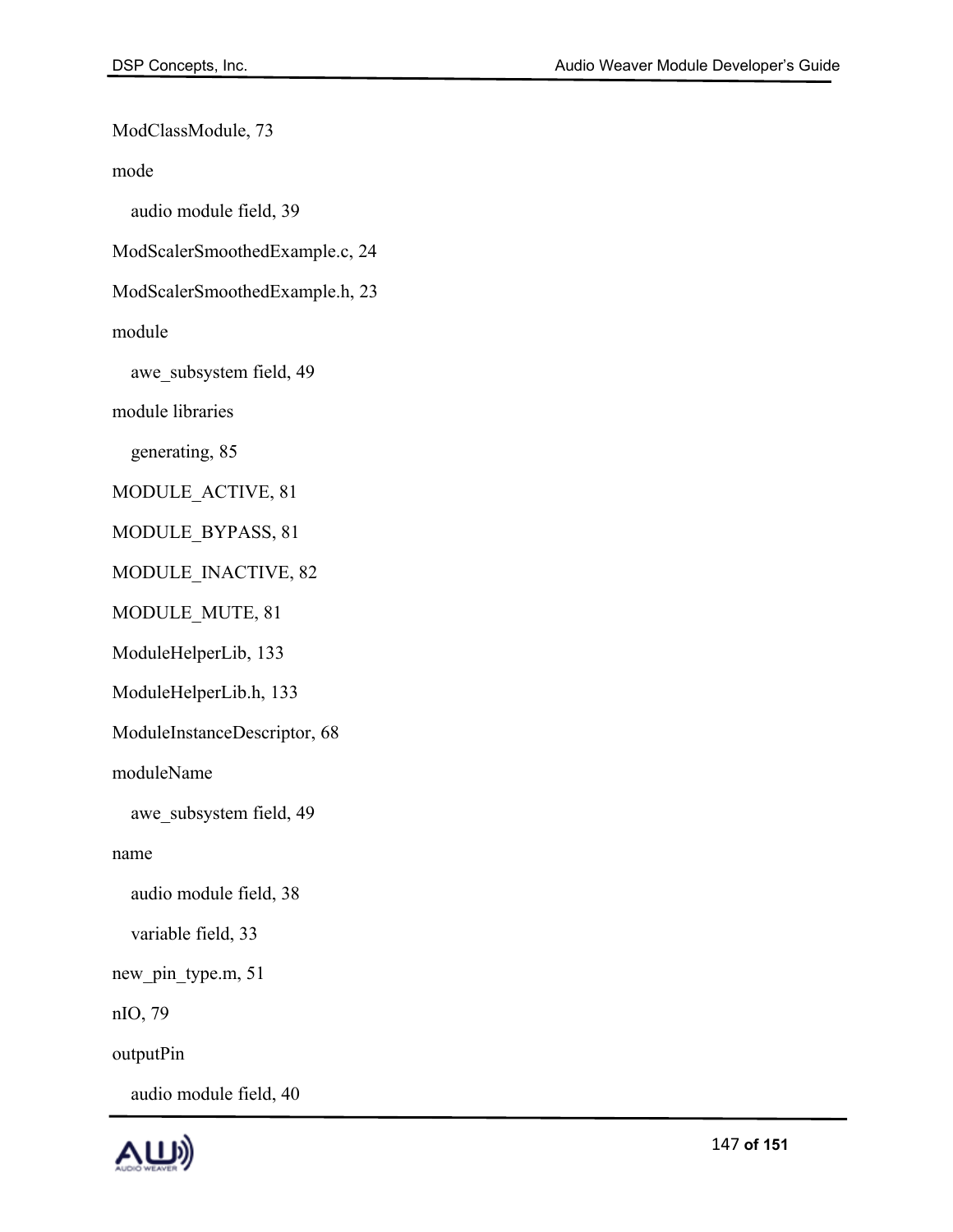#### parameter

usage, 34

*peak\_hold\_example\_module.m*, 109, 112

## pin

data structure, 51

documentation, 61

new\_pin\_type.m, 51

range information, 51

### postConstructorFunction

code marker, 97

### postProcessFunc

awe\_subsystem field, 49

## postProcessFunction

code marker, 98

## preBuildFunc, 47

audio module field, 40

#### preProcessFunc

awe subsystem field, 49

#### preProcessFunction

code marker, 98

preprocessor directives, 17

Process

audio module function, 81

### processFunc, 45

audio module field, 40

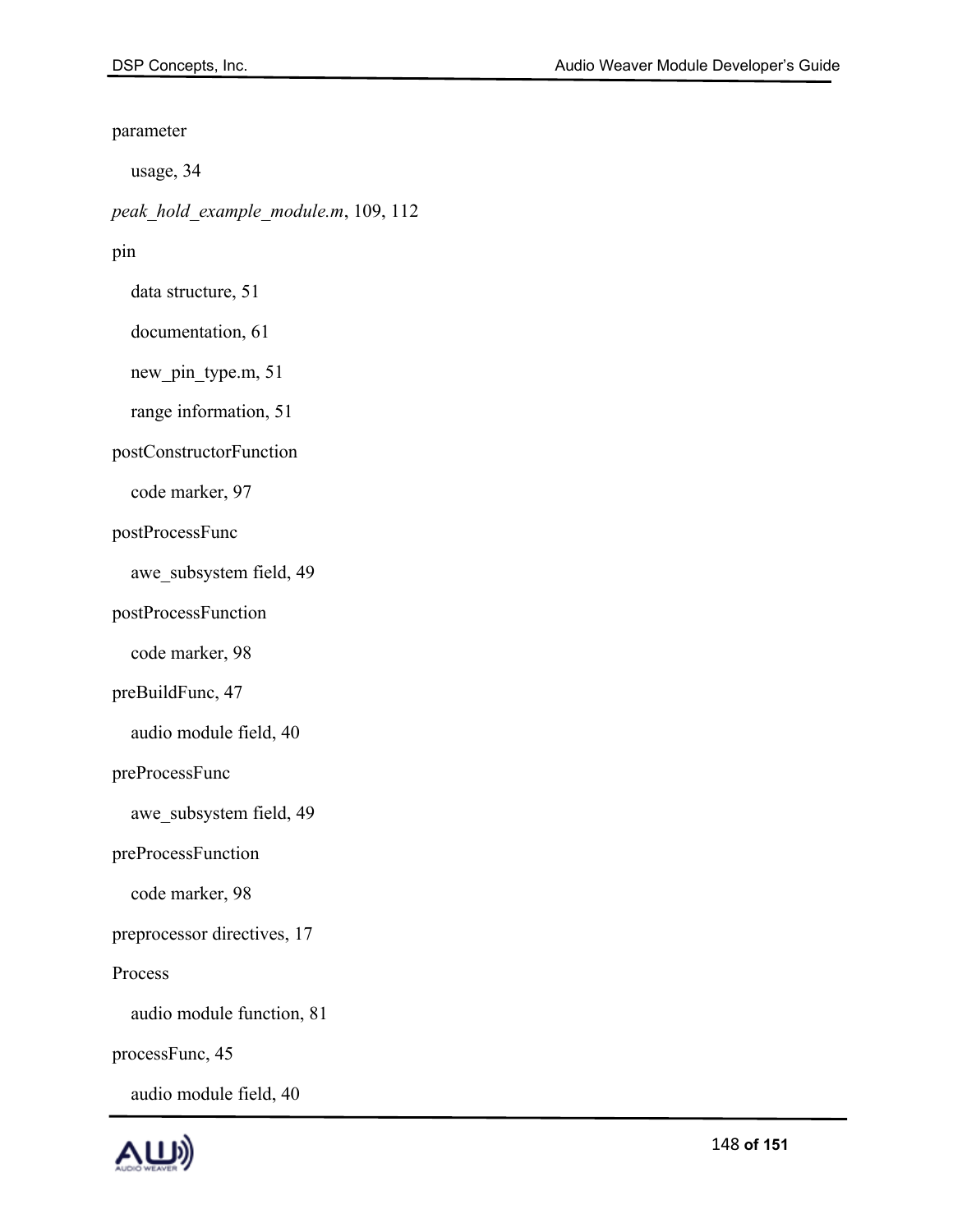processFunction code marker, 97 range variable field, 33 Requirements, 6 Sample, 69 C data type, 69, 80 *scaler\_example\_module.m*, 109 scaler\_smoothed\_example\_module.m, 9, 19 Schema file, 13 SchemaBuilder.exe, 88 scratchPin audio module field, 40 Set audio module function, 12 C function, 82 set\_variable.m, 63 setFunc, 46 audio module field, 40 setFunction code marker, 97 showHidden AWE\_INFO, 36

size

variable field, 33

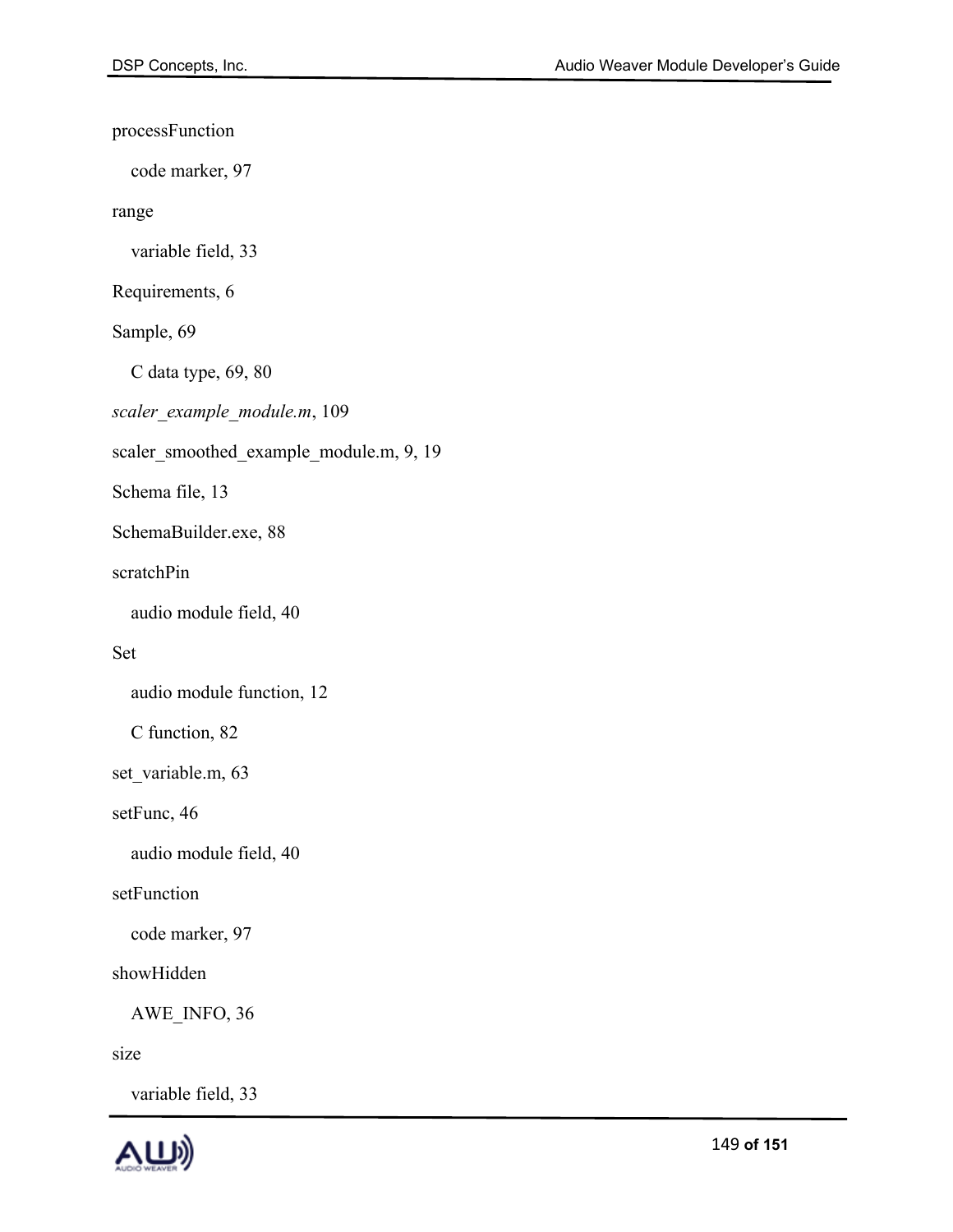srcFileDefine

code marker, 98

srcFileInclude

code marker, 98

## srcFileTemplate

code marker, 98

state

usage, 34

target\_system.m, 51

## targetInfo

audio module field, 42

variable field, 35

## targetSpecificInfo

awe\_subsystem field, 49

template file, 16

template substitution, 16

preprocessor, 95

Template Substitution, 92

top-level systems, 51

unique\_classes.m, 99

units

variable field, 34

unsatisfiable dependencies, 87

usage

variable field, 33